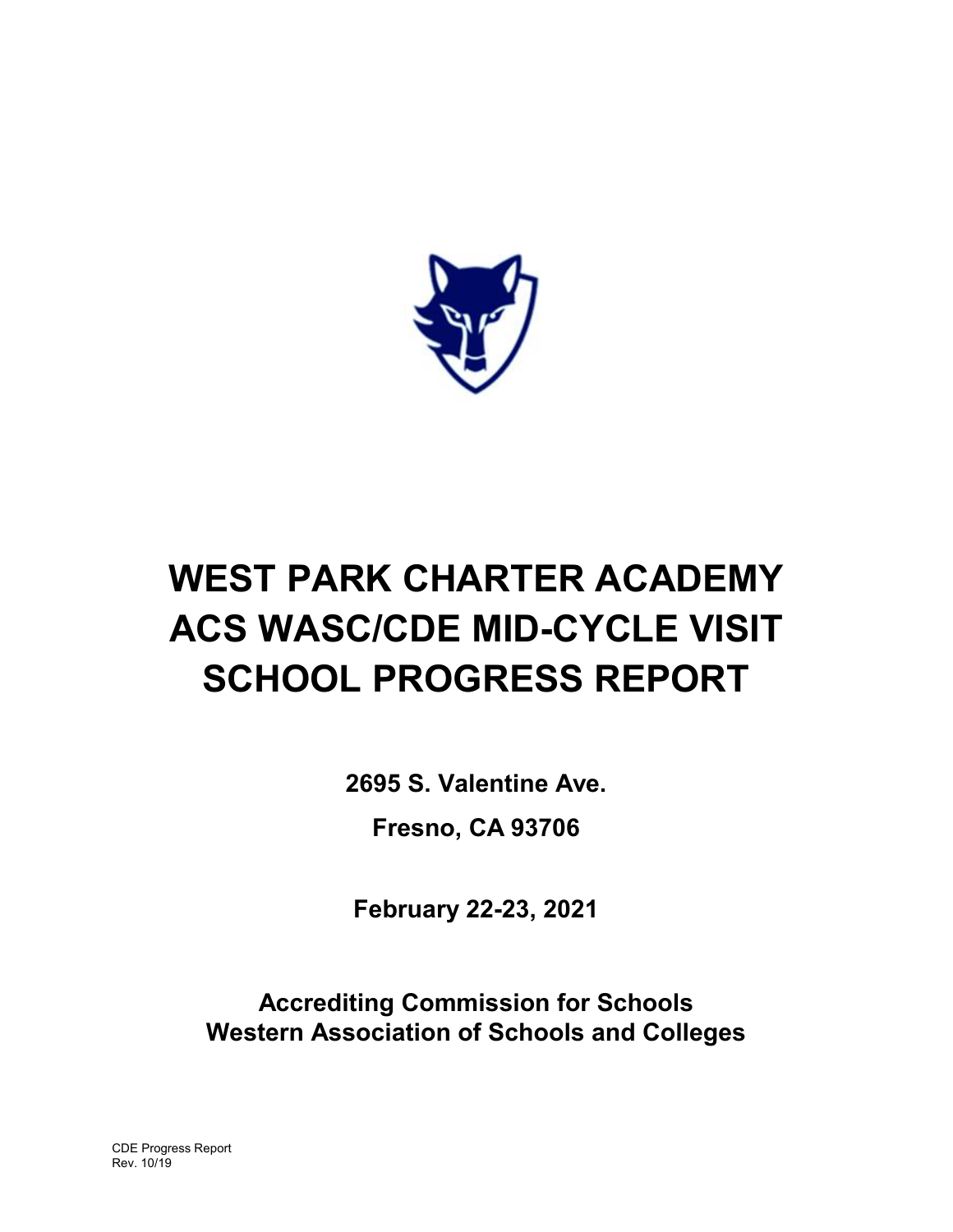# **CONTENTS**

| $\mathbf{E}$ |                                                                   |    |
|--------------|-------------------------------------------------------------------|----|
|              |                                                                   | 59 |
|              | III: Engagement of Stakeholders in Ongoing School Improvement     | 68 |
|              | IV: Progress on Implementation of the Schoolwide Action Plan/SPSA | 71 |
|              |                                                                   | 78 |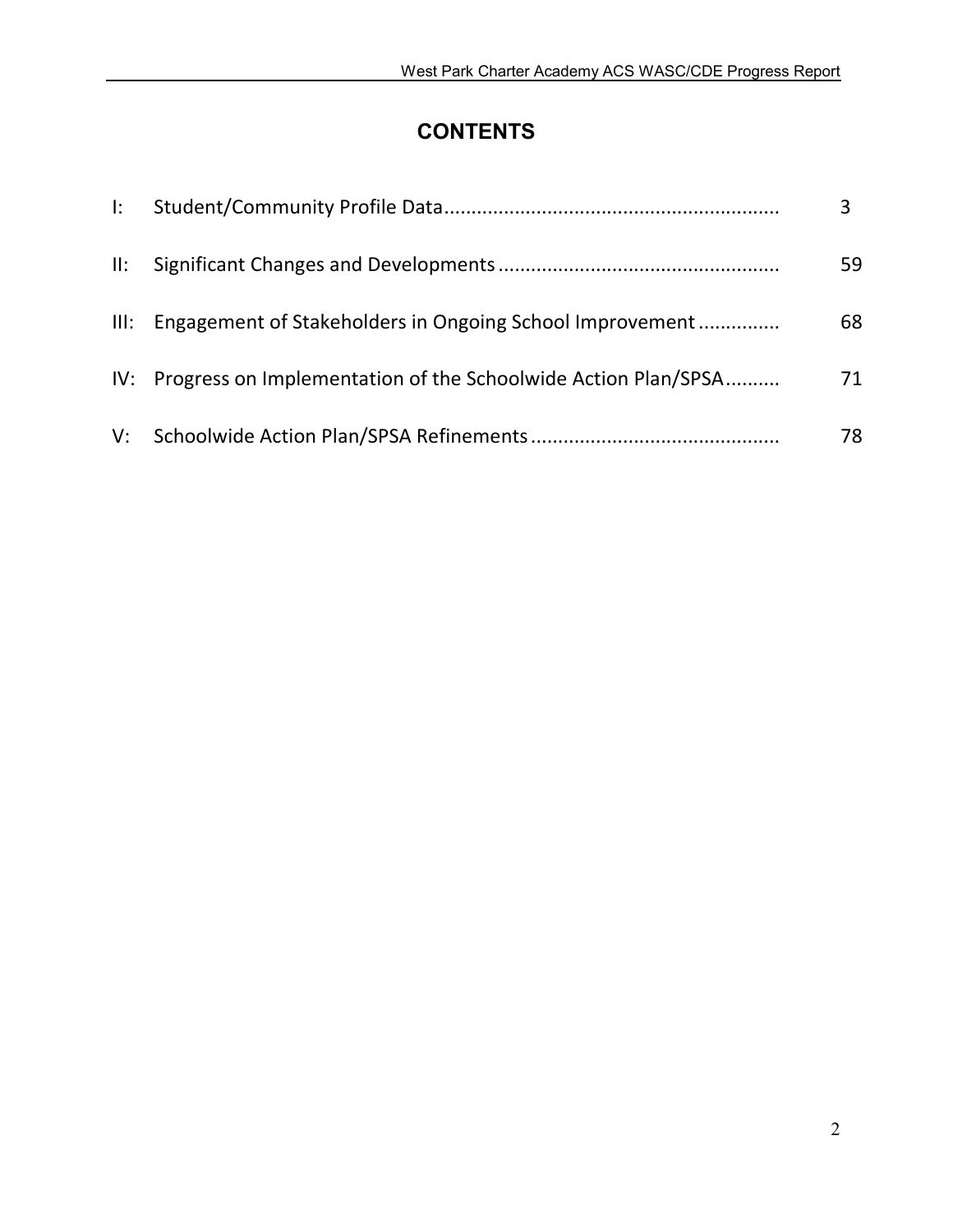# *Student/Community Profile Data*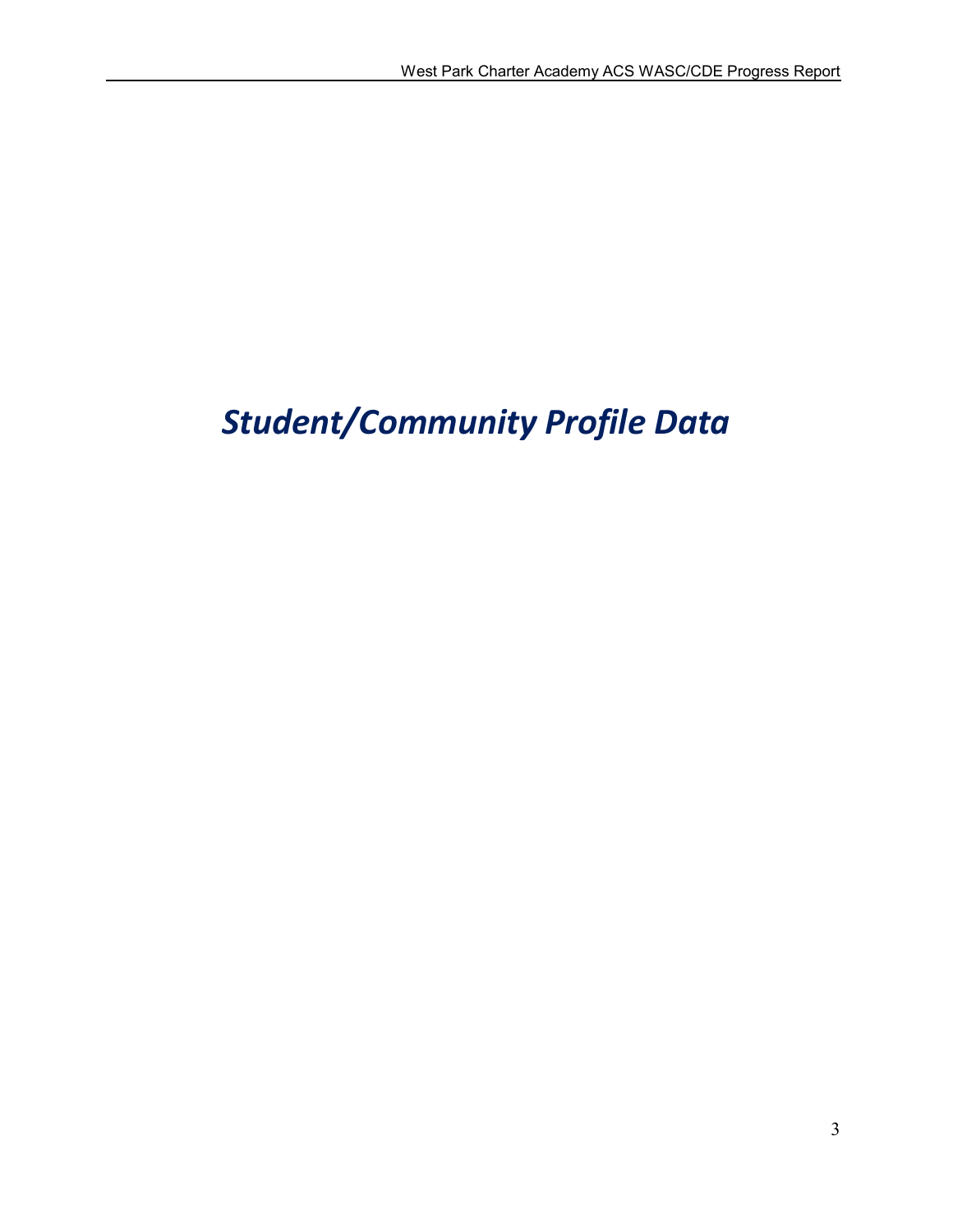#### SCHOOL/COMMUNITY

West Park Elementary School District lies in the heart of the Central San Joaquin Valley, and is located in rural Fresno County. The district consists of two schools—West Park Charter Academy, which is a K-12 independent study program, and West Park Elementary School, a K-8 traditional, seat-based school. In addition, the district oversees a state preschool located on the campus of Pacific Union School.

West Park Charter Academy is an independent study program providing services to students in the Central San Joaquin Valley—that is, the counties that are adjacent to Fresno County (i.e. Madera, Tulare, & Kings Counties). The program is a dependent charter school chartered through West Park Elementary School District. West Park Charter Academy maintains two learning centers, with one located in Fresno, and the other located in Hanford. As of November 2020, the program serves approximately 300 total students—186 high school students in grades 9-12 and 117 kindergarten-eighth grade students. Students who choose to attend West Park Charter Academy come with a variety of educational backgrounds, experiences, and goals for the future.

Since December 2016, West Park Charter Academy has leased a newly-constructed facility in Hanford. The facility is conducive to student learning, as it provides substantially more space for teacher/student appointments, tutorial sessions, as well as two large classrooms for labs, classes, orientations, and meetings.

West Park Charter Academy staff includes an Independent Study Administrator (Charter Director), three full-time counselors, sixteen teachers, seven paraprofessionals, an English Language Development/Spanish teacher, a Special Education teacher, and an English Language Development support teacher. In addition, the Machado Office (the program's central office), is located on the campus of West Park Elementary School. The program's administrative assistant, records analyst, registrar, and director are based in the Machado Office.

Like other traditional schools, West Park Charter Academy's parents/guardians care deeply for their children. They want their child(ren) to be taught by highly-qualified, caring teachers who utilize various means of communication regularly. Our parents want to be kept informed of their student's overall progress with regards to grades, credits, assignments, projects, assessments, etc. West Park Charter Academy utilizes a number of stakeholder (student, parent/guardian/staff) surveys, and works each year to address concerns, issues, and/or suggestions.

West Park Charter Academy is proud to maintain relationships with local community colleges. Students in grades 9-12 benefit from these relationships as they have opportunities to take classes at either Fresno City College or West Hills College. These opportunities are made possible through the High School Enrichment Program and Career Technical Education (CTE) courses on-campus or online. An enhanced partnership (with an MOU) with local community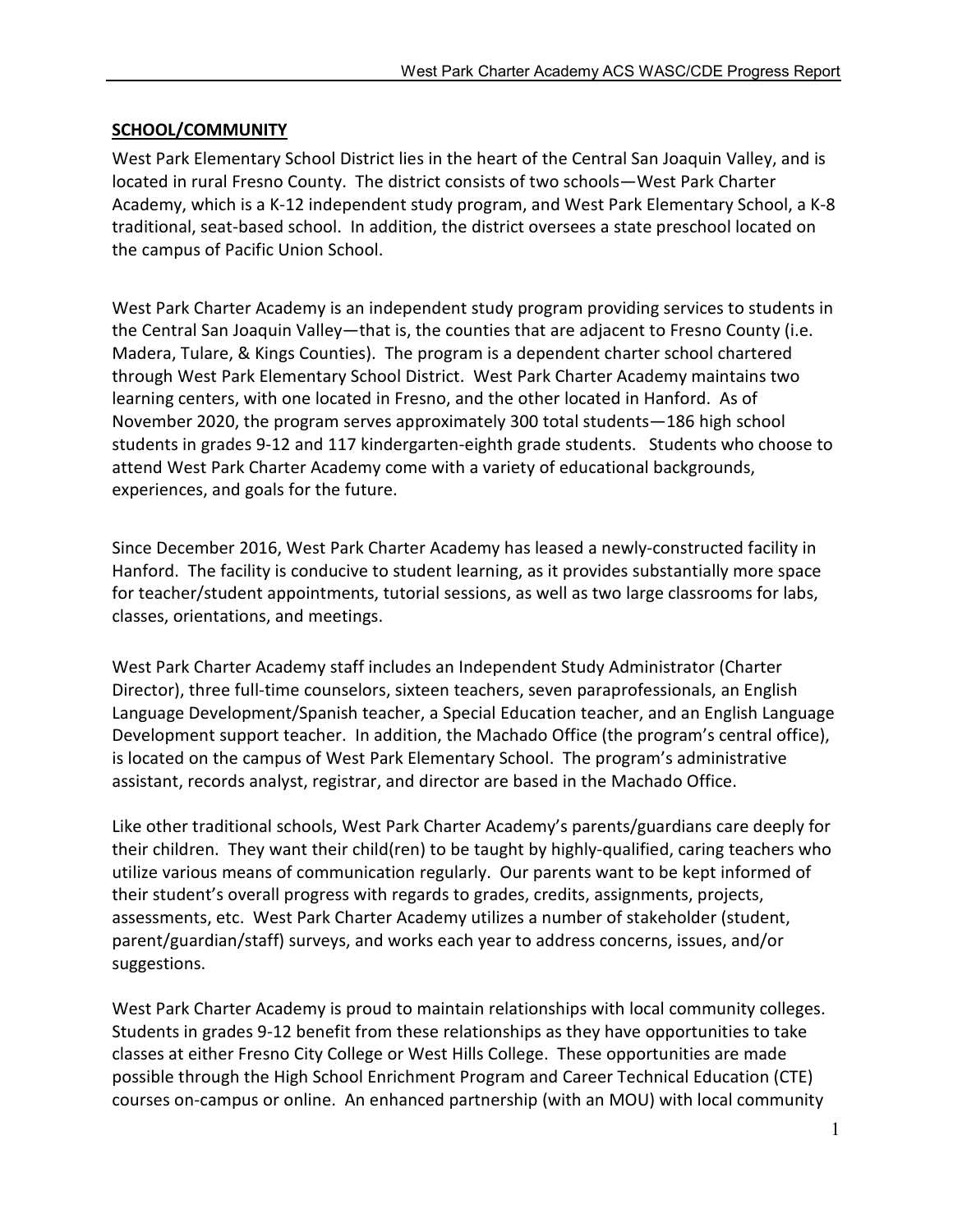colleges (Fresno City College and West Hills College) has been established prior to the 2020- 2021 school year. This partnership will provide West Park Charter Academy students in grades 9-12 the opportunity to take Career Technical Education (CTE) courses, as well as college readiness courses. The program's academic/guidance and CTE counselors inform and guide students and their parents/guardians through the application process. Naturally, there are GPA (and other) requirements needed to participate.

### STAFF DESCRIPTION

West Park Charter Academy's teachers are dedicated, qualified, and committed to the success of all students. Currently, the staff is comprised of sixteen teachers, one special education teacher, an ELD/Spanish teacher, two guidance counselors, one CTE counselor, and six paraprofessionals (four in Fresno and two in Hanford). Eight teachers are assigned to the Fresno Center, and four teachers are assigned to the Hanford Center. The special education and ELD teachers meet with students at both centers, so their schedule reflects their time between the two locations. Our "Core" teachers hold single-subject credentials, and oversee their respective discipline (ELA, Math, History, & Science). Prior to the 2019-2020 school year, the program implemented weekly, on-site Algebra and Geometry classes at both learning centers.

#### WASC ACCREDITATION HISTORY

West Park Charter Academy was authorized by the West Park Elementary School District Board of Trustees in 1994, and is the 44<sup>th</sup> Charter in the State of California. The program's most current renewal took place in June of 2019, and will be up for renewal again in June of 2024.

West Park Charter Academy underwent an official 3-day Self-Study visit in November of 2017. Prior to the visit, West Park Charter Academy director, teachers, counselors, and support staff reviewed and worked to address the WASC recommendations from the 2014 visit. During the visit, the three member visiting committee followed an established itinerary, which included visits to the district office, as well as the Fresno and Hanford learning centers. The Visiting Committee also took time to interview students, parents/guardians, staff, and administration.

A few weeks after the Visiting Committee's Self-Study visit, West Park Charter Academy's director was notified that the program was granted a 6-year Accreditation through 2024. The Accreditation included a 2-day Mid-Cycle visit, which has been scheduled for February 22-23, 2021. Additionally, the Visiting Committee's Chair provided the director with a report that includes West Park Charter Academy's areas of strength, areas of growth, and various recommendations to ensure continuous program improvement.

Since the Self-Study visit in November 2017, West Park Charter Academy staff has worked to address the program's Action Plan. Naturally, some of the Action Plan items and recommendations have been easier to implement and put into place, while others have taken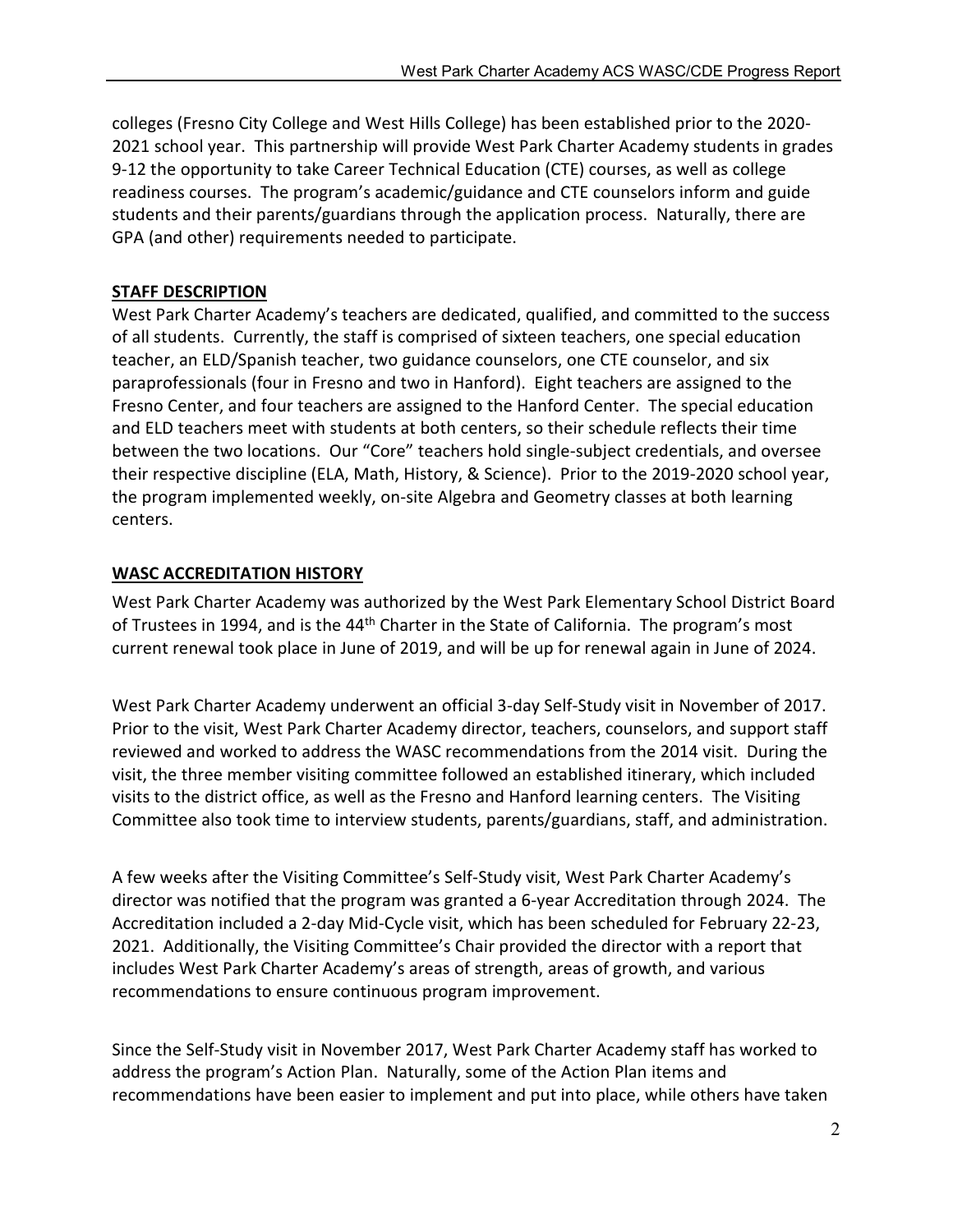more time and are currently in progress. Regardless, all West Park Charter Academy staff members continue to work diligently in order to address WASC recommendations and Action Plan items—all of which will provide our students equity and access to a rigorous, standardsbased education that will prepare them for postsecondary opportunities.

#### SCHOOL PURPOSE

West Park Charter Academy operates with the belief that given equity and access, all students can maximize their potential and succeed. We believe that it is our responsibility to prepare students for postsecondary opportunities. This means providing them with a rigorous, highquality education focusing on the California Common Core State Standards (CCCSS), Schoolwide Learner Outcomes (SLOs), WASC goals, Mission, Vision, Comprehensive Support and Improvement (CSI), and Learning Continuity and Attendance Plan (LCP).

#### VISION

#### "Looking to the future"

As graduates of the West Park Charter Academy program, students will be competent in technology, will have achieved high levels of academics, and will be effective communicators. In addition, students will develop attainable future goals and become responsible, productive citizens who make positive contributions to society.

#### MISSION

West Park Charter Academy offers alternative learning opportunities for students who want to work outside of the traditional school setting. We focus on personalized strategies, rigorous standards, college and career readiness, and outcomes relevant to the student. West Park Charter Academy challenges and inspires students to succeed academically and to be responsible citizens.

# SCHOOL-WIDE LEARNER OUTCOMES (SLOs)

# **Jompetent Users of Technology**

Utilize technology as a tool for learning, communicating, and conducting research Use technology to access, manipulate, and produce information

#### Measurable Indicators can include:

- o Microsoft Office, including Word and/or PowerPoint
- o Research papers and essays done in MLA format
- o Typing test (skills: 25-30 wpm, correct form)
- o Use of Internet to gather information for required course work

# demic Achievers

- Act responsibly, honestly, and ethically
- Are self-directed learners
- Are knowledgeable and prepared to be successful in life beyond graduation

Measurable Indicators can include: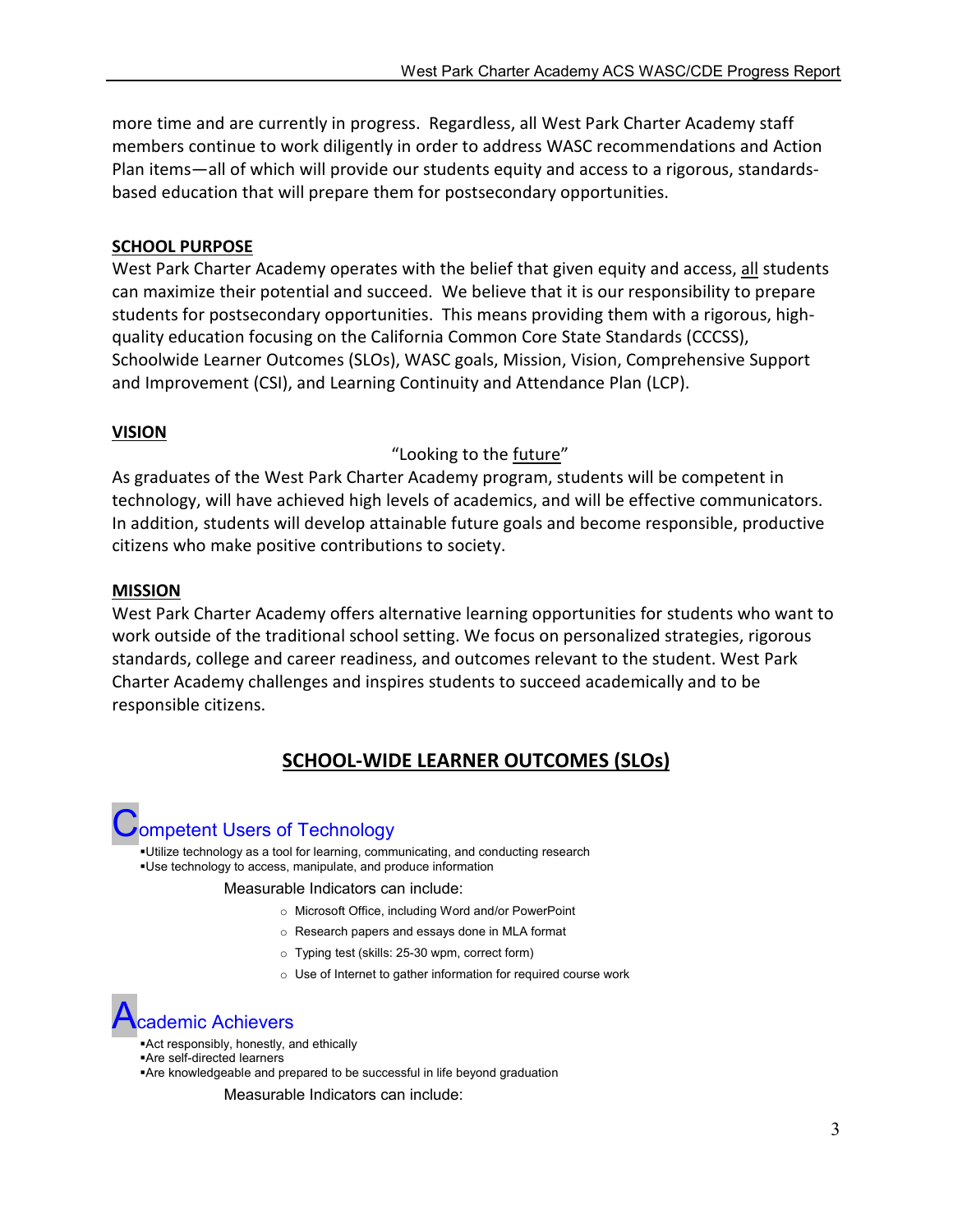- o Completion of senior portfolio
- o RMA's
- o Completion of courses
- o GPA: 2.0 or above

# esponsible Citizens

Follow the rules of the school Show respect for self and others Demonstrate personal responsibility and integrity

#### Measurable Indicators can include:

- o Attendance to labs and weekly appointments
- o Completion of graduation requirements
- o Dress code/rules
- o Assigned work completed each week

# Effective Communicators

Collaborate, work effectively, and manage interpersonal relationships within diverse

groups and settings

Demonstrate skills of speaking, listening, reading, and writing for different purposes

and in a variety of situations

Measurable Indicators can include:

- o Balancing school with jobs, community activities, and family commitments
- o Oral and written reports/presentations including question and answer periods
- o Completion of grade-level English requirements
- o Following verbal and written instructions

#### LCAP IDENTIFIED NEEDS AND DESCRIPTION OF GOALS

The following LCAP information pertains to the plan that was utilized during the 2017-18, 2018-19, and 2019-20 school years. Due to the COVID-19 pandemic and distance learning mandate, West Park Charter Academy (and all LEAs) has created a Learning Continuity and Attendance Plan (LCP) for the 2020-21 school year.

Just like the LCAP, the LCP requires input from the program's stakeholders. Virtual meetings (Board, staff, ELAC, etc.) were held and surveys were created and distributed to students, parents/guardians, and staff. This information was reviewed and analyzed, and used to develop the program's LCP for the 2020-2021 school year. All indications from the CDE and FCSS point to all LEAs having to gather stakeholder input and develop an LCAP for the 2021- 2022 school year.

#### Click here for WPCA's Learning Continuity and Attendance Plan (LCP) for 2020-2021

In past years, West Park Charter Academy has based its identified needs in the LCAP consisting of state and local assessment data, the eight state priorities, and stakeholder input (input/feedback from surveys and meetings). Prior to the LCAP being presented to the board for approval, a draft is reviewed with stakeholders at scheduled LCAP meetings, as well as a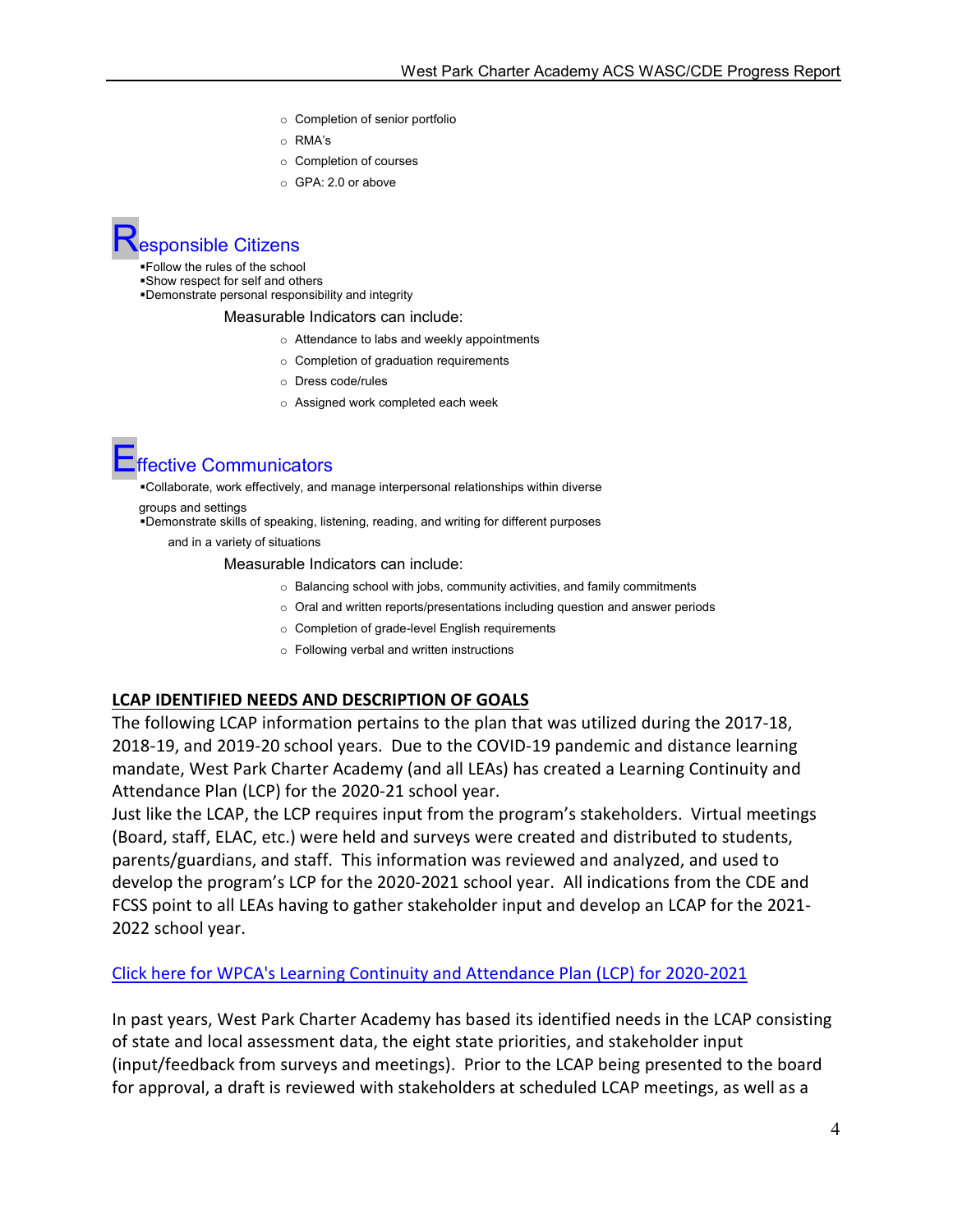board meeting for information. It is at this time that revisions are made based on feedback. Once a final draft is prepared, it is presented to the board for approval. Once approved, the LCAP is presented to staff and families through direct posting at district office and on district's website, board meetings, staff meetings, ELAC meetings, etc.

The following are the goals, identified needs for each goal, and the metrics used to measure the progress for each goal in the last LCAP cycle (2017-18, 2018-19, & 2019-20).

# *Goal #1:*

*All students at West Park Charter Academy will increase achievement and proficiency levels in ELA, Math, and ELD.*

# *Identified Need:*

*State assessment results indicate low performance for all students in the areas of ELA, Math, and ELD.* 

# *Expected Annual Measurable Outcomes:*

- *SLOs*
- *WASC Goals*
- *SBAC Data (ELA & Math)*
- *ELPAC Data*
- *Local Assessment Data*

# *Goal #2:*

*To continually improve the positive school climate at West Park Charter Academy*

# *Identified Need:*

*There is a need for additional opportunities that will enhance student and parent engagement/involvement.*

# *Expected Annual Measurable Outcomes:*

- *Maintain/improve on the annual attendance rate of 92%*
- *Increase on previous year's co/extra-curricular activities and participation by 2%*
- *Number of students being recognized for academic achievement, attendance, participation, etc.*

# *Goal #3:*

*To provide all stakeholders a safe learning facility that is conducive to 21st Century learning.*

# *Identified Need:*

*There is a need for additional opportunities that will enhance student and parent*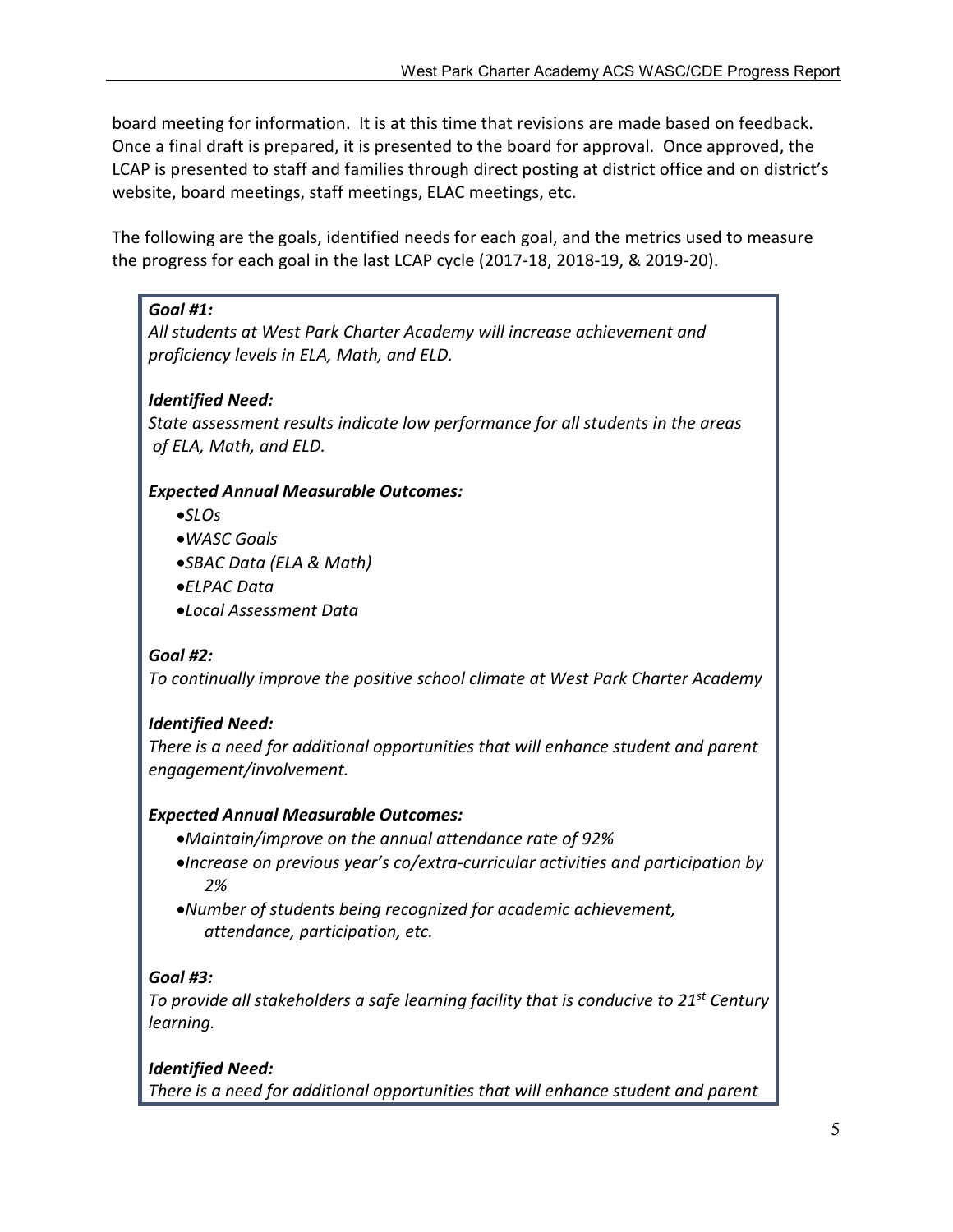#### *engagement/involvement.*

#### *Expected Annual Measurable Outcomes:*

- *Number of repairs needed/made at the learning centers*
- *Furniture/equipment being replaced/upgraded*
- *Number of security and safety resources that need to be repaired/replaced*

# *School Program Data*

#### REGULAR PROGRAM

The COVID-19 pandemic has undoubtedly impacted schools in California and across the nation. That being said, West Park Charter Academy continues to offer students and parents/guardians an alternative to the traditional school setting, with the program focusing on individualized learning to maximize each student's potential. The program's attendance and work completion requirements are still in-place, in that all students must attend weekly (one hour) appointments with their teacher, and complete & submit a minimum percentage of assignments in each learning period. Prior to March 2020 (pre pandemic), students were required to visit their respective learning center to meet with their independent study teacher for weekly appointments, attend labs & classes, receive tutoring, work independently, checkout/work on a device to complete assignments/projects, meet with their counselor, and discuss/prepare for field trips. Since the district's school board decided to close the learning centers for on-site instruction, all weekly appointments, labs/classes, and tutorial services have been conducted virtually via Zoom and/or Google Meet during the pandemic.

Depending on the courses being taken, students in grades 9-12 are required to attend various on-site and/or virtual labs and classes. This, of course, allows students to work collaboratively and learn from their lab/class teacher and classmates. For those in grades K-12 who are performing below grade-level in ELA and/or Math, an additional thirty minutes minimum is required for targeted intervention. Undoubtedly, these efforts have been impacted since March 2020, as students have not been able to receive in-person instruction and support at the learning centers. That being said, all teachers and support staff have been working tirelessly to ensure that learning has continued, and that each student's academic and social emotional needs are being met.

West Park Charter Academy fills a need for many students in Fresno, Kings, and other adjacent counties. With standards-aligned curriculum that addresses the CCSS as well as fulfilling the ag requirements, students are able to prepare themselves for postsecondary opportunities. Every effort is made to provide access and equity to all students in:

- Academics: Highly-qualified, credentialed teachers utilizing CCSS-aligned core curriculum
- Academic and guidance counseling: Provided by two guidance counselors and a school psychologist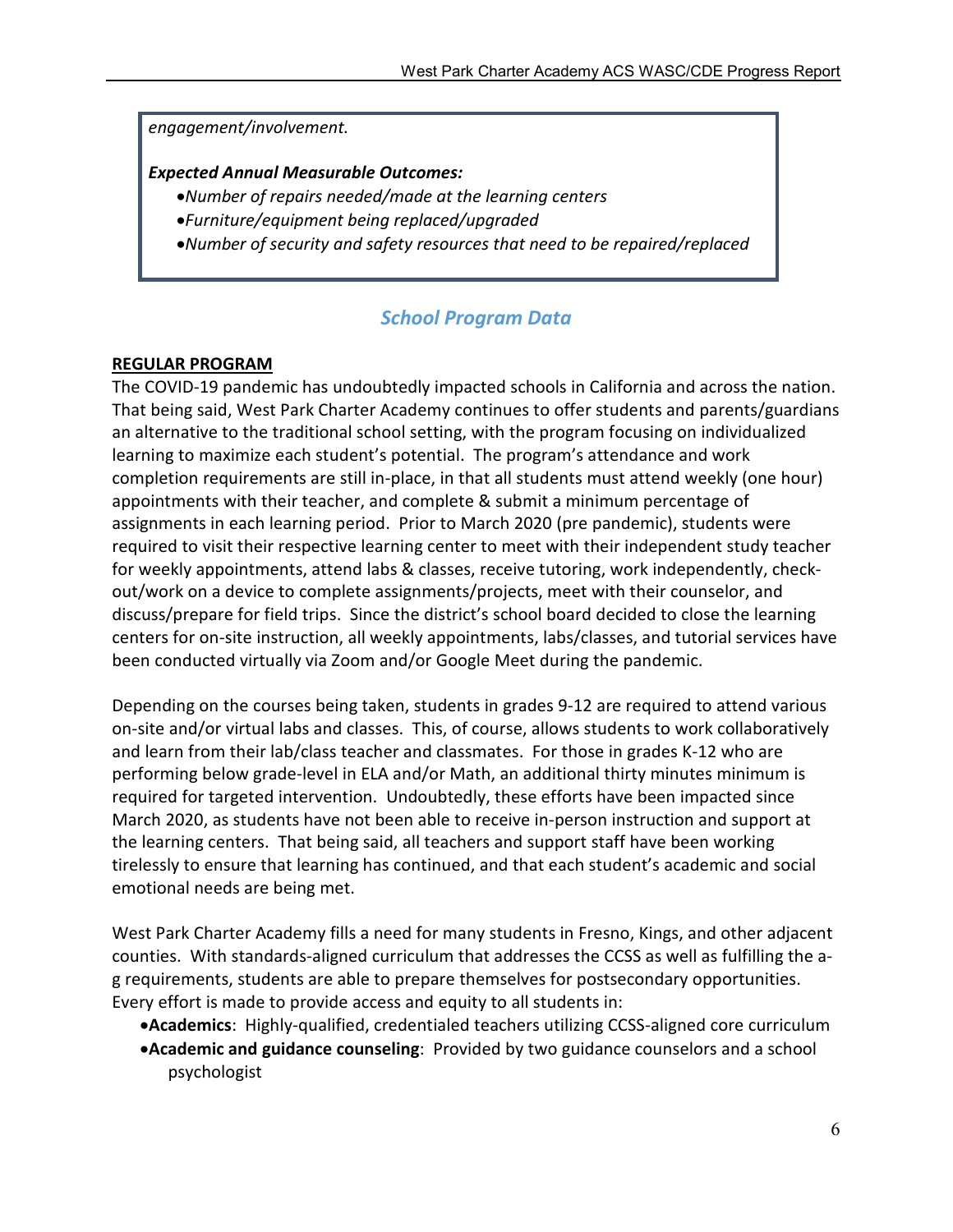- **•Career & Technical Education (CTE)**: Students and their parents/guardians are supported through the application process to one of two local community colleges that the program has established a partnership with; once enrolled, students' progress is monitored routinely to ensure success in courses.
- College and Career Preparation Support: All students enrolled in the program are encouraged to participate in Career Days, College Expos, College campus visits, etc.
- Health Education: Students have access to programs/services (i.e. County nurse, dental program, etc.) offered by Fresno County and/or District

#### COMMUNITY COLLEGE COURSES

As previously stated, a partnership with Fresno City College and West Hills College was established prior to the 2020-2021 school year. This partnership gives students in grades 9-12 the opportunity to take online and on-site courses, and earn college credits towards a CTE Pathway. Students who do not select a CTE Pathway can still gain college experience, as both Fresno City College and West Hills College require two College Success/Readiness courses prior to starting a given CTE Pathway. Students at both learning centers are supported through weekly check-ins with a program staff member who serves as their facilitator.

To better support West Park Charter Academy navigate the process of applying to a community college, enrolling in courses, and navigate CTE & dual-enrollment courses, the program has hired a CTE Pathways counselor. Since April 2020, this CTE Pathways counselor has worked to establish a partnership with local community colleges—specifically Fresno City College and West Hills College. Students in grades 9-12 who meet requirements and are prepared to take college courses can do so through the CTE partnership and/or the High School Enrichment Program.

There are many pros to students taking college courses. They: 1) gain valuable experience with college-level courses 2) get to experience success with taking and completing the first two college success/readiness courses 3) earn 10 credits per each 3 unit course completed. In addition, students receive a reimbursement for textbooks if they earn a "C" or higher, submit an official transcript, and submit a receipt to the district office. Books and materials are provided to students who cannot cover the cost prior to starting each course.

#### TUTORING

West Park Charter Academy offers tutorial services to students who are either struggling academically and/or needing additional support in any subject area. As of the 2017-2018 school year, paraprofessionals have been available to tutor students five days per week (Mondays through Fridays). Teachers and counselors closely monitor each student throughout the year, and based on need, arrange for them to meet with a tutor for a 30-minute session each week. As stated earlier, the pandemic has impacted the program's tutorial services in that this service has to be provided virtually instead of in-person. That being said, the paraprofessionals (tutors) at both of the program's learning centers are equipped with the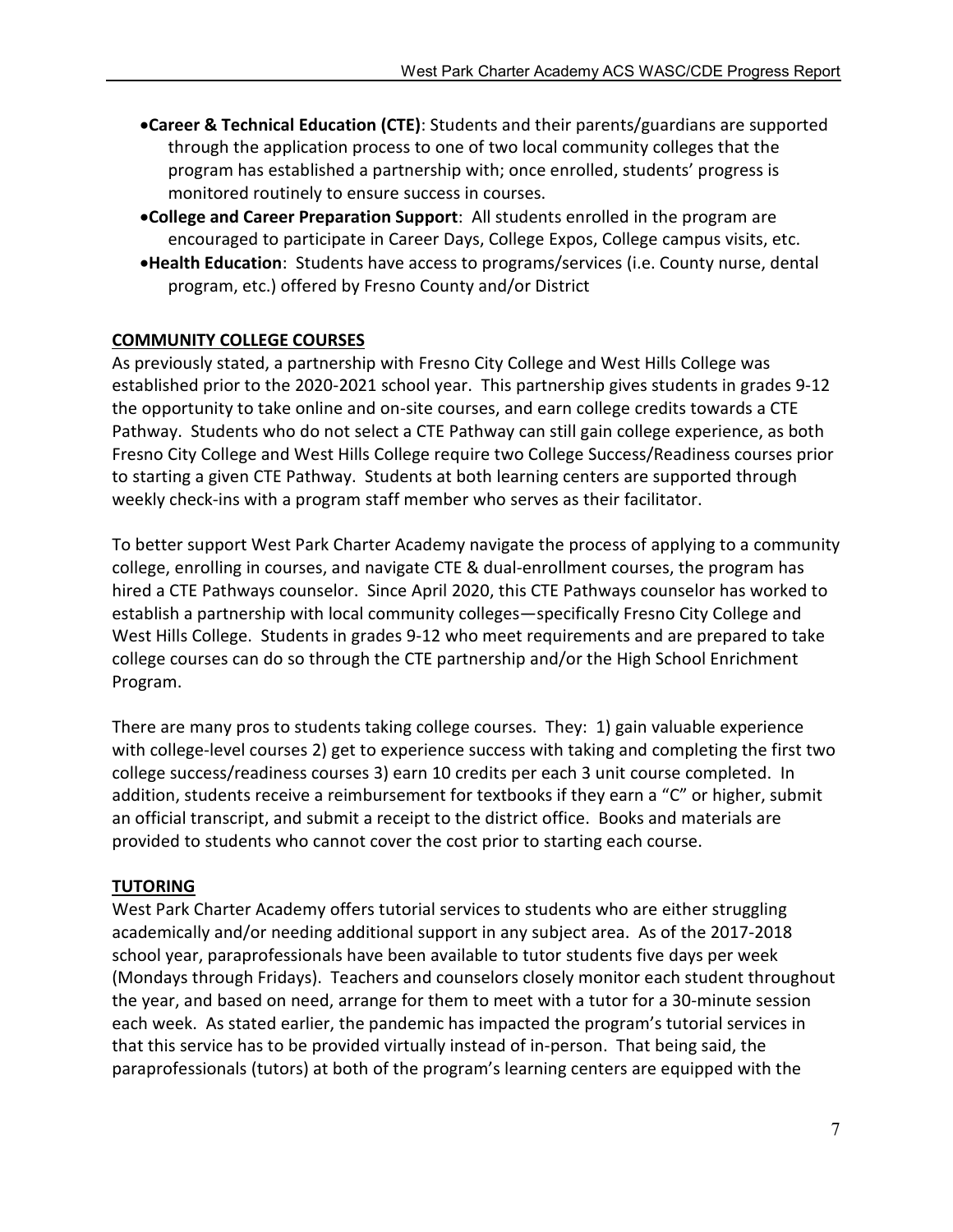necessary devices (i.e. laptops, headsets with microphones, etc.) to continue to provide highquality tutorial support to students.

#### SUPPORT CLASSES

State and local assessment data continues to indicate that a large number of students at West Park Charter Academy are having difficulty with math in general, specifically with developing a solid understanding of Algebra I. Because of this, on-site, weekly Algebra and Geometry classes were implemented at both learning centers during the 2019-2020 school year. These high school math classes are taught by a credentialed teacher, and were taught in-person during the 2019-2020 school year. Since March of 2020, these classes have been taught virtually via Zoom. During the 2020-2021 school year, high school math teacher will work closely with a math content specialist from the Fresno County Superintendent of Schools to identify areas/standards of focus, utilize formative assessments to identify learning loss, best practices in implementing technology during instruction, etc.

A-g aligned science courses continue to be offered to students at West Park Charter Academy, and are taught by a fully-credentialed science teacher. In addition to completing assignments derived from the adopted curriculum, students must complete a lab for each science course as well. Prior to the pandemic, these weekly labs were offered at both of the program's learning centers. However, since the pandemic caused the learning centers to be closed for in-person instruction, the labs have been conducted virtually via Zoom.

# ONLINE COURSES

During the 2016-2017 school year, online CTE (a-g aligned) courses were implemented for students at West Park Charter Academy. Students had the opportunity to complete CTE courses that will help prepare them for post-secondary education or careers in various industry sectors. However, the number of students taking and completing the online CTE courses in the three subsequent school years tapered off. For that reason, the program has: 1) hired a CTE counselor 2) established a partnership with local community colleges 3) implemented added supports to closely monitor student progress in CTE and other college courses.

# DIGITAL PROGRAMS

West Park Charter Academy utilizes supplemental and concentration funds to purchase a number of digital programs to support students in ELA and Math. The programs are mainly used to serve as intervention for students, but are also used to extend learning for those who are performing above grade-level. The following programs are being utilized during the 2020- 2021 school year:

- **. IXL (ELA and Math)**: This digital program allows students to practice and sharpen their skills in ELA and Math. The CCSS are addressed, and students' progress is saved/updated each time they sign-in.
- Lexia Core5 and Lexia PowerUp: This digital ELA/reading program is primarily used for students in grades K-5. After taking a placement test, the program allows students to learn, practice, and build literacy skills by interacting with the online adaptive program,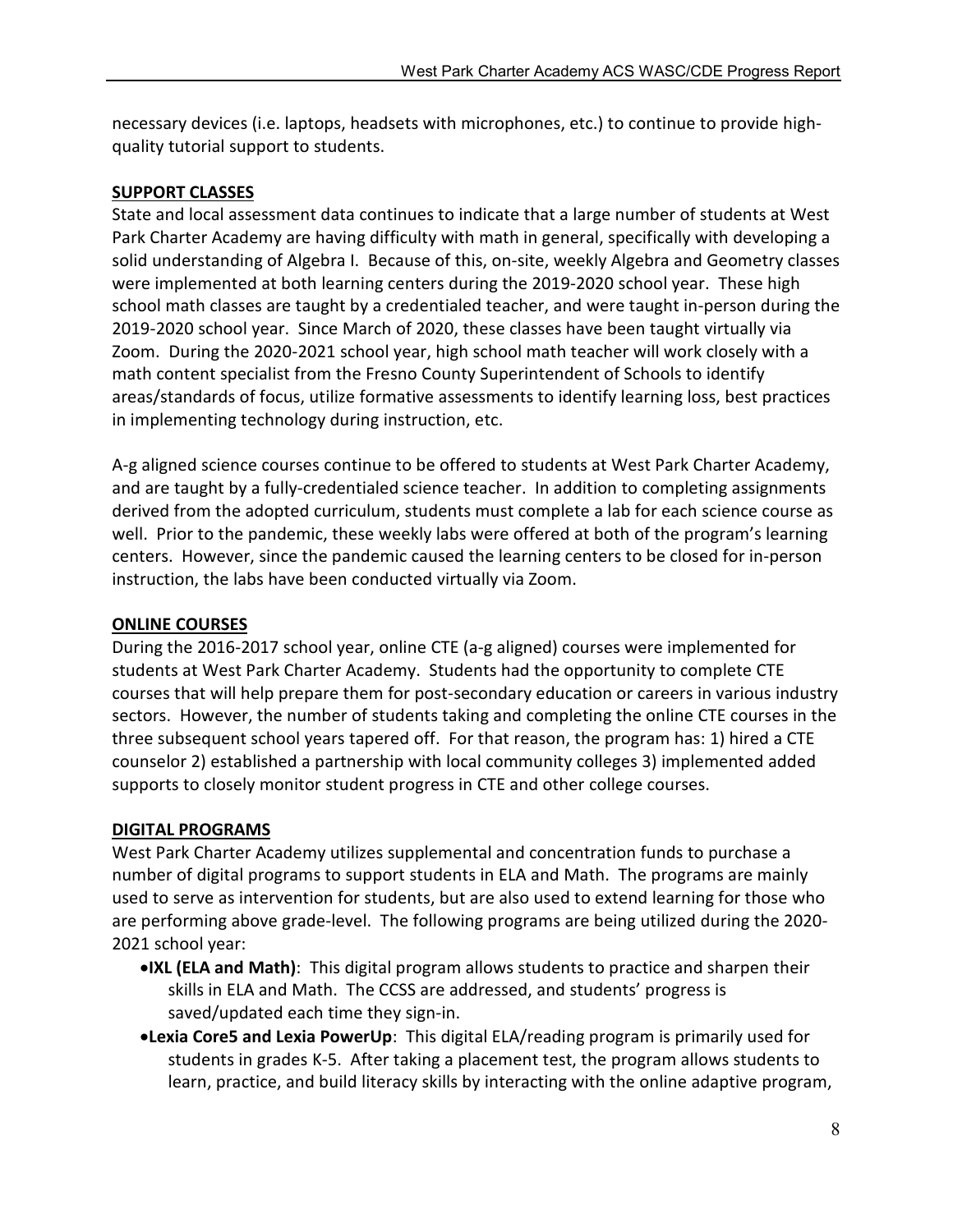as well as receiving teacher-led Lexia lessons. Students in grades 6-12 who need to build literacy skills (based on students' respective Reading Plus assessment results) are placed in Lexia PowerUp.

- Reading Plus: Used primarily for students in grades 6-12, this personalized online reading program helps students develop their physical, cognitive, and emotional domains. Similar to Lexia, this program requires each student to complete a placement test, and starts them at their current reading level.
- ESGI: This online resource supports K-3 teachers with assessments and progress monitoring capabilities. The program also provides teachers and parents/guardians with useful data and reports regarding students' early literacy needs/progress.

A major benefit to using these digital/online programs is that student data is easily accessible for teachers to review and analyze throughout the year. Teachers have the opportunity to share and reflect on student data, then address areas of focus and plan for re-teaching lessons/activities. Additionally, teachers will be provided with ongoing training throughout each school year.

#### ENGLISH LEARNER/LOW INCOME/FOSTER YOUTH

The needs of all students who attend West Park Charter Academy, including those who are low-income/socioeconomically disadvantaged, are greatly considered. Every effort is made to provide them with the resources needed for success. Each student is provided with materials/supplies at the beginning of each year, and all new students receive a backpack (full of materials/supplies). In cases where additional outside resources are needed for students and/or families, our guidance counselors and school social worker are able to address the need(s).

West Park Charter Academy's budget derives from the following funds: General, Supplemental and Concentration, Education Protection Account, Lottery, COVID-19 funds (to be used during the 2020-2021 school year), Comprehensive Support and Improvement (CSI) funds, and a District-created technology fund. These monies are used to provide all students enrolled in the program an equitable education—one that ensures that they will be prepared for postsecondary opportunities.

With regards to English Learners, students identified as EL receive instruction and support from teachers who utilize the integrated ELD curriculum, strategies in ELA and Math, and ELPAC levels. West Park Charter Academy's ELD Program provides English Learners with a variety of support. The goal is to help students reach proficiency on state testing, on their core subjects, and social conversations. During our sessions, students are provided with listening, reading, writing, and speaking skills such as: paragraph and essay writing, literature comprehension, use of academic vocabulary, and oral presentations. We meet with our students virtually once a week for 30 minutes to an hour. Students who are high-risk are provided with in-person instruction.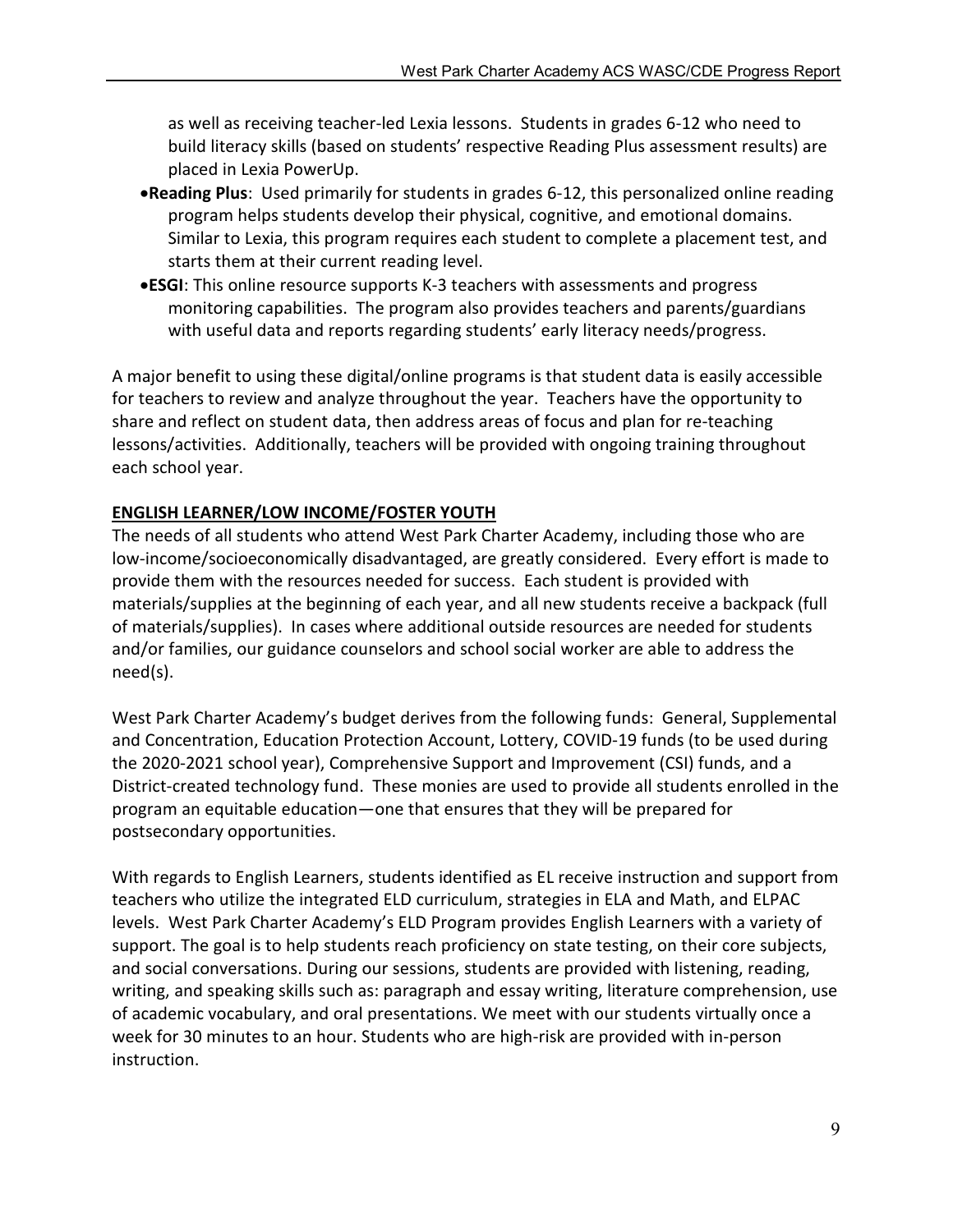#### SPECIAL EDUCATION

West Park Charter Academy provides special education services and support to K-12 independent study students with a variety of disabilities. These services ensure that all eligible students receive a Free and Appropriate Education (FAPE) as required by law. The program offers direct specialized academic instruction as well as related services, such as transition, individual counseling, and speech and language therapy. Initial and triennial evaluations are conducted to determine initial/continued eligibility and the special education team meets annually to review Individualized Education Programs (IEPs). Each student meets with special education and general education teachers individually and in small groups based on the services listed in their IEP. Many students attend general education labs and classes, and accommodations are implemented in those classes as dictated by their IEPs. The special education teacher collaborates with general education staff to adjust curriculum to ensure students are able to access the general education coursework while working toward their individualized educational goals. Paraprofessionals provide additional academic support on classroom assignments and deliver remedial reading, writing, and math support.

#### COUNSELING

Upon enrollment, all students in grades 9-12 are assigned a counselor at their respective learning center. The counselors focus on each student's requirements for graduation as well as academic progress. In addition, the counselors play an integral part in approving students taking additional credits and elective test-outs once per month (elective test-outs are exams that students may take in lieu of taking a course. This allows students to make-up credits and/or allows them to graduate earlier). Counselors also make sure students are aware of the High School Enrichment/Dual Enrollment programs, and that students are college and career ready. The subsequent list indicates some of the duties the counselors at West Park Charter Academy perform:

- Assist students/parents in completing financial aid and college applications
- Provide emotional support/counseling to students
- Participate in 504, SST, and IEP meetings
- Assist with one-on-one orientations, by providing students/parents with the necessary information to complete the enrollment process
- Plan and ensure that the following events/functions are executed:
	- $\circ$ 8<sup>th</sup> Grade Promotion Ceremony oHigh School Graduation oCareer Day oCommunity College/University Field Trips

Counselors also provide social emotional support to all students. Students are counseled in areas of academics (study skills, test taking strategies, motivation, etc), grief, self-esteem as well as any other needs that arise. Resources and outside referrals are provided as needed to students and families.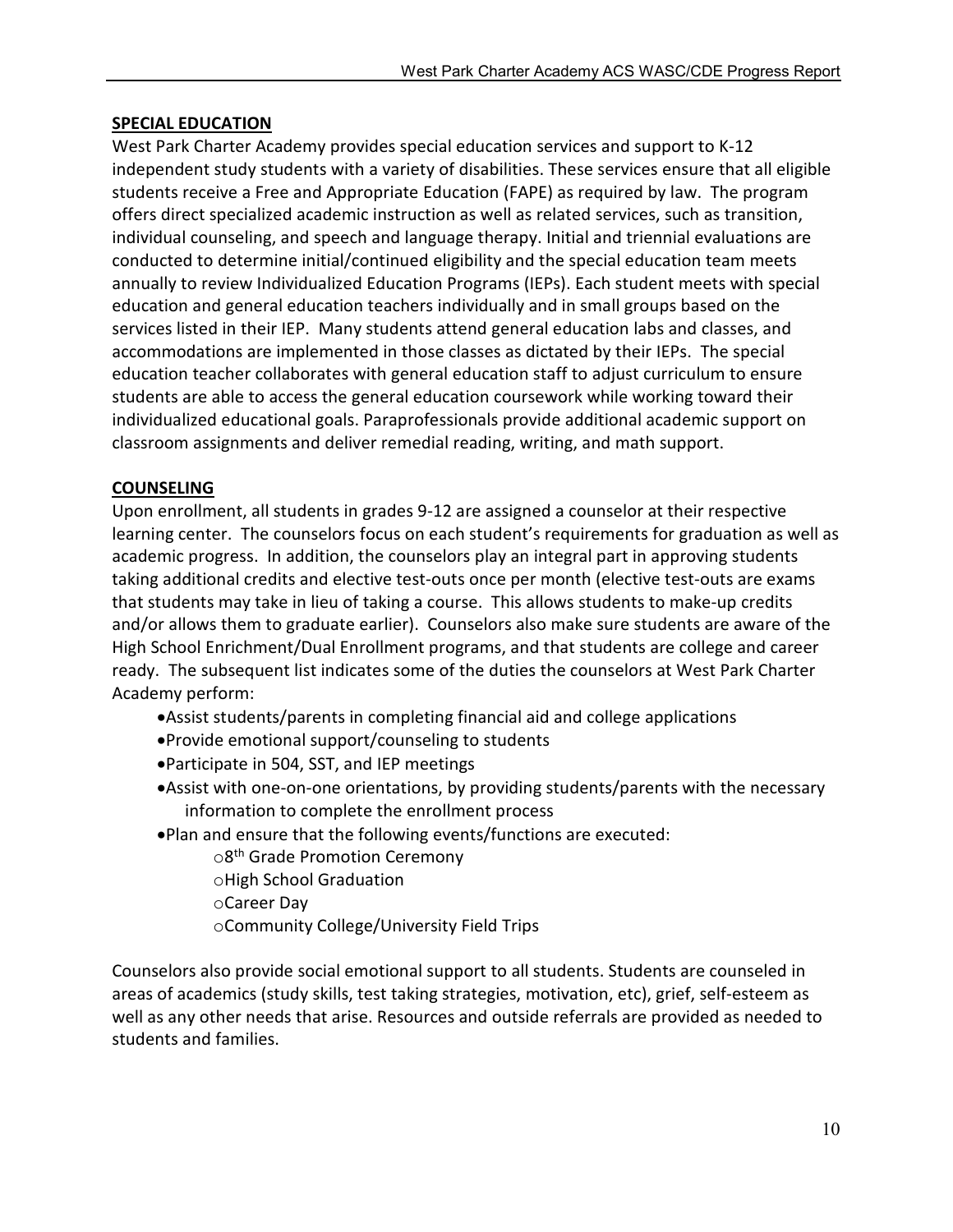# *Demographic Data*

All demographic data presented is based on "Information Day" for each respective school year as follows:

- October 4, 2017 for the 2017-2018 school year.
- October 3, 2018 for the 2018-2019 school year.
- October 2, 2019 for the 2019-2020 school year.

#### SOCIOECONOMIC STATUS

#### Parent Education Level



The trend shows that the Parent Education Level at West Park Charter Academy has remained basically the same over the last three school years. Most differences are relatively small (one to three percent), with the largest percentage increase of parents who indicated that they are high school graduates in the 2018-2019 school year (nearly a 6% increase from the 2017-2018 school year). That percentage dropped in this category the following school year (in 2019- 2020) from 35.4% to 31.7%.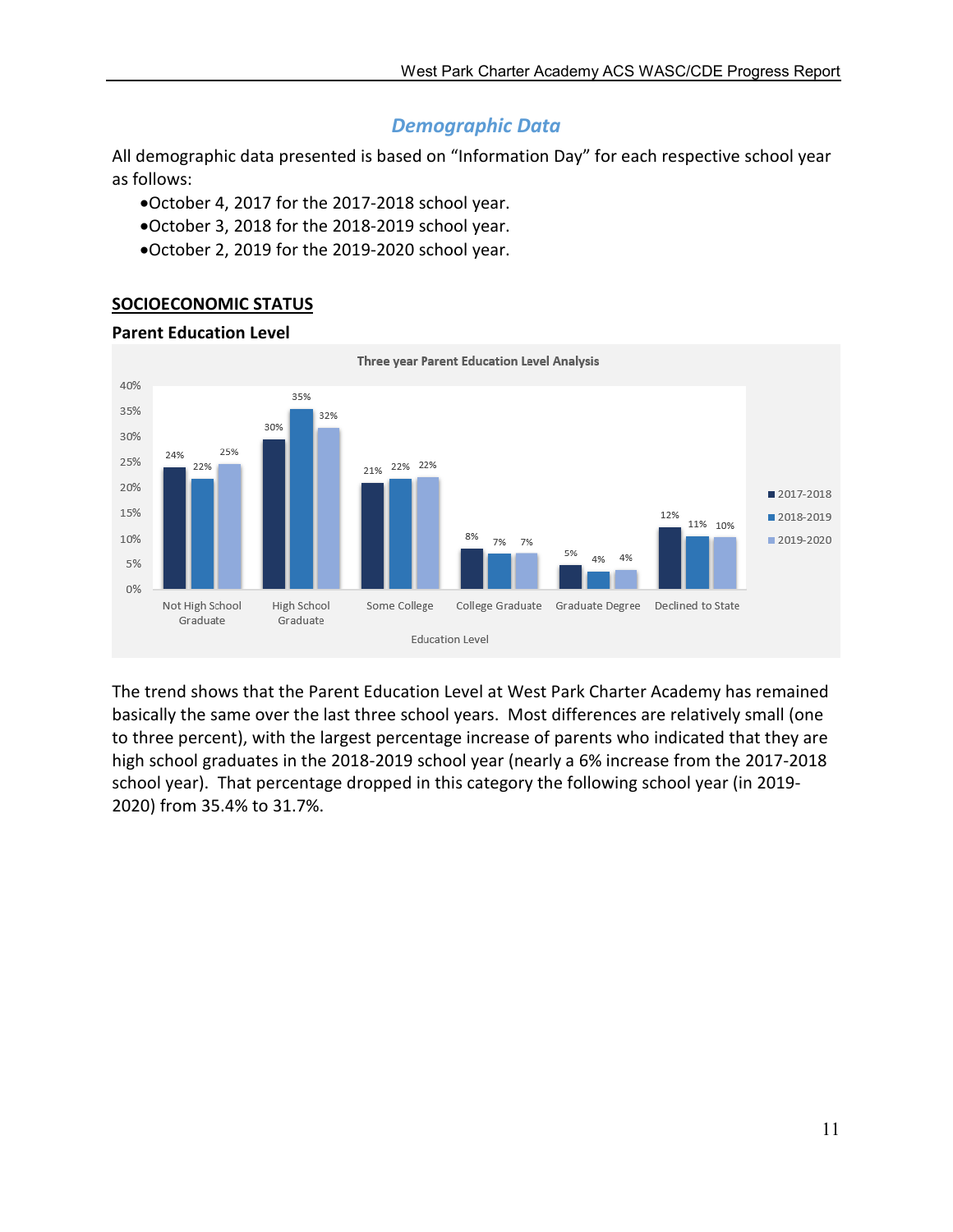

#### Percent of Eligible Free and Reduced Lunch Students

The trend shows that our students eligible for the National School Lunch Program as "Free" slightly increased from just under 62% in 2017-2018 to 62.3% in 2018-2019. The percentage of students who qualified for free lunch decreased to 59.3% in 2019-2020. Over the last three school years, the percentage of students eligible as "Reduced" has decreased each year. During the 2017-2018 school year, the percentage was 11.2%. This percentage dropped to 8.3% in 2018-2019, and dropped even further to 7.5% in 2019-2020. West Park Charter Academy has see a moderate increase of students "Not Eligible" for the Free or Reduced National School Lunch Program over the past three school years. In 2017-2018, the percentage was 26.9%, in 2018-2019 the percentage was 29.3%, and in 2019-2020 the percentage was 33.2%.



#### Socioeconomic status of the school

Based on the two criteria—Parent Education Level and Percent of Eligible Free and Reduced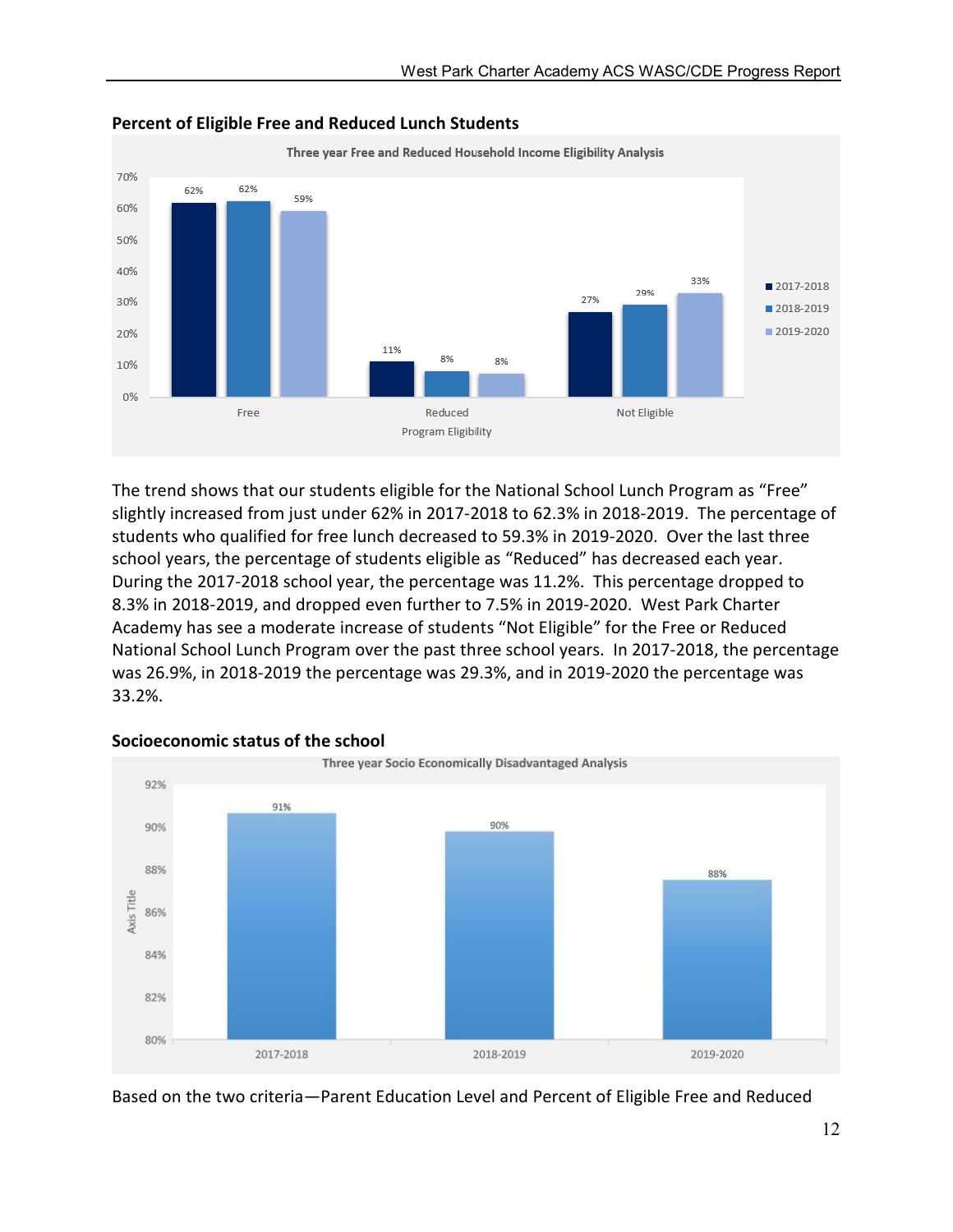Lunch), there was a drop of just over three percent of students in the Socioeconomically Disadvantaged subgroup in the past three school years. In 2017-2018, the students who meet this criteria was at 90.6%, and dropped to 89.7% in 2018-2019. The percentage dropped to 87.5% (another two percent from the previous year) in 2019-2020.



#### Student Enrollment by Grade-Level

The data shows that most of our students continue to be enrolled in grades 9-12, followed by Middle School (grades seven and eight), then Elementary (Kindergarten through sixth). Although the students enrolled in the Elementary grades has increased over the past three years, the numbers still remain relatively low, and are all under five percent. During that same time, the percentage of students in the Middle School grades has fluctuated between three and ten percent. As previously stated, the bulk of student enrollment remains in grades 9-12, primarily in grades 11 and 12.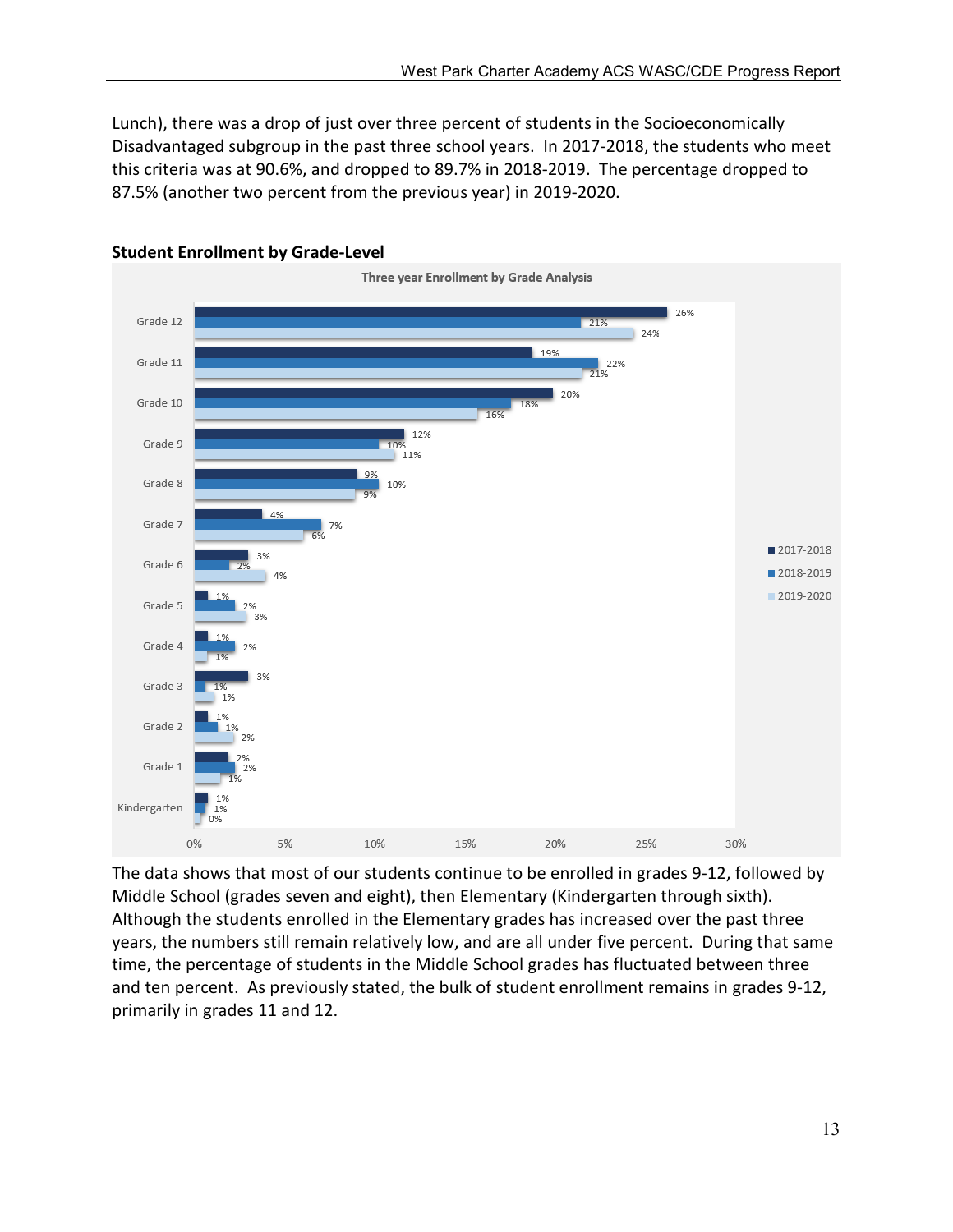

#### Enrollment by Gender

*\*No students identified as non-binary*

West Park Charter Academy's enrollment by gender has remained relatively constant over the past three school years, with nearly half of the program's students being female, and the other half being male. The data indicates that the percentage of females enrolled in the program has decreased slightly from just over 52% in 2017-2018 & 2018-2019, to 50.3% in 2019-2020. The percentage of males enrolled at West Park Charter Academy has slightly increased (about 2%) over the past three school years. In 2017-2018 & 2018-2019, the percentage of males enrolled in the program was just over 47%. That percentage rose to 49.6% in the 2019-2020 school year.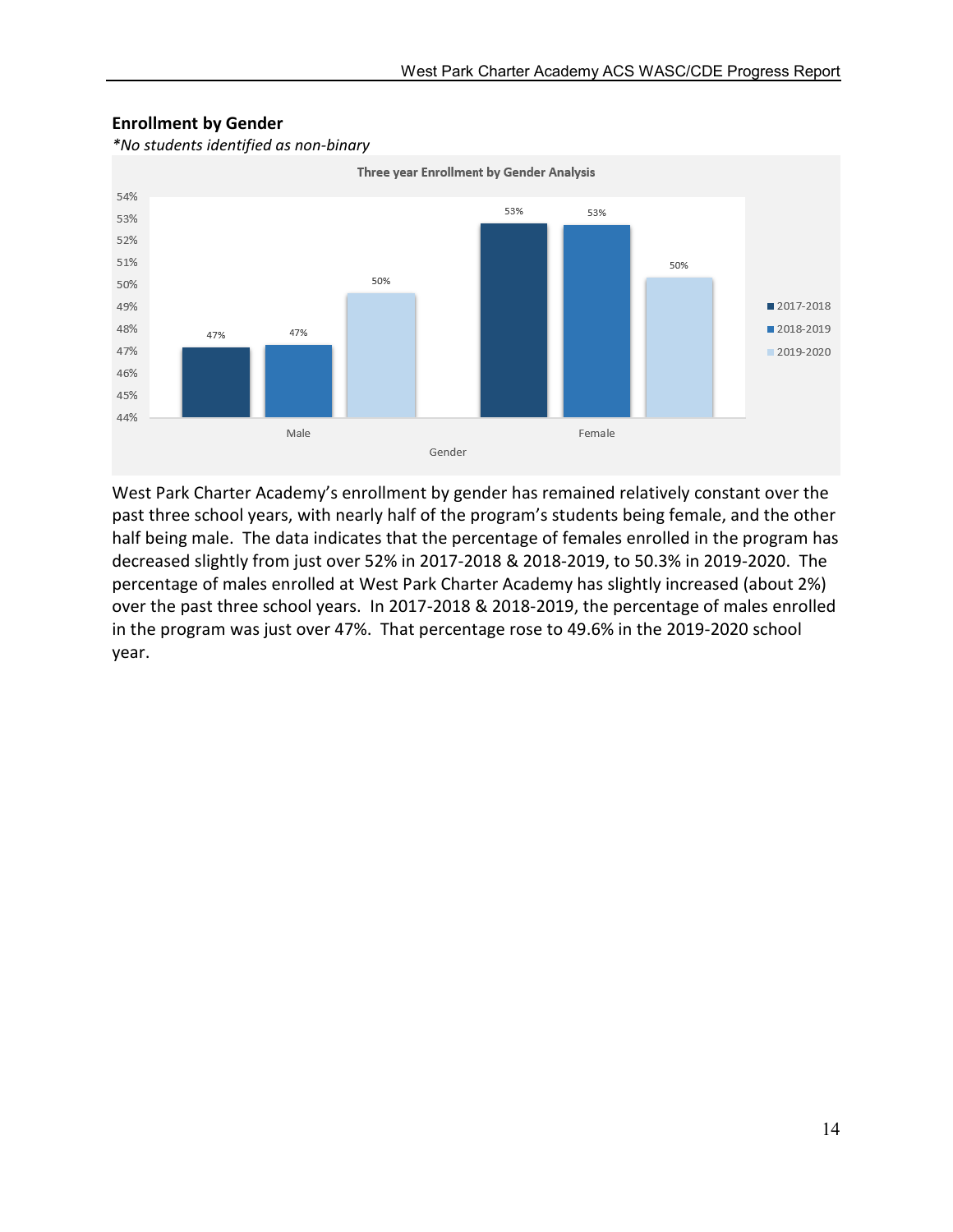

#### Enrollment by Ethnicity/Race

The data shows that the majority of our students enrolled at West Park Charter Academy continues to be Hispanic, with the percentage at just under eighty percent for the past three years. The next largest ethnic group enrolled in the program is White, which is between 11 and 13 percent. The Black/African American ethnic group has increased over the past three school years—it was just under 2% in 2017-2018, and has increased to 3.2% in 2019-2020.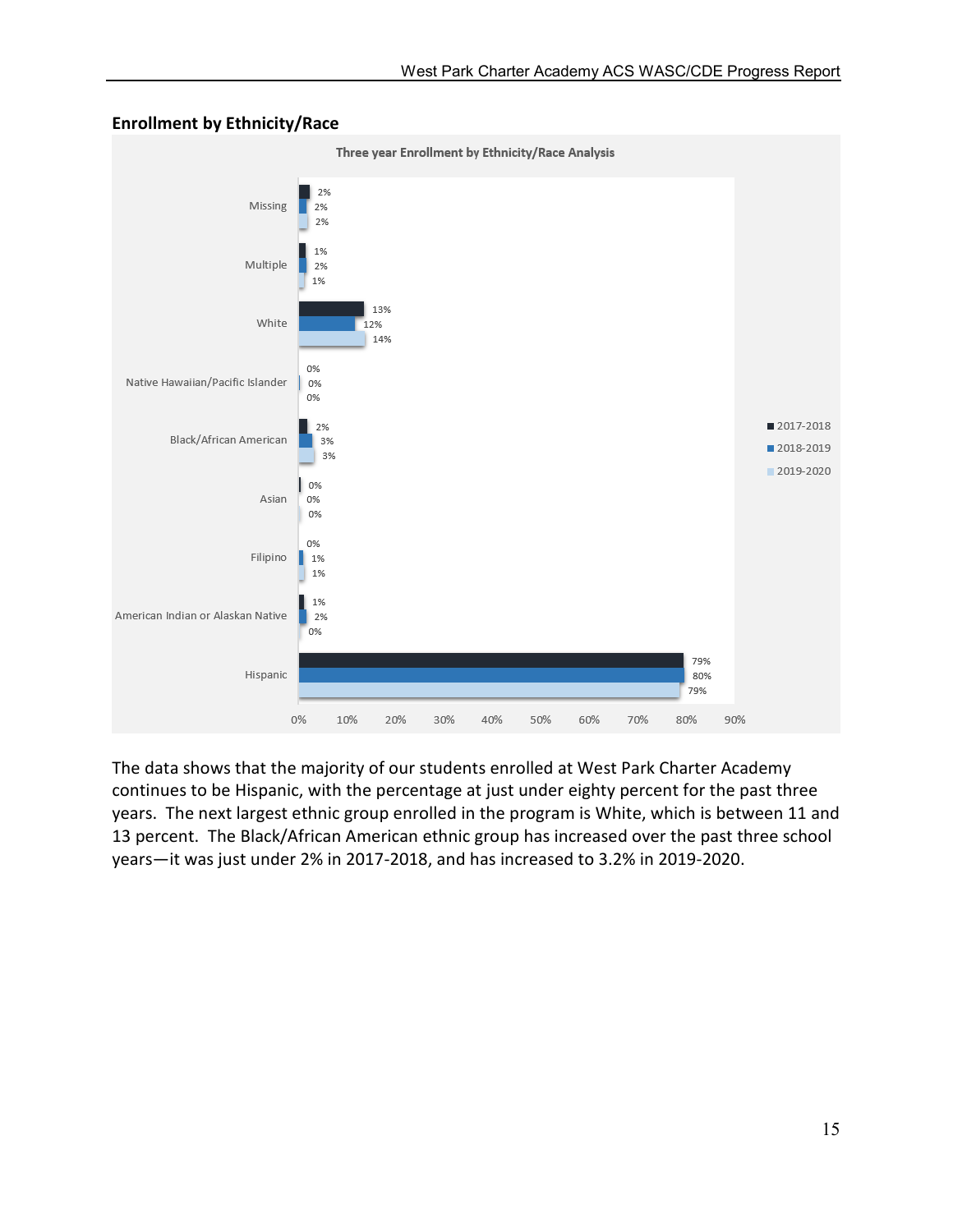

#### Predominant Primary Languages other than English

The data shows that over the past three school years, English remains to be the primary home language for most of West Park Charter Academy's students. In that same span of time, Spanish continues to be the second highest home language, with the percentage fluctuating from 42% to just over 39%. The "Other Languages" group has increased by about 2%, as it was at 4.5% in 2017-2018 to 6.4% in 2019-2020. This group includes some of the following languages: Arabic, Punjabi, and Armenian.

#### Title I

West Park Charter Academy does not receive Title I funds.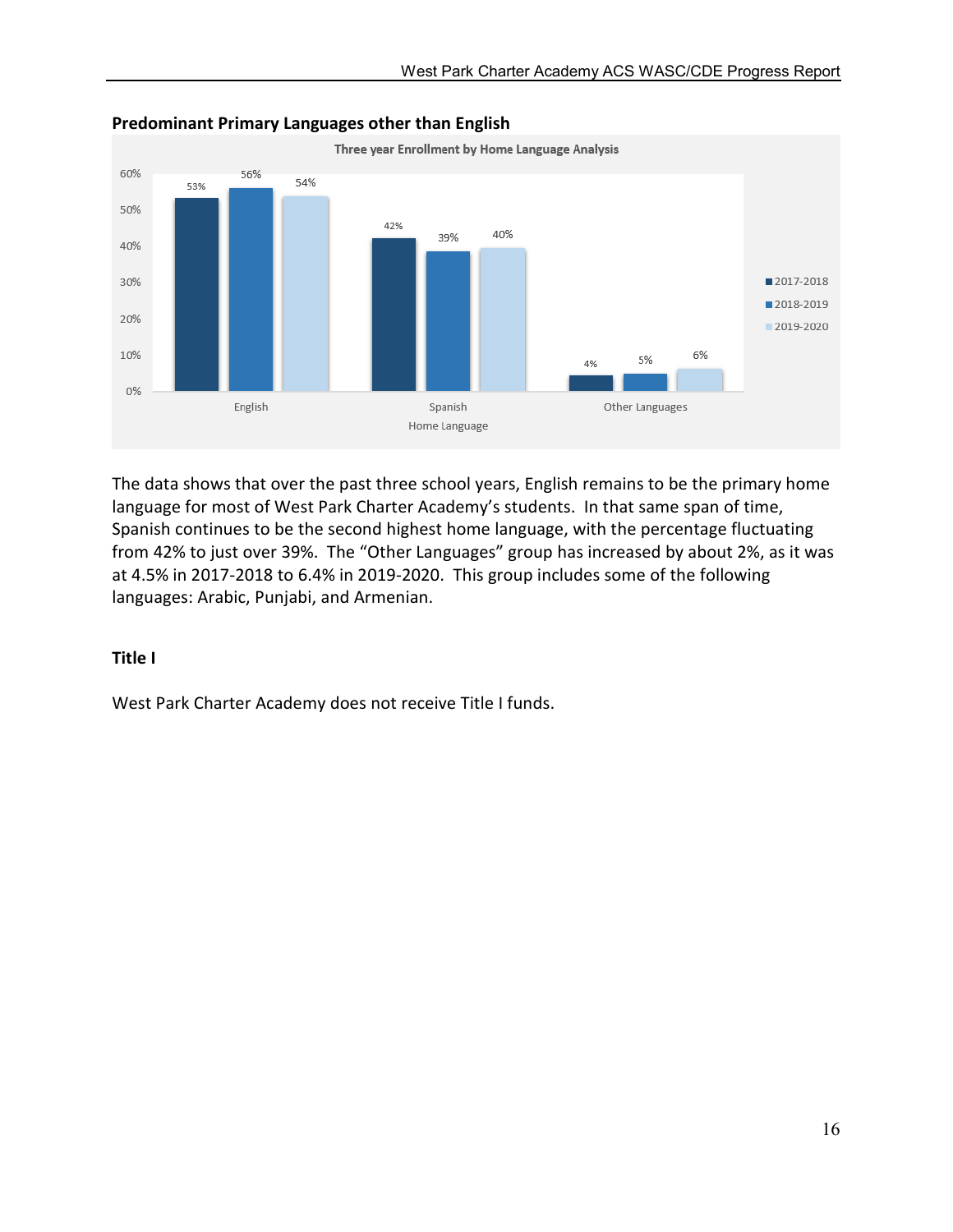#### Special Needs and other Focused Programs



#### Enrollment in Special Education

Over the past three school years, West Park Charter Academy's enrollment of students receiving Special Education services has decreased by approximately 1.5%. In 2017-2018, the percentage in this category was at 7.5%, and rose slightly to 7.9% in 2018-2019. This percentage decreased to just over 6% in the 2019-2020 school year.

#### Career Technical Education (CTE)

Starting in January of 2017, West Park Charter Academy offered students online CTE Pathways courses (via Edmentum and EdOptions Academy) to students in grades 9-12. All of the courses were a-g aligned, and were added to the program's course catalog for each school year. Students interested in taking online CTE courses met and discussed the details with their respective teacher, academic counselor, and CTE counselor to enroll in a course.

Prior to the 2019-2020 school year, the online CTE Pathways courses were streamlined into three CTE Pathways:

- Health Science
- Information Technology
- Hospitality & Tourism

In order to better support students through a CTE Pathway (and other college-level courses), a partnership has been established with local community colleges (Fresno City College and West Hills College). This partnership officially began prior to the 2020-2021 school year. More details and information with these partnerships is outlined in the next section of this report.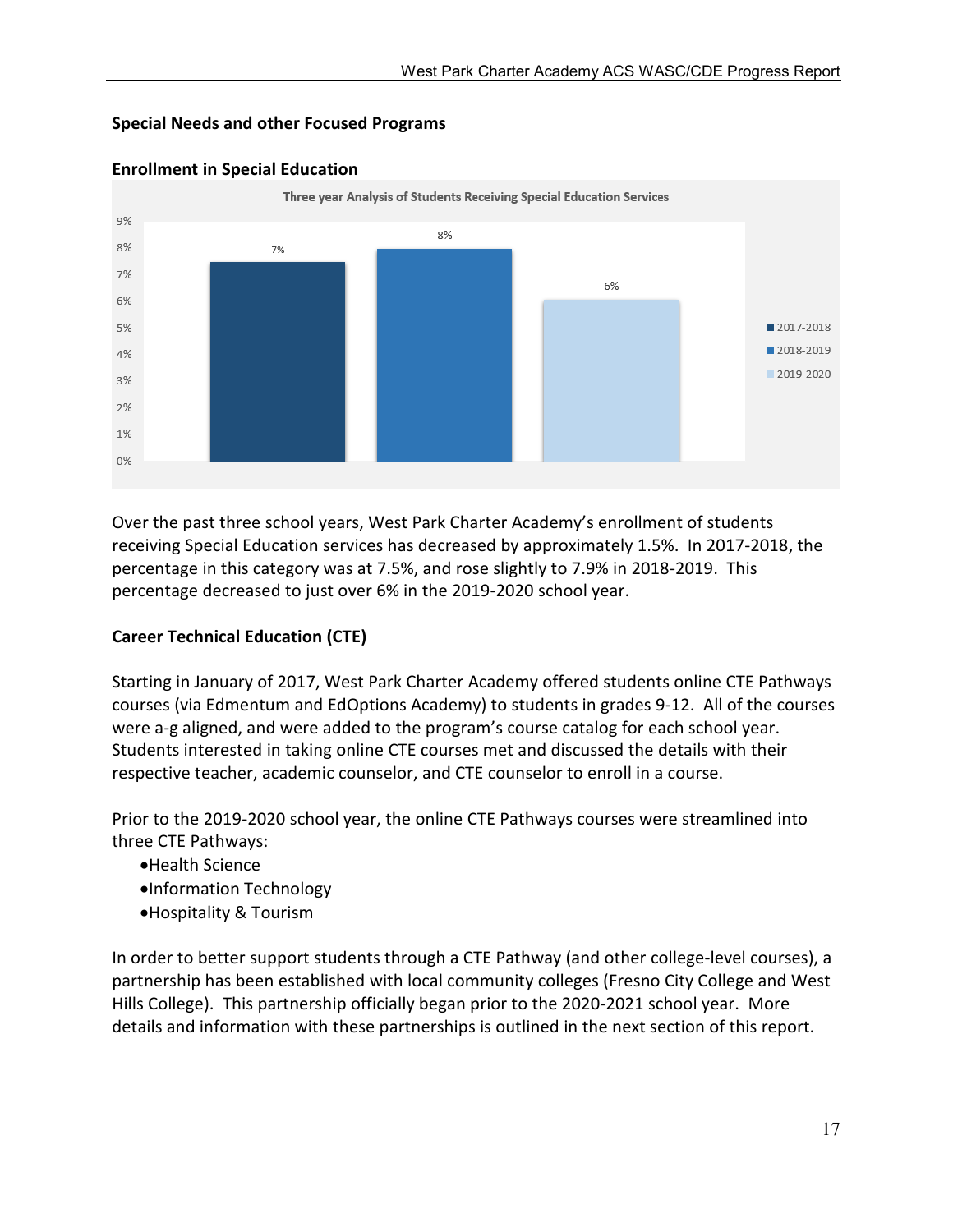

#### Language Proficiency

Over the past three school years, West Park Charter Academy has seen a slight fluctuation of percentages with regards to English Language Fluency. For students who are classified as English Only, the percentage rose by about 3% in 2018-2019 (from the previous school year), then decreased by that same amount the following school year. With regards to English Learners, there has been a decrease in this category, as the percentage dropped from 23.6% in 2017-2018 to 18.2% in 2018-2019. The percentage dropped once again in 2019-2020, as 17.9% of students enrolled were English Learners. The program has seen an increase in students who have been Reclassified Fluent English Proficient. In 2017-2018, there was 21.4% of students who were RFEP. In 2018-2019, that percentage increased to just over 24%. The percentage increased even more (by about 2%) in 2019-2020.

# *Addressing the Eight State Priorities*

#### LCFF Priority 1—Teachers, Instructional Materials, Facilities

The West Park Elementary School District makes every effort to ensure that all students at West Park Charter Academy receive a high-quality, rigorous, standards-based education. All teachers employed with the program are fully-credentialed, knowledgeable, and caring. The following information reflects the program's teachers for the past three school years.

#### Number of National Board Certified Teachers

| 2017-2018 | $\sqrt{2018}$ -2019 | 2019-2020 |  |
|-----------|---------------------|-----------|--|
| 15        | 16                  | 16        |  |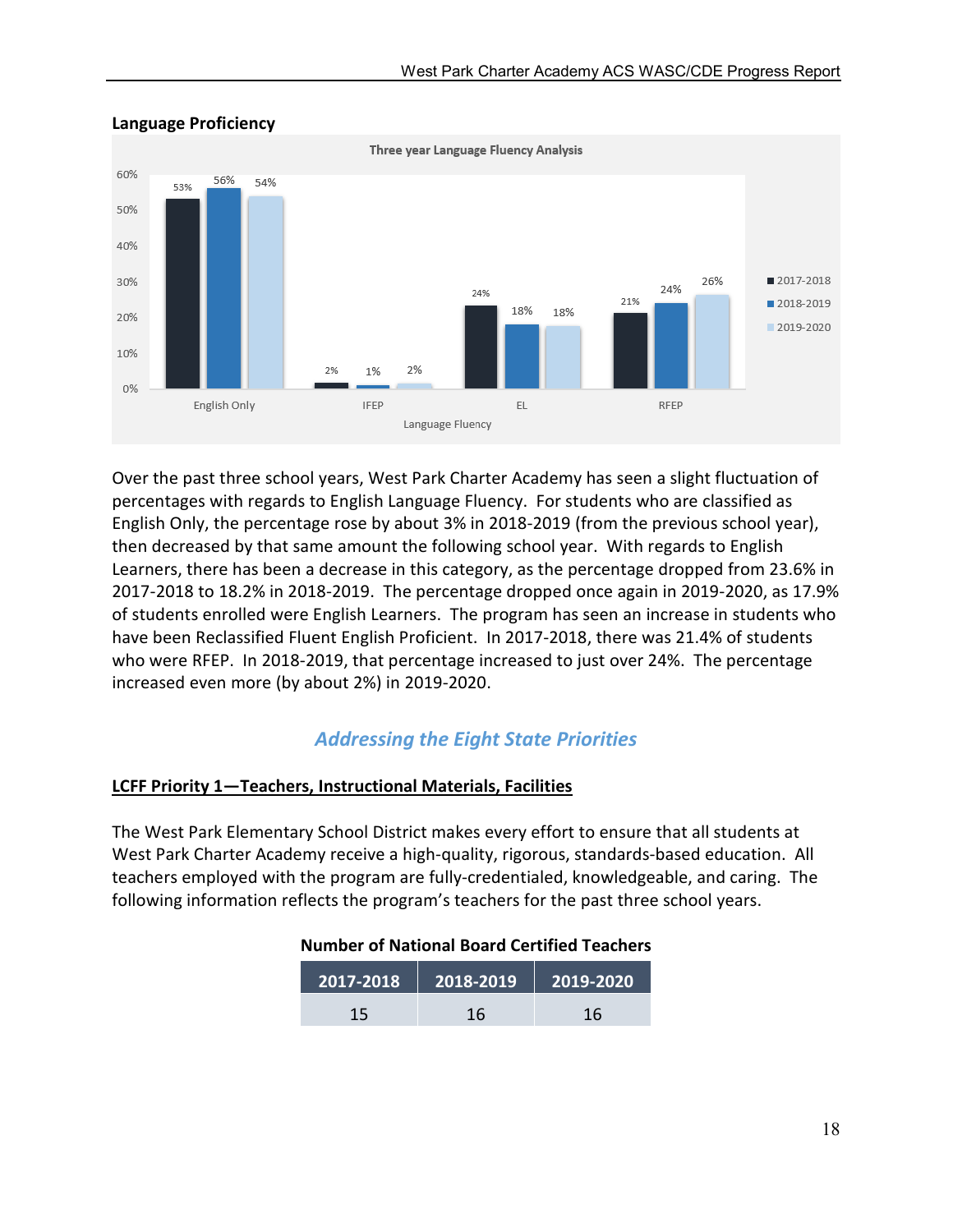# Percent of Teachers Instructing Outside Credentialed Areas

| $\overline{12017}$ -2018 $^\dagger$ | $\vert$ 2018-2019 $\vert$ 2019-2020 |  |
|-------------------------------------|-------------------------------------|--|
|                                     |                                     |  |

#### Number of Teachers with STIP/PIPS

| 2017-2018 | $\sqrt{2018-2019}$ | $2019 - 2020$ |  |
|-----------|--------------------|---------------|--|
|           |                    |               |  |

#### Number of Teachers Enrolled and Progressing in an Intern Program

| 2017-2018 | $2018 - 2019$ | $\blacksquare$ 2019-2020 |
|-----------|---------------|--------------------------|
|           |               |                          |

#### Number with Advanced Degrees

| 2017-2018 | $\blacksquare$ 2018-2019 | $\vert$ 2019-2020 |  |
|-----------|--------------------------|-------------------|--|
|           |                          |                   |  |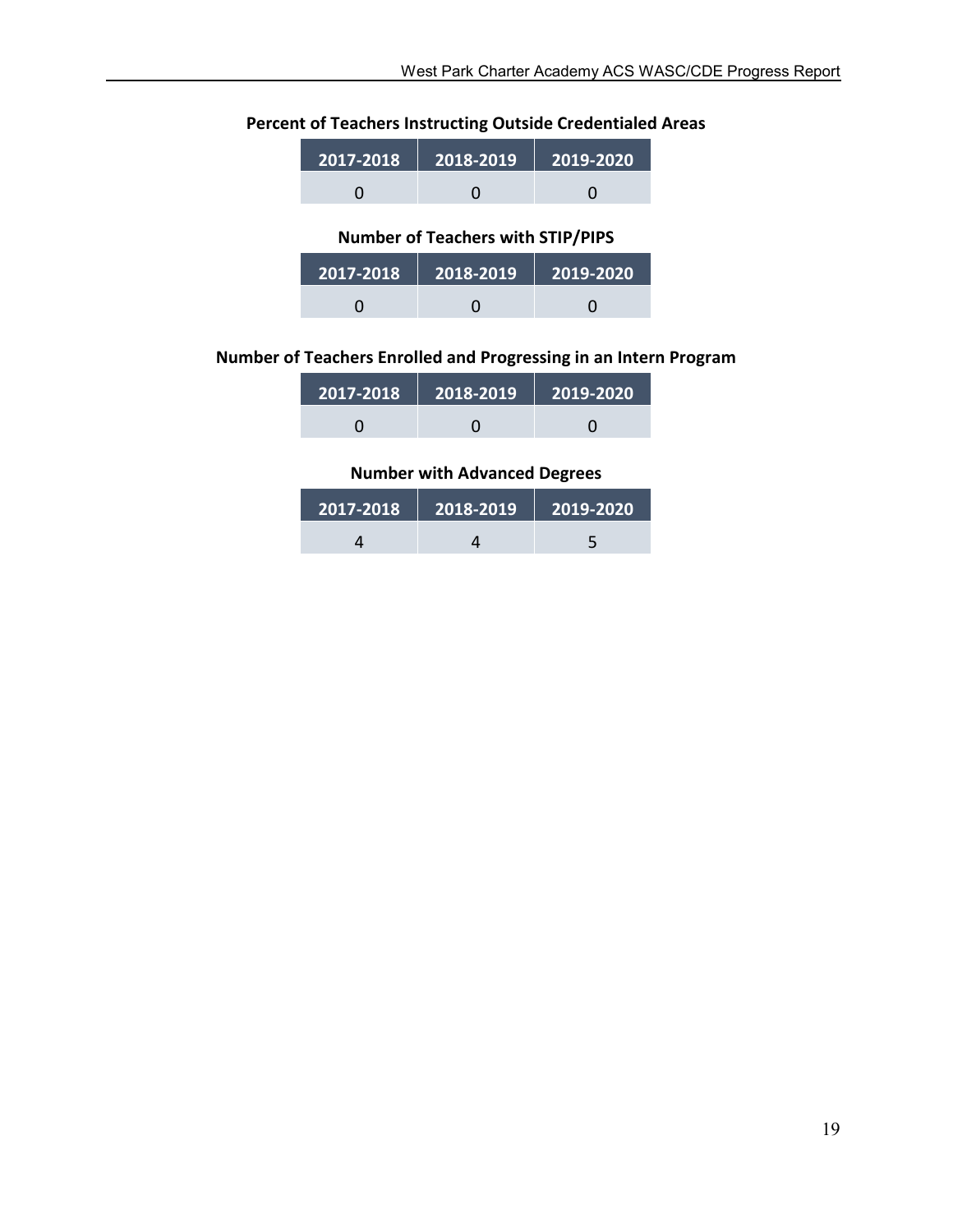| <b>Years of Service at the</b><br><b>District</b> | 2017-2018 | 2018-2019 | 2019-2020 |
|---------------------------------------------------|-----------|-----------|-----------|
| 1 to 5 years                                      | q         | 10        | 11        |
| 6 to 10 years                                     |           |           |           |
| 11 to 15 years                                    |           |           |           |
| 16 to 20 years                                    |           |           |           |
| over 20 years                                     |           |           |           |

| <b>Years of Service in Education</b> | 2017-2018 | 2018-2019 | 2019-2020 |
|--------------------------------------|-----------|-----------|-----------|
| 1 to 5 years                         |           |           |           |
| 6 to 10 years                        |           |           |           |
| 11 to 15 years                       | 3         |           |           |
| 16 to 20 years                       | 3         | 5         |           |
| over 20 years                        |           |           |           |

# Specialized Training/Intern Programs

| 2017-2018 | 2018-2019 | 2019-2020 |
|-----------|-----------|-----------|
|           |           |           |

| <b>Gender</b> | 2017-2018 | 2018-2019 | $\overline{)2019}$ -2020 |
|---------------|-----------|-----------|--------------------------|
| Male          | o         |           | 5                        |
| Female        | 10        |           | 11                       |
| Total         | 16        | 17        | 16                       |

| Race/Ethnicity                | 2017-2018 | 2018-2019 | 2019-2020 |
|-------------------------------|-----------|-----------|-----------|
| Caucasian                     |           |           |           |
| <b>Hispanic</b>               | 5         | 5         | 6         |
| <b>Black/African American</b> |           |           |           |
| Asian Indian                  |           |           |           |
| Filipino                      |           |           |           |
| Japanese                      |           |           |           |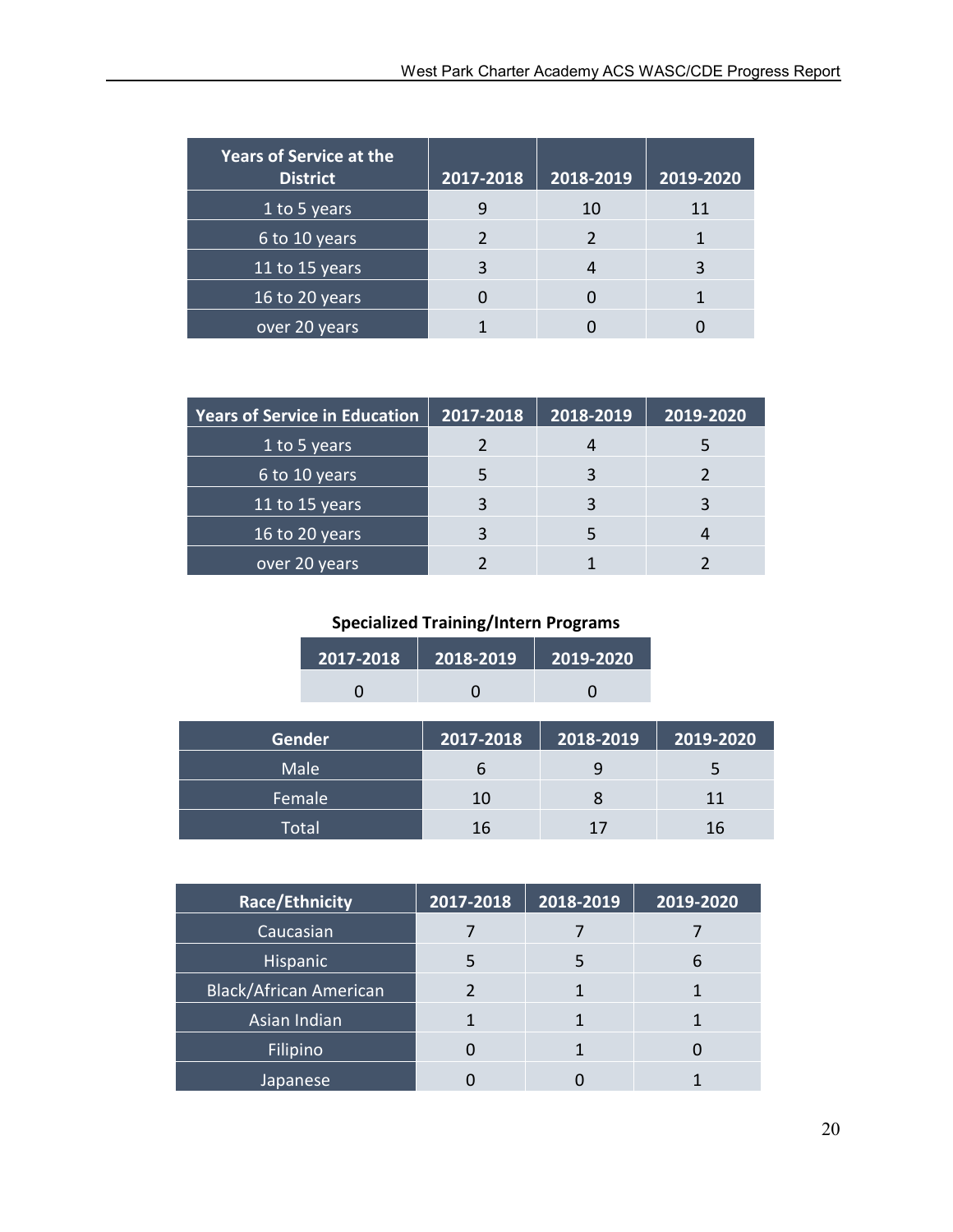

7 7 6

#### PROFESSIONAL DEVELOPMENT

All professional development/learning that teachers and support staff receive is aligned with the program's WASC Action Plan and LCAP (LCP for the 2020-2021 school year)—all primarily focused on increasing student achievement/proficiency in ELA and Math. Professional learning opportunities are typically provided to teachers by the Fresno County Superintendent of Schools (FCSS) on Mondays throughout each school year. The overall goal for professional development is to provide the necessary training/support on how to best address the CCSS during instruction, as well as best practices, formative assessment strategies, data disaggregation, and training for adopted programs (core and supplemental). With regards to counseling, the two counselors stay current with information by attending various local trainings/workshops. During the 2020-2021 school year, teachers will have twenty-two opportunities for professional development. This will consist of whole-group and one-on-one coaching.

During the 2020-2021 school year, teachers will receive professional learning that will be provided through a combination of whole-group and one-on-one coaching

#### ELA

- Addressing essential standards during instruction
- Guided and Close Reading
- Vocabulary development (Tier 2 vocabulary)
- Writing strategies
- Formative assessment (checks for understanding)
- Individual and group coaching of teachers (with ELA coaches)
- Using data to drive instruction
- Implementing technology to support instruction

#### Math

- Addressing essential standards during instruction
- Solving word problems
- Performance tasks and rubrics
- Addressing the Eight Math Practices
- Individual and group coaching of teachers (with a math coach)
- Using data to drive instruction
- Formative assessment (checks for understanding)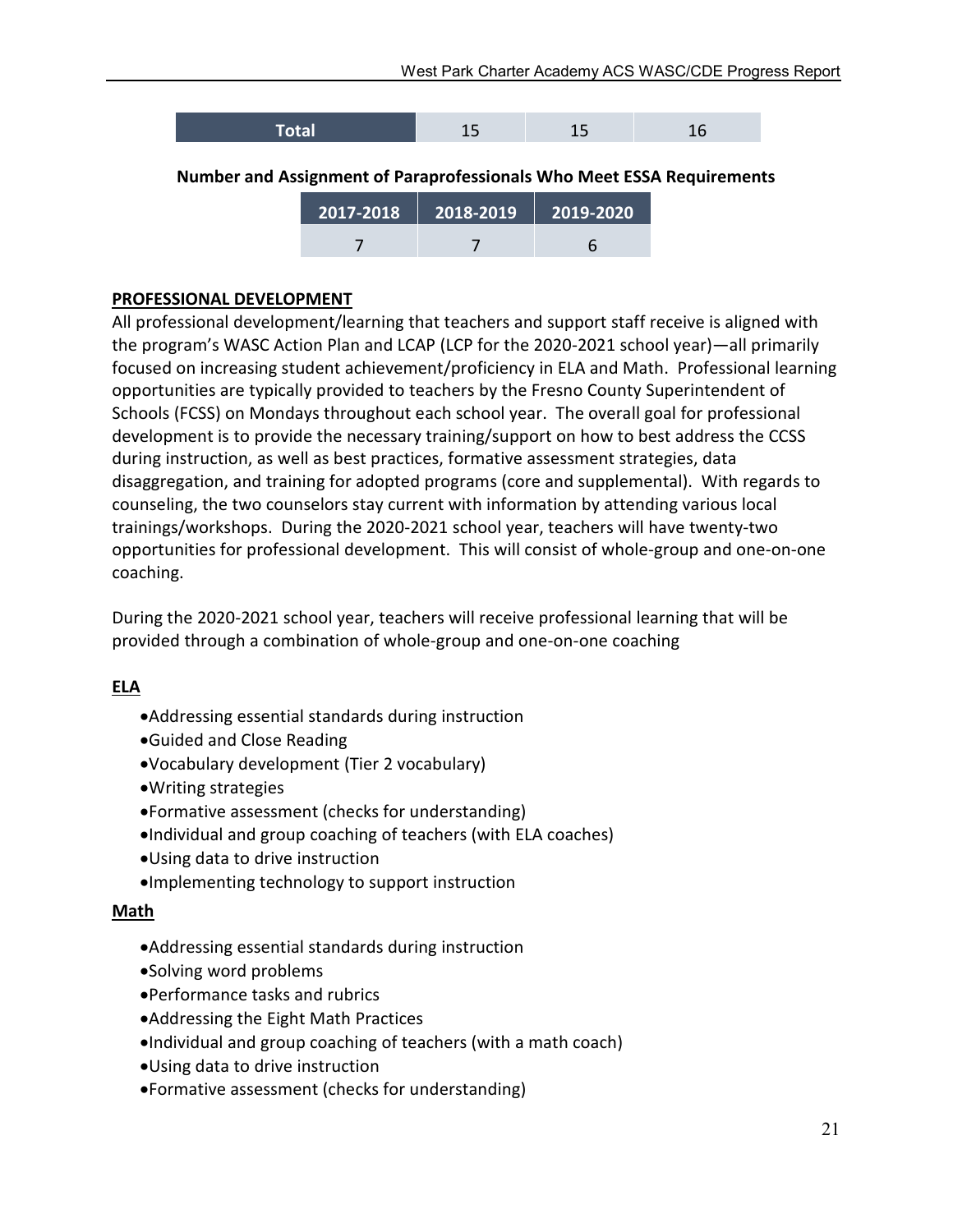Implementing technology to support instruction

#### **Technology**

- Supporting teachers with virtual learning platforms
- Previewing and accessing various supplemental instructional resources

#### VAPA

- Mindfulness exercises to use during instruction
- Quick ways to build connections with students
- Visual note-taking
- Brain break ideas

Some of the conferences/workshops/trainings that West Park Charter Academy teachers, counselors, and support staff attended include: School Pathways, CCIS, Various School Adopted Curriculum/Program Training, Various Trainings Offered through the FCSS, Various Counselor Trainings/Workshops, EPLAC, Illuminate, College Board, and Student Academic Support.

#### STANDARDS-ALIGNED INSTRUCTIONAL MATERIALS

All West Park Charter Academy students have access to standards-aligned instructional materials. There have been a number of curriculum adoptions in the past few years, especially in the core subject areas of ELA and Math. A CCSS-aligned math curriculum (Pearson) was implemented during the 2015-2016 school year, and a CCSS-aligned ELA curriculum (Holt-McDougal) was implemented during the 2016-2017 school year. For Science, a Pearson's K-8 curriculum was adopted and implemented during the 2019-2020 school year. High school Science curriculum was adopted and implemented at the beginning of the 2020-2021 school year. Students and teachers continue to have access to supplemental online programs such as: IXL, Lexia Core5 and Lexia PowerUp, and Reading Plus.

#### SCHOOL FACILITIES

West Park Charter Academy consists of two learning centers with one located in Fresno, and one in Hanford. Both centers are conducive to student learning and success as they are well maintained, clean, and spacious. Parents and visitors have access to waiting areas and magazines while their students are receiving instruction. Each teacher has a cubicle to meet students in, and both centers have two larger classrooms for classes and labs. The science labs are held weekly at each center, and all of the chemicals that are used/stored must be part of an approved list.

#### LCFF Priority 2—IMPLEMENTATION OF ACADEMIC STANDARDS

The CCSS are in full implementation, and they are continuously being addressed through the use of standards-aligned core curriculum, ongoing training/professional development (FCSS) provided to teachers and support staff, and formal and informal observations. In addition, West Park Charter Academy teachers are all part of the curriculum adoption process. In recent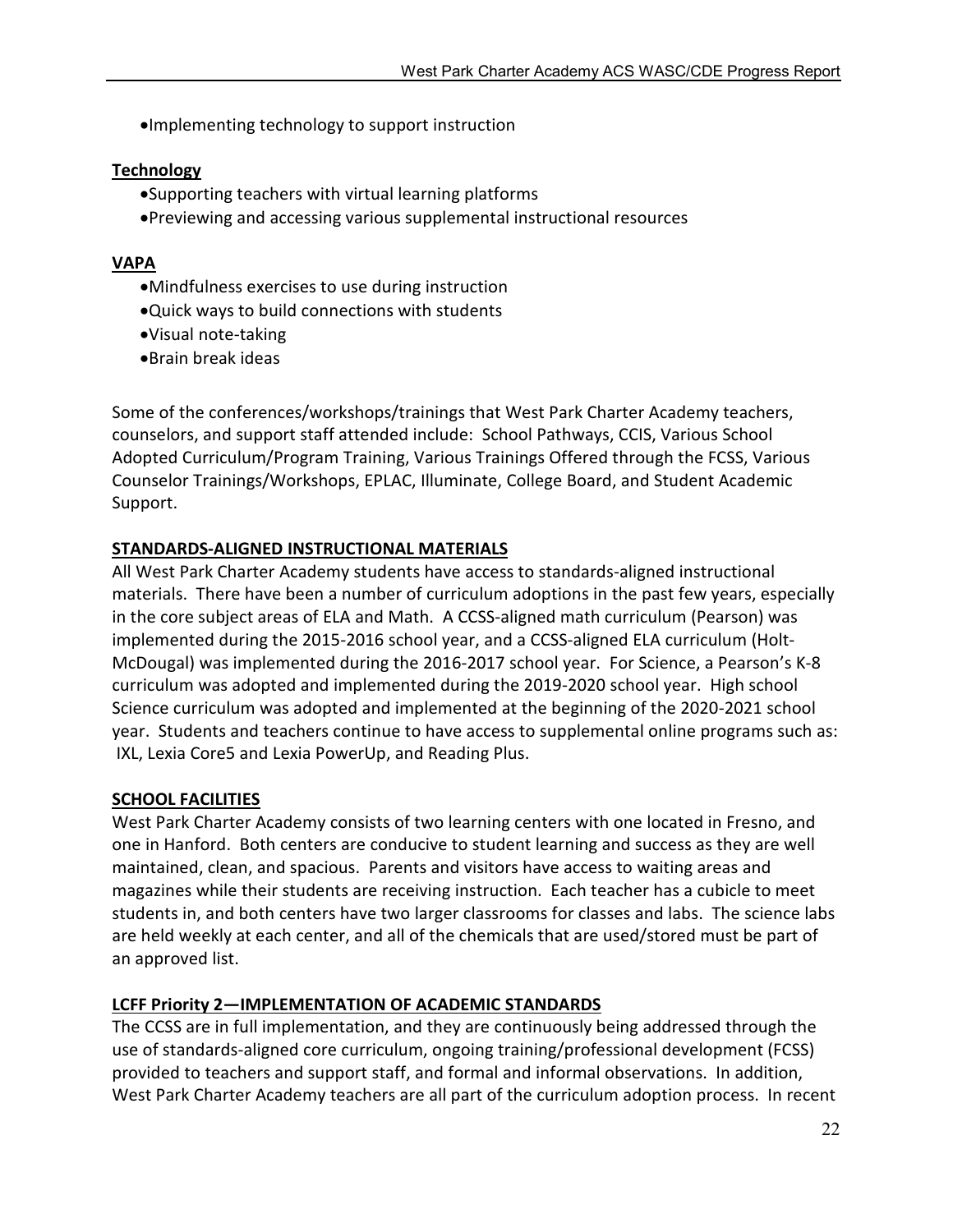years, they have utilized staff meeting and curriculum committee time working together to review/analyze various ELA, Math, and Science programs. It is at those times where discussions and concerns are brought-up and addressed regarding the possible effectiveness of each program. The CCSS are an integral part of what we do each day—they are the expectation for our instruction efforts, and drive what staff and students do to address/achieve our Mission, SLOs, WASC goals, and LCAP.

#### LCFF Priority 3—PARENT ENGAGEMENT

Parent engagement and involvement is a priority for West Park Charter Academy. The program's LCAP Goal #2 is "to continually improve the positive school climate…" With that said, it is vital for student achievement that parents be involved with school activities such as: college field trips, career days, ELAC meetings, board meetings, surveys, etc. In an effort to strengthen this area, West Park Charter Academy continues to purchase Parent Square. This online program (also a free smart phone app) was implemented at the beginning of the 2017- 2018 school year, and allows for parents, teachers, and the school to communicate in an easy way—via text message updates. School news, bulletins, calendars, messages, etc. can be (and are) shared with the click of a mouse. Since its implementation, parents/guardians have voiced their appreciation for Parent Square—about the ease of use as well as the improved communication that this platform provides. It is our hope that parents/guardians be informed, communicate with teachers and school staff, and participate in school events/functions at an increased level.

#### LCFF Priority 4—PERFORMANCE ON STANDARDIZED TESTS



#### Participation Rates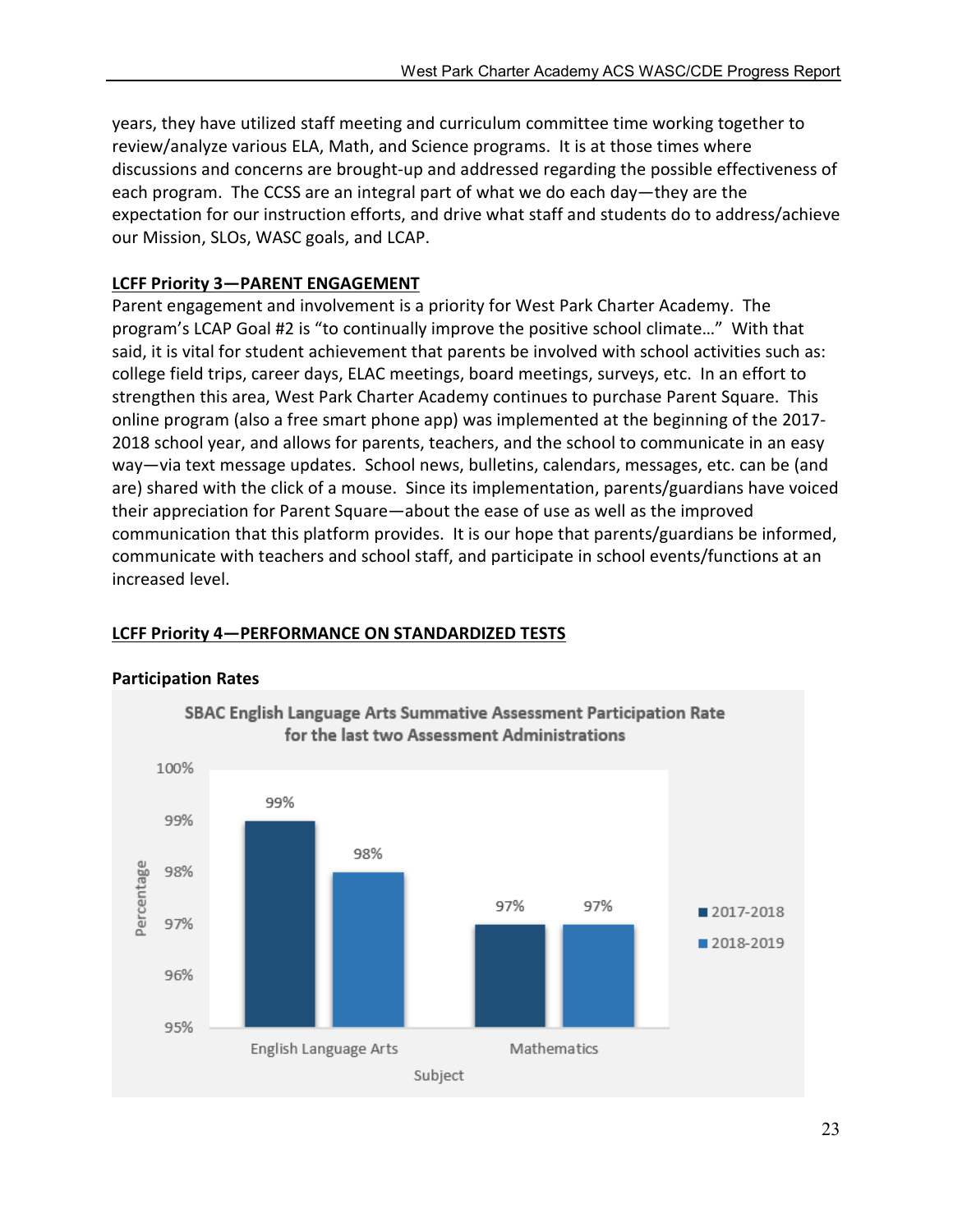Like all schools in the state of California being impacted by the COVID-19 pandemic, West Park Charter was not able to administer the SBAC test in the Spring 2020 semester. That being said, the program does have SBAC data from the Spring 2018 and 2019 test administrations. The data shows that although the SBAC participation rates at West Park Charter Academy have remained above 96% in both ELA and Math, the percentage dropped slightly in ELA (by 1%). For Math specifically, the percentage remained the same at 97%. In anticipation for a Spring 2021 SBAC test administration, the program is currently working together to come up with new ideas to raise the overall participation rate.



#### Smarter Balanced Schoolwide English Language Arts Achievement Levels

In the last two SBAC test administrations (Spring 2018 and 2019), there has been an increase of students meeting or exceeding standard in ELA. From Spring 2018 to 2019, there was approximately a 7% increase in students meeting standard. For students exceeding standard in ELA, there was about a 3.4% increase. Conversely, there was a decrease in students who scored in Standard Not Met or Standard Nearly Met categories. In the Spring of 2018, there was just under 50% of students scoring in the Standard Not Met category. This percentage decreased to about 46% the following year. For students scoring in the Standard Nearly Met category, the percentage decreased from 33.7% in 2018 to 27.5% in 2019.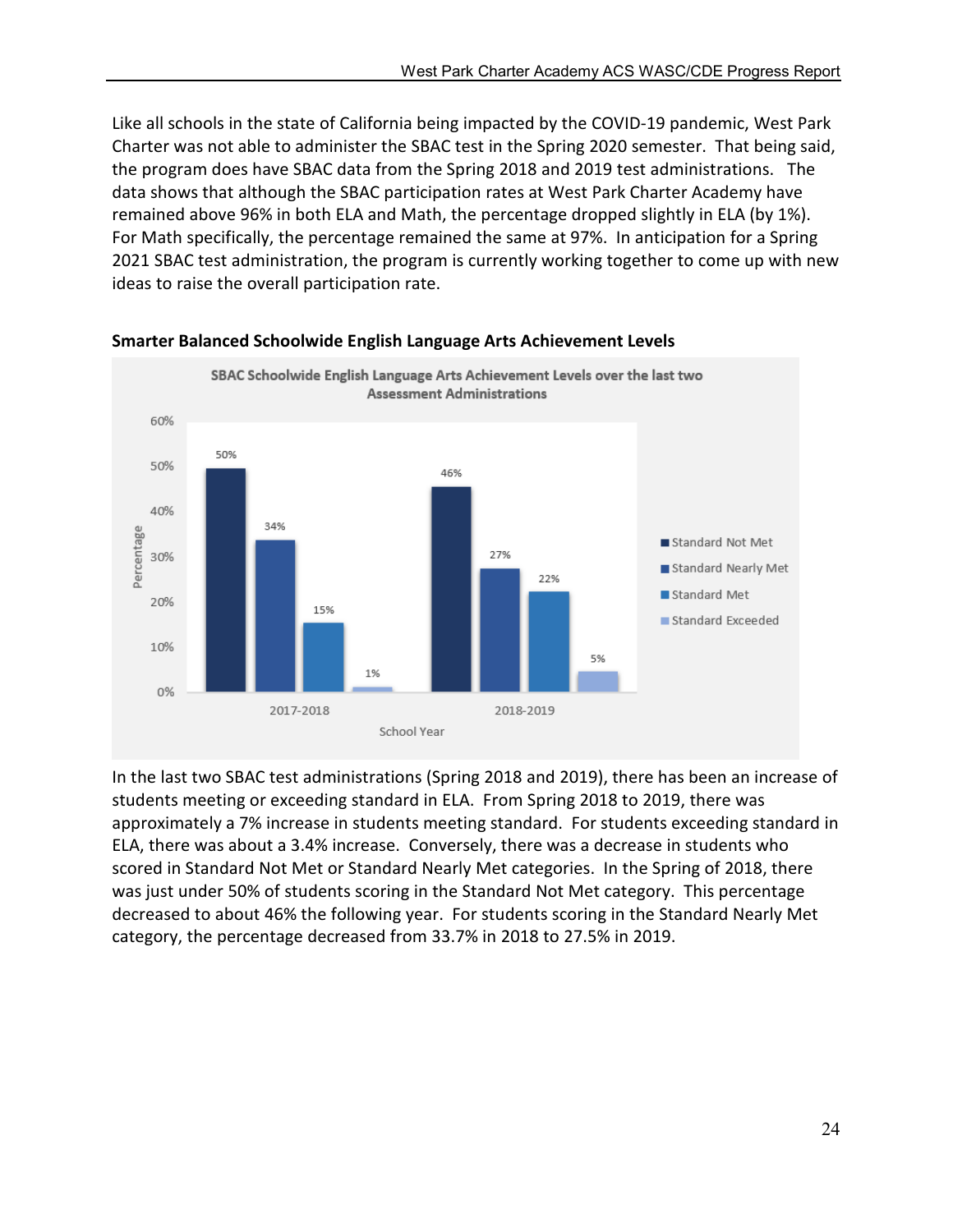

This graph compares the percentage increase (about 10.4%) of students who scored in the Standard Met category on the SBAC in English Language Arts in the Spring 2018 and Spring 2019 test administrations.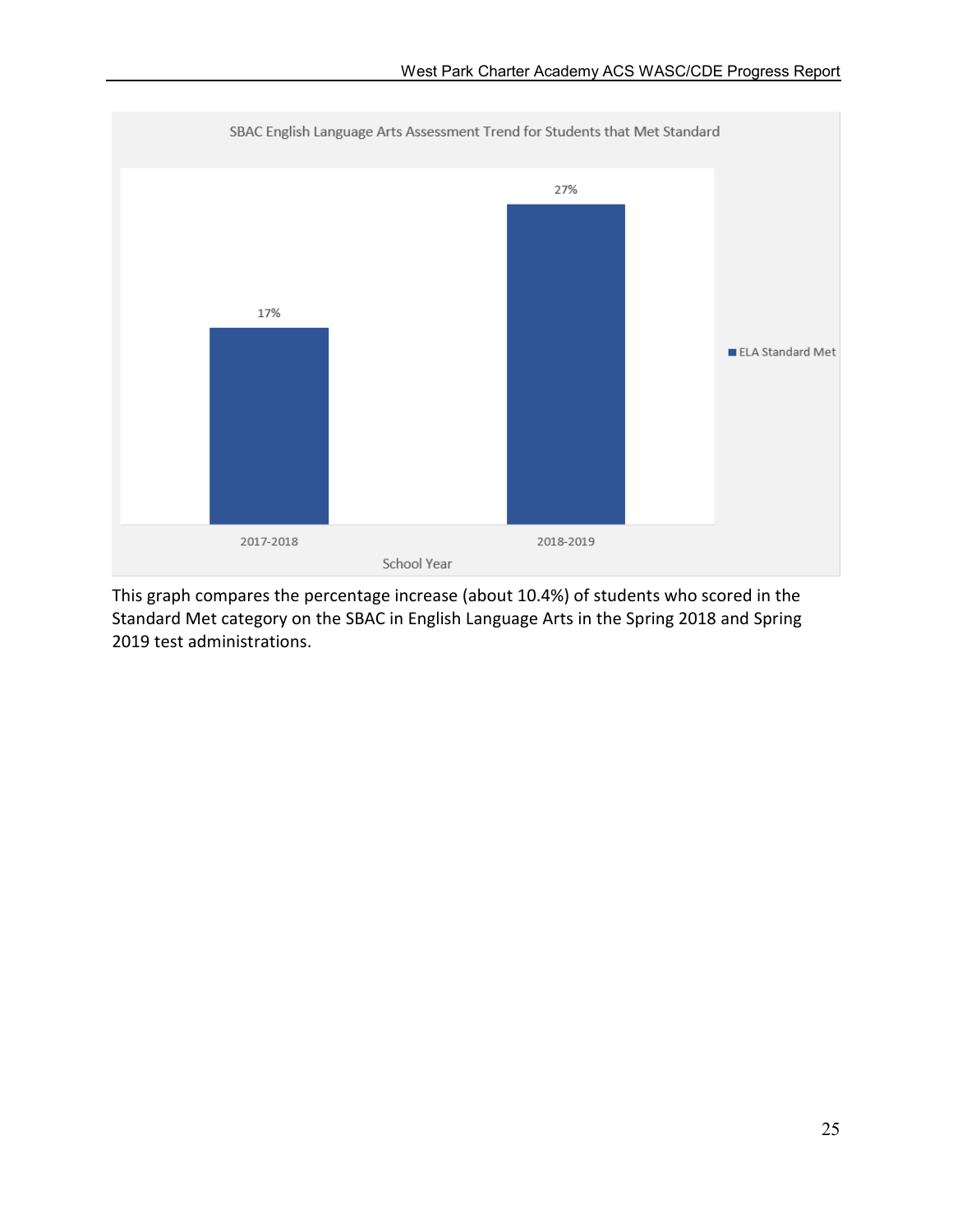

Smarter Balanced Schoolwide Mathematics Achievement Levels

In the last two SBAC test administrations (Spring 2018 and 2019), there has been an increase of students meeting or exceeding standard in Mathematics. From Spring 2018 to 2019, there was approximately a 4% increase in students meeting standard. For students exceeding standard in Math, there was about a 0.5% increase. From 2018 to 2019, there was a decrease of approximately 5% in students who scored in Standard Not Met category. During the same time, there was about a 1.4% increase in students who scored in the Standard Nearly Met category.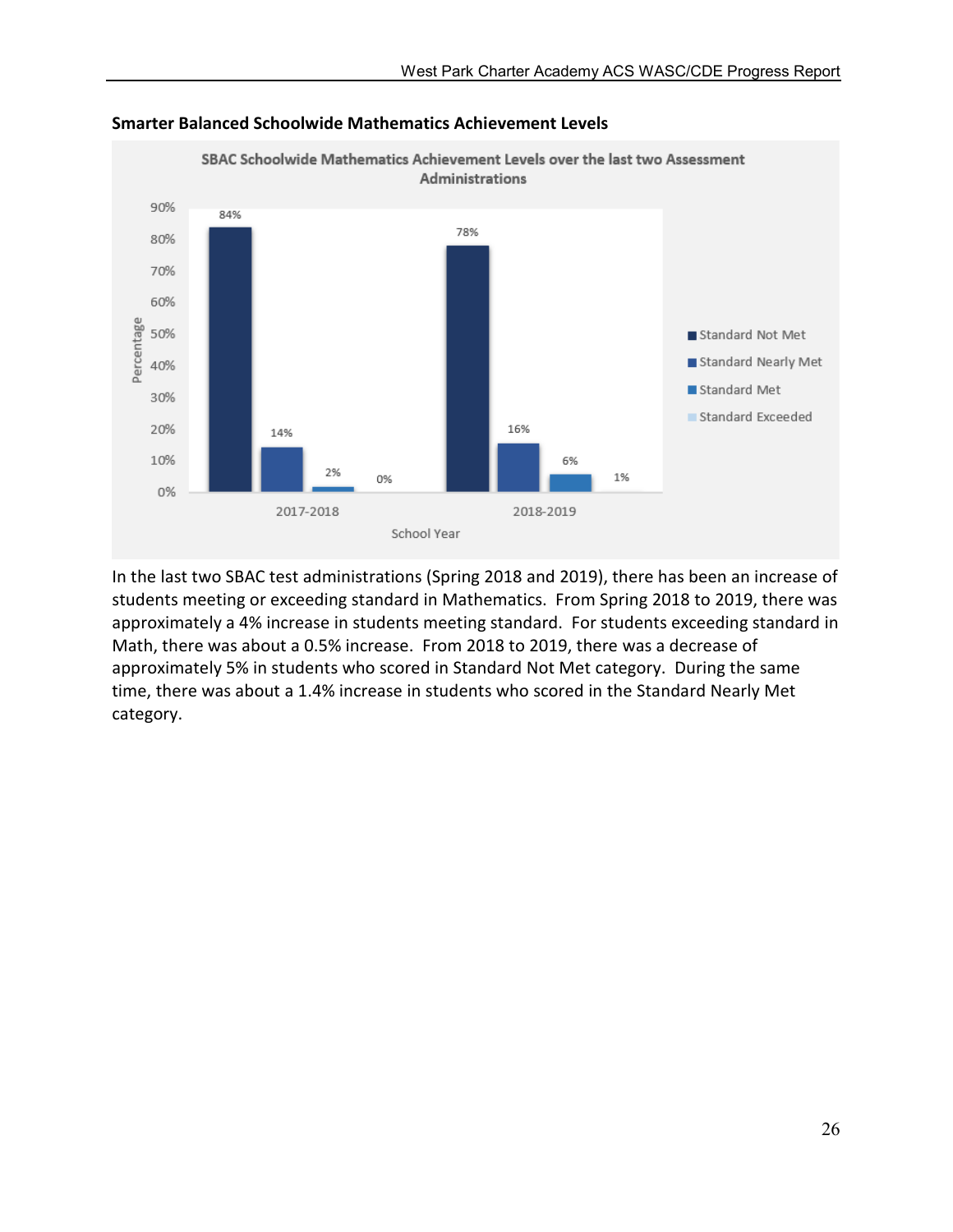

This graph compares the percentage increase (about 4.4%) of students who scored in the Standard Met category on the SBAC in Mathematics from the Spring 2018 and Spring 2019 test administrations.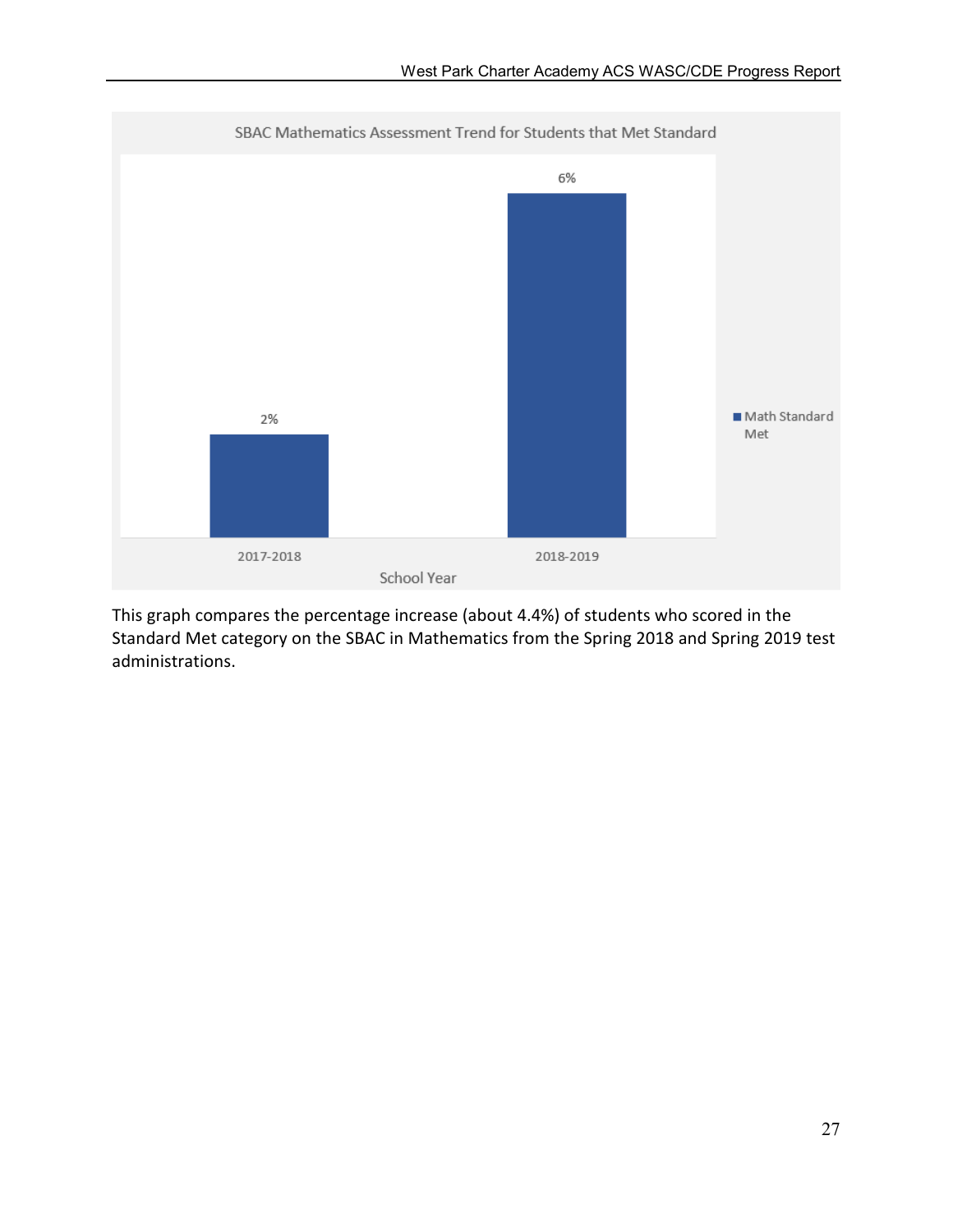

#### Individual School and Subgroup Analysis of Smarter Balanced English Language Arts Performance Levels

In the last two SBAC test administrations in ELA, the program has seen a decrease in the percentages (about 8.5% combined) of students in the Socio-Economically Disadvantaged subgroup scoring the Standard Not Met or Standard Nearly Met categories. In addition, this subgroup also displayed growth, as the percentages increased (by about 8.5% combined) in the Standard Met or Standard Exceeded categories.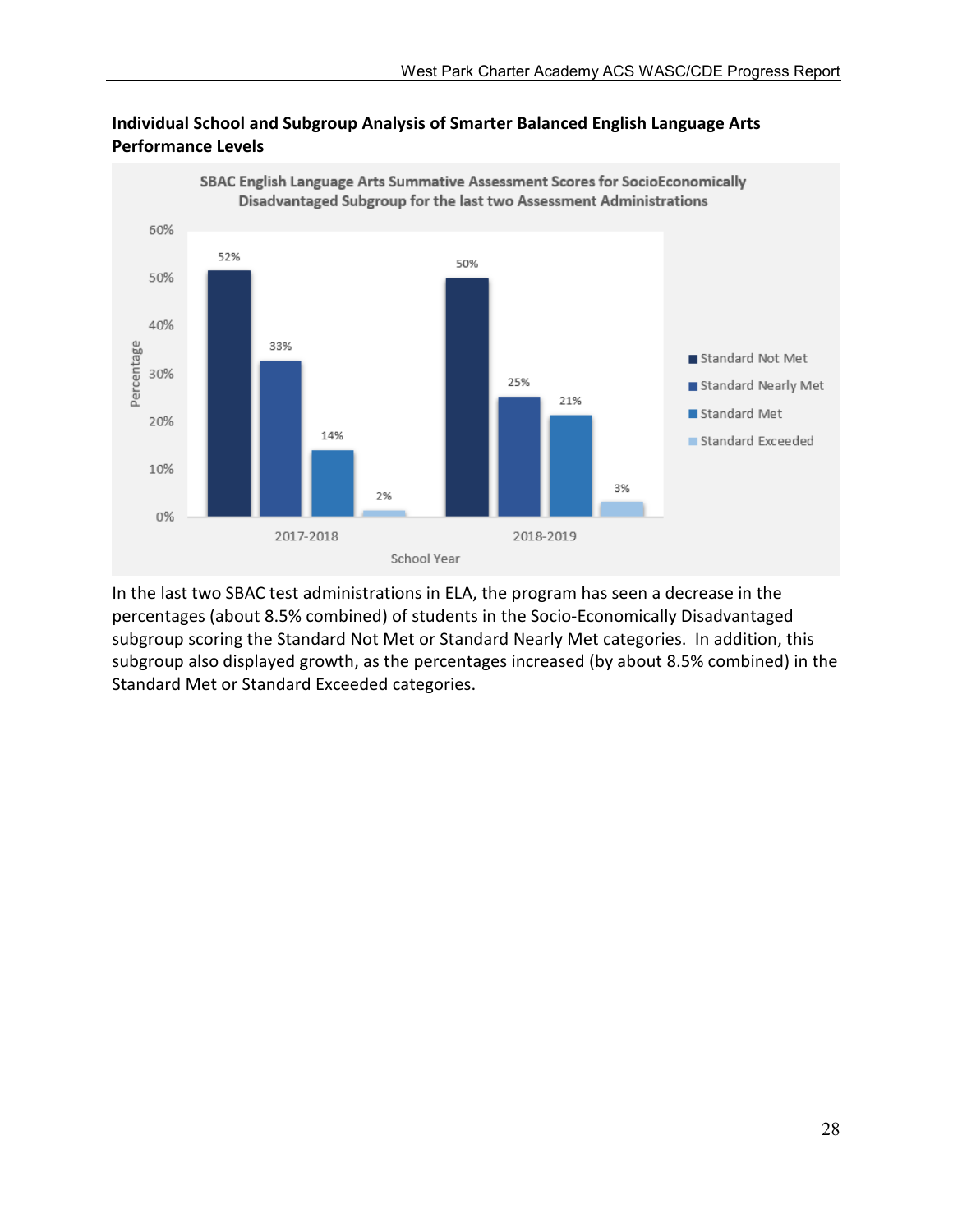

Student in the Hispanic subgroup demonstrated growth in the last two SBAC test administrations for ELA. This is evident, as there were overall increases (from 2018 to 2019) in the percentages of students scoring in the Standard Nearly Met (1% increase), Standard Met (3.4% increase), and Standard Exceeded (2.4% increase) categories.



Similar to the aforementioned subgroups, the English Learner subgroup has shown growth in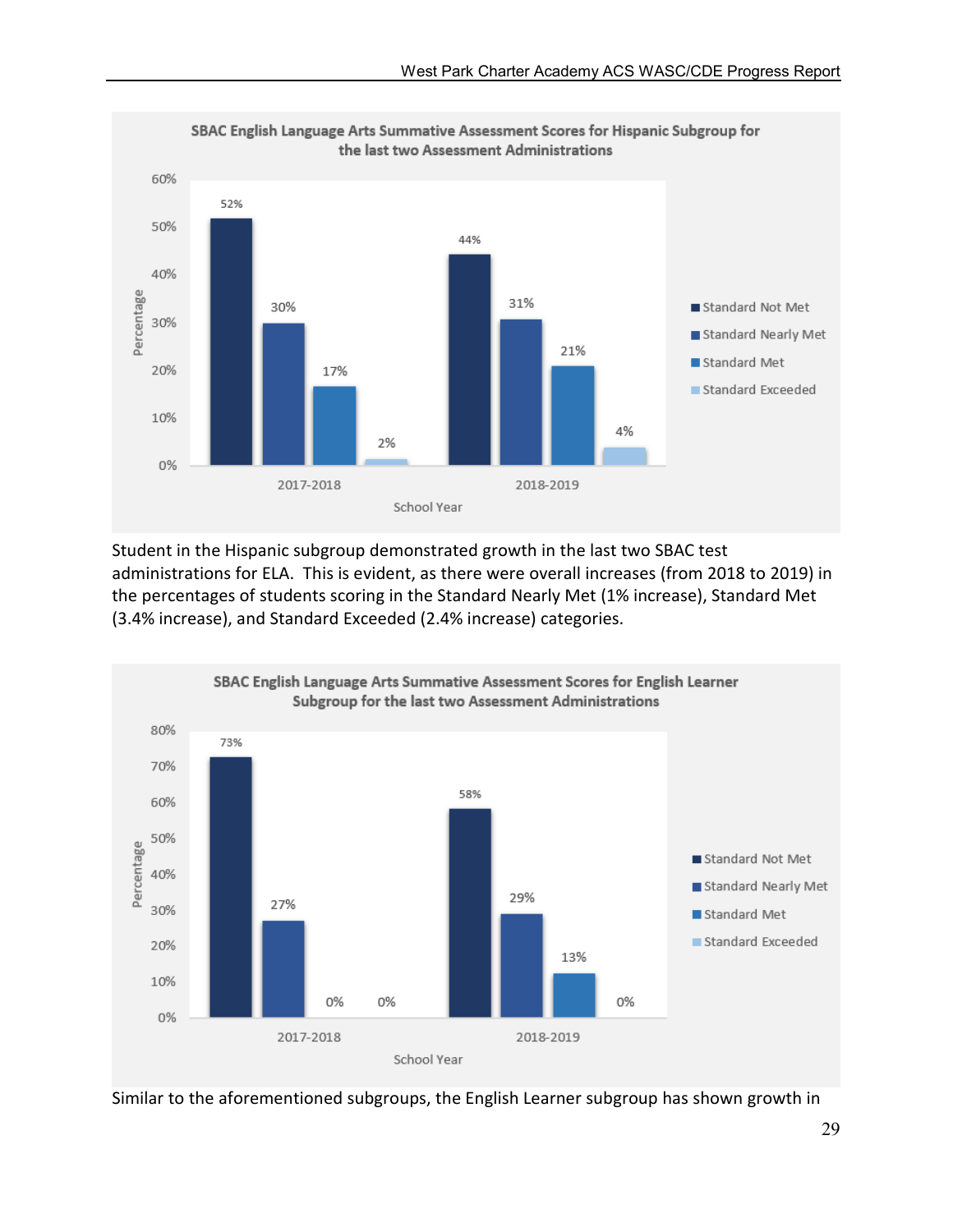the last two SBAC test administrations in ELA as well. From 2018 to 2019, there was about a 14% decrease in students scoring in the Standard Not Met category. In that same time, there was a 2% increase in students in this subgroup who scored in the Standard Nearly Met category, and a 12.5% increase in the Standard Met category.



#### School and Subgroup Comparison of Smarter Balanced English Language Arts Performance Levels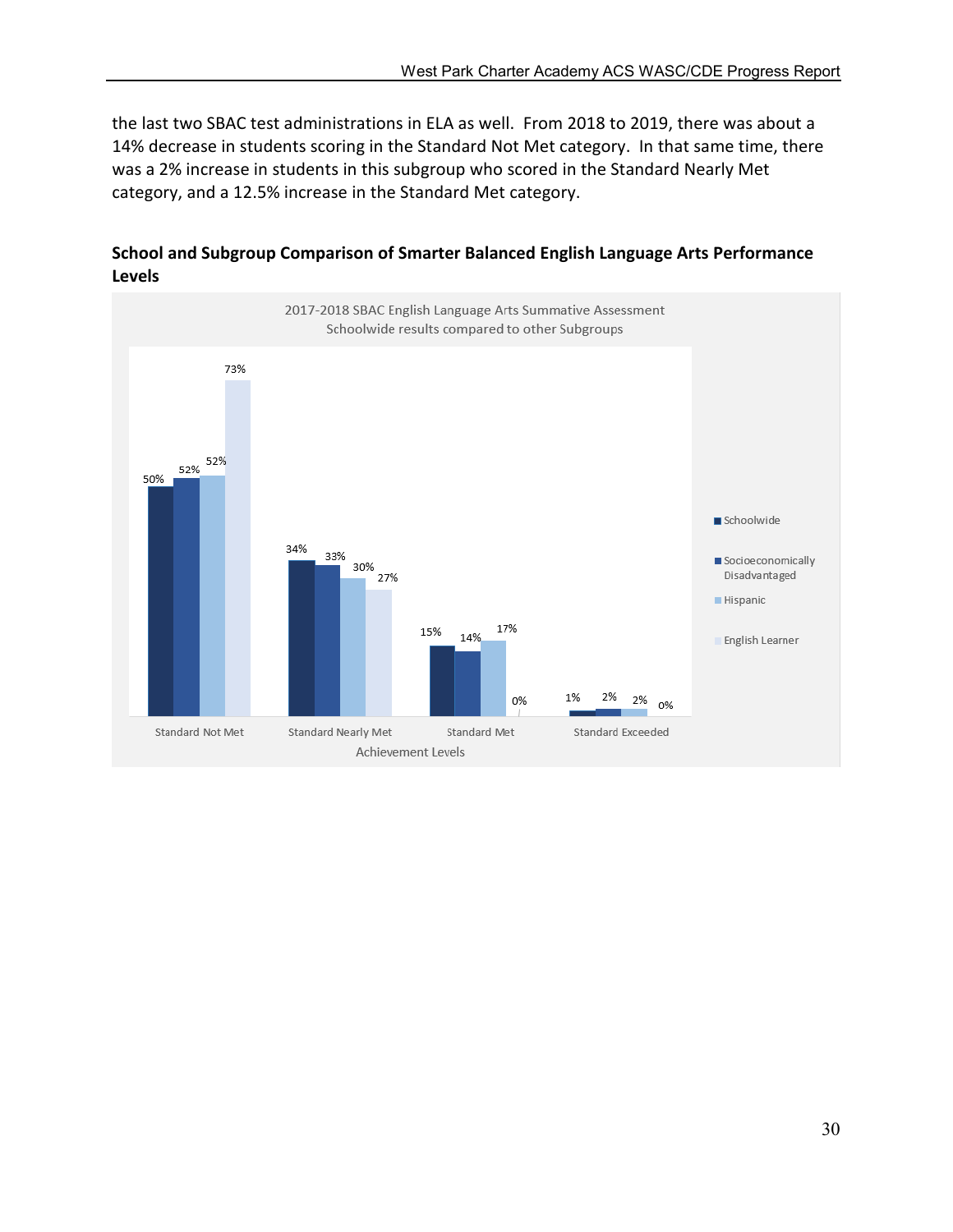

Comparing our Schoolwide and Subgroup results for the Smarter Balanced Summative English Language Arts assessments, there are noticeable increases in the percentages of students Meeting or Exceeding Standard from 2018 to 2019. Students in these subgroups (and all students) would benefit from additional support and schoolwide interventions (i.e. tutoring, additional time at school and/or receiving more support, online intervention programs, etc.). Although the English Learner subgroup has shown growth in ELA, this group continues to score lower than the other subgroups and the rest of the school. That being said, support for this subgroup and for their teachers will continue to be prioritized.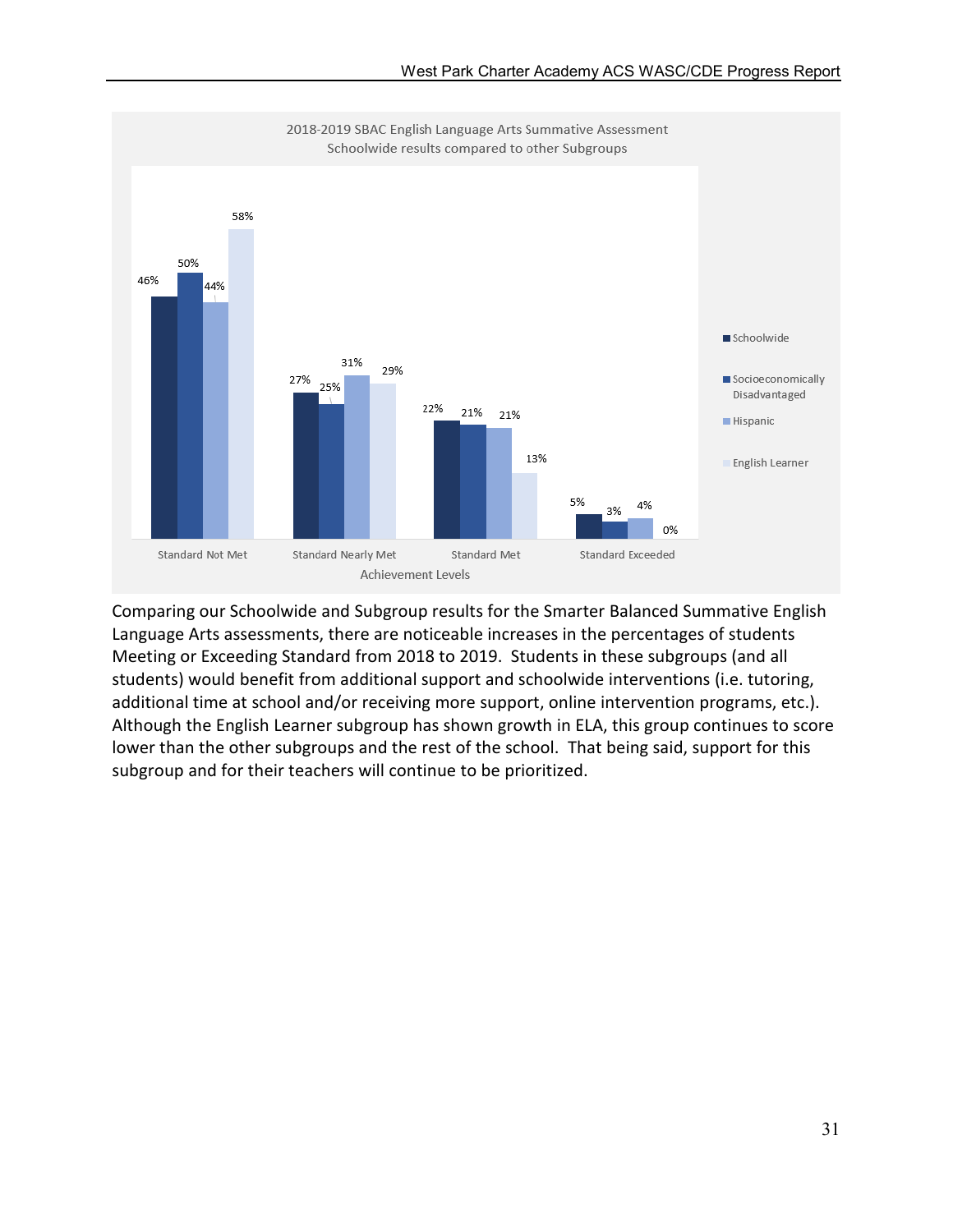

#### Individual School and Subgroup Analysis of Smarter Balanced Mathematics Performance Levels

In the last two SBAC test administrations in Mathematics, the program has seen a decrease in the percentage (nearly 5%) of students in the Socio-Economically Disadvantaged subgroup scoring the Standard Not Met category. In that same time, this subgroup also displayed growth in the in the Standard Nearly Met (increase of about 2%), Standard Met (increase of about 2.4%), and the Standard Exceeded (0.7% increase) categories.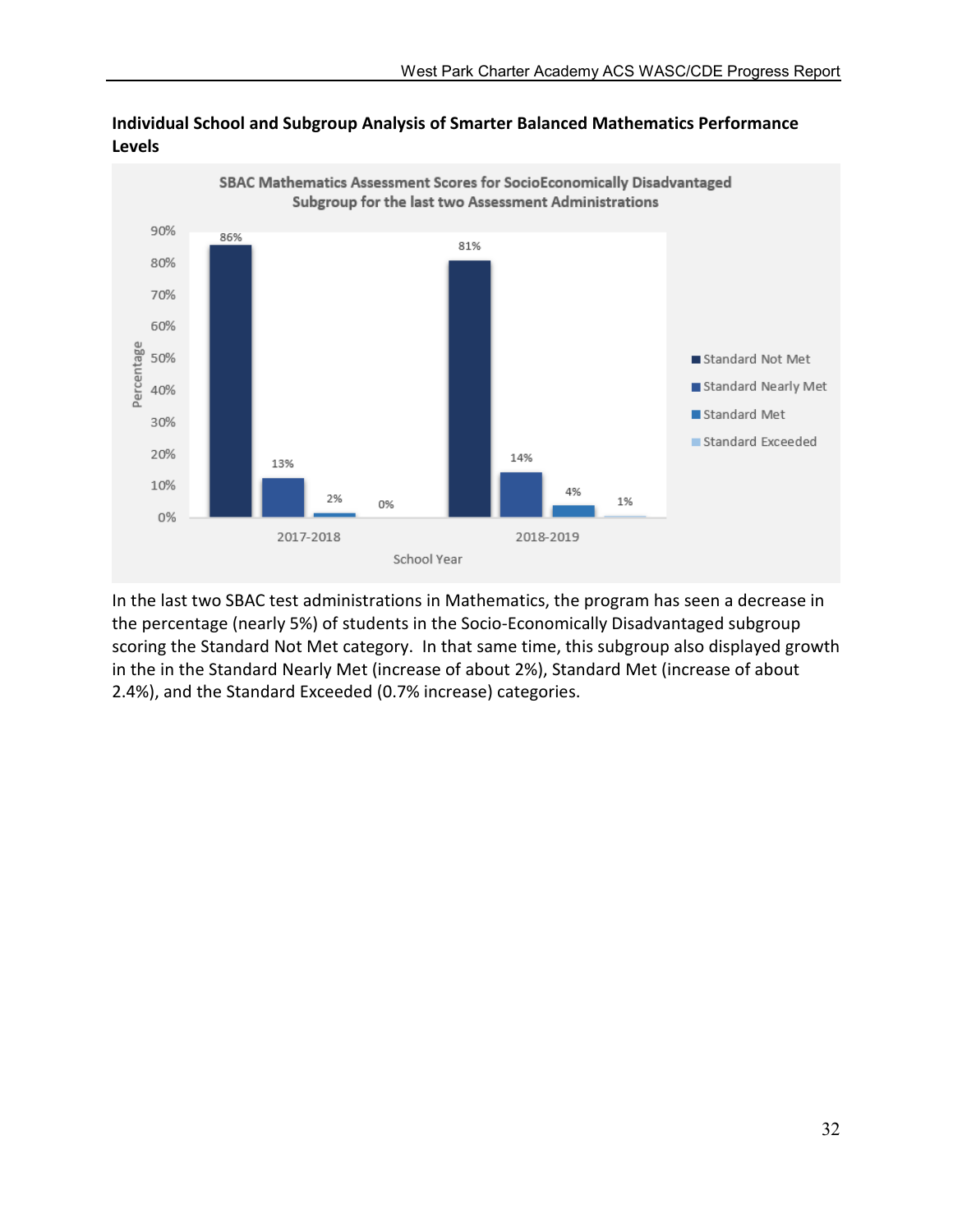

Student in the Hispanic subgroup demonstrated growth in the last two SBAC test administrations for Mathematics. This is evident, as there was a decrease of about 8% in the Standard Not Met category from 2018 to 2019. In addition, there were noticeable increases (from 2018 to 2019) in the percentages of students scoring in the Standard Nearly Met (about a 4.5% increase), Standard Met (about a 3% increase), and Standard Exceeded (0.7% increase) categories.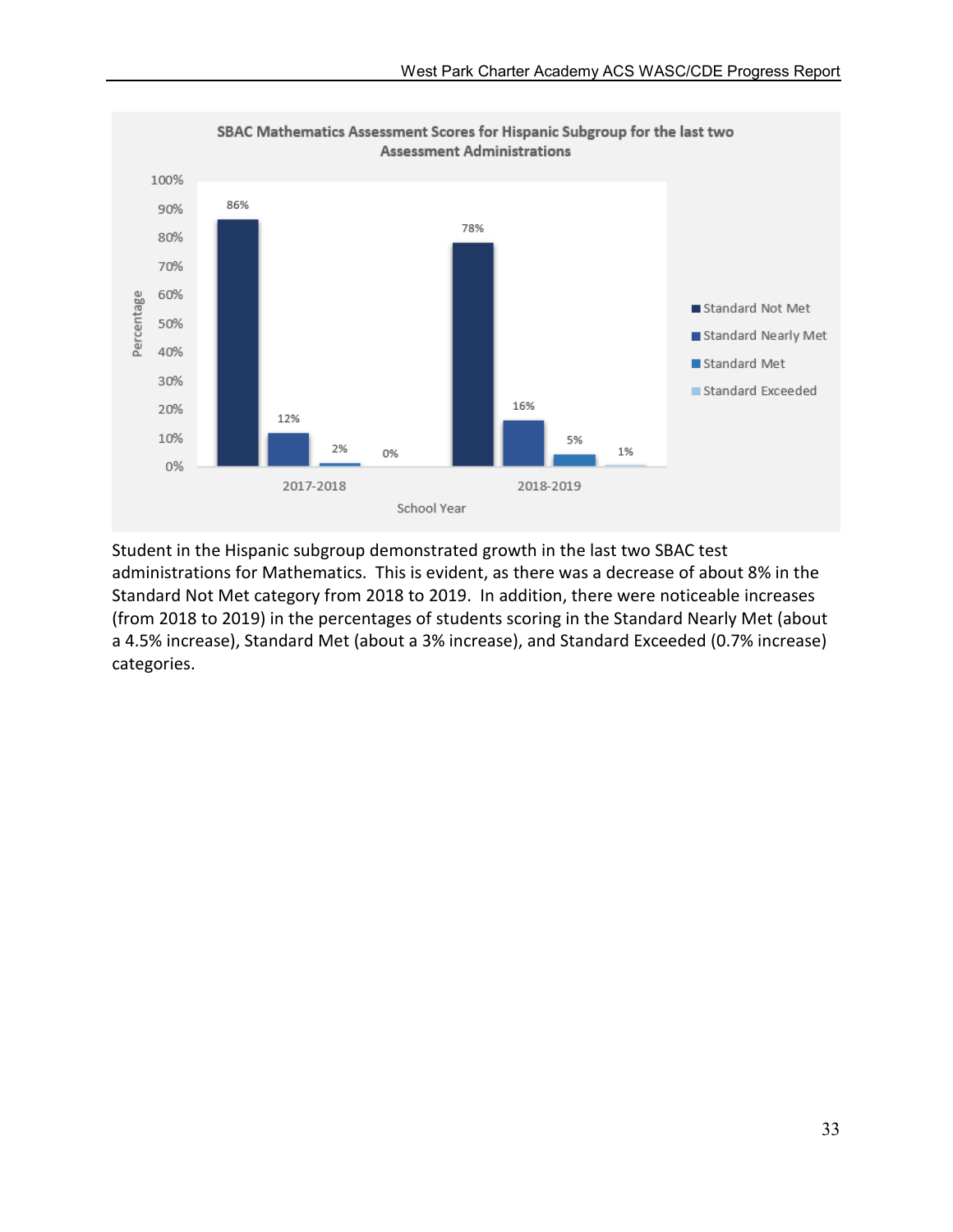

With regards to Mathematics, the English Learner subgroup has shown a small amount of growth in the last two SBAC test administrations. From 2018 to 2019, there was nearly a 1% increase in students scoring in the Standard Met category. During that same time, the percentage of students scoring in the Standard Nearly Met category decreased by about 2%; the percentage of students scoring in the Standard Not Met category increased by about 1%.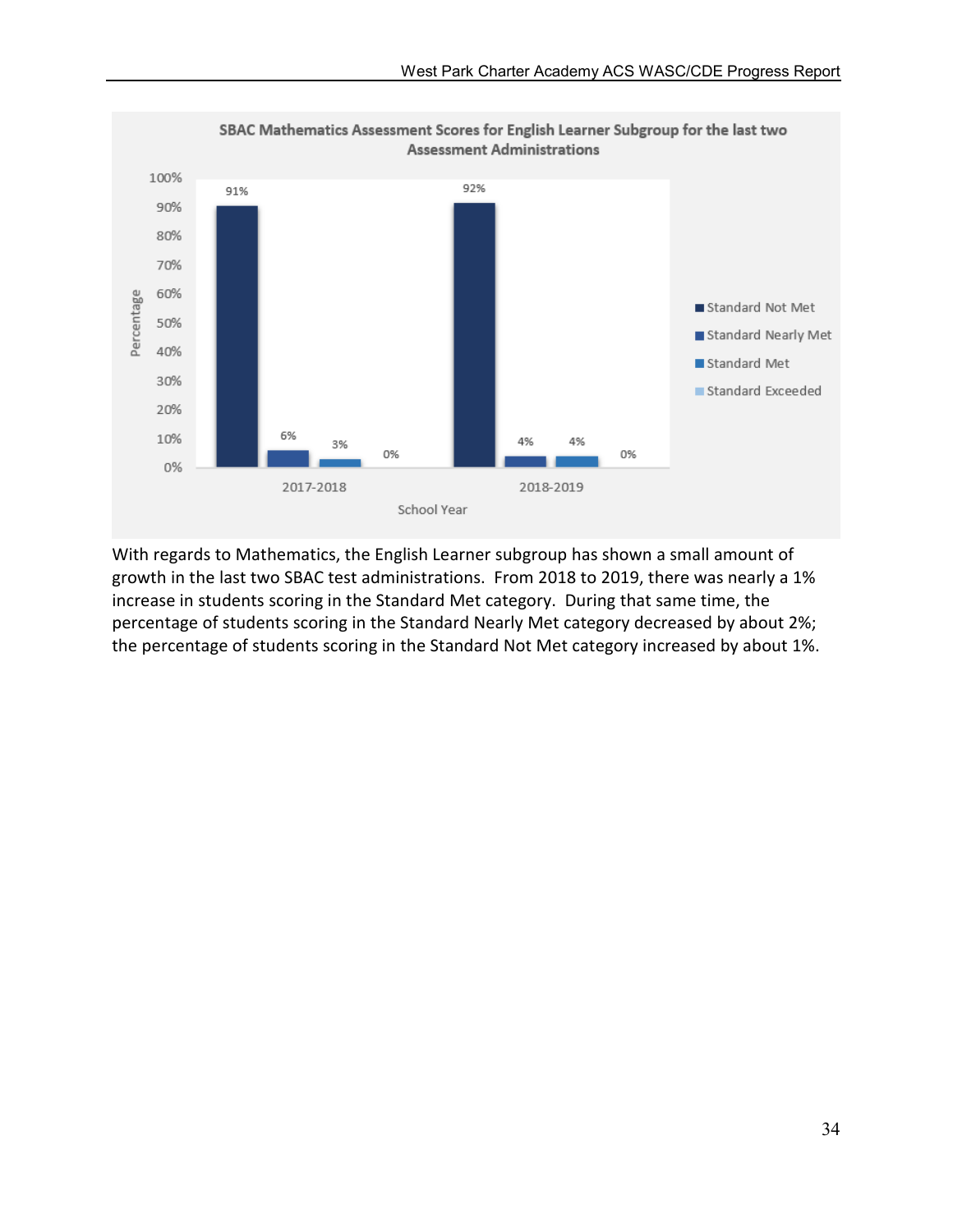

# School and subgroup comparison of Smarter Balanced Mathematics Performance Levels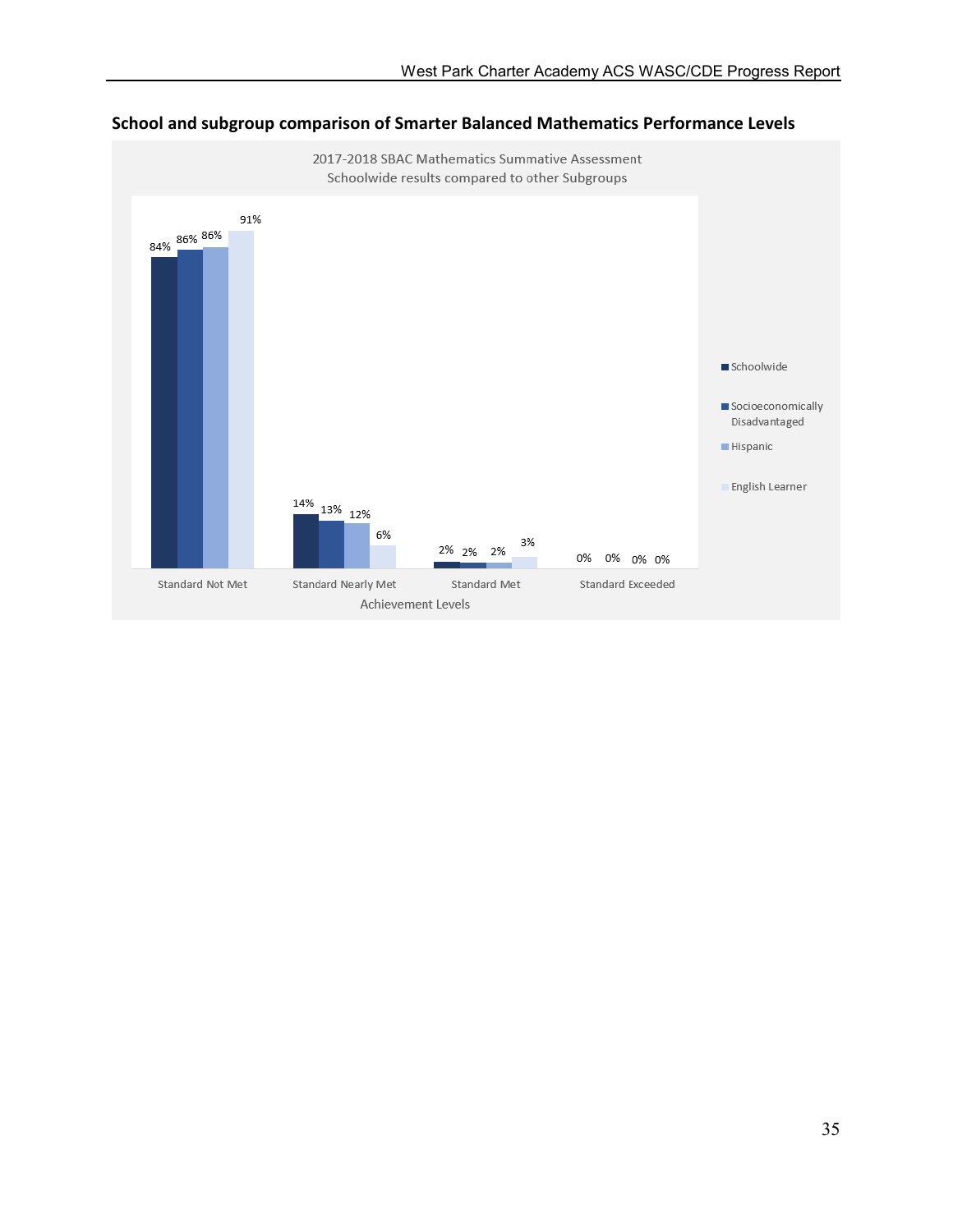

Comparing our Schoolwide and Subgroup results for the Smarter Balanced Summative Mathematics assessments, there are gains in the percentages of students Nearly Meeting or Meeting Standard from 2018 to 2019. Like ELA, students in these subgroups (and all students) would benefit from additional support and schoolwide interventions in the area of Mathematics (i.e. tutoring, additional time at school and/or receiving more support, online intervention programs, etc.). Although the English Learner subgroup has shown small amounts of growth in Math, this group continues to score lower than the other subgroups and the rest of the school. As previously mentioned, support for this subgroup and for their teachers will continue to be prioritized.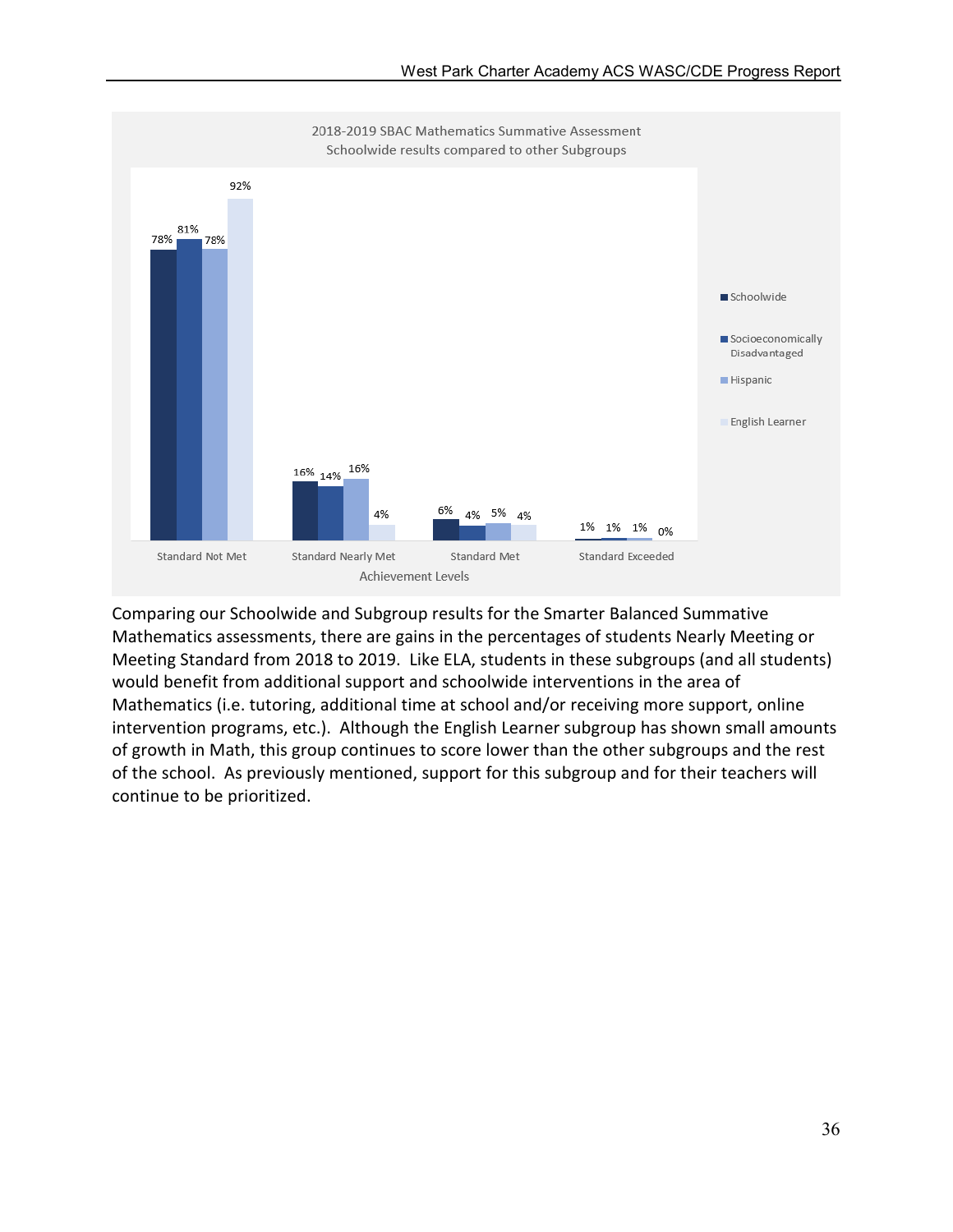### Other Local Assessments



#### CAASPP's Interim Comprehensive Assessments (ICAs)

During the 2018-2019 school year, West Park Charter Academy utilized CAASPP's Interim Comprehensive Assessments (ICAs) as benchmarks tests for ELA. Students in grades 3-12 took the ELA portion of the test once in the Fall (October) and once in the Spring (February). The data shows that students improved from the Fall to Spring test administrations, as the percentage of students who scored in the Standard Met or Standard Exceeded increased by about a 6% combined. Additionally, the percentage of students who scored in the Standard Not Met category decreased by about 2%; the percentage of students scoring in the Nearly Met category also decreased by about 4%.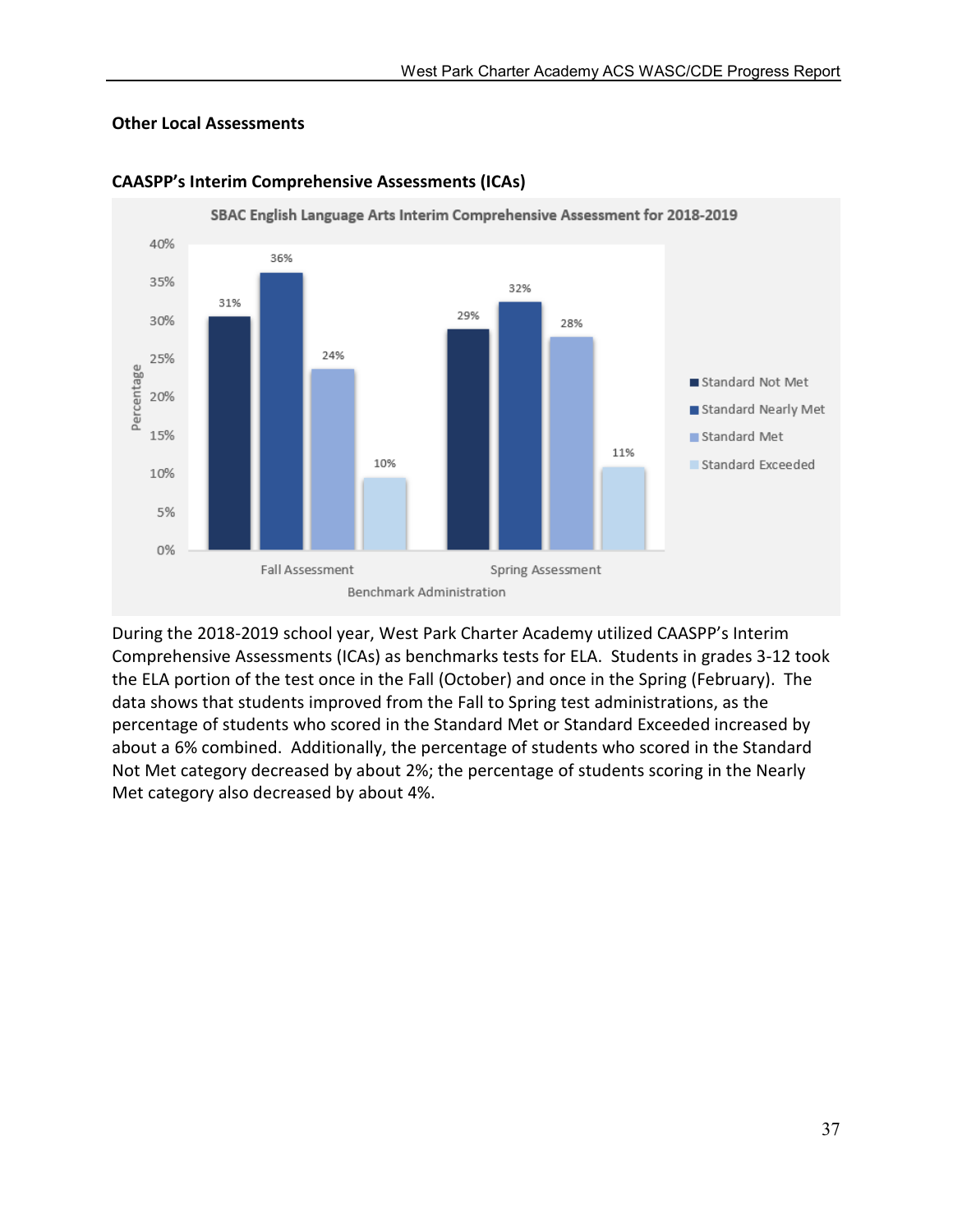

West Park Charter Academy also utilized CAASPP's Interim Comprehensive Assessments (ICAs) as benchmarks tests for Mathematics during the 2018-2019 school year. Students in grades 3- 11 took the Math portion of the test once in the Fall (October) and once in the Spring (February). The data shows that students showed some growth from the Fall to Spring test administrations, as the percentage of students who scored in the Standard Not Met category decreased by about 6.4%. This upward movement led to an increase in the Standard Nearly Met category, as the percentage increased by about 6% from the Fall to Spring test administrations. In addition, there was a slight increase of about 0.7% in students who scored in the Standard Exceeded category from the Fall to Spring test administrations.

### Renaissance-STAR Reading

West Park Charter Academy utilizes the Star Reading and Star Math tests from Renaissance Place to assess and determine placement in English Language Arts and Math, monitor growth in these areas, as well as to identify any additional supports a student may need. These tests are administered to students in grades K-12 three times per year (once at the beginning of the year, once mid-year, and once at the end of the school year).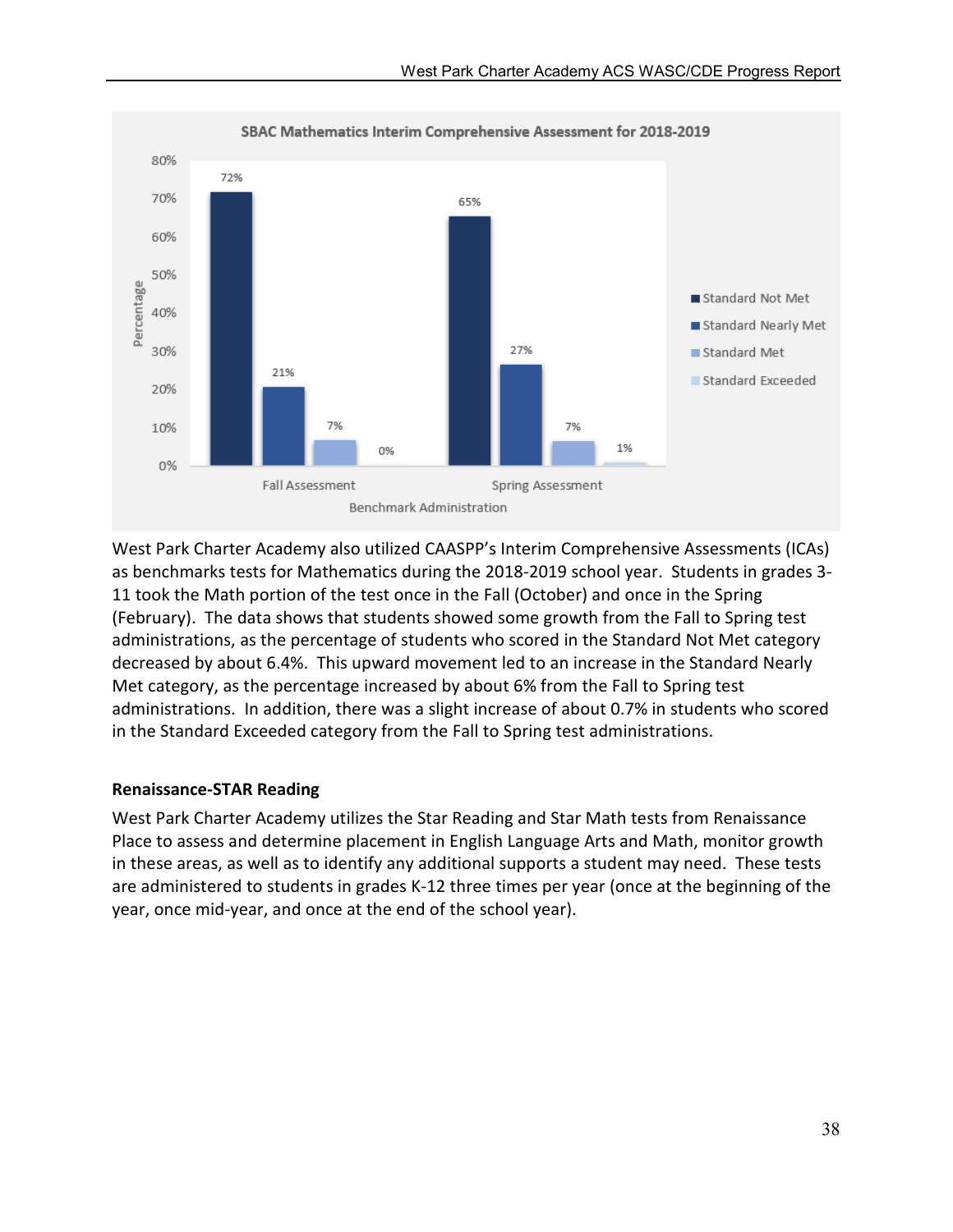

120% 95% 100% 91% 91% 80% Percentage **Below Grade Level** 60% At Grade Level 40% Above Grade Level 20% 6% 4% 4% 3% 3% 2% 0% Fall Winter Spring Benchmark Administration

2018-2019 Renaissance Star Reading Grade Equivalent Comparison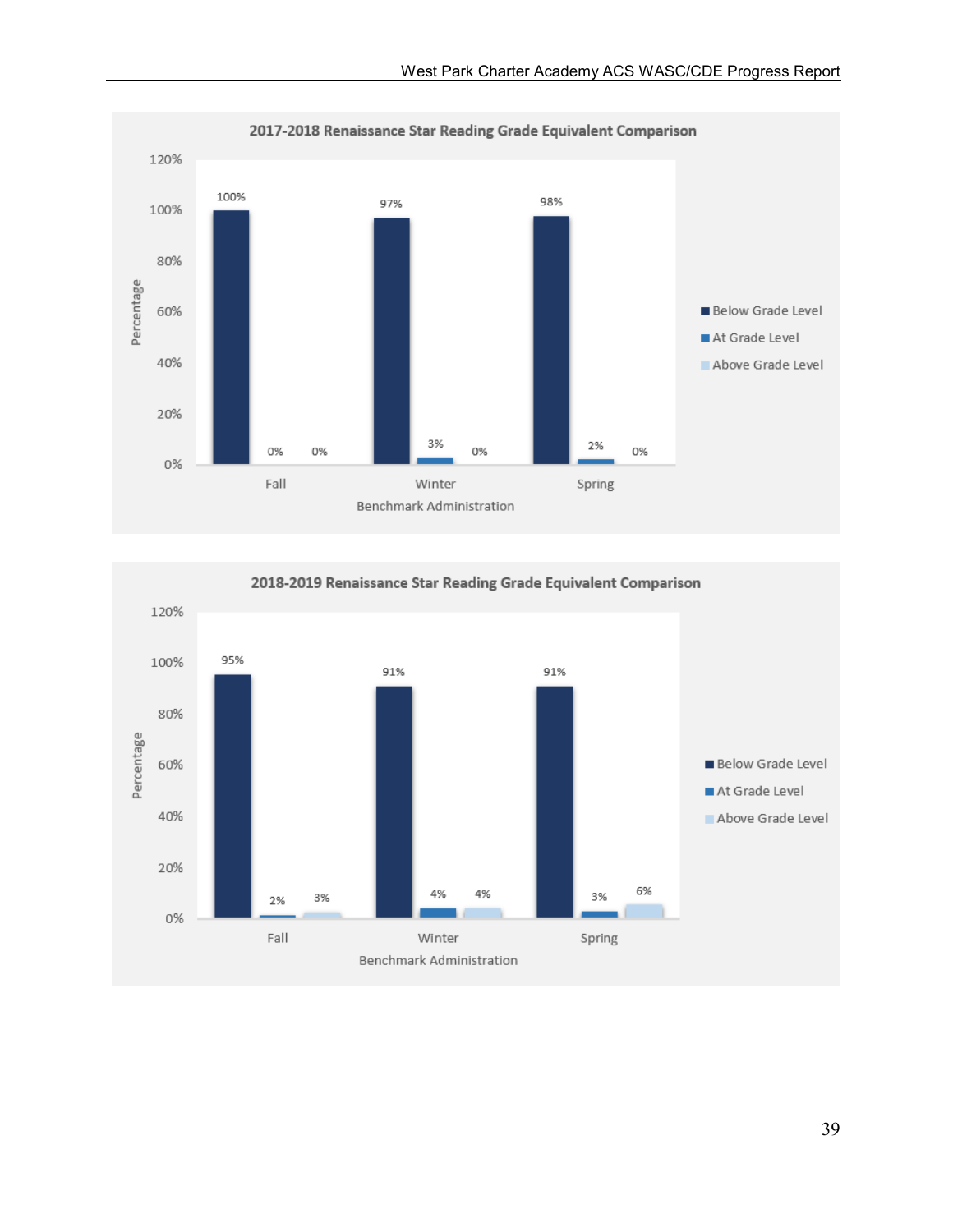

The Star Reading scores for the past three years indicate that most of our students score/place below their grade equivalent. With that said, over the past three school years some gains have been made, as the percentage of students scoring at the "Above Grade Level" category. If we look at the Spring administration, the percentage of students scoring in this category increased from 0% in Spring 2018 to 5.7% in Spring 2019. This percentage increased even more (about 3%) in the Spring 2020 test administration. This trend continued for the students scoring in the "At Grade Level" category for the Spring administrations during this same time, as the percentage has increased just over 1% each year. Due to the COVID-19 school closure, the last Star Reading test administration was canceled at the end of the 2019-2020 school year.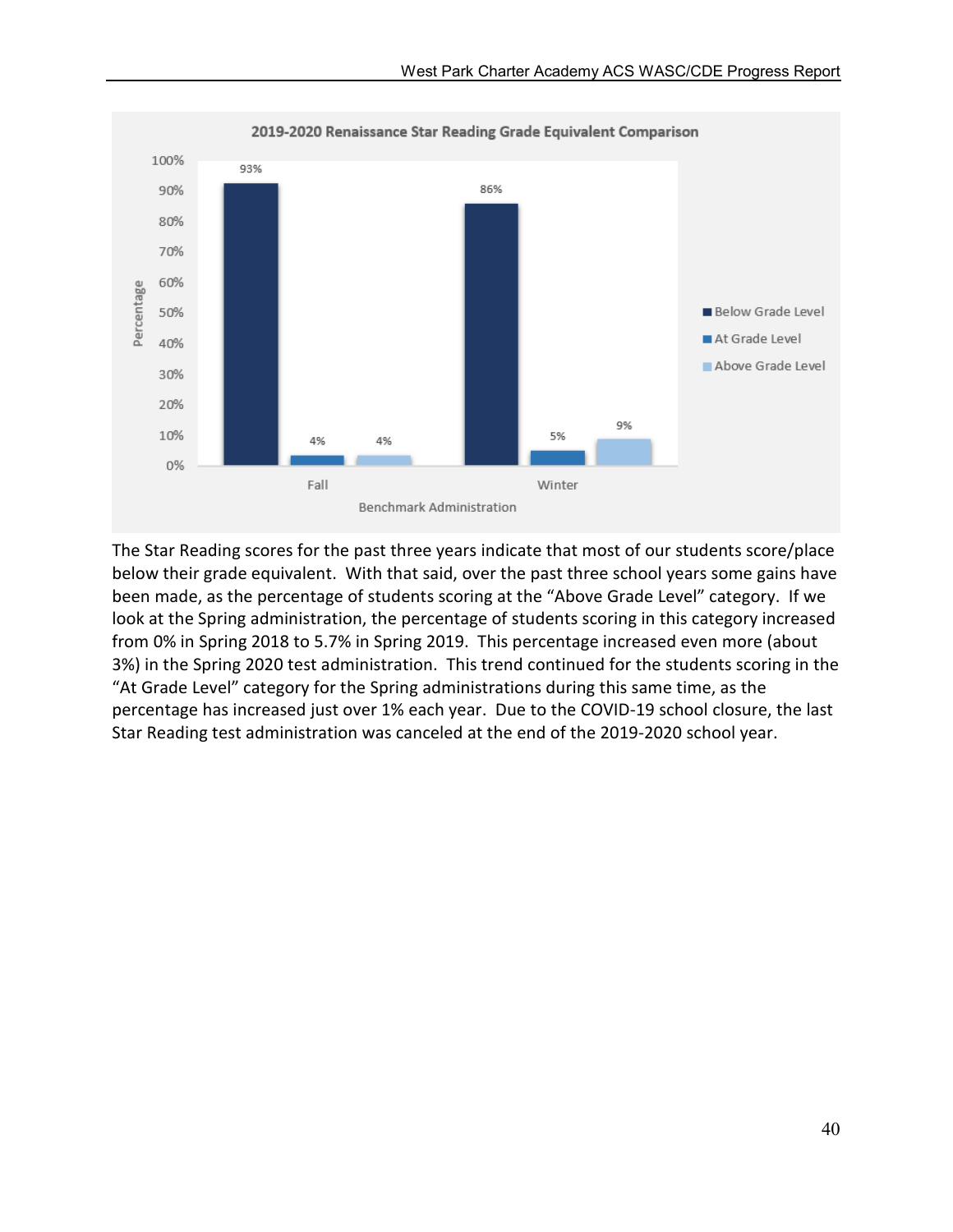

#### Renaissance-Star Math



2018-2019 Renaissance Star Math Grade Equivalent Comparison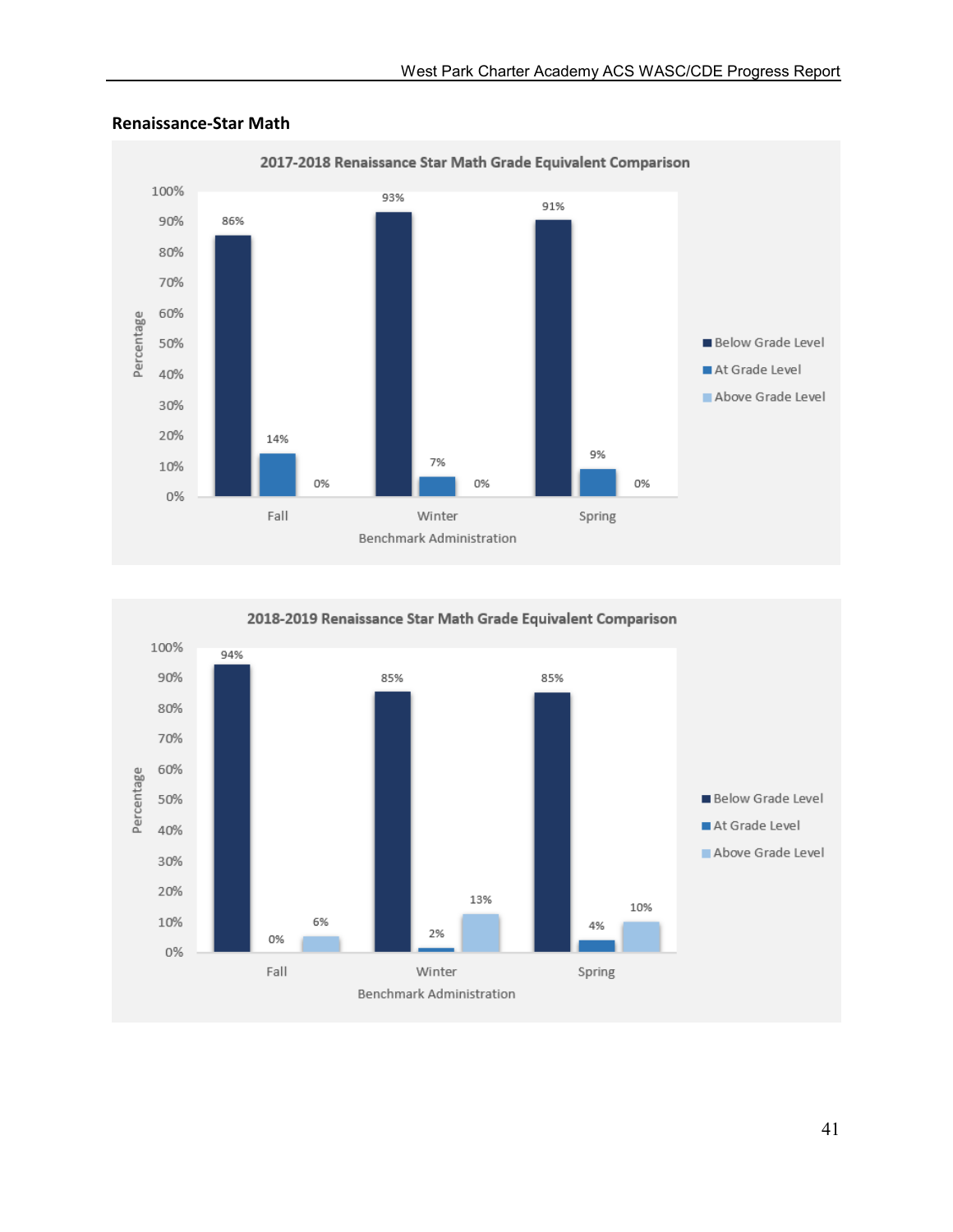

Like Star Reading, the program's Star Math scores for the past three years indicate that most of our students score/place below their grade equivalent. That being said, students have demonstrated growth, particularly in the "At Grade Level" and "Above Grade Level" categories. This is evident, as reviewing the Star Math administrations during the 2017-2018 school year indicate that 0% of students scored in the "Above Grade Level" category. The percentage of students scoring in the top two categories has increased steadily in the past three school years, with 13-15% of students scoring in these categories.



### Report Card Analysis of Percentage of Ds and Fs for the Last Three Semesters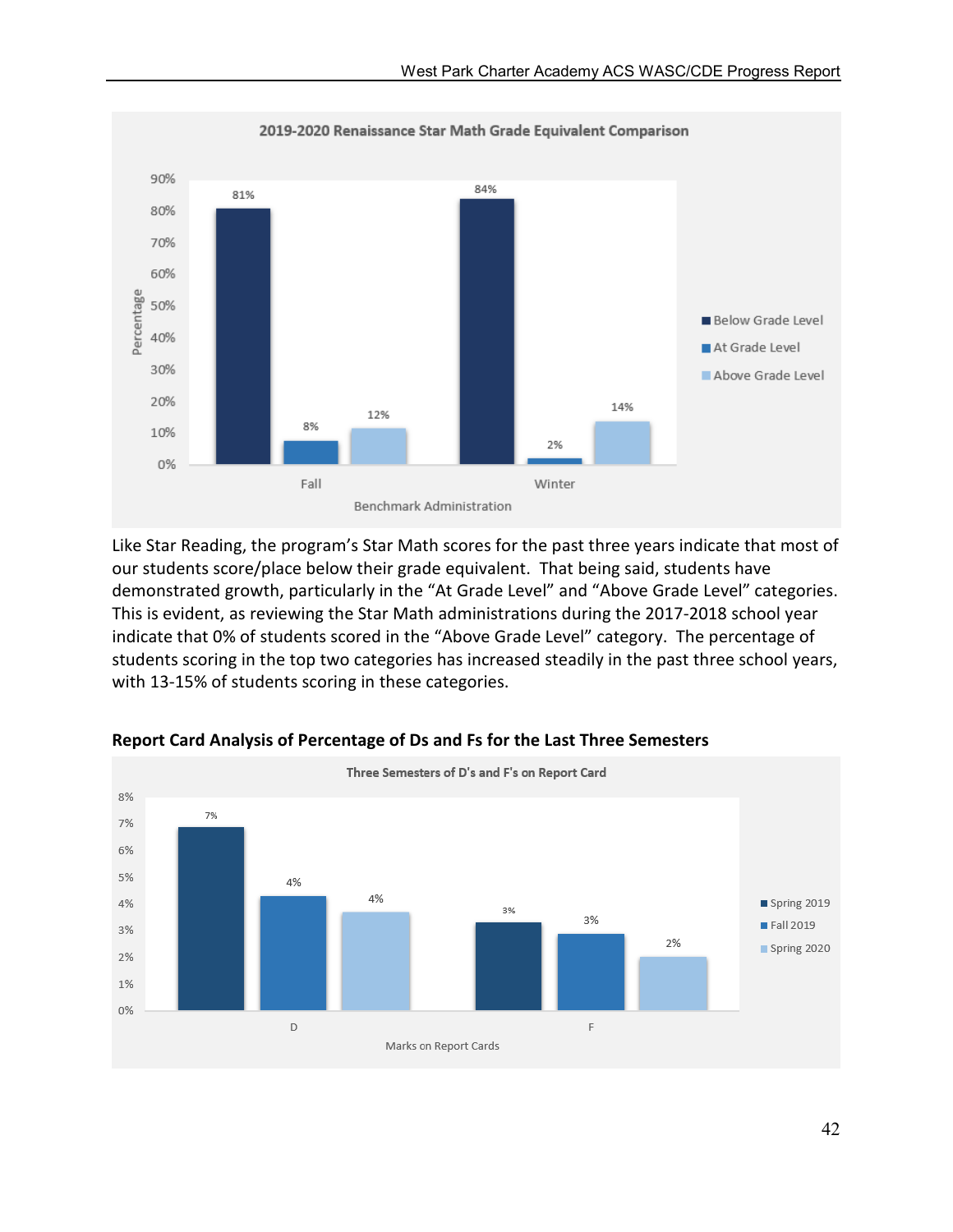Data for the past three semesters indicates that students at West Park Charter Academy are improving their grades, with the percentage earning "F's" is steadily decreasing. Factors leading to improved grades include:

- Differentiated instruction provided to students
- Professional development/training that is targeted (and differentiated for teachers)
- Opportunities for students to resubmit assignments within the same learning period (error analysis)
- Flexible grading during the Spring 2020 semester (due to the COVID-19 pandemic)



### Student Enrolled in A-G courses

The enrollment of students in A-G courses has fluctuated over the last three school years. These fluctuations could be attributed to the program's ongoing enrollment, groups of students graduating at the end of the Fall semester (each school year), and most recently, the COVID-19 pandemic (students unable to receive on-site instructional & academic support in the Spring of 2020). That being said, the program provides opportunities for students and their parents/guardians to meet with their teacher and academic counselor to review transcripts, select classes, etc. West Park Charter Academy will continue to provide access and equity to A-G courses for all students.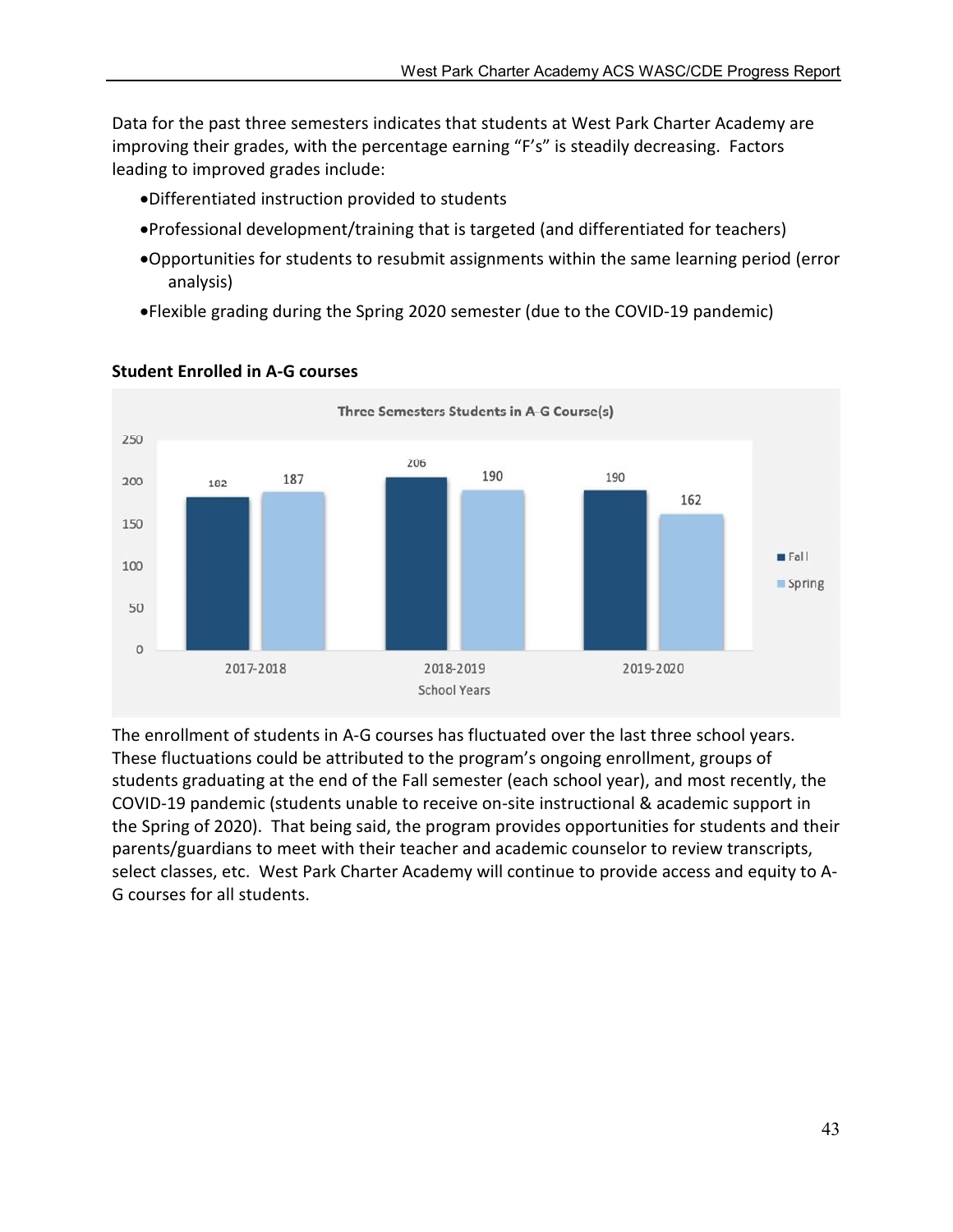### LCFF Priority 5—PUPIL ENGAGEMENT



### Graduation Rate

Based on the data pertaining to West Park Charter Academy's graduation rate, the percentage increased from 64.3% in 2017-2018 to 65.1% in 2018-2019. Per the California Department of Education (CDE), there is no data available to LEAs for the graduation rate in the 2019-2020 school year.

The high school graduation rate calculation is based on the following formula provided by the California Department of Education (CDE):

*For traditional high schools, the graduation rate is based on the number of students who graduate with a regular high school diploma within four or five years. The rate is known as the combined four-and five-year graduation rate. To be counted as graduates under the combined graduations rate (i.e., to be included in the numerator of this rate), students must graduate with a regular high school diploma within four or five years of entering grade nine.*

### Chronic Absenteeism

West Park Charter Academy uses a proactive approach in addressing Chronic Absenteeism. Reports of Missing Assignments/Appointments (RMAs) continue to help address this issue in reducing the number of students missing instructional time and/or not submitting completed assignments. When a situation calls for an RMA to be submitted, the form is submitted by the teacher of record to the Machado Office, and it is at that time that the administrative assistant enters the specifics into School Pathways (the program's Student Information System). Once a student reaches his/her second RMA, communication from either the director and/or counselor is made to parents/guardians to review program requirements, and to also discuss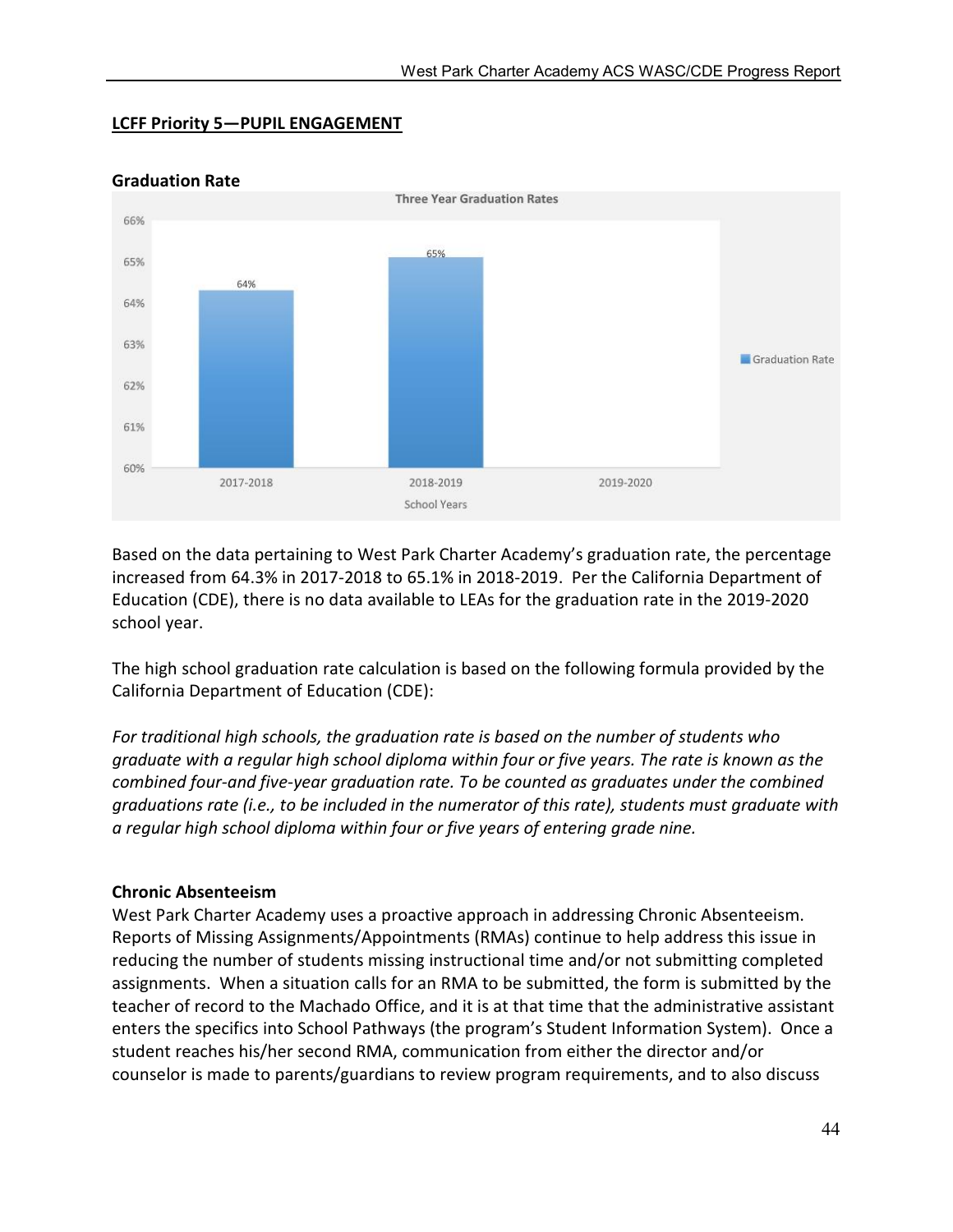solutions to the issue. Depending on the situation, a student receiving his/her third RMA may be dropped from the program.



### Dropout Rates-Middle School

Over the past three school years, there has been an increase in the dropout rate of middle school students. From 2017-2018 to 2018-2019, there was a 1.5% increase. The percentage increased by about 0.5% (to 3.2%) from 2018-2019 to 2019-2020. The calculation of middle school dropouts is based on total number of enrolled middle school students divided by students marked as dropouts in the CALPADS Dropout-State view Report.



### Dropout Rates-High School

Data from the past three school years indicates that West Park Charter Academy had an increase in the high school dropout rate. From 2017-2018 to 2018-2019, the percentage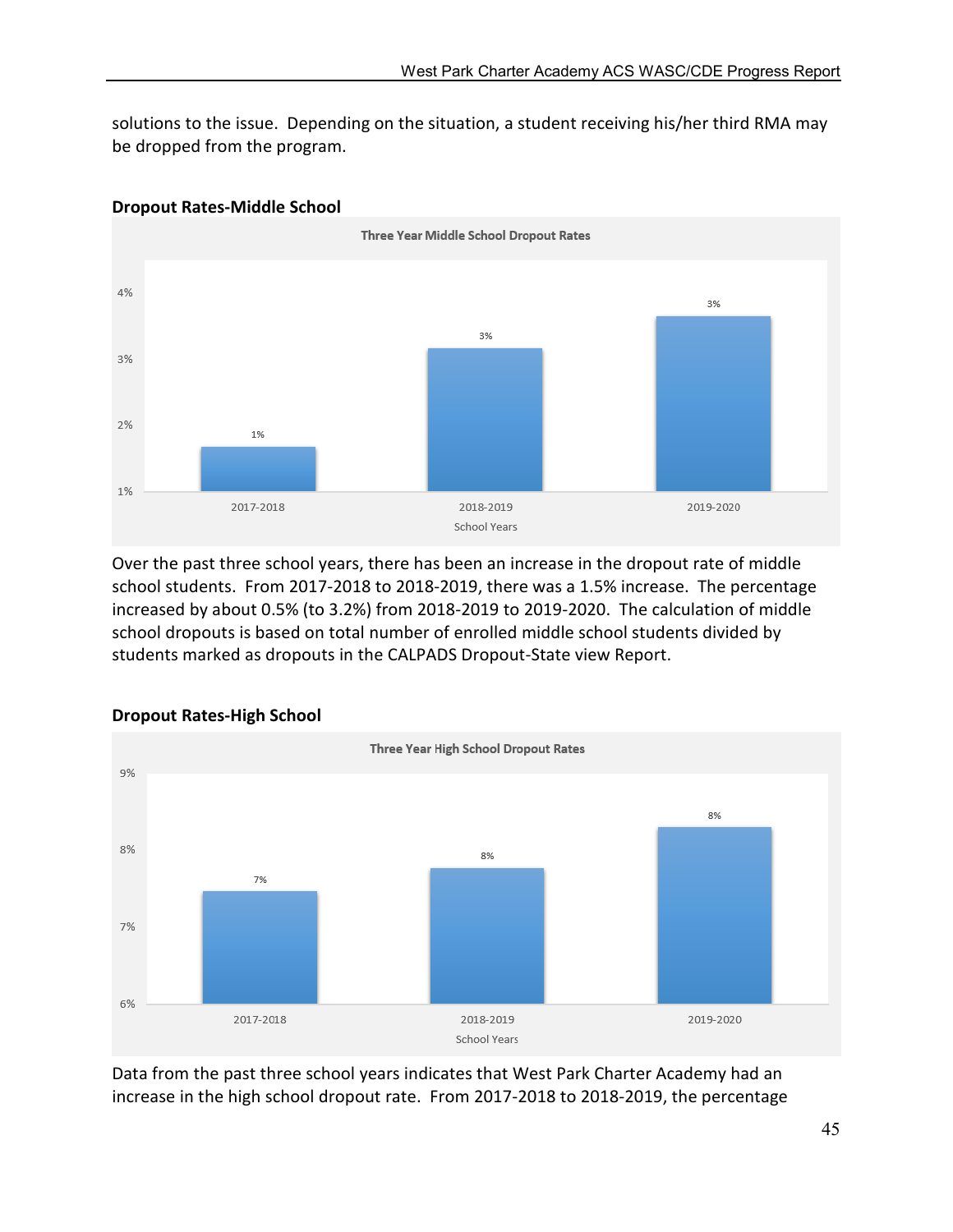increased from 7.5% to 7.8%. In 2019-2020, the percentage slightly increased by 0.6% to 8.3%. The calculation for the high school dropout rate is based on total number of enrolled High school students divided by students marked as dropouts in the CALPADS Dropout-State view Report.

### Tardiness Rate

Because we are an independent study program, the tardiness rate does not apply to our program. As previously stated, West Park Charter Academy teachers submit a Report of Missing Assignments/Appointments (RMAs) for students who do not complete sufficient work during a learning period and/or fulfill their commitment by showing up for weekly instruction.



# Average Daily Rate of Attendance

Over the past three school years, West Park Charter Academy's Average Daily Rate of Attendance has remained very high—at 98% during the 2017-2019 and 2018-2019 school years. The only exception is during the 2019-2020 school year, as this percentage was impacted (a decrease of 5%) by the COVID-19 pandemic.

# LCFF Priority 6 – SCHOOL CLIMATE

West Park Charter Academy continues to make every effort to provide a safe learning environment for all of its students and staff. The atmosphere at both learning centers is one of mutual respect, integrity, and positivity. On a daily basis, students can be seen focused on academics, receiving high-quality instruction, receiving tutorial assistance—overall demonstrating what it means to be a West Park Wolf. With regards to discipline, West Park Charter Academy is proud of the fact that its suspension/expulsion rates are virtually nonexistent. The program has a "zero tolerance" policy that is outlined in the Parent/Student Handbook. This information is reviewed and distributed to parents and students each year. Although minor issues arise from time to time, the mutual respect that staff, students, and parents have for one another makes it easier for solutions to be found.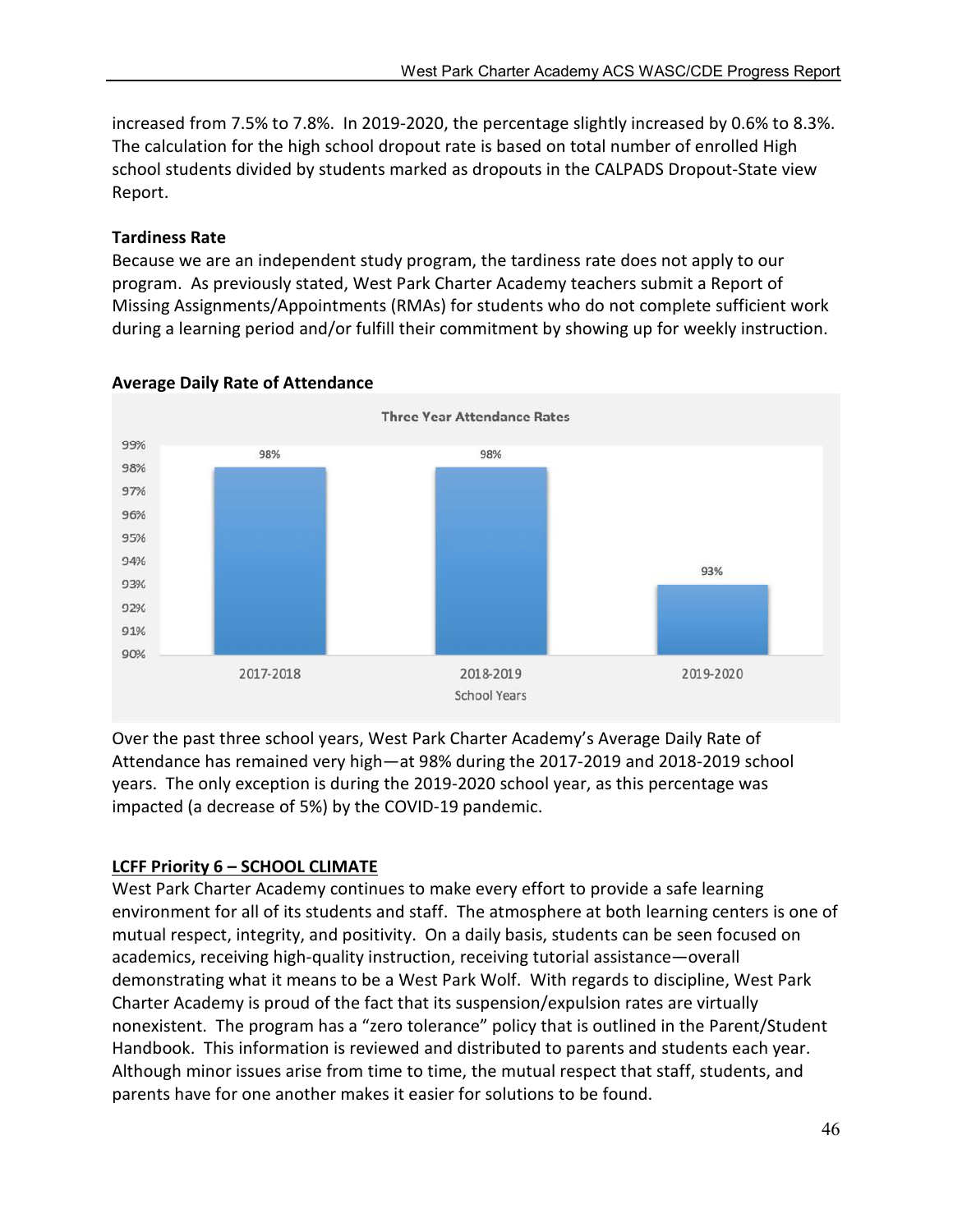The following survey results are derived from the most recent student, parent, and staff surveys in the Fall 2020 semester. Although these items represent only a portion of the entire survey given to each stakeholder group, they address the area of school climate during the Spring 2020 semester as well as the Fall 2020 semester.

| <b>Student Survey Results</b>                                   | <b>Fall 2020 Semester</b>                                   |  |
|-----------------------------------------------------------------|-------------------------------------------------------------|--|
| I was satisfied with the amount of communication that my        | Strongly Agree - 40.9%                                      |  |
| teacher required during distance learning at West Park          | Agree - 47%                                                 |  |
| Charter Academy in the Spring of 2020.                          | Neutral - 10.4%                                             |  |
|                                                                 | Disagree - 0%                                               |  |
|                                                                 | <b>Strongly Disagree - 0%</b>                               |  |
|                                                                 | I did not attend WPCA during the Spring '20 semester - 1.7% |  |
| I continued to learn at a high level while distance learning at | Yes, I continued to learn at a high level - 63.5%           |  |
| West Park Charter Academy in the Spring 2020 semester.          | Yes, I mostly learned at a high level - 29.6%               |  |
|                                                                 | No, I did not continue learning at a high level - 5.2%      |  |
|                                                                 | I did not attend WPCA during the Spring '20 semester - 1.7% |  |
| I am satisfied with the current amount of communication that    | Strongly Agree - 45.2%                                      |  |
| my teacher requires of me during the Fall 2020 semester.        | Agree - 43.3%                                               |  |
|                                                                 | Neutral - 9.6%                                              |  |
|                                                                 | Disagree - 1%                                               |  |
|                                                                 | Strongly Disagree - 1%                                      |  |
| I feel challenged at West Park Charter Academy.                 | Strongly Agree - 14.4%                                      |  |
|                                                                 | Agree - 29.8%                                               |  |
|                                                                 | <b>Neutral - 41.3%</b>                                      |  |
|                                                                 | Disagree - 11.5%                                            |  |
|                                                                 | Strongly Disagree - 2.9%                                    |  |
| I am treated with respect by my teachers.                       | Strongly Agree - 72.1%                                      |  |
|                                                                 | Agree - 26%                                                 |  |
|                                                                 | Neutral - 1.9%                                              |  |
|                                                                 | Disagree - 0%                                               |  |
|                                                                 | Strongly Disagree - 0%                                      |  |
| West Park Charter Academy is preparing me well for what I       | Strongly Agree - 34%                                        |  |
| want to do after high school.                                   | Agree - 47.6%                                               |  |
|                                                                 | <b>Neutral - 15.5%</b>                                      |  |
|                                                                 | Disagree - 2.9%                                             |  |
|                                                                 | Strongly Disagree - 0%                                      |  |
| My teachers use technology in their instruction.                | Strongly Agree - 35.6%                                      |  |
|                                                                 | Agree - 46.2%                                               |  |
|                                                                 | Neutral - 17.3%                                             |  |
|                                                                 | Disagree - 1%                                               |  |
|                                                                 | Strongly Disagree - 0%                                      |  |
| Help is available from counselors for selecting classes based   | Strongly Agree - 35.6%                                      |  |
| on my interests, needs, and abilities.                          | Agree - 40.4%                                               |  |
|                                                                 | Neutral - 15.4%                                             |  |
|                                                                 | Disagree - 0%                                               |  |
|                                                                 | Strongly Disagree - 0%                                      |  |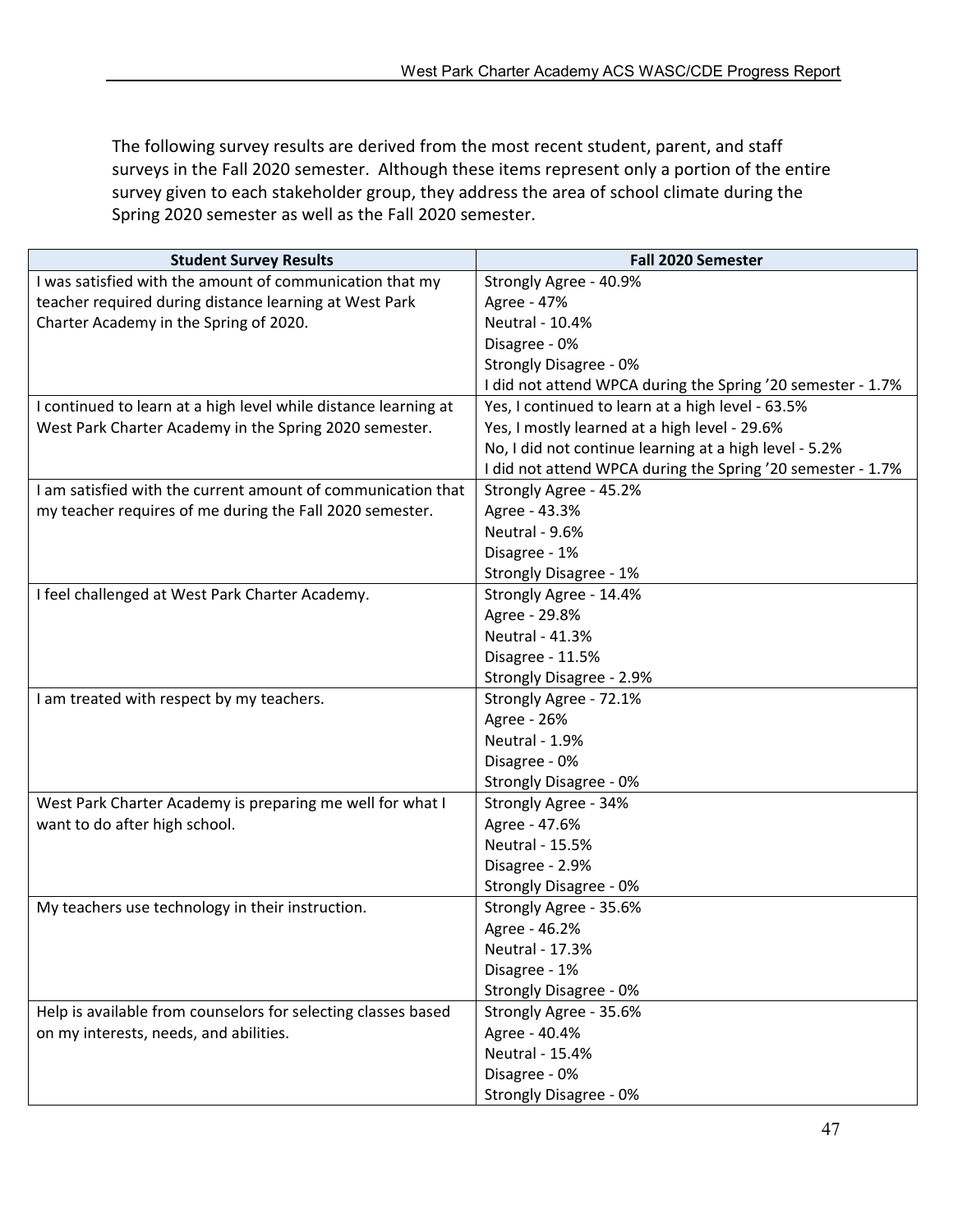|                                                               | I am not in grades 9, 10, 11, or 12 - 8.7%  |  |
|---------------------------------------------------------------|---------------------------------------------|--|
| I have been informed about the Career Technical Education     | Strongly Agree - 29.8%                      |  |
| (CTE) and High School Enrichment program opportunities at     | Agree - 38.5%                               |  |
| Fresno City College and/or West Hills College.                | Neutral - 16.3%                             |  |
|                                                               | Disagree - 4.8%                             |  |
|                                                               | Strongly Disagree - 0%                      |  |
|                                                               | I am not in grades 9, 10, 11, or 12 - 10.6% |  |
| My teachers use a variety of instructional strategies (ex:    | Strongly Agree - 18.3%                      |  |
| projects, group activities, lab experiments).                 | Agree - 46.2%                               |  |
|                                                               | Neutral - 27.9%                             |  |
|                                                               | Disagree - 7.7%                             |  |
|                                                               | Strongly Disagree - 0%                      |  |
| My teachers encourage me to explore the meaning and the       | Strongly Agree - 28.8%                      |  |
| importance of the curriculum.                                 | Agree - 51.9%                               |  |
|                                                               | Neutral - 17.3%                             |  |
|                                                               | Disagree - 1.9%                             |  |
|                                                               | Strongly Disagree - 0%                      |  |
| My teacher knows me as a person.                              | Strongly Agree - 23.3%                      |  |
|                                                               | Agree - 45.6%                               |  |
|                                                               | <b>Neutral - 25.2%</b>                      |  |
|                                                               | Disagree - 3.9%                             |  |
|                                                               | Strongly Disagree - 1.9%                    |  |
| My teacher expects me to achieve a high academic level.       | Strongly Agree - 38.5%                      |  |
|                                                               | Agree - 47.1%                               |  |
|                                                               | Neutral - 12.5%                             |  |
|                                                               | Disagree - 1.9%                             |  |
|                                                               | Strongly Disagree - 0%                      |  |
| I receive adequate academic support at West Park Charter      | Strongly Agree - 32.7%                      |  |
| Academy.                                                      | Agree - 53.8%                               |  |
|                                                               | Neutral - 13.5%                             |  |
|                                                               | Disagree - 0%                               |  |
|                                                               | Strongly Disagree - 0%                      |  |
| I receive adequate emotional support at West Park Charter     | Strongly Agree - 20.6%                      |  |
| Academy.                                                      | Agree - 33.3%                               |  |
|                                                               | Neutral - 32.4%                             |  |
|                                                               | Disagree - 11.8%                            |  |
|                                                               | Strongly Disagree - 2%                      |  |
| I currently have adequate technology (Chromebook, laptop,     | Strongly Agree - 59.8%                      |  |
| desktop) to learn at home.                                    | Agree - 34.3%                               |  |
|                                                               | Neutral - 4.9%                              |  |
|                                                               | Disagree - 1%                               |  |
|                                                               | Strongly Disagree - 0%                      |  |
| I currently have Internet access at home, and am able to meet | Strongly Agree - 60.6%                      |  |
| with my teacher(s) via Zoom and/or Google Meet for weekly     | Agree - 35.6%                               |  |
| appointments and/or labs & classes.                           | Neutral - 2.9%                              |  |
|                                                               | Disagree - 1%                               |  |
|                                                               | Strongly Disagree - 0%                      |  |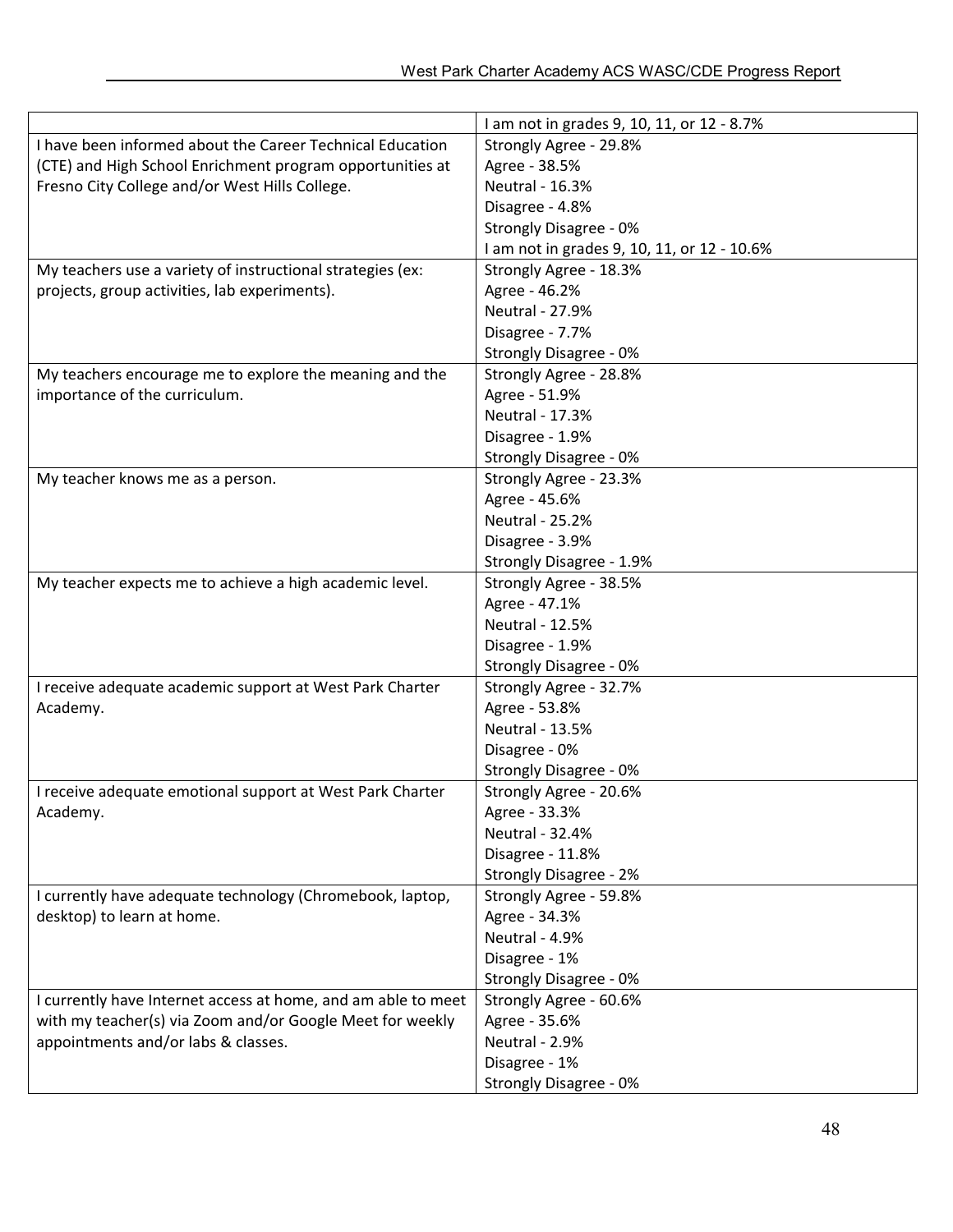| While distance learning, I learn most when my teacher(s):        | Online assignments - 82%                                    |  |
|------------------------------------------------------------------|-------------------------------------------------------------|--|
| (Select top three)                                               | Online (live) lessons - 49%                                 |  |
|                                                                  | Recorded lessons - 31%                                      |  |
|                                                                  | Textbook-based assignments - 64%                            |  |
| Once West Park Charter Academy is able to have on-site           | Yes, with health safeguards in place - 54%                  |  |
| instruction, I will feel comfortable visiting my learning center | No, I would like to continue with distance learning for the |  |
| for my weekly appointments and/or labs & classes.                | entire 2020-2021 school year - 24%                          |  |
|                                                                  | Undecided at this time - 23%                                |  |
| Basic needs (food, shelter, health care) are not an issue with   | Strongly Agree - 63.1%                                      |  |
| me or my family.                                                 | Agree - 29.1%                                               |  |
|                                                                  | Neutral - 3.9%                                              |  |
|                                                                  | Disagree - 1.9%                                             |  |
|                                                                  | Strongly Disagree - 1.9%                                    |  |
| I am happy to be attending West Park Charter Academy.            | Strongly Agree - 55.3%                                      |  |
|                                                                  | Agree - 33%                                                 |  |
|                                                                  | Neutral - 10.7%                                             |  |
|                                                                  | Disagree - 1%                                               |  |
|                                                                  | Strongly Disagree - 0%                                      |  |

| <b>Parent Survey Results</b>                                   | <b>Fall 2020 Semester</b>                          |  |  |
|----------------------------------------------------------------|----------------------------------------------------|--|--|
| I was satisfied with the amount of communication that my       | Strongly Agree - 65.5%                             |  |  |
| child's teacher required during distance learning at West Park | Agree - 22.4%                                      |  |  |
| Charter Academy in the Spring of 2020.                         | Neutral - 3.4%                                     |  |  |
|                                                                | Disagree - 5.2%                                    |  |  |
|                                                                | Strongly Disagree - 0%                             |  |  |
|                                                                | My child did not attend WPCA during the Spring '20 |  |  |
|                                                                | semester - 3.4%                                    |  |  |
| My West Park Charter Academy student/students continued        | Strongly Agree - 58.6%                             |  |  |
| to learn at a high level while distance learning in the Spring | Agree - 20.7%                                      |  |  |
| 2020 semester.                                                 | <b>Neutral - 13.8%</b>                             |  |  |
|                                                                | Disagree - 0%                                      |  |  |
|                                                                | Strongly Disagree - 1.7%                           |  |  |
|                                                                | My child did not attend WPCA during the Spring '20 |  |  |
|                                                                | semester - 5.2%                                    |  |  |
| I am satisfied with the current amount of communication that   | Strongly Agree - 54.5%                             |  |  |
| my student's teacher requires of her/him during the Fall 2020  | Agree - 34.1%                                      |  |  |
| semester.                                                      | Neutral - 9.1%                                     |  |  |
|                                                                | Disagree - 2.3%                                    |  |  |
|                                                                | Strongly Disagree - 0%                             |  |  |
| I feel that my student is challenged at West Park Charter      | Strongly Agree - 34.1%                             |  |  |
| Academy.                                                       | Agree - 18.2%                                      |  |  |
|                                                                | <b>Neutral - 36.4%</b>                             |  |  |
|                                                                | Disagree - 6.8%                                    |  |  |
|                                                                | Strongly Disagree - 4.5%                           |  |  |
| My student is treated with respect by her/his teacher(s).      | Strongly Agree - 77.3%                             |  |  |
|                                                                | Agree - 20.5%                                      |  |  |
|                                                                | Neutral - 2.3%                                     |  |  |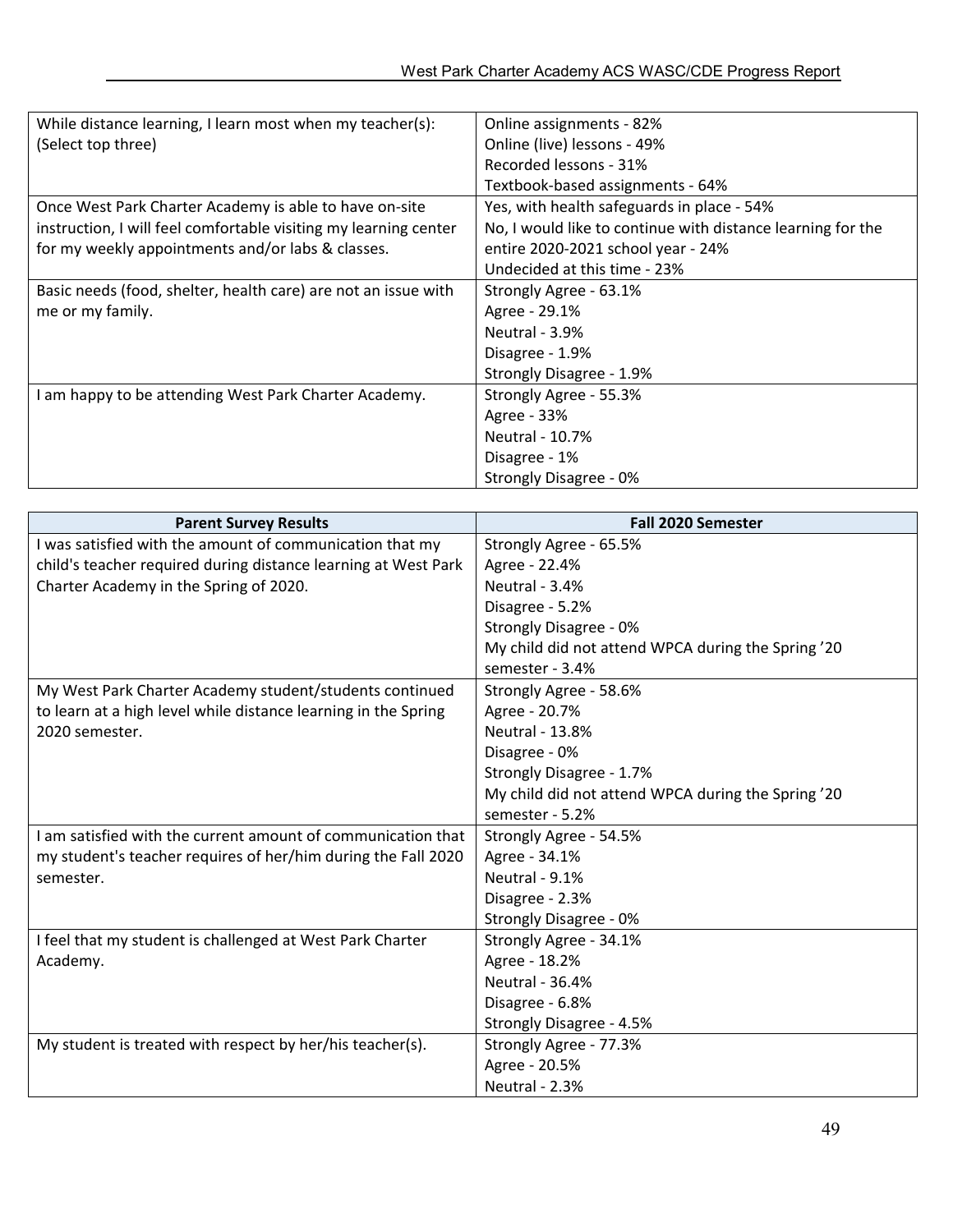|                                                                 | Disagree - 0%                                        |  |
|-----------------------------------------------------------------|------------------------------------------------------|--|
|                                                                 | Strongly Disagree - 0%                               |  |
| West Park Charter Academy is preparing my student well for      | Strongly Agree - 52.3%                               |  |
| what she/he wants to do after high school.                      | Agree - 31.8%                                        |  |
|                                                                 | Neutral - 13.6%                                      |  |
|                                                                 | Disagree - 2.3%                                      |  |
|                                                                 | Strongly Disagree - 0%                               |  |
| My student's teacher uses technology in their instruction.      | Strongly Agree - 59.1%                               |  |
|                                                                 | Agree - 36.4%                                        |  |
|                                                                 | Neutral - 4.5%                                       |  |
|                                                                 | Disagree - 0%                                        |  |
|                                                                 | Strongly Disagree - 0%                               |  |
| My student is able to get help from counselors for selecting    | Strongly Agree - 40.9%                               |  |
| classes based on her/his interests, needs, and abilities.       | Agree - 36.4%                                        |  |
|                                                                 | Neutral - 11.4%                                      |  |
|                                                                 | Disagree - 6.8%                                      |  |
|                                                                 | Strongly Disagree - 0%                               |  |
|                                                                 | My student is not in grades 9, 10, 11, or 12 - 4.5%  |  |
| My student and I have been informed about the Career            | Strongly Agree - 36.4%                               |  |
| Technical Education (CTE) and High School Enrichment            | Agree - 31.8%                                        |  |
| program opportunities at Fresno City College and/or West        | Neutral - 13.6%                                      |  |
| Hills College.                                                  | Disagree - 6.8%                                      |  |
|                                                                 | Strongly Disagree - 0%                               |  |
|                                                                 | My student is not in grades 9, 10, 11, or 12 - 11.4% |  |
| My student's teacher uses a variety of instructional strategies | Strongly Agree - 36.4%                               |  |
| (ex: projects, group activities, lab experiments).              | Agree - 36.4%                                        |  |
|                                                                 | <b>Neutral - 22.7%</b>                               |  |
|                                                                 | Disagree - 2.3%                                      |  |
|                                                                 | Strongly Disagree - 2.3%                             |  |
| My student's teacher expects her/him to achieve a high          | Strongly Agree - 52.3%                               |  |
| academic level.                                                 | Agree - 40.9%                                        |  |
|                                                                 | Neutral - 4.5%                                       |  |
|                                                                 | Disagree - 2.3%                                      |  |
|                                                                 | Strongly Disagree - 0%                               |  |
| My student receives adequate academic support at West Park      | Strongly Agree - 59.1%                               |  |
| Charter Academy.                                                | Agree - 34.1%                                        |  |
|                                                                 | Neutral - 4.5%                                       |  |
|                                                                 | Disagree - 0%                                        |  |
|                                                                 | Strongly Disagree - 2.3%                             |  |
| My student receives adequate emotional support at West          | Strongly Agree - 43.2%                               |  |
| Park Charter Academy.                                           | Agree - 29.5%                                        |  |
|                                                                 | <b>Neutral - 27.3%</b>                               |  |
|                                                                 | Disagree - 0%                                        |  |
|                                                                 | Strongly Disagree - 0%                               |  |
| My student currently has adequate technology (Chromebook,       | Strongly Agree - 79.1%                               |  |
| laptop, desktop) to learn at home.                              | Agree - 18.6%                                        |  |
|                                                                 | Neutral - 0%                                         |  |
|                                                                 |                                                      |  |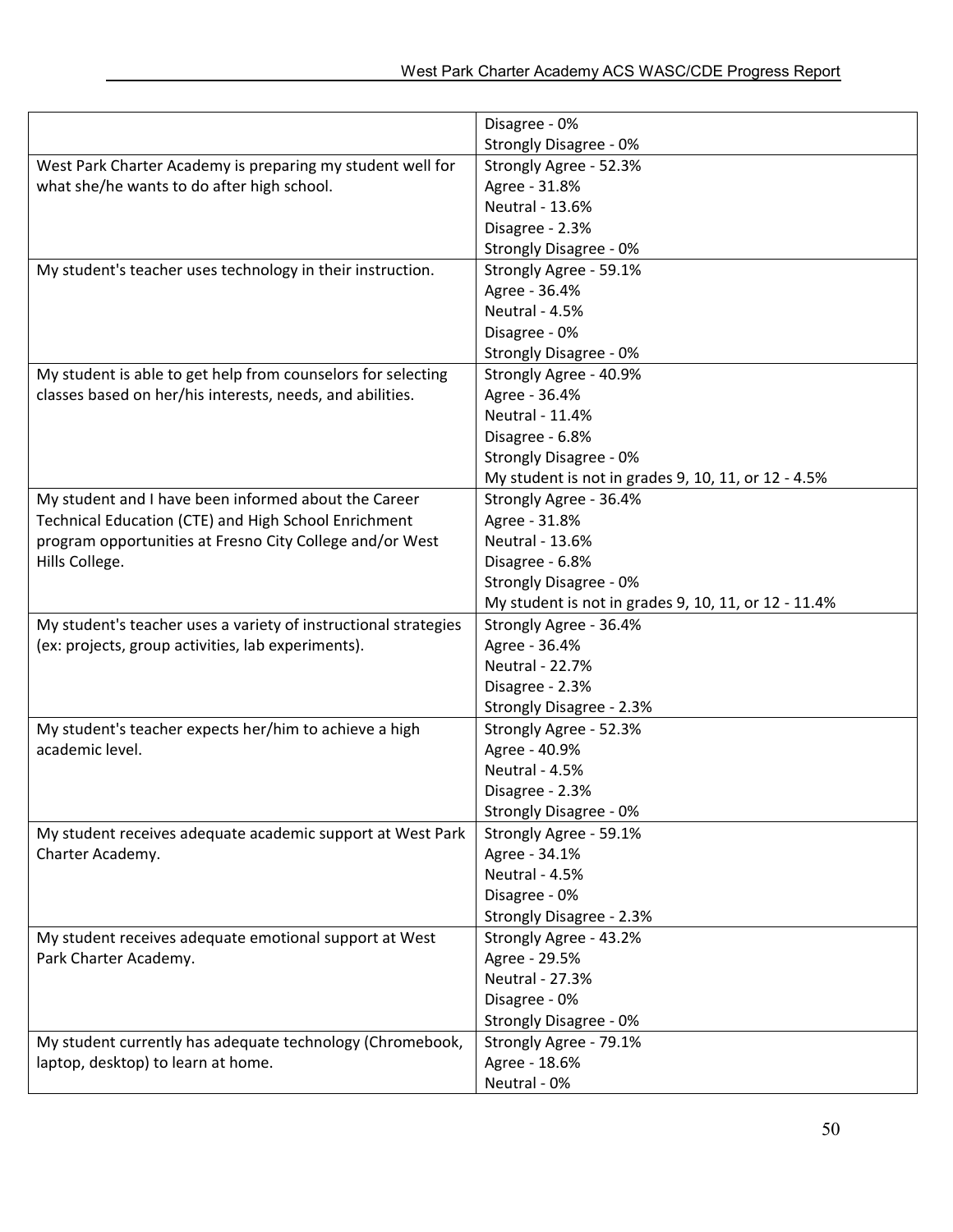|                                                                | Disagree - 0%                                               |  |  |
|----------------------------------------------------------------|-------------------------------------------------------------|--|--|
|                                                                | Strongly Disagree - 2.3%                                    |  |  |
| My student currently has Internet access at home, and is able  | Strongly Agree - 63.6%                                      |  |  |
| to meet with teacher(s) via Zoom and/or Google Meet for        | Agree - 29.5%                                               |  |  |
| weekly appointments and/or labs & classes.                     | Neutral - 6.8%                                              |  |  |
|                                                                | Disagree - 0%                                               |  |  |
|                                                                | Strongly Disagree - 0%                                      |  |  |
| While distance learning, my child learns most when their       | Online assignments 76%                                      |  |  |
| teacher(s): (Select top three)                                 | Recorded lessons 29%                                        |  |  |
|                                                                | Online (live) lessons 62%                                   |  |  |
|                                                                | Textbook-based assignments 79%                              |  |  |
| Once West Park Charter Academy is able to have on-site         | Yes, with health safeguards in place - 43%                  |  |  |
| instruction, I will feel comfortable sending my child/children | No, I would like to continue with distance learning for the |  |  |
| to the learning center for their weekly appointments and/or    | entire 2020-2021 school year - 33%                          |  |  |
| labs & classes.                                                | Undecided at this time - 24%                                |  |  |
| Basic needs (food, shelter, health care) are not an issue with | Strongly Agree - 68.2%                                      |  |  |
| my family.                                                     | Agree - 29.5%                                               |  |  |
|                                                                | Neutral - 2.3%                                              |  |  |
|                                                                | Disagree - 0%                                               |  |  |
|                                                                | Strongly Disagree - 0%                                      |  |  |
| I am happy that my student is attending West Park Charter      | Strongly Agree - 70.5%                                      |  |  |
| Academy.                                                       | Agree - 22.7%                                               |  |  |
|                                                                | Neutral - 6.8%                                              |  |  |
|                                                                | Disagree - 0%                                               |  |  |
|                                                                | Strongly Disagree - 0%                                      |  |  |

| <b>Staff Survey Results</b>                                       | <b>Fall 2020 Semester</b>                      |  |
|-------------------------------------------------------------------|------------------------------------------------|--|
| How are you holding up professionally and personally in the       | Very well - 18.2%                              |  |
| distance (virtual) learning setting?                              | Well - 45.5%                                   |  |
|                                                                   | OK - 27.3%                                     |  |
|                                                                   | Not too well - 9.1%                            |  |
| I feel comfortable/safe when working from my respective site.     | Strongly Agree - 13.6%                         |  |
|                                                                   | Agree - 22.7%                                  |  |
|                                                                   | <b>Neutral - 31.8%</b>                         |  |
|                                                                   | Disagree - 18.2%                               |  |
|                                                                   | Strongly Disagree - 13.6%                      |  |
| I adhere to the safeguards that WPCA has implemented on a         | Strongly Agree - 59.1%                         |  |
| daily basis.                                                      | Agree - 36.4%                                  |  |
|                                                                   | Neutral - 4.5%                                 |  |
|                                                                   | Disagree - 0%                                  |  |
|                                                                   | Strongly Disagree - 0%                         |  |
| In what ways would you like to be supported by WPCA that          | FCSS Professional Learning/Development - 41.2% |  |
| would improve virtual instruction?                                | Curricular trainings - 29.4%                   |  |
|                                                                   | Additional technology/devices - 58.8%          |  |
|                                                                   | Video conferences/trainings/webinars - 35.3%   |  |
| I am able to successfully facilitate learning at a high level for | Strongly Agree - 25%                           |  |
| all of my students (distance learning and in-person).             | Agree - 62.5%                                  |  |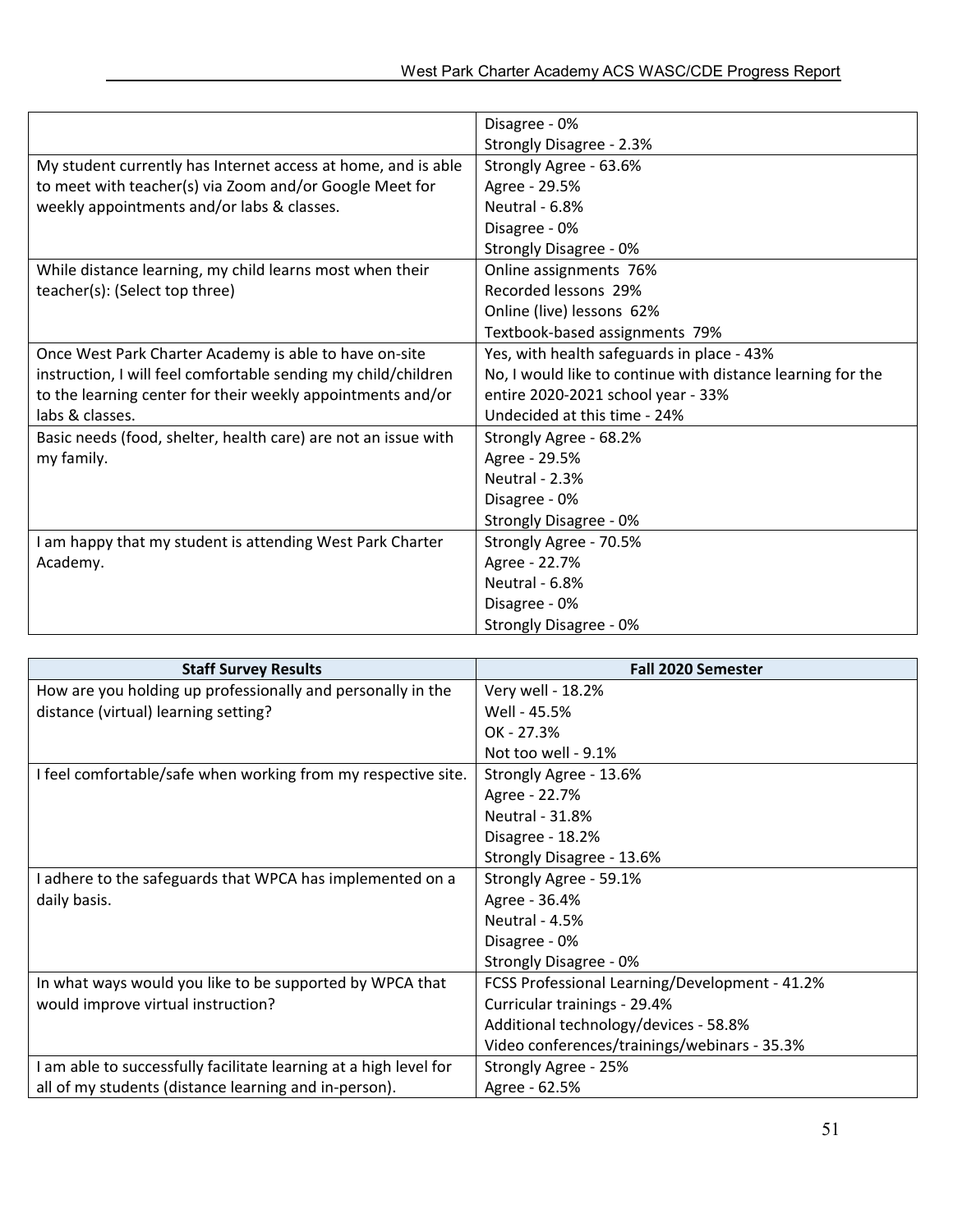|                                                                 | <b>Neutral - 12.5%</b>                                      |  |  |
|-----------------------------------------------------------------|-------------------------------------------------------------|--|--|
|                                                                 | Disagree - 0%                                               |  |  |
|                                                                 | Strongly Disagree - 0%                                      |  |  |
| I would rate my level of proficiency with using technology in   | Level 9 - 25%                                               |  |  |
| delivering instruction as (scale of 1-10)                       | Level 8 - 68.8%                                             |  |  |
|                                                                 | Level 4 - 6.3%                                              |  |  |
| All students on my roster are capable of meeting grade-level    | Strongly Agree - 18.8%                                      |  |  |
| expectations, even during this pandemic.                        | Agree - 37.5%                                               |  |  |
|                                                                 | Neutral - 25%                                               |  |  |
|                                                                 | Disagree - 12.5%                                            |  |  |
|                                                                 | Strongly Disagree - 6.3%                                    |  |  |
| During last Spring's distance learning efforts, what percentage | 90-100 - 18.8%                                              |  |  |
| of your students regularly engaged in remote learning? This     | 80-89 - 6.3%                                                |  |  |
| includes regularly attending live appointments/tutoring         | 70-79 - 18.8%                                               |  |  |
| sessions over video, submitting assignments, or otherwise       | 60-69 - 18.8%                                               |  |  |
| engaging with the structures put in place for remote learning.  | 50-59 - 12.5%                                               |  |  |
| $(0-100)$                                                       | Less than 50 - 25%                                          |  |  |
| I know where to refer families and students to help them        | Strongly Agree - 0%                                         |  |  |
| meet their basic needs (e.g., food, shelter, healthcare,        | Agree - 75%                                                 |  |  |
| counseling services).                                           | Neutral - 25%                                               |  |  |
|                                                                 | Disagree - 0%                                               |  |  |
|                                                                 | Strongly Disagree - 0%                                      |  |  |
| To better meet the needs of my students during distance         | Using technology - 80%                                      |  |  |
| learning, I would like to receive additional training in the    | English Language Arts - 40%                                 |  |  |
| following areas:                                                | Math - 33.3%                                                |  |  |
|                                                                 | Adopted Print & Digital Curriculum - 53.3%                  |  |  |
| Once West Park Charter Academy is able to provide on-site       | Yes, with health safeguards in place - 31%                  |  |  |
| instruction, I will feel comfortable with teaching my students  | No, I would like to continue with distance learning for the |  |  |
| in-person for weekly appointments and/or labs & classes.        | entire 2020-2021 school year - 38%                          |  |  |
|                                                                 | Undecided at this time - 31%                                |  |  |
| Basic needs (food, shelter, health care) are not an issue with  | Strongly Agree - 62.5%                                      |  |  |
| me or my family.                                                | Agree - 18.8%                                               |  |  |
|                                                                 | Neutral - 0%                                                |  |  |
|                                                                 | Disagree - 18.8%                                            |  |  |
|                                                                 | Strongly Disagree - 0%                                      |  |  |

### **LCFF Priority 7**

In the past few years, West Park Charter Academy has worked to increase the access that students have that lead to college/career and post-secondary preparedness. That being said, the program is continuing its efforts to align and increase the CCI indicator. This will remain a point of emphasis, and will continue to be focal point in the program's Action Plan (outlined in Chapter 5). As stated earlier under LCFF Priority 4, the program has seen a fluctuation with participation in the percentage of students taking a-g courses over the past three years. With that said, the program will continue increasing its efforts with providing students with equity and access to a-g courses. By doing so, more students will graduate meeting these requirements.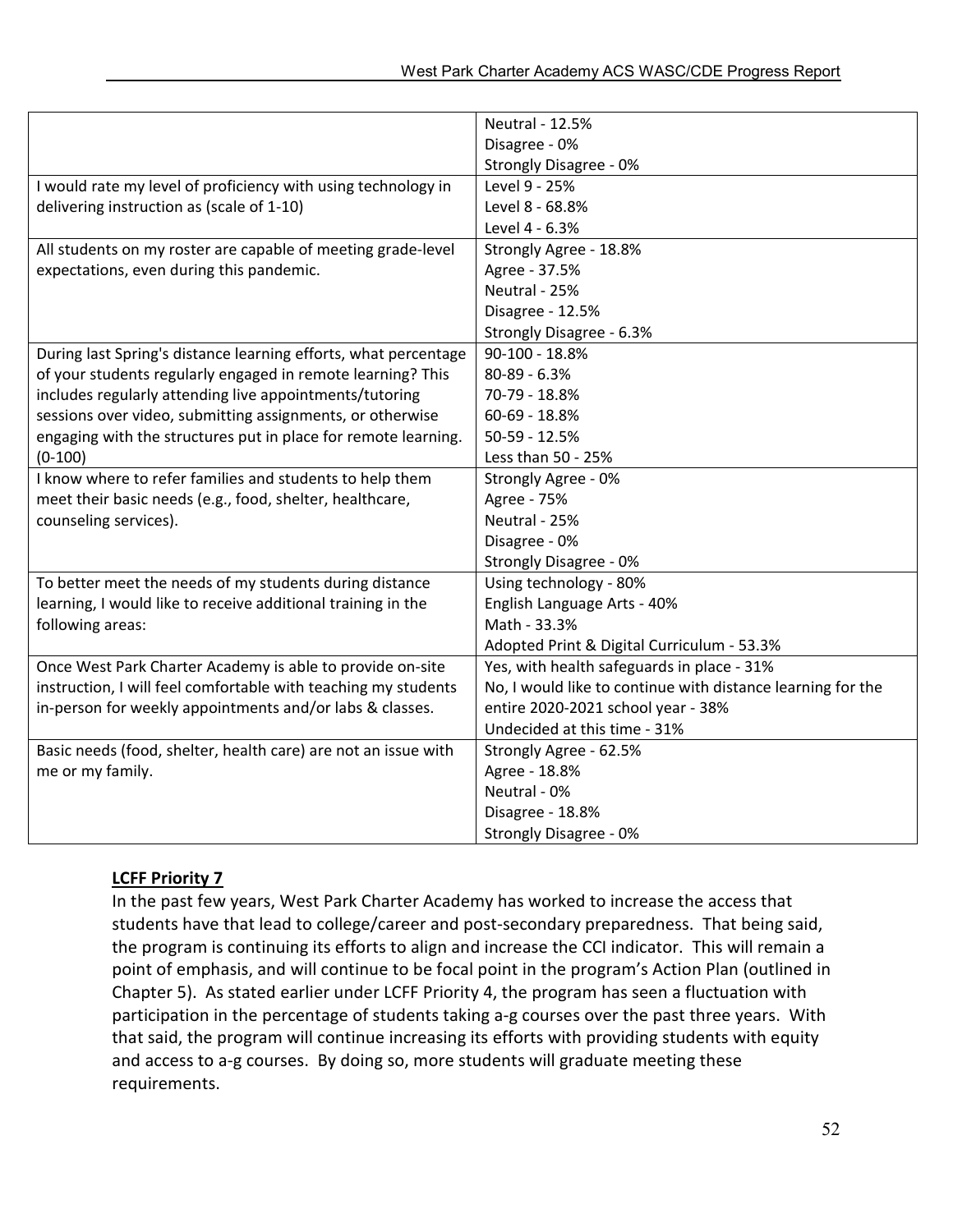# LCFF Priority 8—Other Pupil Outcomes

Each year, West Park Charter Academy relies on various funding resources in order to provide students with the highest quality education possible. These resources include the following accounts: Unrestricted/General, Supplemental & Concentration, EPA (Education Protection Account), CSI, Lottery, and Technology.

West Park Charter Academy also receives Title III-Limited English Proficient funding. With these monies, the program is able to pay for a paraprofessional (to work with ELD students) and pay for ELD supplies.

|                              | 2017-2018      | 2018-2019      | 2019-2020      |
|------------------------------|----------------|----------------|----------------|
| Amount                       | \$4,416,471.16 | \$5,600,913.17 | \$6,134,087.94 |
| Number of<br><b>Students</b> | 373.17         | 349.57         | 352.75         |
| <b>Amount Per Pupil</b>      | \$11,835.01    | \$16,022.29    | \$17,389.34    |

# School Financial Support Expenditures Per Pupil

# *Implications of the Data*

Based on the School Program Data and Data on Addressing the Eight State Priorities, the implications of the data on the current and future of the program are as follows:

# Lack of Proficiency on Local and State Assessments

While many students are receiving high grades in their courses, those results are not translating to the state and local assessments. There is a need to merge the 4-C's (Creativity, Communication, Collaboration, and Critical Thinking) with the program's SLOs. Doing so would provide each student with valuable experiences to build knowledge, and better support them in their future endeavors. Targeted professional development for teachers and support staff in the areas of Literacy and Math are needed as well—for all students, but increased attention for the English Learner, Low Socio-Economic, and Hispanic subgroups.

### Lack of Post-Secondary Preparedness

The program must continue to work to address the percentage of students taking and successfully completing a-g courses. Because of this, the program must work to provide all students with opportunities for additional academic support, academic/guidance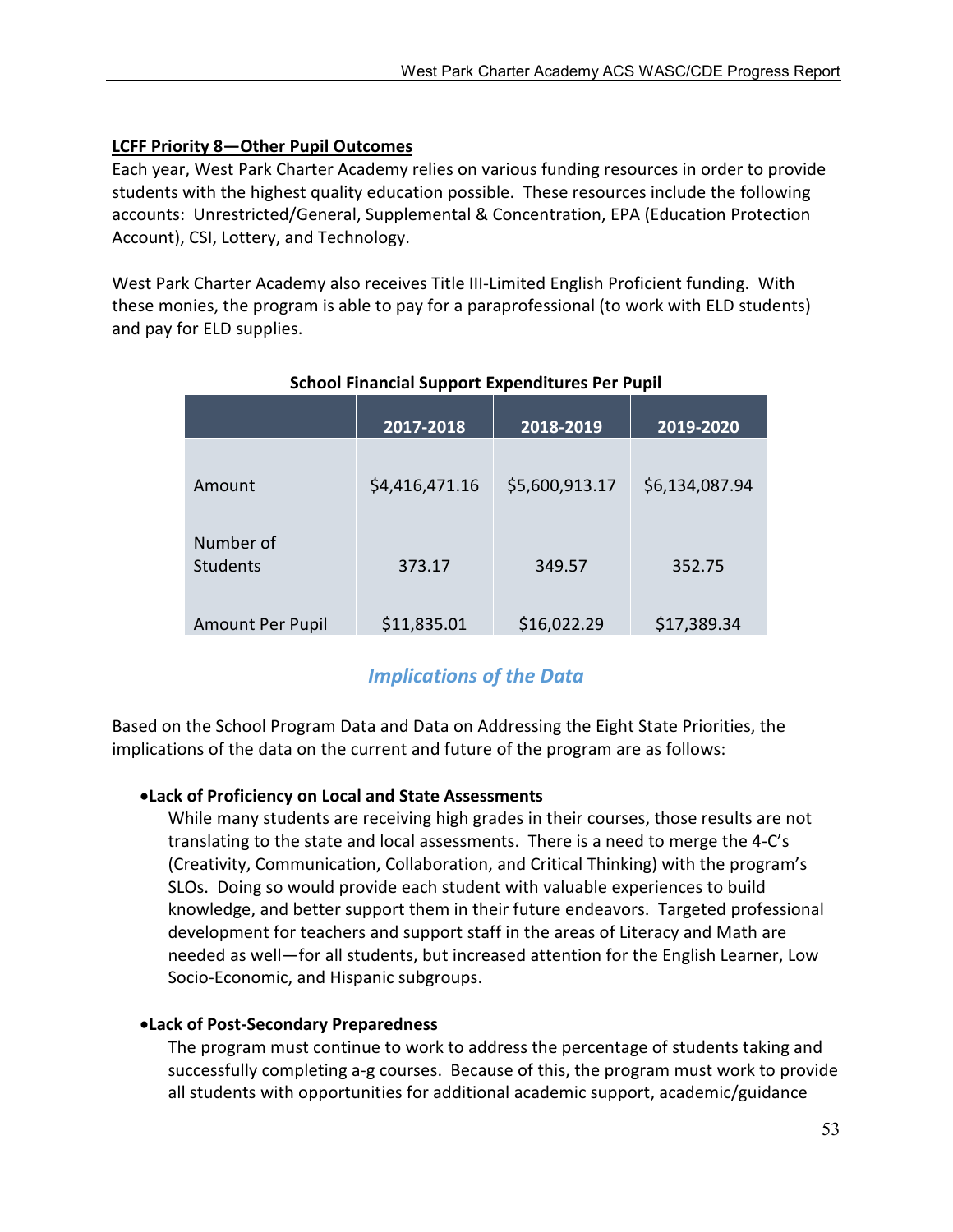counseling, access to a-g courses, access to CTE opportunities, and create/define CTE Pathways.

## Reclassification of English Learners

Through a combination of Integrated and Designated English Language Development (ELD) instruction and support, West Park Charter Academy has continued its efforts in preparing English Learners for Reclassification. The program's Reclassification criteria is aligned with the guidelines set forth by the California Department of Education. With that said, the program adheres to the following guidelines:

- oAssessment of ELP, using an objective assessment instrument, including, but not limited to, the state test of ELPAC (ELPAC Overall PL 4 only).
- oTeacher evaluation: teachers fill out a reclassification form where they take into consideration the student's assessments, report cards and/or any other data that would indicate that the student is at grade level and at the levels of his/her peers that are not EL.
- oComparison of student performance in basic skills against an empirically established range of performance in basic skills based on the performance of English proficient students of the same age. The student can score a proficient Level in the Smarter Balanced Summative Assessment in English Language Arts (currently a Level 3 or 4) or score 80% or better on Local Benchmarks in English Language Arts.
- oParent opinion and consultation: Once all other criteria are met, the parent is contacted and informed of all other 3 criteria the student has met and is asked if they agree with moving forward with reclassification.

### Socioeconomic Status of Students and Families

The program has seen the percentage of socioeconomic disadvantaged students remain high over the past three years. This indicates a large majority of the program's students and their families will need access and information to resources and support to guide them through their academic/post-secondary careers, as well as community resources.

# *Critical Learner Needs*

Based on the data, the following critical learner needs have been identified by the school and require the greatest support.

### Critical Learner Need #1: Student Proficiency

The data indicates that West Park Charter Academy students have the need of developing higher ELA and Math proficiency. This will help them to think critically, comprehend a wide variety of print and digital materials, and communicate with others effectively. Access to CCSSaligned textbooks/supplemental programs and instructional strategies must continue to be implemented schoolwide. Efforts to improve literacy and comprehension must be made in order to improve performance in courses, as well as on formative and summative assessments.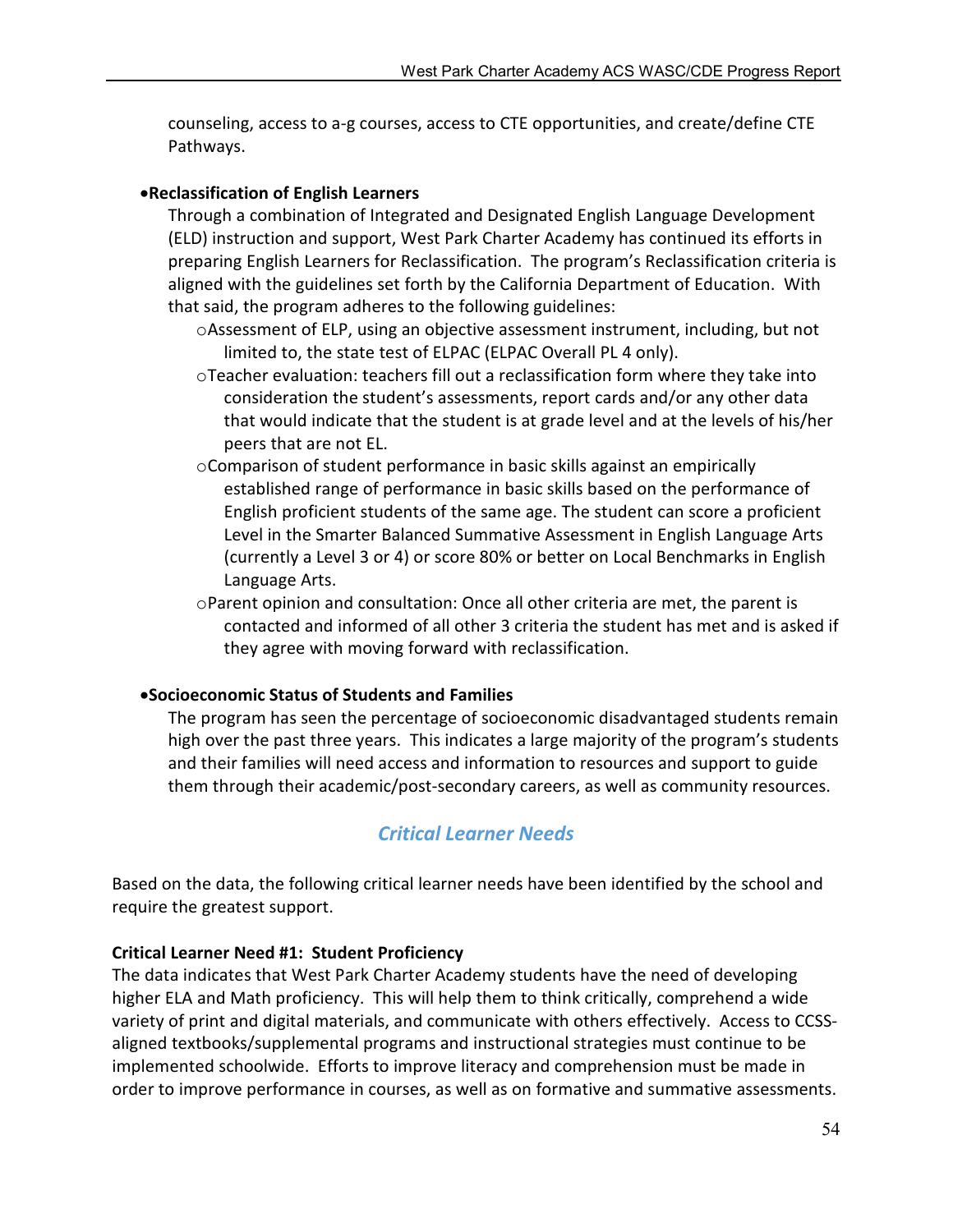### Schoolwide Learner Outcomes Addressed

- Academic Achievers
	- oAre self-directed learners
	- oAre knowledgeable and prepared to be successful in life beyond graduation
- Effective Communicators
	- oDemonstrate skills of speaking, listening, reading, and writing for different purposes and in a variety of situations

### Rationale

The rationale for Critical Learner Need #1 includes many of the data points mentioned in Chapter 2, including:

- SBAC ELA Proficiency
- SBAC Math Proficiency
- Renaissance ELA
- Renaissance Math

### Critical Learner Need #2: Post-Secondary Preparation

West Park Charter Academy must continue improving its preparation of students for postsecondary opportunities. In addition to solid literacy and comprehension, students must be equipped with the necessary skills (interpersonal; soft skills) and knowledge in print and digital technology in order for them to be successful after high school.

### Schoolwide Learner Outcomes Addressed

Competent Users of Technology

 $\circ$ Utilize technology as a tool for learning, communicating, and conducting research oUse technology to access, manipulate, and produce information

Academic Achievers

oAct responsibly, honestly, and ethically

- oAre self-directed learners
- oAre knowledgeable and prepared to be successful in life beyond graduation
- Responsible Citizens

oFollow the rules of the school

- oShow respect for self and others
- oDemonstrate personal responsibility and integrity

### Rationale

The rationale for Critical Learner Need #2 includes many of the data points mentioned in Chapter 2, including:

- SBAC ELA College-Level Readiness
- SBAC Math College-Level Readiness
- A-g Completion
- College/Career Indicator
- High School Enrichment Program Participation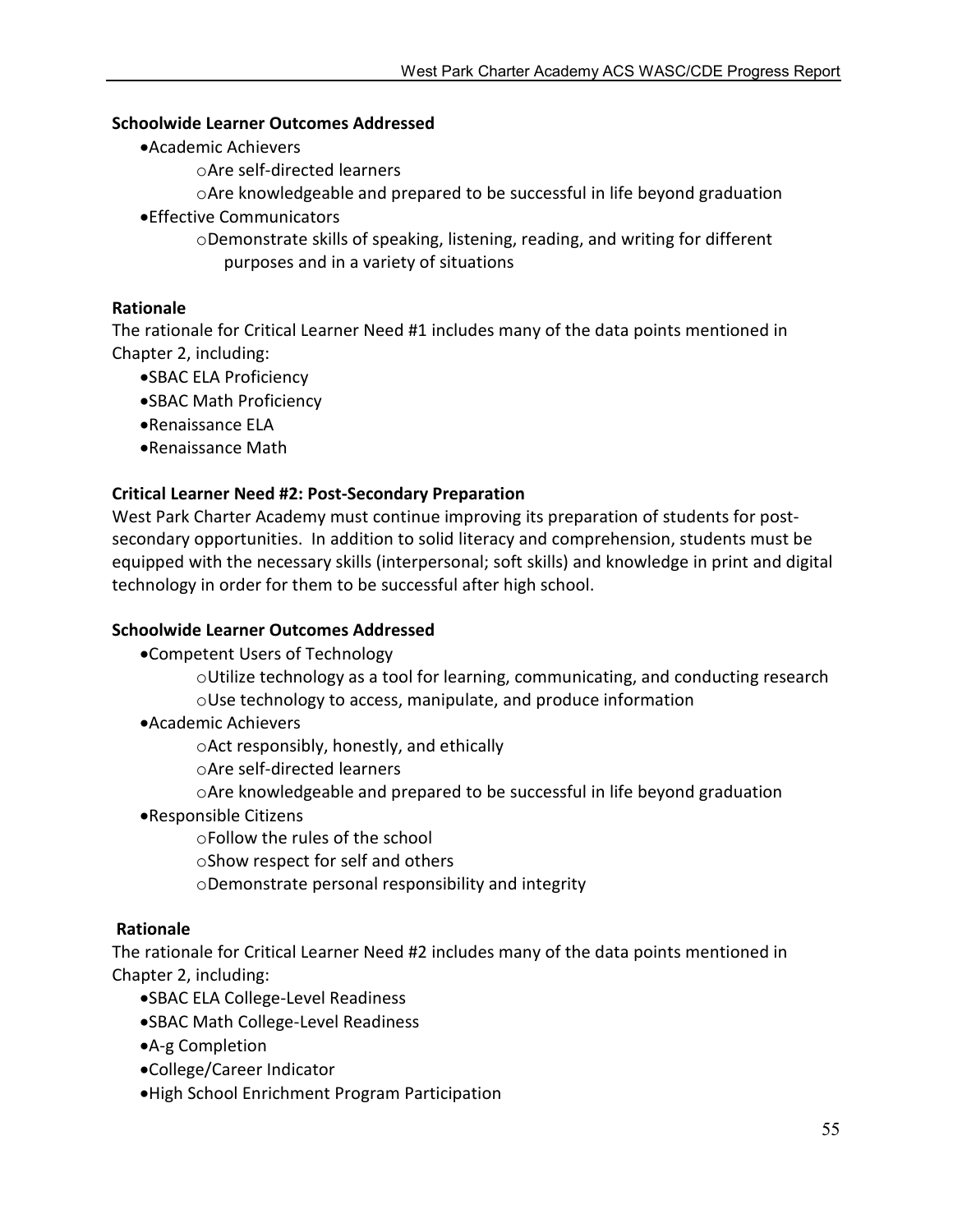CTE Pathway Participation/Completion

### Follow-Up Questions

The following questions have been raised by the analysis of student performance, demographic, and perception data:

- What can the program do to improve student's proficiency on ELA and Math assessments (i.e. SBAC, Benchmarks, etc.)?
- What additional supports can the program provide to students and families who have never attended a non-classroom based (independent study) program?
- How do we increase the number of students who are utilizing the tutorial and support classes?
- What can we do to increase the number of technology-based projects for students?
- What can we do to increase the number of oral presentations students complete?
- What can the program do to support students in taking and completing CTE and High School Enrichment courses?
- What other services/supports can the program provide to better prepare students for post-secondary opportunities (life after high school)?

# *Schoolwide Learner Outcomes (SLOs)*

West Park Charter Academy prides itself on providing a rigorous, high-quality education to all students—essentially to prepare students for college and career. We are realistic in our thinking and understand that not all students will be college bound after graduation. Some will decide to enroll in a vocational/certificate program, the military, and/or gain employment when they leave our program. Nevertheless, the program must be ensure that all students are prepared and equipped with the necessary skills that will make them competitive to employers. Regardless of a student's post-secondary goal, the SLOs identify four areas that will help prepare them for life after high school. The SLOs are reviewed and explained to students and their parents/guardians during new student orientations. They are also included in the Parent/Student Handbook and the District's website. The SLOs include students being:

### Competent Users of Technology

oWith regards to technology, students are expected to hone their skills by using devices to conduct research, write essays/reports, and communicate with their teachers. In addition, students have accounts to several digital programs to practice their reading and math skills.

### Academic Achievers

oAll students are expected to act responsibly, honestly, and ethically. Being that we are an independent study program, students are supported in their growth as self-directed learners. Addressing this ESLR means that students must strive to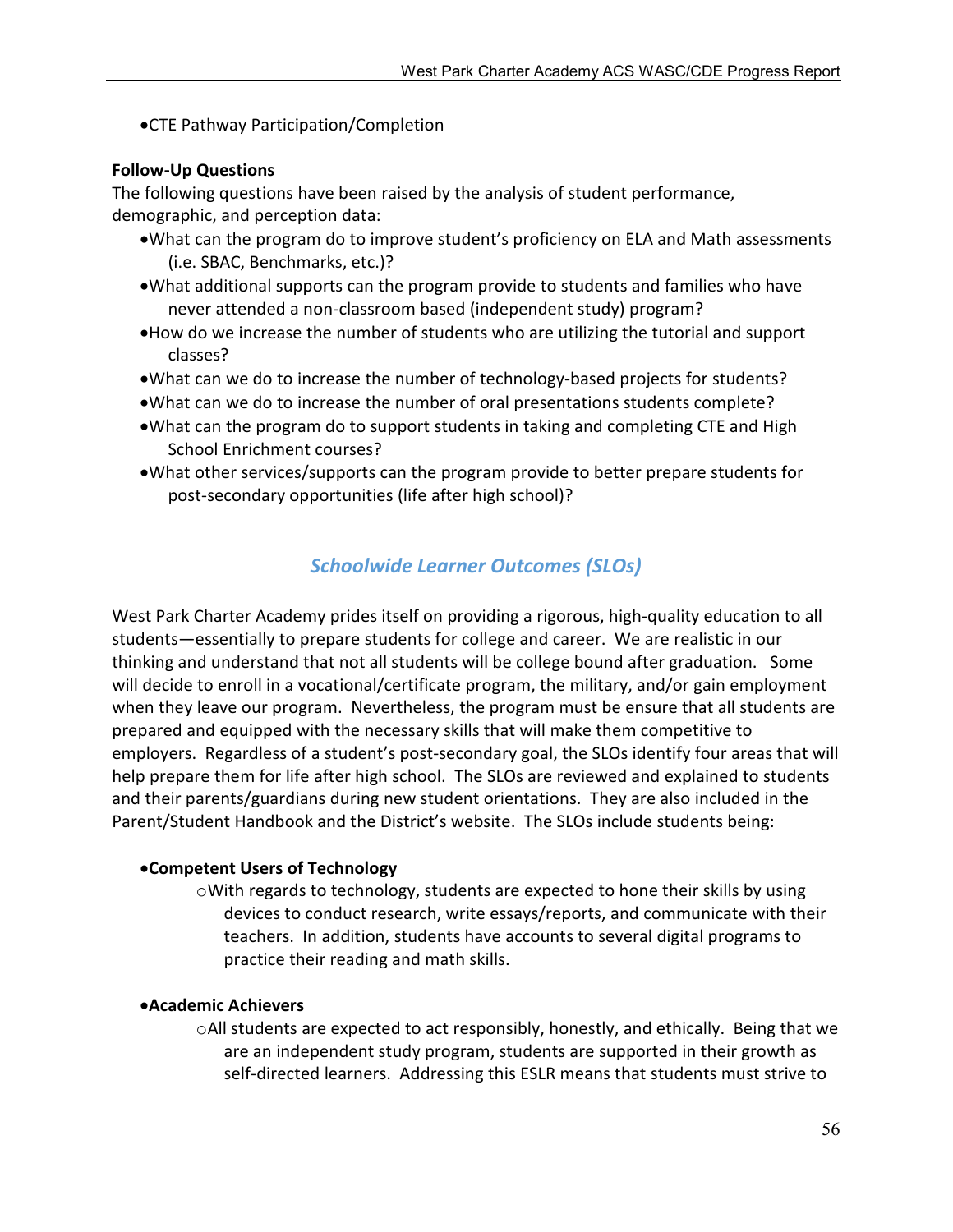earn a 2.0 GPA minimum, complete their courses, attend all appointments/labs, and complete a Senior Portfolio.

### Responsible Citizens

oWest Park Charter Academy students are expected to adhere to all school rules/policies, and to show respect for themselves and others. This includes taking responsibility for their academic progress. Students understand that in order to grow in this area, they must complete their assigned work, complete their graduation requirements, and follow the dress code/rules.

# Effective Communicators

 $\circ$ It is vital that all students leave our program with strong communication skills. While at West Park Charter Academy, students have many opportunities to practice their speaking, listening, reading, and writing skills. These skills are gained by working with others in labs, classes, and one-on-one meetings with their teacher(s). Through their coursework, students prepare and deliver oral and written reports for groups of various sizes. Without a doubt, students benefit from these experiences and are able to showcase them with prospective employers.

The administrators, teachers, counselors, and support staff at West Park Charter Academy realize that not every student will achieve and progress at the same rate. Because of this, the need for personalized, rigorous learning is the strongest way to make gains in student achievement. Moving forward, West Park Charter Academy teachers and staff will continue to look for the best way to assess the achievement of the SLOs.

# *Perception Data*

The perceptions of students, parents, staff, and community members play an important role in program improvement efforts. What stakeholders think and say about the program is greatly considered when making decisions, and supports the program's continuous improvement. This feedback helps drive the program's various plans and/or reports such as the following:

- Local Control and Accountability Plan (LCAP)
- WASC Action Plan
- Learning Continuity and Attendance Plan (LCP)
- Comprehensive Supports and Improvement Prompts (CSI)

The feedback we receive from surveys, meetings, and conversations with parents/guardians indicates that West Park Charter Academy continues to meet the academic and socialemotional needs of students. Naturally, there is room for improvement and increased services, but the program's teachers and support staff continue to demonstrate a commitment to growing professionally, being student-focused, and striving to achieve/realize the school's Mission and Vision.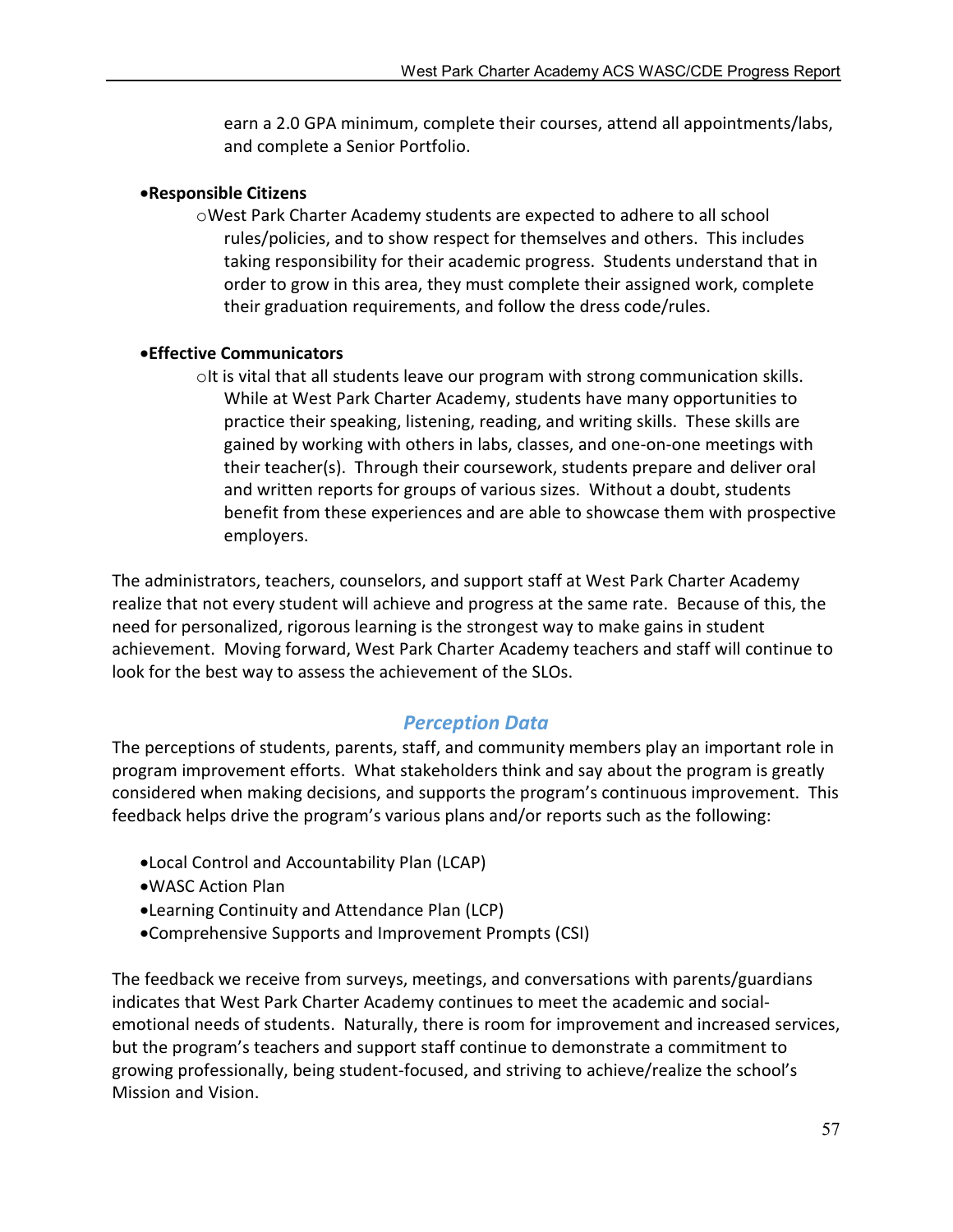With regards to enrollment, there is no doubt that there is a need for programs like West Park Charter Academy—especially during unprecedented times like these, where a large percentage of students and parents/guardians are turning to non-seat based program (i.e. independent study). Traditional schools and districts that surround our two learning centers (Fresno and Hanford) understand the importance of our program, and continuously refer students who are not realizing their potential (at their traditional school) to us. Representatives from schools in the surrounding areas understand that West Park Charter Academy is a viable option to meet the needs of students.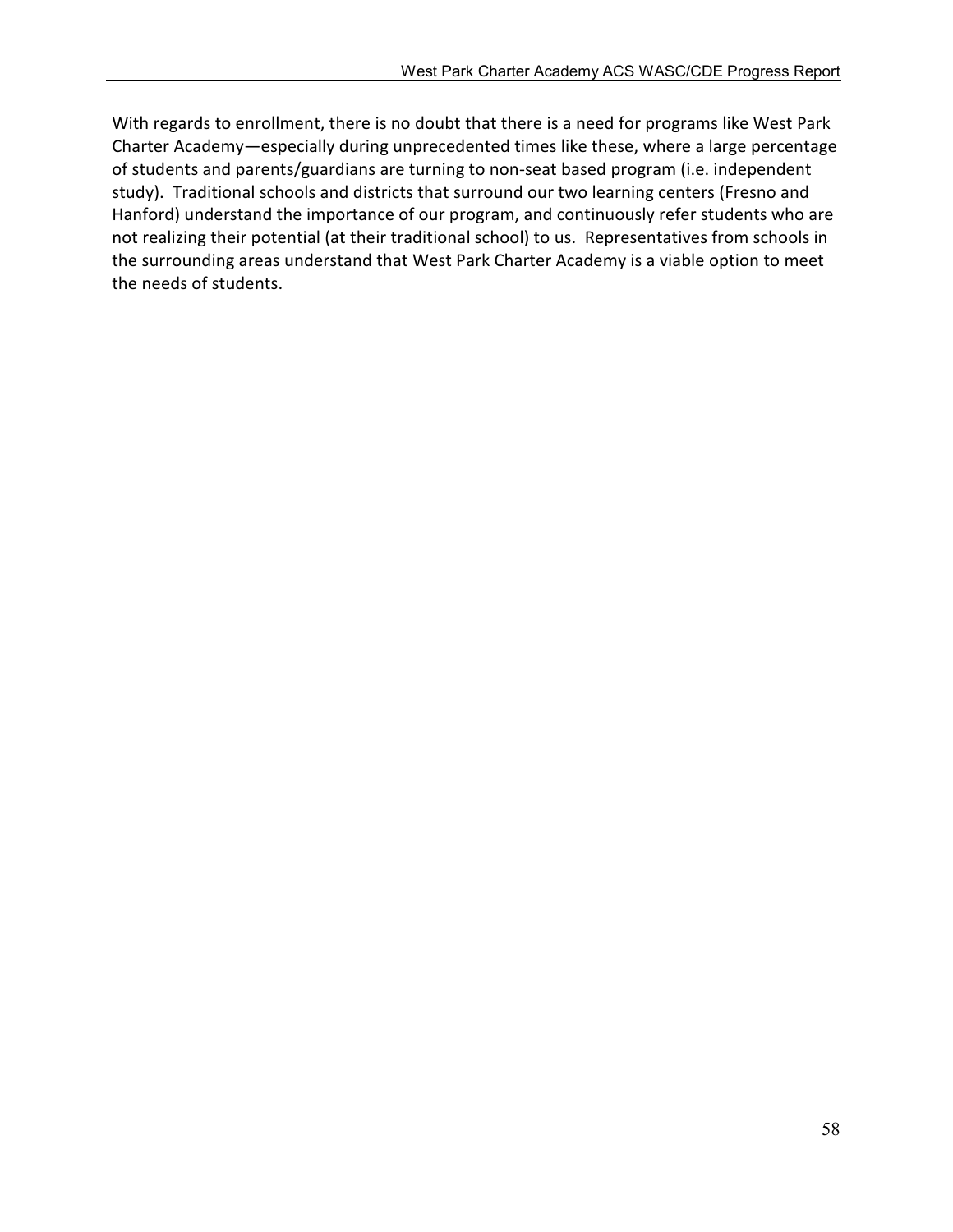# *Significant School Changes and Developments*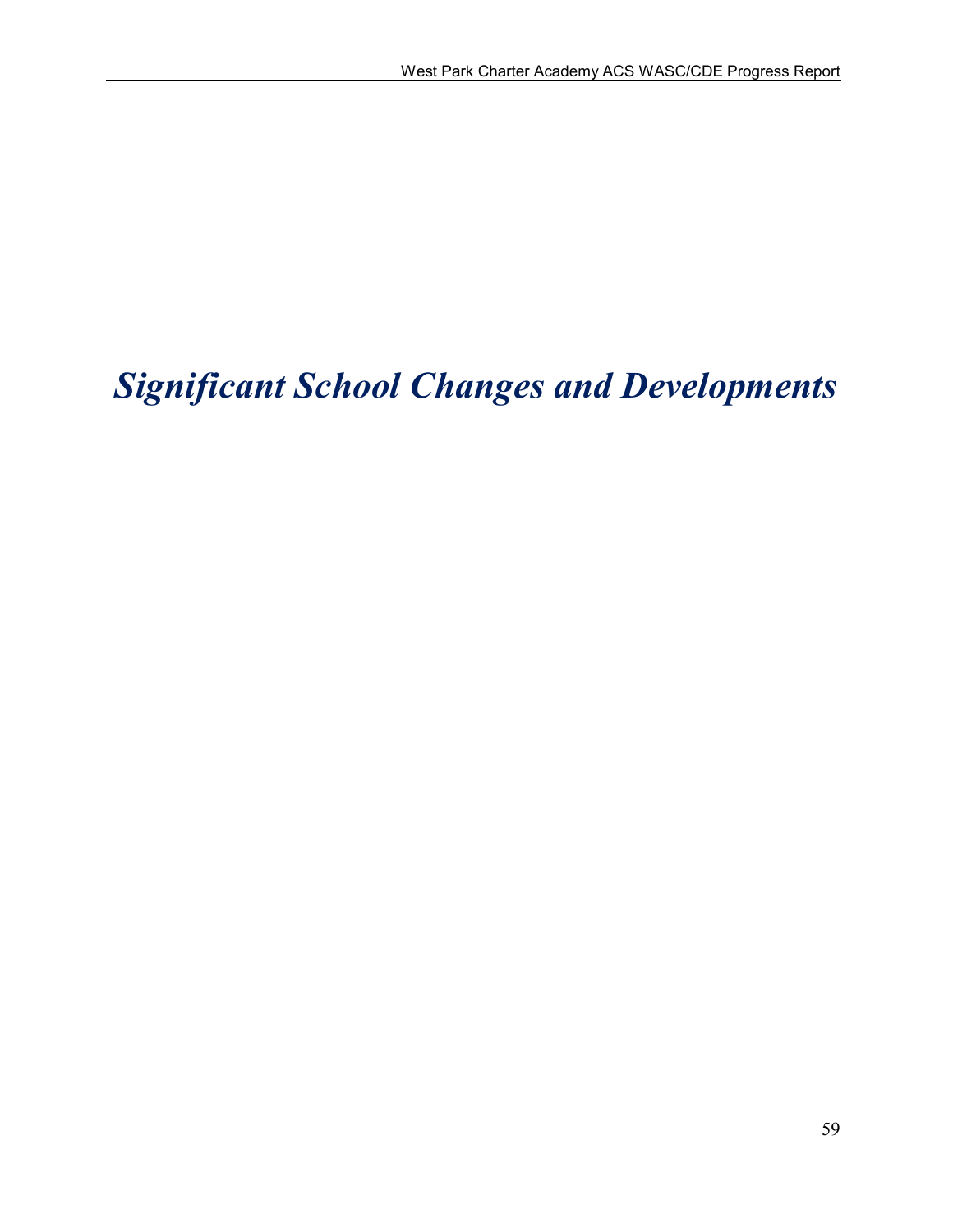# *Significant Developments*

Like all schools up and down the state of California (and across the country), West Park Charter Academy has been impacted greatly because of the COVID-19 pandemic. Since March 2020, teachers have been making every effort to provide instruction, identify learning loss, and meet the social-emotional needs of students using virtual platforms (i.e. Zoom and Google Meet). That being said, West Park Charter Academy teachers and support staff continues to work diligently on addressing the Schoolwide Critical Areas for Follow-Up and providing all students with a high-quality, rigorous education—one that will prepare them for post-secondary opportunities.

The WASC Action Plan and progress updates are presented to staff members at the beginning of each school year and reviewed periodically during staff meetings, as well as during Board and ELAC meetings. It is an expectation that all teachers, counselors, and administrators will participate as WASC committee members, continuously work on the Action Plan, and provide input/feedback on surveys throughout each school year. The program's Action Plan (areas for critical growth) informs and drives all of West Park Charter Academy's efforts: professional learning/development topics, curriculum & instruction/assessment, student support, socialemotional support, parent engagement, etc.

Since the Self-Study visit in November of 2017, West Park Charter Academy has experienced changes in areas which include: a response to the COVID-19 pandemic, funding, curriculum/instructional support, assessment, staffing, and school culture.

The following includes some of the most crucial developments that have occurred since our last WASC Self-Study in November of 2017:

# COVID-19 Pandemic

As previously stated, the impact due to the pandemic has caused West Park Charter Academy to respond in a variety of ways. They include:

- Learning Continuity and Attendance Plan (LCP): The program's 2020-2021 LCP was approved by the WPESD Board prior to September 30, 2020. The Plan replaces the LCAP during the 2020-2021 school year, and addresses how the program will ensure that the academic and social-emotional well-being of students continues during the pandemic. This includes access to print and digital curriculum, devices and WiFi hotspots, professional development for teachers and support staff, Personal Protective Equipment (PPE), etc.
- Virtual instruction and academic support: Teachers have ensured that students' learning is continuing by providing instruction to their respective students via Zoom and/or Google Meet. ELD and tutorial support is also being provided virtually.
- Option to Telework for Staff: In late October 2020, the WPESD Board approved a telework plan for the program's staff members (certificated and classified). Since that time, staff have had the option to submit and have a telework request application approved. In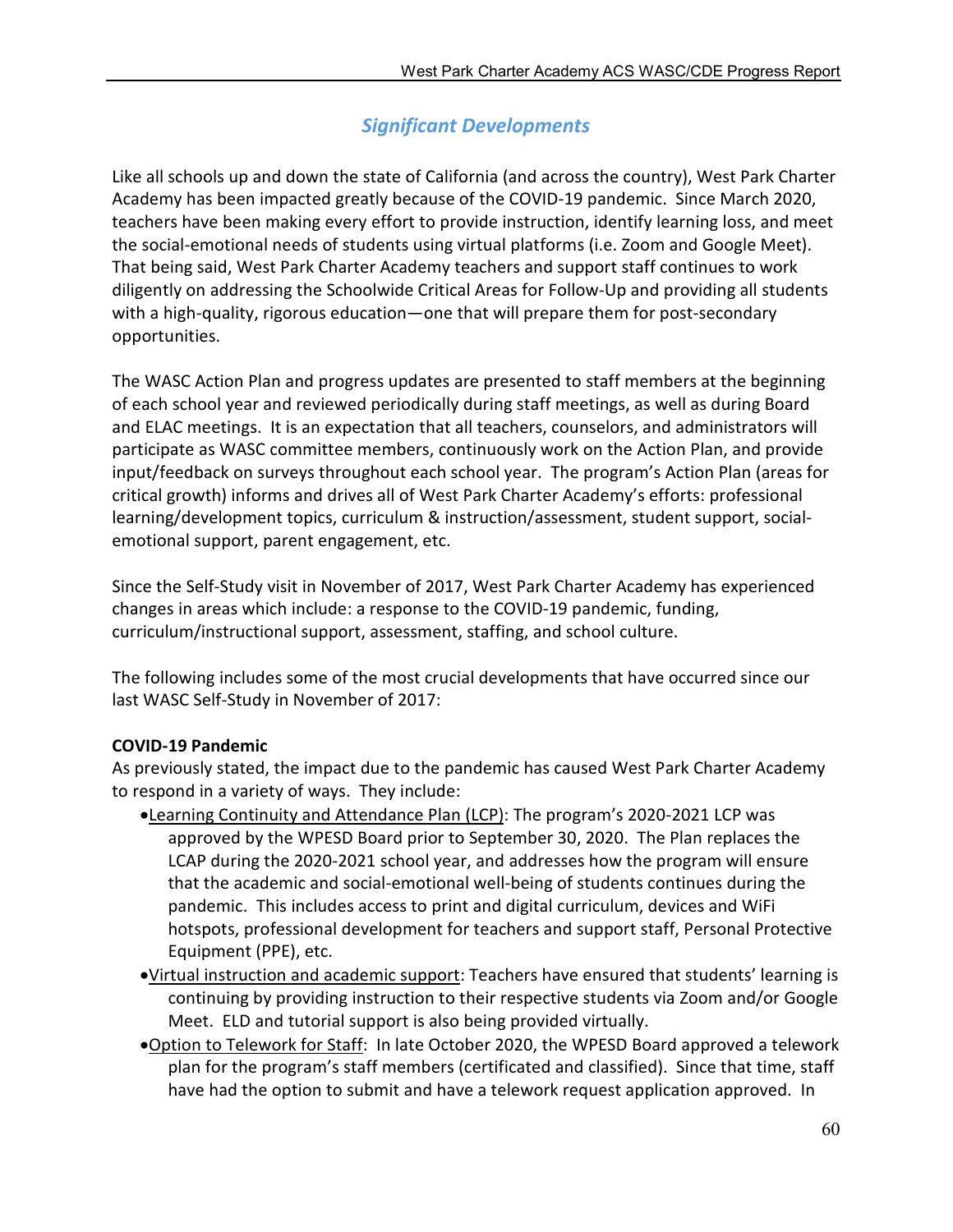order to be more accessible to students and parents, the district's administration has required teachers to report to their respective site at least one day per week, and counselors and paraprofessionals two days per week. Since the telework plan was established, staff members have reported to program administration that morale has improved.

•Learning Centers: Since August 2020, both of the program's learning centers (Fresno and Hanford) are being cleaned and disinfected by a contracted janitorial company five days per week. Before the pandemic, the centers were cleaned twice per week.

# Comprehensive Support and Improvement (CSI) Status

As of the 2019-2020 school year, West Park Charter Academy has qualified for CSI status due to its graduation rate being below the state's minimum (which is now at 68%). Per the 2018 California Dashboard results, the program had a graduation rate of 64.3%, and in 2019, it was 65.1%. The program's WASC Action Plan and LCAP (in a typical year) serve as its overall CSI Plan. Funds that are received from the state to improve in this area are utilized for a nonpermanent CTE/Post-Graduate counselor, establishing systems to monitor students' progress, materials and supplies to support students, etc.

# Daily Engagement per Senate Bill 98

In September 2020, West Park Charter Academy administration learned through the California Consortium of Independent Study (CCIS) that per SB 98, the program would have to provide daily engagement with its students like all traditional schools during the pandemic. Teachers are now meeting with their students in a homeroom session for thirty minutes each day, with most utilizing the time added for literacy practice with online programs and/or quick-writes. So far during the Fall 2020 semester, teachers have reported that their students appear to be more engaged and connected to their learning.

# CTE Pathways/Post-Graduate Counselor

A CTE/Post-Graduate counselor was hired in the Spring 2020 semester. Since that time, a partnership with local community colleges has been established, which in turn, gives students enrolled at West Park Charter Academy opportunities to take CTE and High School Enrichment Program courses. In addition to assisting students with the application process for CTE courses, this counselor also reviews and communicates (with students and their parents/guardians) students' progress in both their high school and college courses. The impact of this position being filled has already been felt, as a group of students have successfully completed their first of two college success courses (pre-requisites for a CTE Pathway) at West Hills College.

# Partnership with Local Community Colleges

As previously stated, a partnership with local community colleges (Fresno City College and West Hills College) has been established prior to the 2020-2021 school year. This will provide West Park Charter Academy students with opportunities to take college success courses (prerequisites for a CTE Pathway), CTE courses, and/or High School Enrichment Program courses.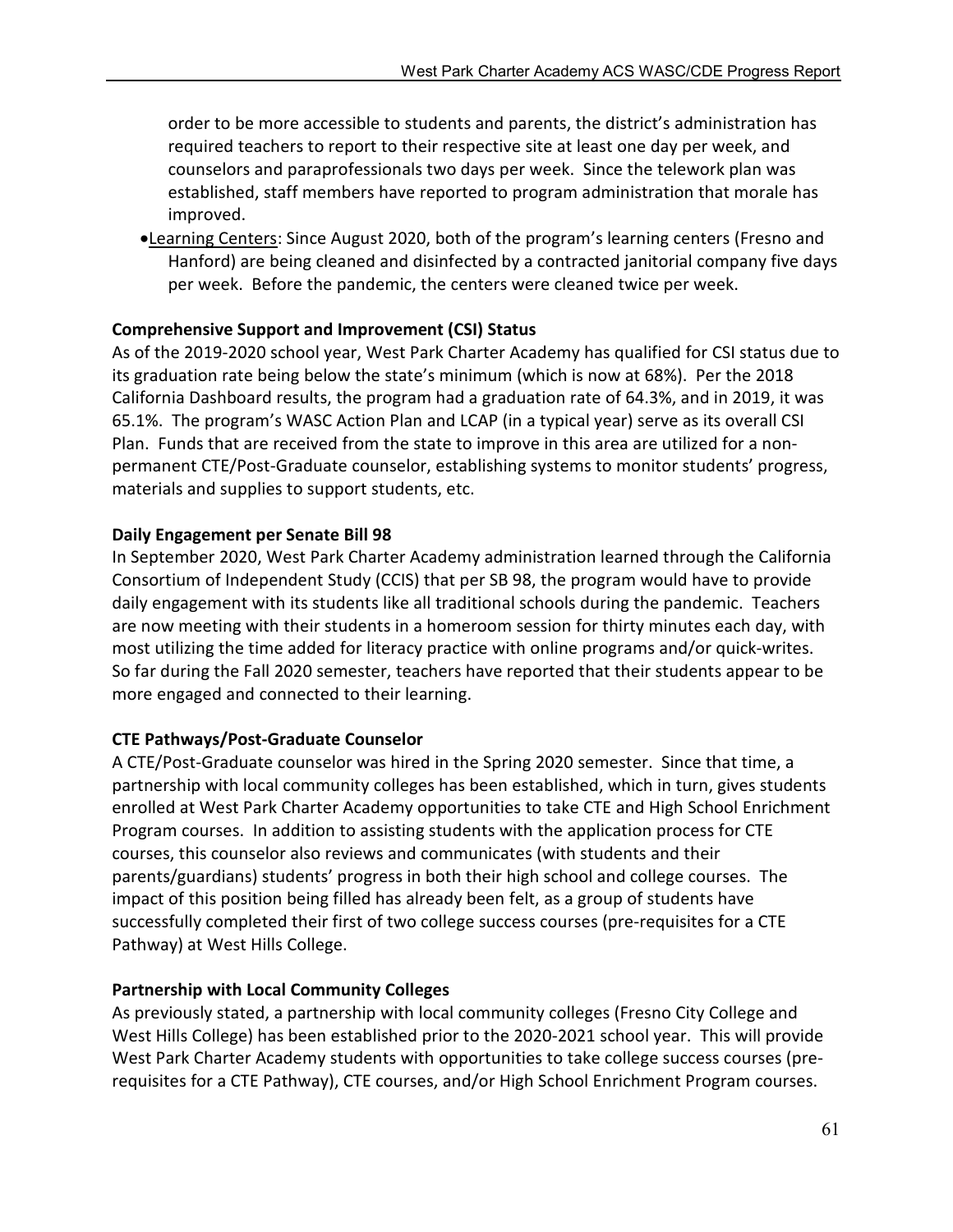This partnership benefits students in a number of ways: 1) they now have access to instructors that are local 2) they will be supported and have their progress monitored each week 3) they will increase their engagement and advocacy with regards to their high school education and post-secondary plans.

### Professional Development/Learning

West Park Charter Academy has continued its partnership with the Fresno County Superintendent of Schools (FCSS) during the 2020-2021 school year. Teachers and support staff receive training/support in the areas of Math and ELA—which are aligned with the program's WASC Action Plan and LCP. Based on staff feedback, the professional development/learning format changed to a differentiated support/coaching model, where staff members receive a combination of one-on-one coaching and whole-group support. During the 2020-2021 school year, teachers and support staff will be provided with various professional learning opportunities in the areas of ELA, Math, Technology, and Visual and Performing Arts (VAPA).

### On-Site High School Math Classes

As of the Fall 2019 semester, students in grades 9-12 have been provided with on-site Algebra 1A/B, Geometry A/B, and Algebra IIA/B classes. This was/is a WASC Action Plan item. These classes are taught by a credentialed teacher (who was hired prior to the 2019-2020 school year), and prior to the pandemic, were held twice per week on-site both learning centers. Since March 2020, these classes have been held virtually via Zoom twice per week for students at each learning center. Before these classes were implemented, the program offered Algebra labs at both learning centers. The impact of those Algebra labs was noticeable, as the Spring 2019 CAASPP (SBAC) Math results for 11<sup>th</sup> graders indicated an 8.8 point increase. The program is confident that when students are able to take the SBAC again, they will continue to demonstrate growth in the area of Math.

### Math and Literacy Digital Intervention Programs

Digital/online programs were introduced and implemented during the 2016-2017 school year, and continue to be utilized in 2020-2021. These intervention programs are used to build and strengthen math and literacy skills in all of our students (grades K-12). A change was made in the 2017-2018 school year, when all students were required to be enrolled-in, complete work, and make adequate progress in a digital literacy program (either Lexia Core5, Lexia PowerUp, or Reading Plus). The overall goal is to promote literacy, and to have students leave West Park Charter Academy a better reader than when they enrolled with the program.

### Access to Chromebooks & WiFi Hotspots

Prior to the pandemic, students at West Park Charter Academy were able to check out a Chromebook while at school to conduct research, work on projects, use digital intervention programs, etc. The district's technology plan included efforts to provide a device to each student, so funds were used to purchase Chromebooks prior to the 2019-2020 school year. Because of the pandemic, additional devices (Chromebooks and WiFi hotspots) were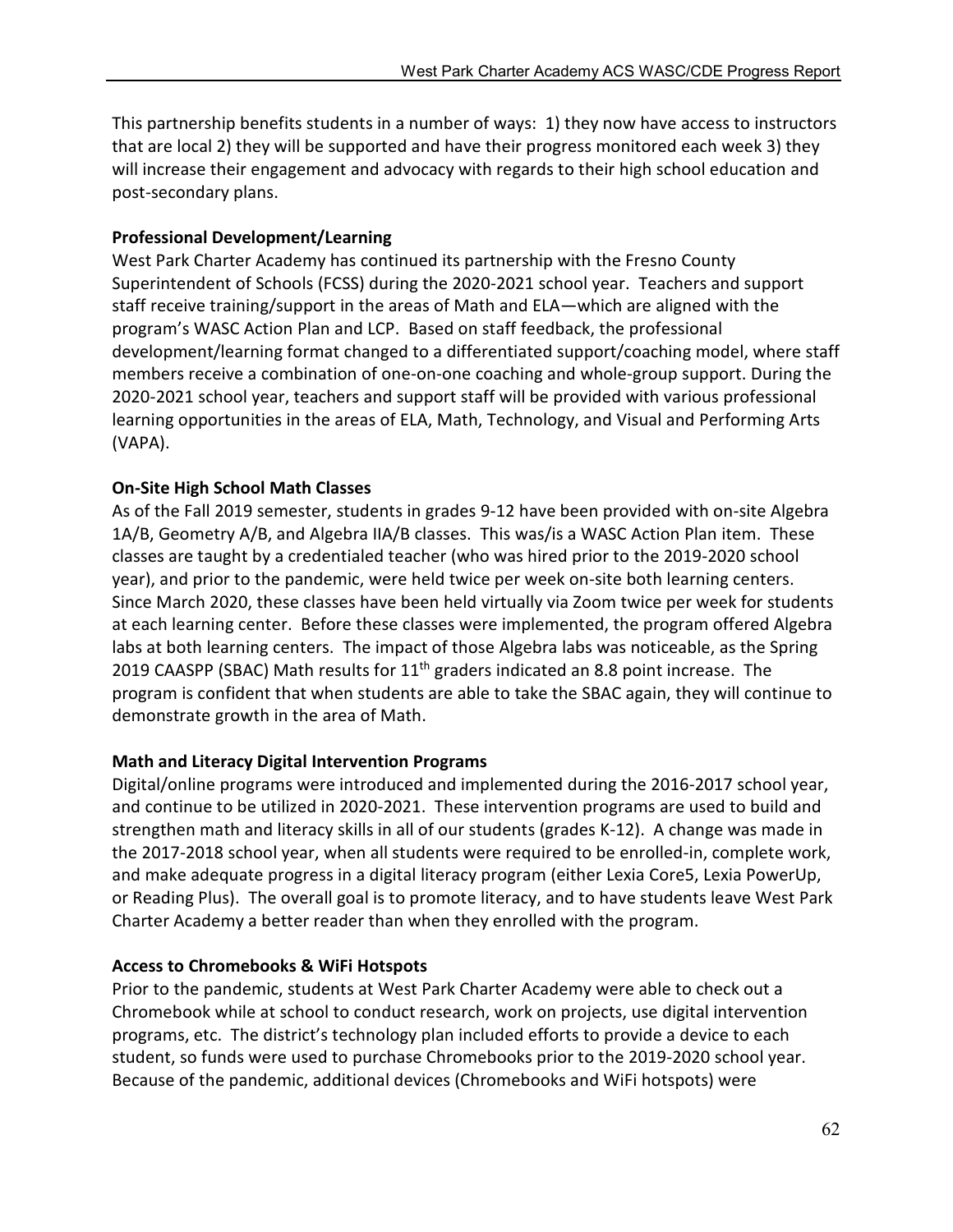purchased as of March 2020, so all students now have what they need to connect with teachers, attend labs/classes, receive tutorial services, conduct research, etc.

## California Assessment on Student Performance and Progress (CAASPP)

Since 2014, West Park Charter Academy students in grades 3-8 & 11 have been taking the (SBAC) in ELA and Math from the Smarter Balanced Assessment Consortium. The annual test is administered at each learning center, and students are required to adhere to a testing schedule. Due to the COVID-19 pandemic, the SBAC was waived in the Spring of 2020. This has impacted all schools and programs, as there are no summative assessment results for students in the grade-levels assessed. The California Department of Education (CDE) has recently announced that students will be taking an abbreviated/condensed SBAC test in the Spring of 2021. Once details are released from the CDE, program administration will develop a testing schedule, and notify stakeholders of testing days and times.

### Illuminate

For the past two school years, West Park Charter Academy has utilized CAASPP's Interim Comprehensive Assessments (ICAs) in ELA and Math as benchmark tests. Students in grades 3- 12 have taken the ELA and Math tests (12<sup>th</sup> graders only take the ELA portion) each October and February. Although there were benefits to using the ICAs, district administration made the decision to purchase, implement, and utilize Illuminate's grade-level assessments as benchmark tests during the 2020-2021 school year. This program allows teachers to use the ready-made tests, create their own formative assessments, view results, provide immediate feedback (scores), print reports, etc. Training from Illuminate and the district's data analyst have been provided to teachers. Those needing additional support will be provided the necessary training on an ongoing basis.

### Program Administration

West Park Charter Academy hired a new director prior to the 2016-2017 school year. He has been employed with the West Park Elementary School District for 13 years, and is entering his fifth year as the director.

### **Teachers**

Two new teachers were hired at the beginning of the 2020-2021 school year. Like all new teachers, these newest additions were paired with veteran teachers to receive support for the first semester. Prior to the 2018-2019 school year, teachers and support staff took some time to provide input as to what all new teachers at West Park Charter Academy should be trained on. So, when new teachers are hired, their respective "mentor" teacher uses this list of items, and spends time focusing on these areas.

### Academic/Guidance Counselors

West Park Charter Academy continues to employ two full-time academic/guidance counselors (one at each learning center). Both counselors are provided with local trainings and conferences. They make every effort to support students academically and social-emotionally,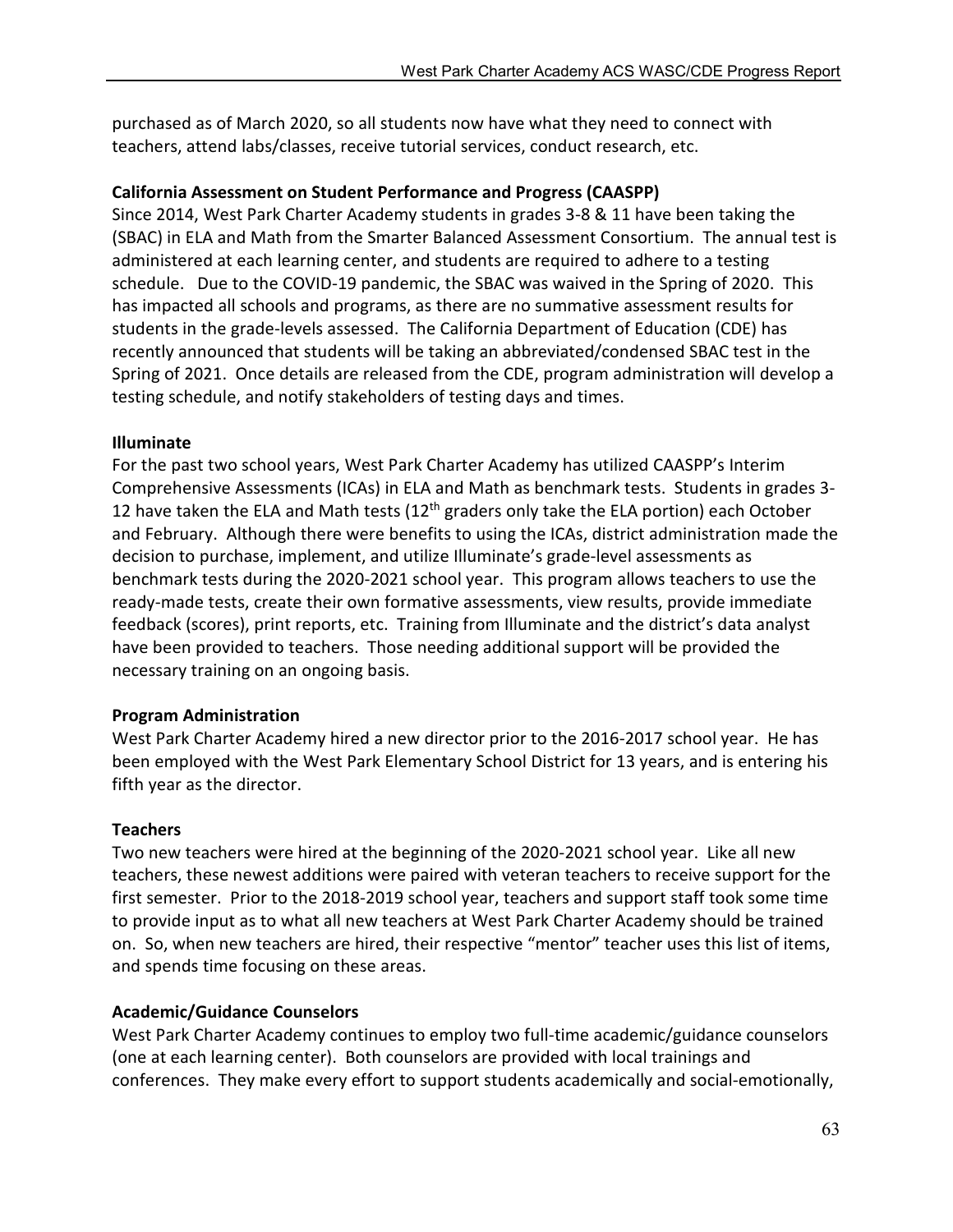and ensure that consistent, ongoing communication is maintained with each student's parents/guardians.

The program's counselors have indicated that as a result of West Park Charter Academy qualifying for CSI (for the program's graduation rate), they have increased the amount of communication with students and their parents/guardians—especially for students in grades 9- 12. Additionally, efforts with regards to progress monitoring of high school seniors' course completion and credits has increased, and when necessary, students needing added support (i.e. tutoring) is coordinated.

# School Psychologist

West Park Elementary School District continues to contract a school psychologist from the Fresno County Superintendent of Schools (FCSS). This has helped West Park Charter Academy in addressing the assessment needs of students (for Special Education qualification), IEPs, as well as 504 Plans.

# Paraprofessionals

West Park Charter Academy currently employs six paraprofessionals, with three working at the Fresno Center, and two working at the Hanford Center. They are all highly-qualified, and provide focused, targeted tutorial services for students. The program is still looking to fill a third vacant paraprofessional position at the Hanford Center.

## Parent Outreach

Since the November 2017 Self-Study visit, there have been various opportunities presented to parents/guardians with the goal of them being more engaged and connected to the program. Some of these opportunities include: Back-to-School Nights, Family Gratitude Breakfasts, Family Art Nights, ELAC meetings, Career Days, field trips, etc. Additionally, Parent Square continues to be provided to staff and parents/guardians to support communication/engagement efforts. With just a few clicks of the mouse, a phone call, email, and text message will deliver: messages, school forms, permission slips, school news/bulletins, student assignments, meeting/committee invitations, etc.

### Faculty Advisory Committee

Established in the 2016-2017 school year, West Park Charter Academy's Faculty Advisory Committee (F.A.C.) continues to meet twice per semester, and provides teachers and support staff a platform to bring-up concerns, needs, suggestions, etc. Staff members who are interested in becoming an F.A.C. representative can do so by signing-up at the beginning of each school year. The F.A.C. meets twice per semester, and the items brought to each committee meeting are then taken to the district's management team for review and discussion. The program's director then reports the management team's responses and/or actions taken back to the staff members.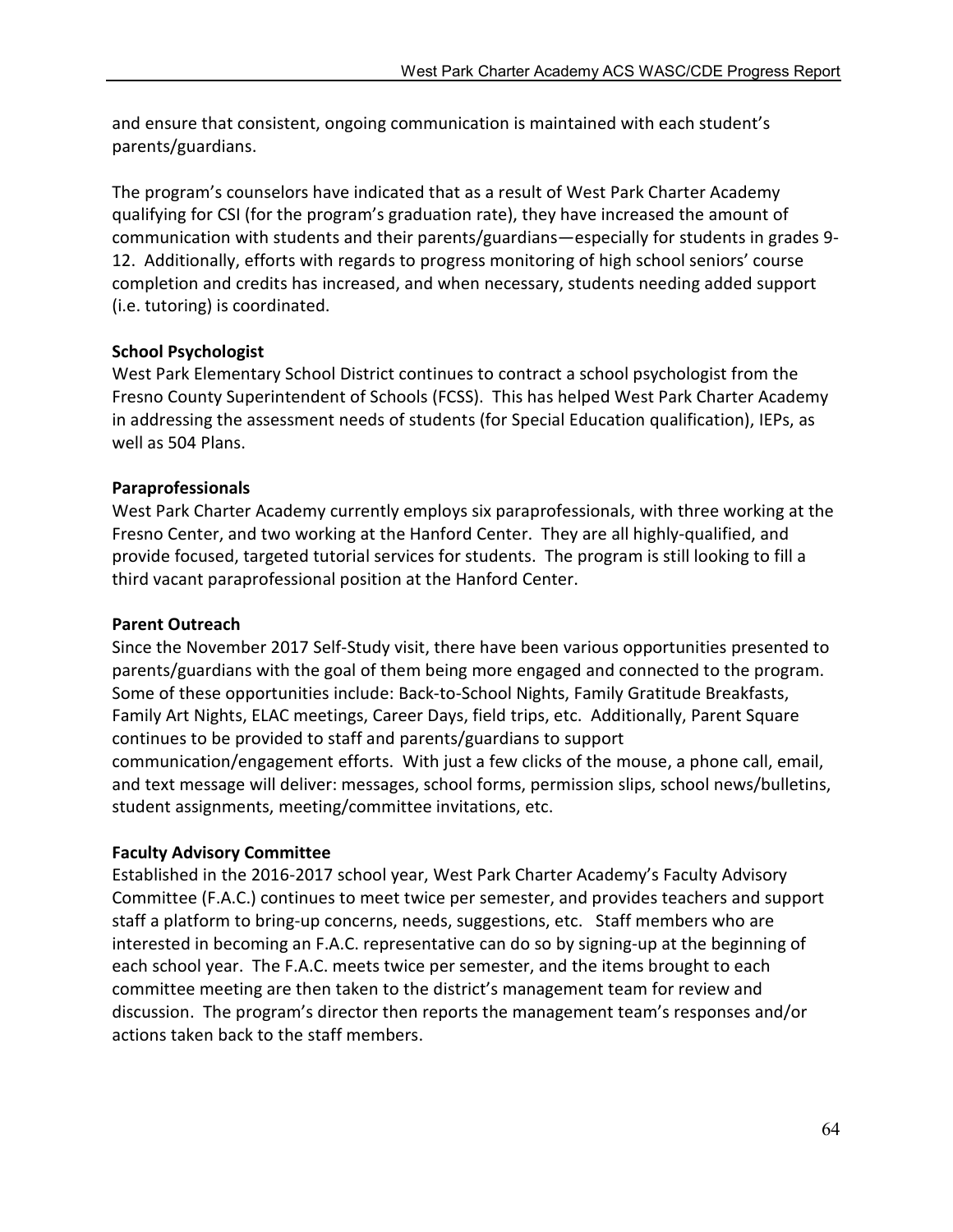### Staff Book Reads

During a typical school year, West Park Charter Academy teachers and counselors embark on a book read. This activity strengthens the staff, as they are able to learn from one another (partners present a chapter), grow professionally, and progress as a team. In 2019-2020, teachers and counselors read, Bold School: Blended Learning That Works, by Weston Kieschnick. Due to the pandemic, the book read activity has been postponed. However, once restrictions are lifted and a sense of normalcy has been re-established, the group will select a book to read.

### Field/Study Trips

Field and study trips are critical in supporting student learning, but they also improve the culture of the school. Because we are an independent study program, students do not always see and/or interact with others. So, providing these opportunities for our students is very important. With that said, the pandemic impacted the program's field trips during the 2019- 2020 school year, as students only had the opportunity to visit Fresno State and Fresno Pacific in November 2019.

To ensure that students have these opportunities, virtual field trips are being researched and planned during the school's closure. A virtual field trip to the Monterey Bay Aquarium has already been planned for November 2020.

### Book Clubs

In recent years, students from both learning centers have had the opportunity to participate in book clubs. The clubs are open to students in various grade-levels, and are led by staff members. Students practice and strengthen their skills in the areas of responding to literature (in writing, orally, and on video) and working with others.

There is no doubt that the book clubs have been impacted by the pandemic. Teachers and support staff who normally serve as book club advisors are focusing on providing virtual instruction. However, as soon as it is feasible, students will have opportunities to join a book club.

### Assessment Attendance Incentives

In order to help motivate students and improve testing attendance, various items will be raffled-off during the Spring of 2021 SBAC administration. In years past, doing this has positively impacted the number of students who actually test. As we move closer to the Spring test administration, teachers will be provided with raffle tickets to distribute to their respective students.

Overall, West Park Charter Academy teachers and support staff continue to work to address the WASC Action Plan items and recommendations. Per a recent staff survey (November 2020), teachers and support staff have indicated that they are receiving the necessary training and professional development in ELA, Math, and Technology. Most teachers stated that the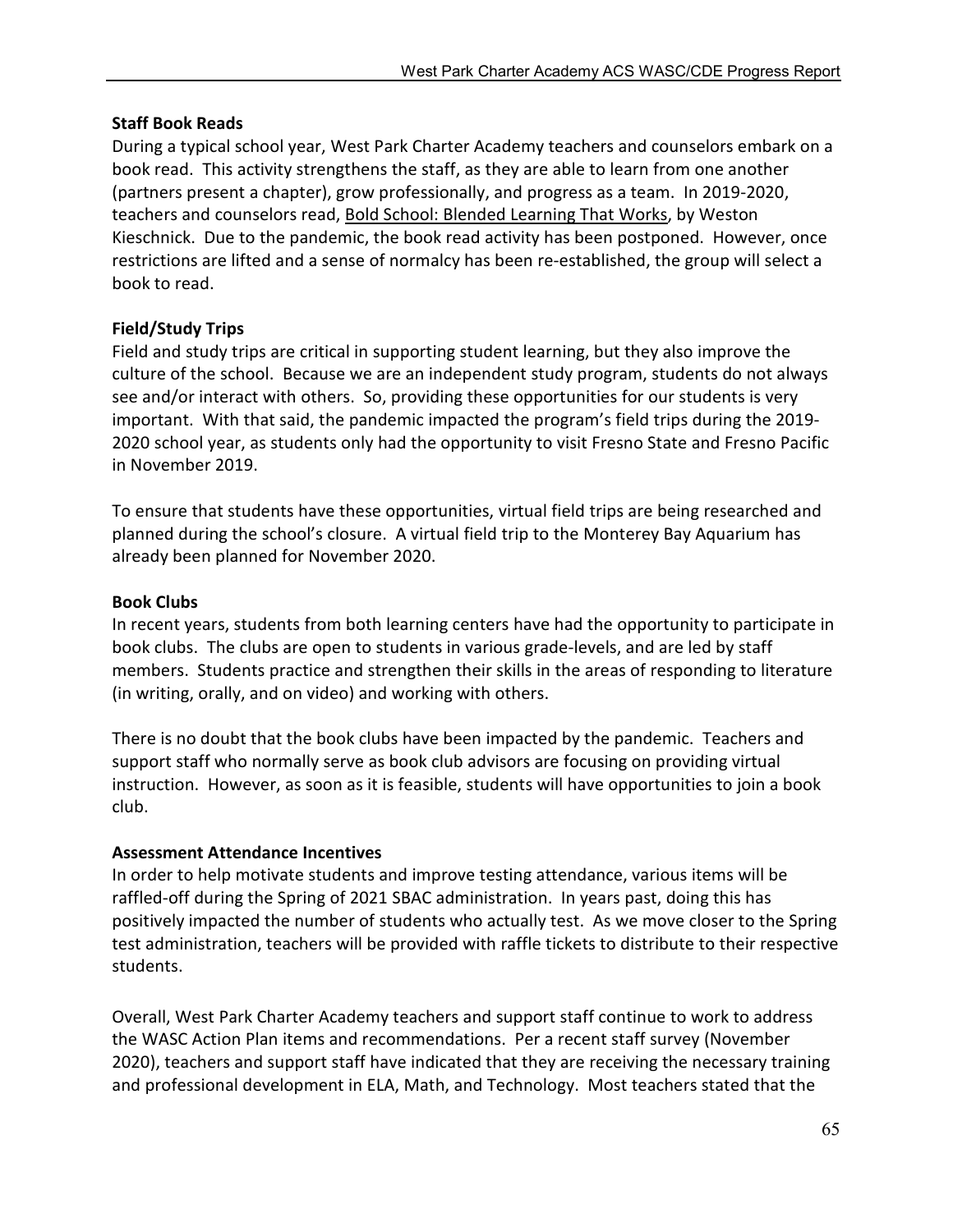professional development they receive has allowed them to be better prepared to maximize the weekly instructional time to deliver high-quality lessons during the pandemic. They also feel as though they are providing students with more personal and engaging lessons, as well as increased opportunities for critical-thinking. Because of these efforts, teachers have seen improved reading skills and confidence in their students.

### Impact of School Changes and Developments

In order to gain insight to staff members' contribution to significant school changes, West Park Charter Academy teachers and support staff were surveyed during the Fall 2020 semester. The following input was shared by staff, and includes what they have done since the November 2017 Self-Study visit. Staff members who were hired after that date shared their contribution since their date-of-hire.

# Ongoing Professional Development/Learning

The survey results indicate that a large majority of teachers and support staff feel that they are growing professionally, thus being better equipped to provide standardsfocused instruction to students. In the past few years, the professional development/learning opportunities provided by the Fresno County Superintendent of Schools (FCSS) have been focused in the areas of ELA and Math, and most recently in Visual and Performing Arts (VAPA), and Technology. Teachers have reported that the combination of whole-group and one-on-one coaching has been instrumental. They have learned best practices and strategies on how to implement checks for understanding, formative assessment, quick writes, and how to use digital resources such as Nearpod, Flipgrid, and Screencastify. Moreover, some staff members shared that they appreciate the opportunities to attend workshops, webinars, and conferences, as attending these functions helps them grow professionally.

### Increased Collaboration

The survey results indicate that since the November 2017 Self-Study visit, there has been an increase in collaboration among Special Education and General Education staff. This has led to increased collegiality, and has improved the instructional services provided to students. In the past two to three years, students who have an Individualized Education Plan (IEP) have been placed on a General Education teacher's roster for instruction. Students who are transitioned to a General Education teacher's roster continue to meet with the Special Education teacher each week for IEP goal instruction. Naturally, this depends on the student's academic progress and need, as well as notice and approval of parents/guardians.

# Career Technical Education (CTE) Implementation

Survey results indicate that staff members feel confident about the newly-established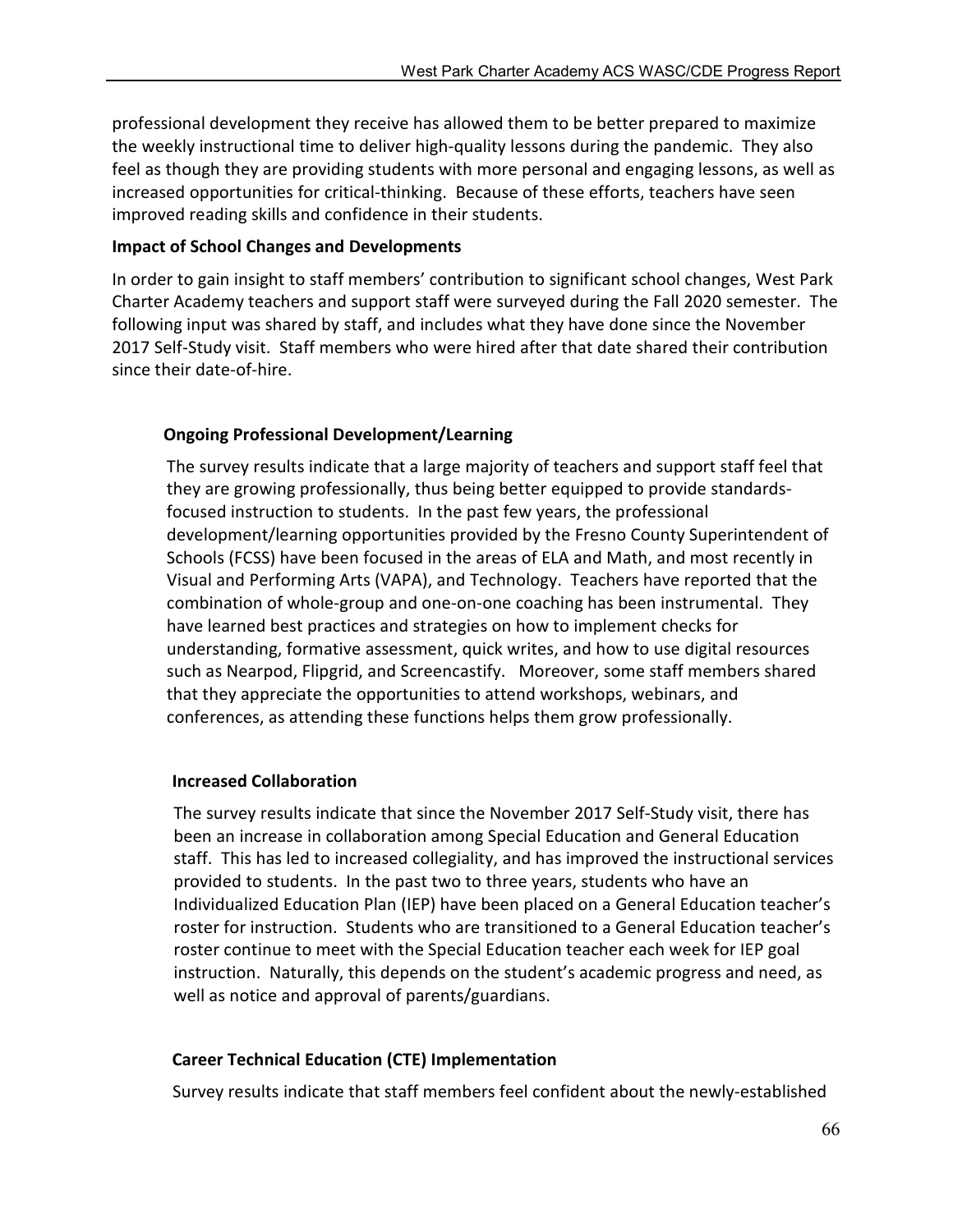partnership established with local community colleges (Fresno City College and West Hills College). Students have already begun taking advantage of the opportunities to take CTE courses at these colleges. As previously stated, students must take two courses prior to beginning a CTE Pathway. These courses include a Career Research class and a College Success class.

### Increased Support for students

 Staff survey results indicate that there has been an increased level of support for students since the November 2017 Self-Study visit. Teachers, counselors, administration, and support staff have worked to closely monitor students' progress (i.e. attendance, grades, credit completion, etc.). In addition, students and their parents/guardians continue to receive individual support with applications for financial aid (FAFSA) and college, as well as with selecting classes to take each semester.

 Survey results also indicate that although there are challenges with attendance, the high school Algebra and Geometry classes have helped to better support students' Math skills. To better monitor students' attendance to these classes, teachers are now sharing a Google Sheet for each week's classes. This has helped in communicating attendance concerns with students and their parents/guardians.

### Daily Homeroom Sessions

Survey results indicate that the implementation of daily homeroom sessions have helped teachers and students interact more frequently. Staff shared that these sessions have supported students' social-emotional well-being, and have also helped with ensuring that students build their literacy skills by using Lexia and/or Reading Plus.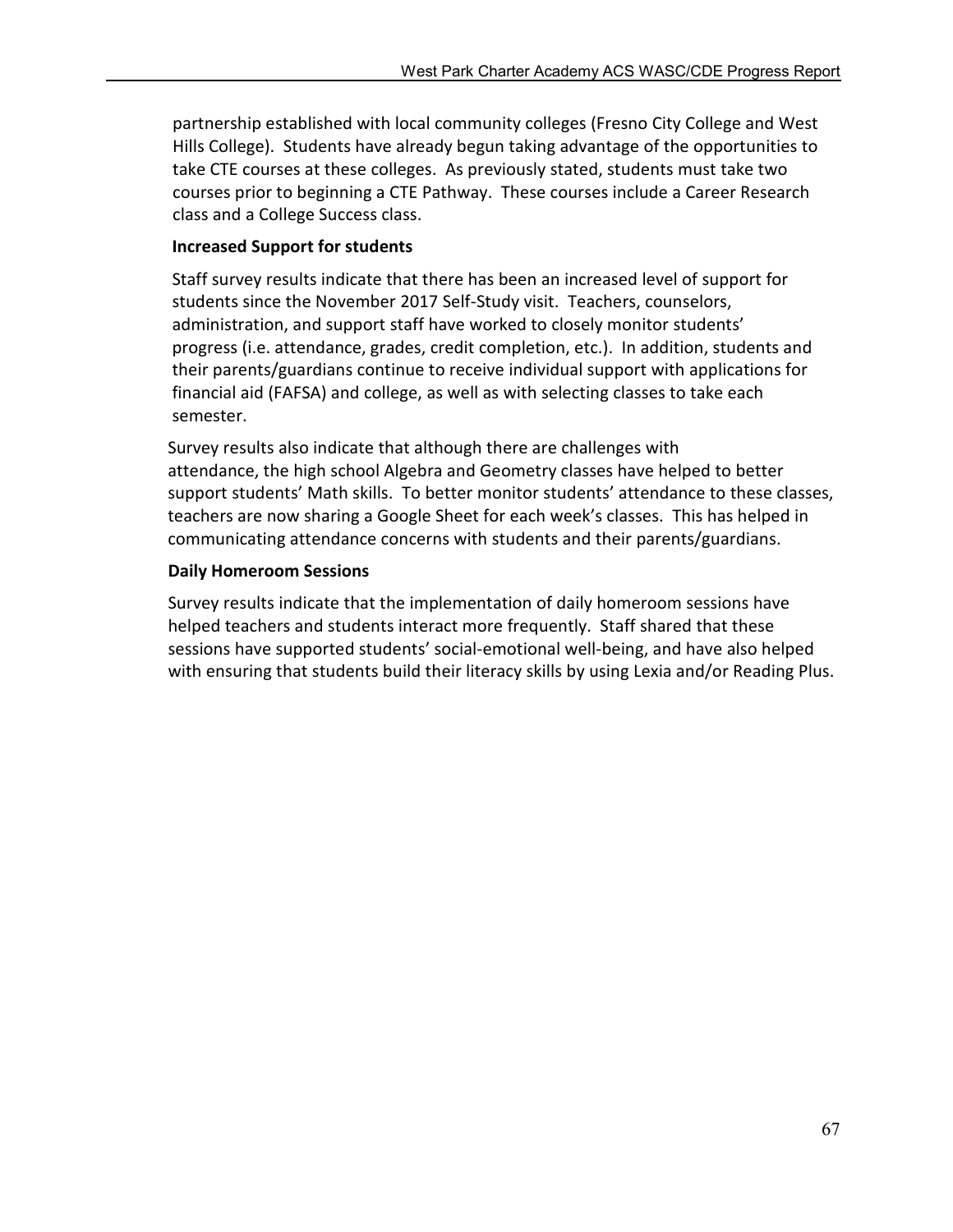# *Engagement of Stakeholders in Ongoing School Improvement*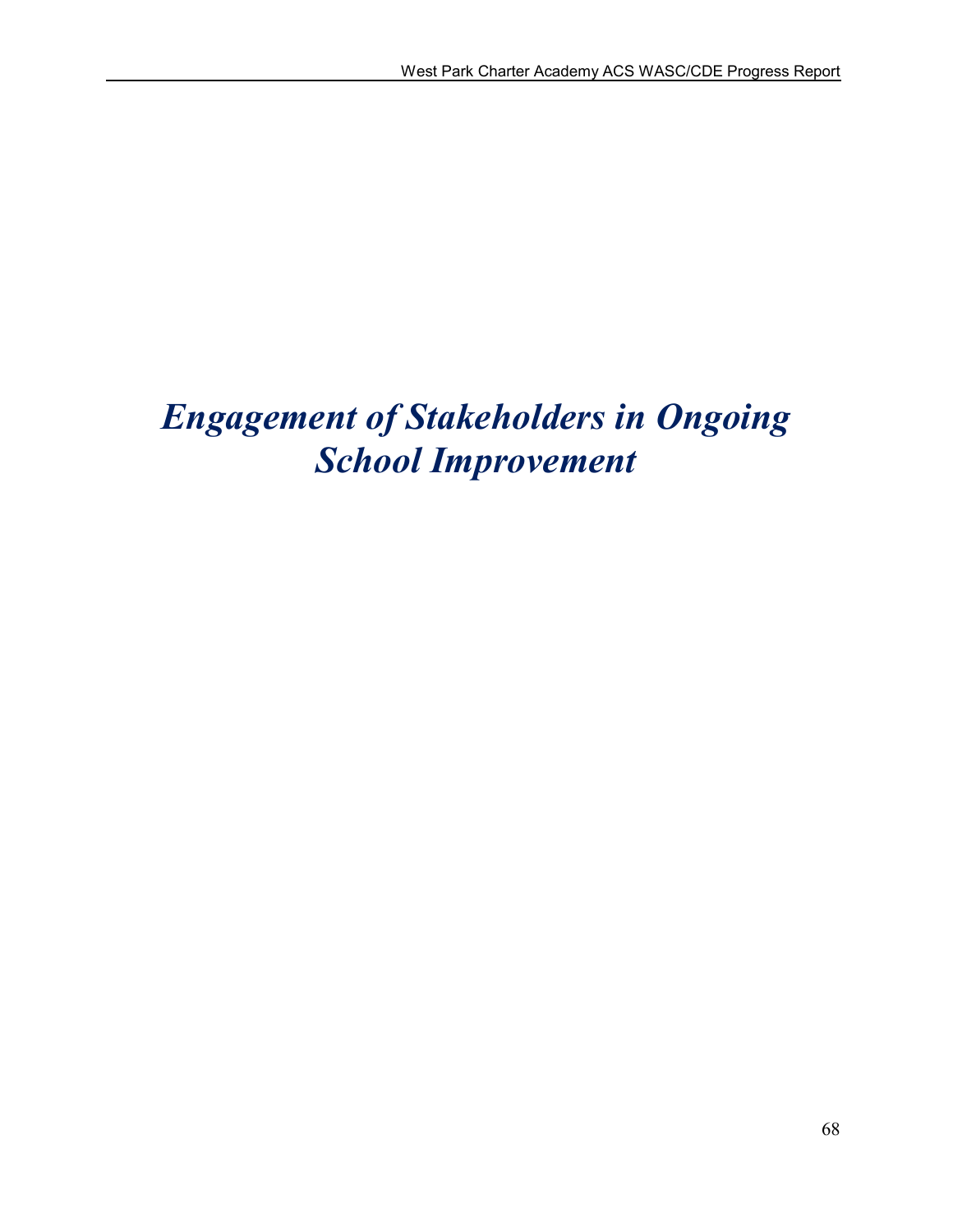West Park Charter Academy continues to make every effort to include its stakeholders in the development, implementation, and the monitoring of any progress pertaining to its WASC Action Plan. Since the November 2017 Self-Study visit, the program has increased the number of opportunities that stakeholders have to provide input/feedback—all of which support West Park Charter Academy's overall continuous improvement. As in every school year, stakeholders will have various opportunities to provide input/feedback during the 2020-2021 school year. These opportunities include but are not limited to:

- WASC Action Plan review & progress update during certificated orientation and board meetings
- Monthly Board meetings (during open session)
- Quarterly ELAC meetings
- LCAP meetings (three per year)
- Faculty Advisory Committee meetings (twice per semester)
- Staff Meetings (at least twice per month)
- WASC Committee (focus group) meetings
- Curriculum Committee meetings (twice per semester)
- Stakeholder Surveys (staff, students, & parents/guardians)
- Various parent engagement events (pre-pandemic)
- A comment/suggestion section on the district's website
- Parent Square (the program's parent/guardian communications platform
- Wolf Chats (brief, one-on-one meetings between the director and staff members)

Stakeholder feedback/input is critical in the program's improvement efforts, and were important in the preparation of the progress report. For that reason, stakeholder feedback is (and will be) continuously gathered by program and district administration, and is then reviewed/discussed routinely during biweekly management meetings as well as monthly curriculum & instruction committee meetings. Typically, the district's leadership team utilizes the "Notice and Wonder" strategy, Gallery Walks, uses graphic organizers such as T-Charts, and analyzes data/graphs to review stakeholder input. This assists the leadership team with being intentional in taking the necessary time to identify and report trends, as well as responding to the needs of students, staff, and families.

As previously stated, stakeholder input contributes greatly to the overall WASC Action plan, with student achievement at the forefront of all decisions and initiatives that are implemented. Through the WASC Self-Study and Mid-Cycle visit processes, stakeholders have had opportunities to review and analyze the program's progress, areas of strength, and areas of growth. Additionally, reports on WASC Action Plan items are provided to stakeholders throughout each year during staff meetings, board meetings, ELAC meetings, and other various meetings. Items on the Plan that have been addressed/implemented or that have not yet been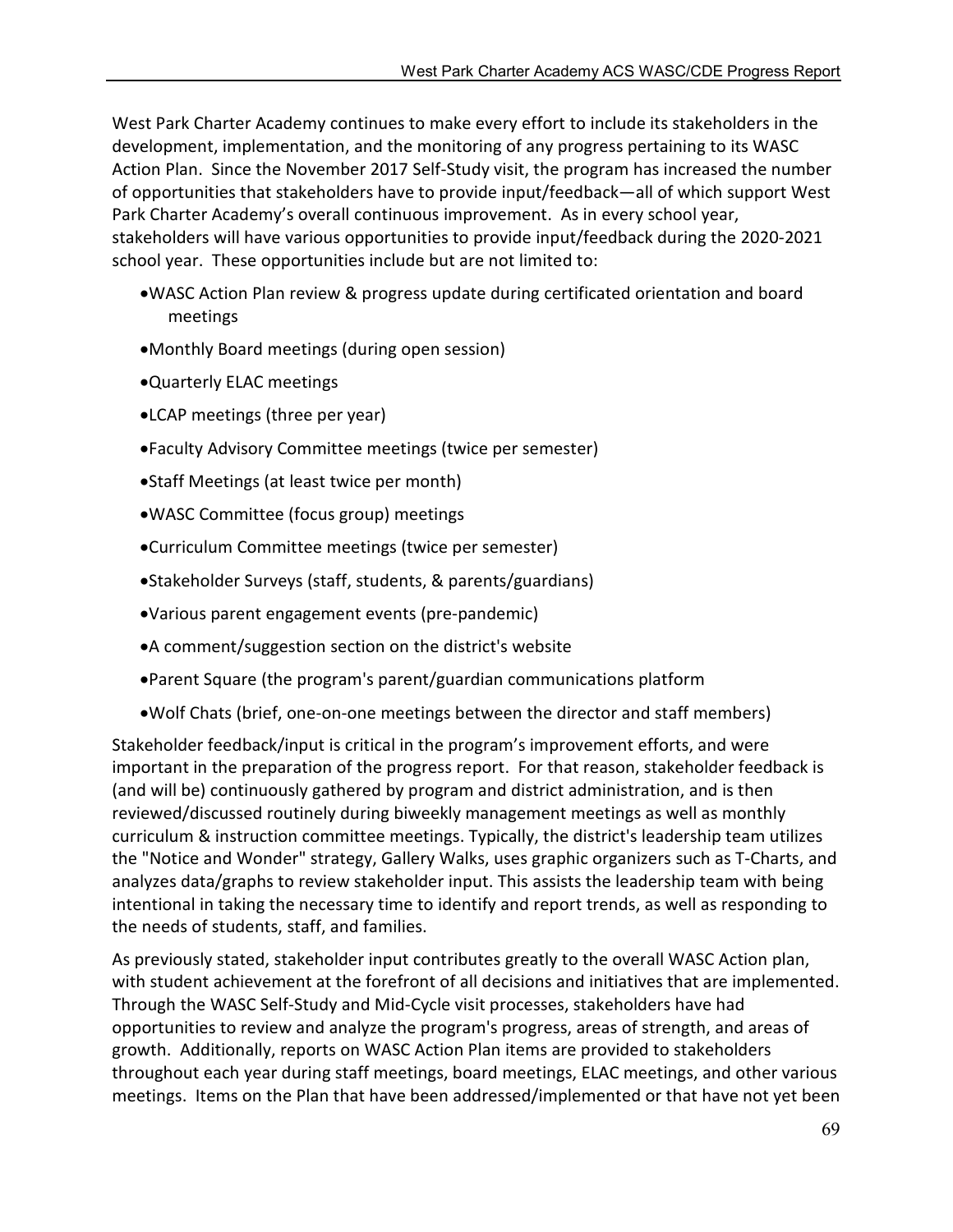addressed are reviewed and discussed. Opportunities for stakeholder feedback are provided during these meetings.

With regards to engaging stakeholders in West Park Charter Academy's ongoing school improvement efforts, similar methods have been utilized in the development of the program's Learning Continuity and Attendance Plan (LCP), Comprehensive Supports and Improvement (CSI) plan/responses, and in the preparation of the progress report. All program staff members were provided with various opportunities to provide input for the progress report through surveys, staff meetings, committee meetings (WASC focus groups), and through the writing of department/service descriptions.

Up until March of 2020, all of the aforementioned stakeholder meetings were held in-person at either the campus of West Park Elementary or at the Fresno learning center. However, as of last Spring's emergence of the COVID-19 pandemic (and school closure), virtually all of the program's stakeholder meetings have taken place virtually. As we move forward through the 2020-2021 school year (and beyond), we will continue providing stakeholders with information, updates, and various opportunities to give their input/feedback—doing so can only help the program with its continuous improvement efforts.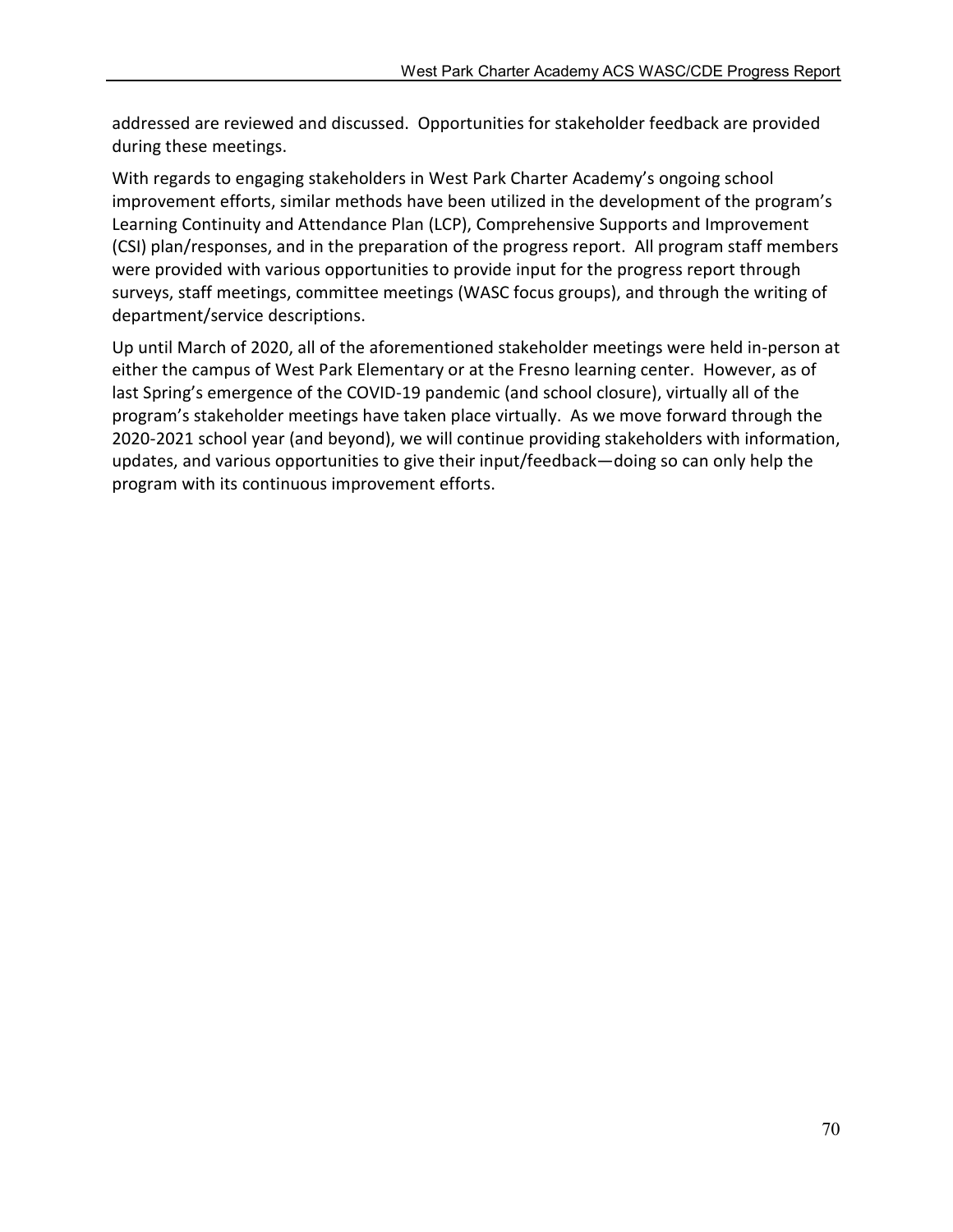# *Progress on the Implementation of the Schoolwide Action Plan*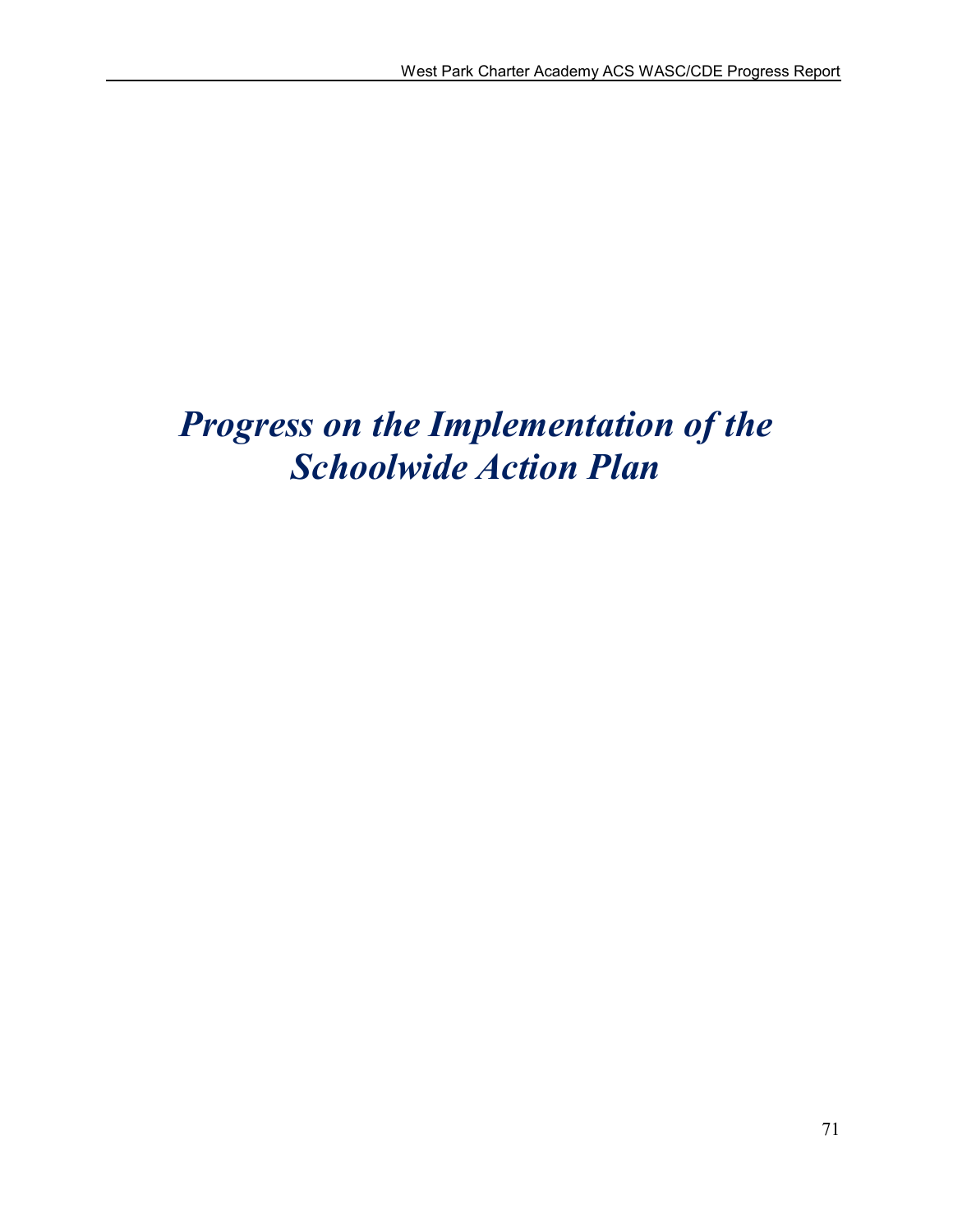Since the November 2017 Self-Study visit, West Park Charter Academy staff (district office, administration, teachers, counselors, and support staff) have made efforts to implement the necessary tasks/actions that address the Critical Learner Needs as well as Schoolwide Critical Areas for Follow-Up. The following information outlines the tasks/actions and provides an explanation on how these areas have been addressed.

Critical Learner Need #1: Increase student proficiency on local and state ELA and Math assessments.

Rationale: Through the Self-Study and Mid-Cycle process and data analyzation, findings continue to indicate that students have underperformed on state and local ELA and Math assessments. SBAC data from the 2017-18 and 2018-19 test administrations show that although students showed progress, additional supports are needed to ensure that all students have met and/or exceeded standard in ELA and Math.

| <b>Task/Action</b>                                                  | <b>Explanation</b>                                                                                                                                                                                                                                                                                                                                                                                                                                                                                                                                                                                                                                              |
|---------------------------------------------------------------------|-----------------------------------------------------------------------------------------------------------------------------------------------------------------------------------------------------------------------------------------------------------------------------------------------------------------------------------------------------------------------------------------------------------------------------------------------------------------------------------------------------------------------------------------------------------------------------------------------------------------------------------------------------------------|
| 1.1 Implementation of Common Core-Aligned ELA<br>and Math textbooks | Funds are used to provide teachers with the<br>necessary training with adopted ELA and Math<br>curriculum. Staff and students are provided with<br>print and digital materials for these (and all) core<br>subject areas. This ensures that all students have<br>access to the adopted curriculum needed to learn.                                                                                                                                                                                                                                                                                                                                              |
| 1.2 Implementation of Algebra 1A and 1B Labs                        | The Algebra labs that were implemented in the 2016-<br>2017 school year made a positive impact; a large<br>percentage of students who regularly attended the<br>Algebra labs experienced growth on the end-of-year<br>Renaissance (STAR Math) tests. Understanding that<br>there continues to be a high need in high school<br>Math support, the program transitioned from<br>optional Algebra labs to mandatory on-site high<br>school Math classes taught by a credentialed teacher.<br>Since the Fall of 2019, students in grades 9-12 have<br>access to mandatory, on-site (virtual during the<br>pandemic) Algebra 1, Geometry, and Algebra II<br>classes. |
| 1.3 Implementation of Writing Labs                                  | The program has not yet implemented writing labs as<br>planned. However, all teachers have been receiving<br>ongoing ELA professional development, and are<br>implementing various strategies to improve students'<br>writing. Every effort will be made to implement a<br>writing class/lab in the 2021-2022 school year.                                                                                                                                                                                                                                                                                                                                      |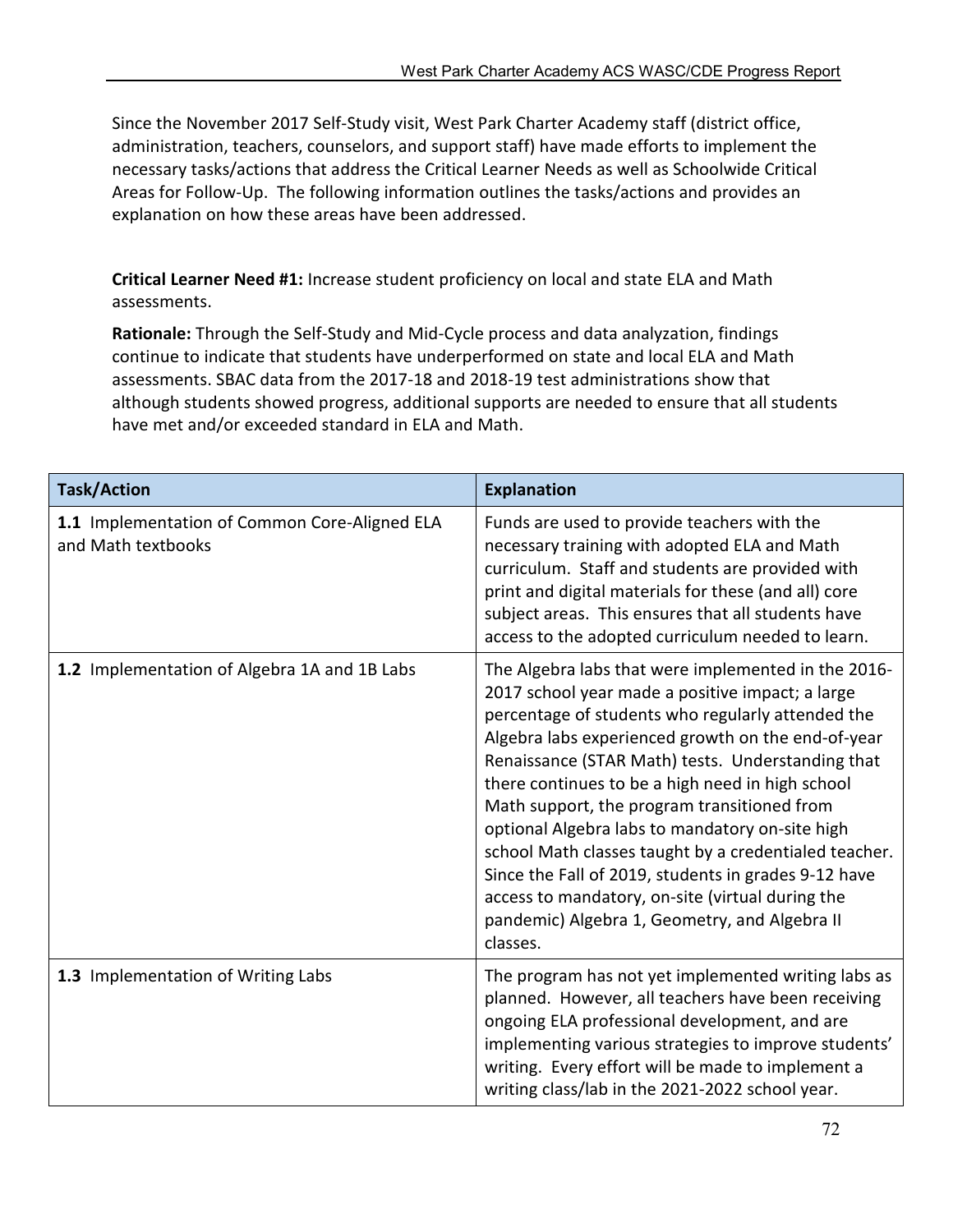| 1.4 Utilize assessments/programs to determine<br>Reading and Math levels/analyze growth                                              | Renaissance assessments (STAR Reading and STAR<br>Math) continue to be utilized as a means of<br>determining students' reading and math levels, as<br>well as monitoring growth in these areas. Vendor<br>and district training has been provided to teachers<br>and support staff, and will continue to be provided.                                                                                                                                                                                                                                                                                                                                                                                                                           |
|--------------------------------------------------------------------------------------------------------------------------------------|-------------------------------------------------------------------------------------------------------------------------------------------------------------------------------------------------------------------------------------------------------------------------------------------------------------------------------------------------------------------------------------------------------------------------------------------------------------------------------------------------------------------------------------------------------------------------------------------------------------------------------------------------------------------------------------------------------------------------------------------------|
| 1.5 Purchase and utilize a data disaggregating and<br>benchmark creation program                                                     | The purchase and consistent use of a data<br>disaggregating and benchmark creation program has<br>been a challenge (since the November 2017 Self-<br>Study visit). Starting in the Fall of 2017, the program<br>purchased Student Assessment-IO to meet these<br>needs. After initial training, the program was used to<br>some extent during the 2017-2018 school year.<br>However, the district opted to use CAASPP's Interim<br>Comprehensive Assessments (ICAs) during the 2018-<br>2019 and 2019-2020 school years. After<br>consideration, the district chose to utilize Illuminate<br>Education's assessments and software to meet the<br>program's data disaggregating and formative<br>assessment needs for the 2020-2021 school year. |
| 1.6 Provide students with the necessary technology<br>to access supplemental online programs, complete<br>assignments/projects, etc. | Prior to the pandemic, students had access to either<br>a Chromebook or a laptop while at the learning<br>centers. This supported students in accessing various<br>supplemental online programs and completing<br>assignments. However, since the pandemic, the<br>program has utilized funds to ensure that all students<br>have access to a Chromebook and/or WiFi hotspot.                                                                                                                                                                                                                                                                                                                                                                   |
| 1.7 Standardize and use formative and summative<br>assessments/data                                                                  | Teachers utilize quizzes and chapter tests (print and<br>digital) that are embedded in program adopted<br>curriculum. In addition, an area of focus during<br>professional development has been how to best<br>implement formative assessment in ELA and Math<br>instruction. Teachers are provided with ideas on how<br>to best use formative instruction during whole group<br>and one-on-one coaching sessions.                                                                                                                                                                                                                                                                                                                              |
| 1.8 Professional development opportunities to<br>continue the implementation of the CCSS                                             | Teachers and support staff continue to have<br>opportunities for professional development/learning<br>throughout each school year. These opportunities<br>primarily focus on the areas of ELA and Math, but for<br>the 2020-2021 school year, Technology and Visual<br>and Performing Arts (VAPA) training has been added.                                                                                                                                                                                                                                                                                                                                                                                                                      |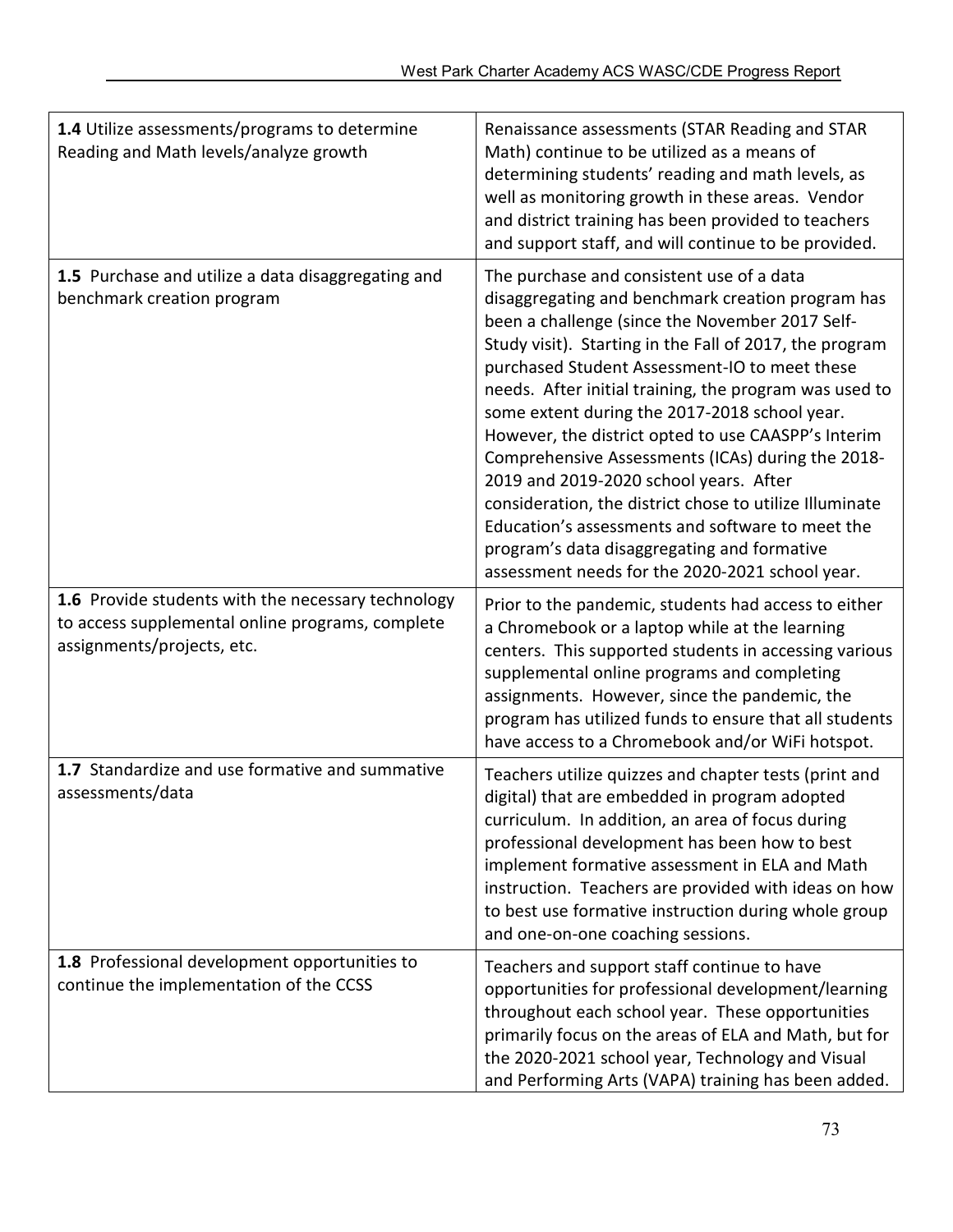|                                                                                                       | Also, to better meet the individual needs of teachers,<br>one-on-one coaching sessions have been<br>implemented.                                                                                                                                                                                     |
|-------------------------------------------------------------------------------------------------------|------------------------------------------------------------------------------------------------------------------------------------------------------------------------------------------------------------------------------------------------------------------------------------------------------|
| 1.9 Hire paraprofessionals/tutors to provide<br>additional support to students                        | The program maintains a total of seven<br>paraprofessionals at each learning center (four in<br>Fresno and three in Hanford) who 1) serve as tutors<br>for students 2) carry-out clerical duties. Our tutors<br>play a vital role in supporting students in core subject<br>areas (especially Math). |
| 1.10 Targeted meeting time for students who are<br>two or more grade-levels behind in ELA and/or Math | Teachers provide an additional thirty minutes of<br>academic support for students who are two or more<br>grade-levels behind in ELA and/or Math. This<br>targeted time is spent focusing on students'<br>individual areas of growth.                                                                 |

West Park Charter Academy's efforts to address the academic progress and achievement of its students has been a school-wide effort—one that requires an, "all hands on-deck" approach. Naturally, this goal's focus is to support students academically, so that they can demonstrate standard proficiency on local and state ELA and Math assessments. To achieve that end, teachers and students will continue to have access to the needed print and digital curriculum, devices for learning, and assessment programs to monitor progress. Moreover, teachers and support staff will continue receiving professional development in the areas of ELA and Math. They will continue learning how to best address their students' areas of growth, how to utilize formative assessments, and how to maximize weekly appointment minutes. As previously stated in the Student/Community Profile Data section of this report, students have demonstrated growth each year as evidenced by the Spring 2019 CAASPP results, Renaissance (STAR Reading & STAR Math) results, and Interim Comprehensive Assessments (ICAs) during the 2018-2019 school year. Additionally, the program has seen a decrease in D's and F's in the past few years.

West Park Charter Academy will continue its efforts in supporting the tasks/actions in this Action Plan goal, and will also address the areas that have yet to be implemented. Through stakeholder efforts, the goal of ensuring all students achieve proficiency on ELA and Math local and state assessments will be realized.

Critical Learner Need #2: Enhance, develop, and organize programs that better prepare students for post-secondary opportunities

#### Rationale

In analyzing the results from West Park Charter Academy's overall needs assessment (including stakeholder input), there is a need for students and their parents/guardians to be: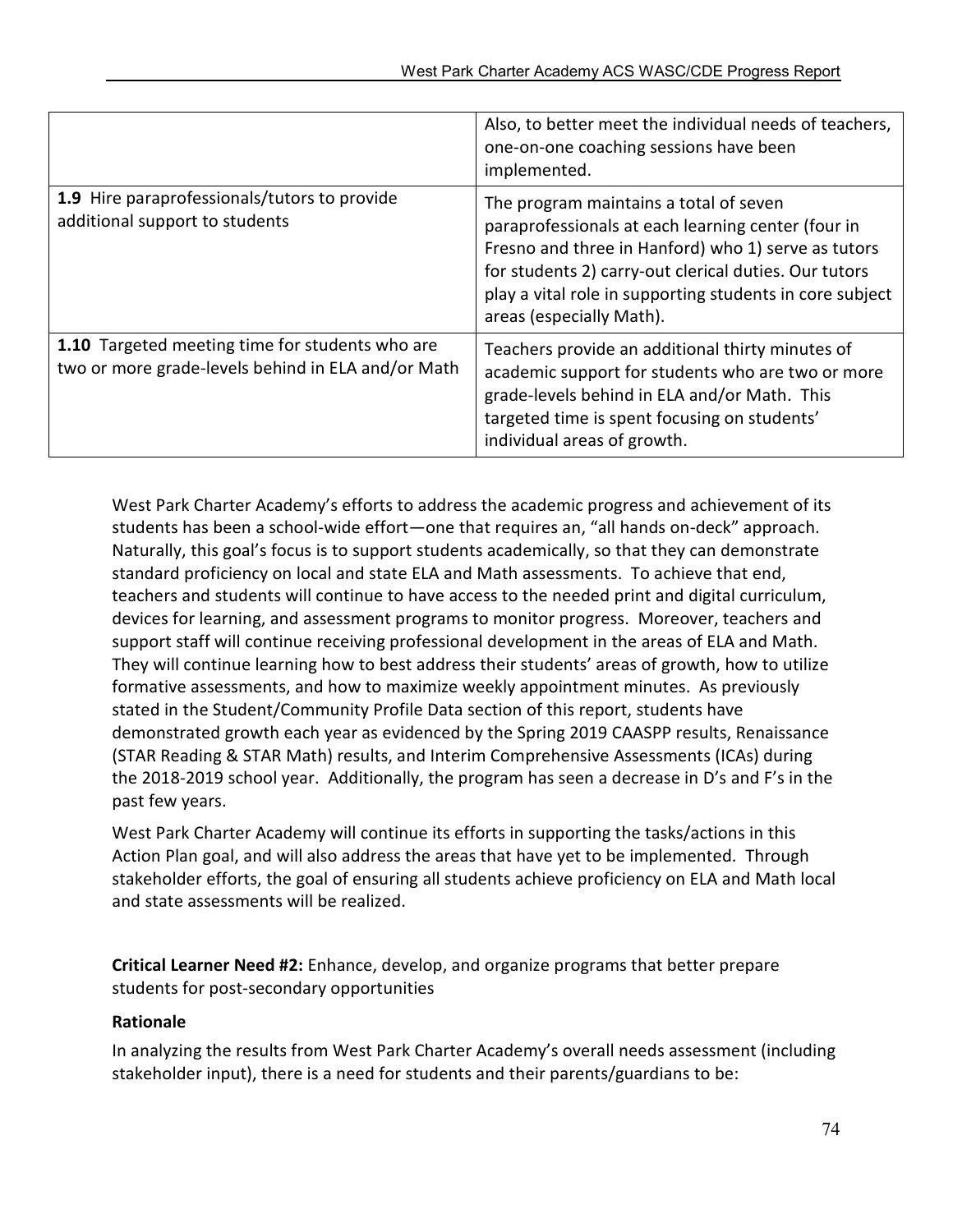Provided with the necessary information to make decisions regarding courses Have their progress monitored regularly to ensure successful course/credit completion

In addition, West Park Charter Academy must continue providing students and their parents/guardians with information pertaining to opportunities for CTE Pathways, High School Enrichment Program courses, and other vocational/certificate programs. It is important that all students have access to these classes, resources, and experiences that will prepare them for post-secondary opportunities.

| <b>Task/Action</b>                                                                                                                                | <b>Explanation</b>                                                                                                                                                                                                                                                                                                                                                                                                                          |
|---------------------------------------------------------------------------------------------------------------------------------------------------|---------------------------------------------------------------------------------------------------------------------------------------------------------------------------------------------------------------------------------------------------------------------------------------------------------------------------------------------------------------------------------------------------------------------------------------------|
| 2.1 Update Earth Science course and submit for a-g<br>approval                                                                                    | The Earth Science curriculum information was<br>submitted and approved by UC Doorways (and<br>therefore a-g approved) prior to the 2018-2019<br>school year. Since then, new K-8 and High School<br>Science curriculum were adopted and implemented<br>prior to the 2019-2020 and 2020-2021 school years<br>respectively. The High School Science curriculum was<br>approved as a-g prior to the 2020-2021 school year.                     |
| 2.2 Update a-g ELA and Math courses to CCCSS                                                                                                      | The program's ELA and Math curriculum continue to<br>be CCCSS aligned. To ensure that the curricular<br>information is up-to-date within the UC Doorways<br>platform, a review of this information will be done<br>during the Spring 2021 semester.                                                                                                                                                                                         |
| 2.3 Expand opportunities for students to visit<br>colleges and universities around the state                                                      | Prior to the pandemic, students were provided with<br>various opportunities to visit local community<br>colleges, 4-year universities, and vocational<br>programs. Because of the restrictions due to the<br>pandemic, teachers and support staff will be utilizing<br>virtual field trips for students. Once restrictions are<br>lifted, opportunities for students to visit campuses<br>will resume.                                      |
| 2.4 Provide students and parents with informational<br>workshops, Career Days, etc. to help prepare them<br>for post-secondary education/training | Each year, the program's counselors coordinate a<br>Career Day during the Fall semester for students at<br>each learning center. Representatives from local<br>colleges and universities, vocational programs, and<br>the military present information to students and<br>answer questions that they may have. Naturally, the<br>pandemic has impacted the 2020-2021 Career Day,<br>as it will not be held in-person, but rather virtually. |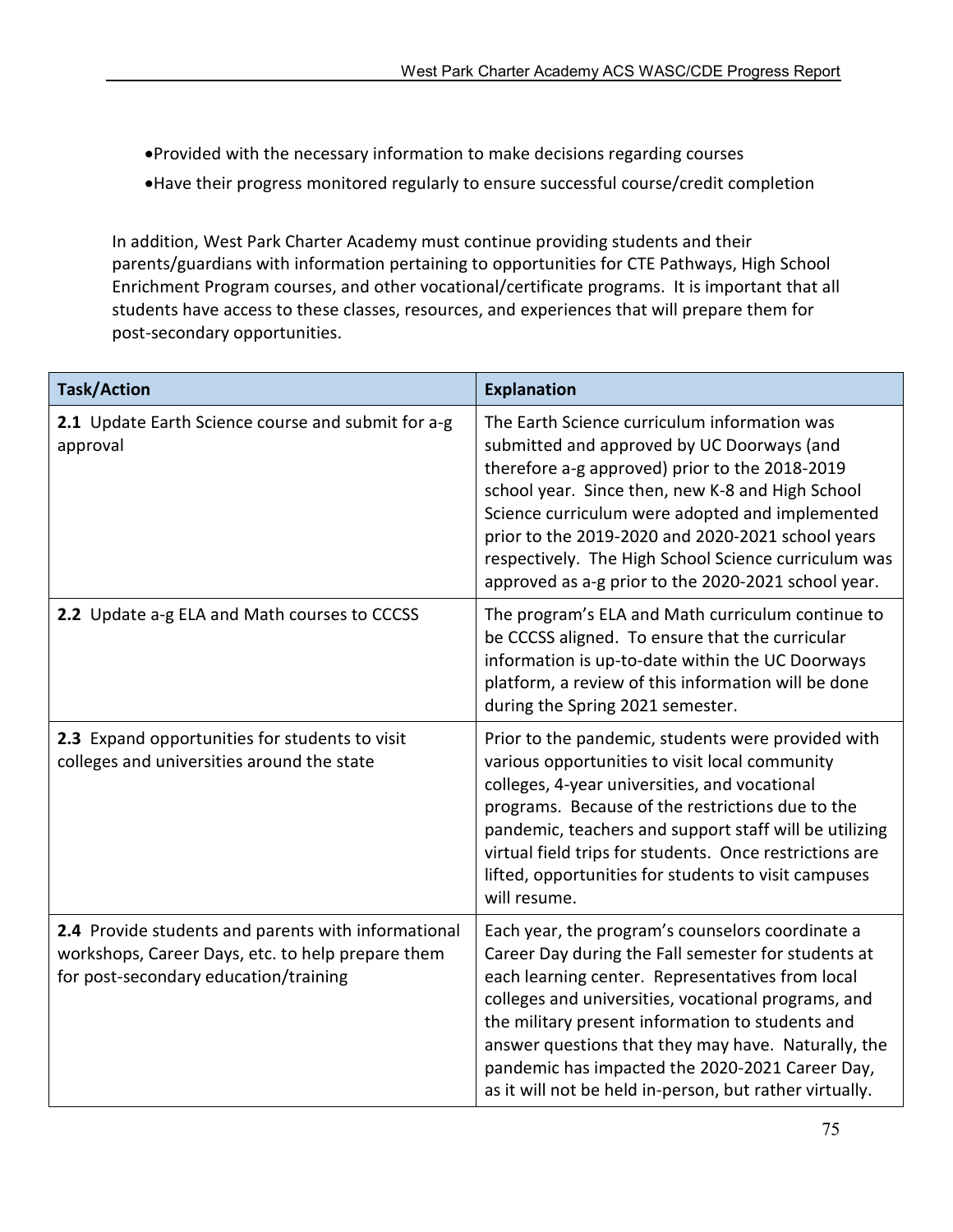| 2.5 Increase CTE/ROP course and program<br>participation at local high schools and/or community<br>colleges | Students in grades 9-12 have had access to online<br>CTE Pathway courses via Edmentum's EdOptions<br>Academy. Throughout the three plus years of<br>implementation, the data indicated that the program<br>was not meeting our students' needs. That being<br>said, a partnership with local community colleges was<br>established starting in the Fall of 2020. This provides<br>our students with opportunities to explore CTE<br>Pathway, College Readiness, and other High School<br>Enrichment Program courses. In addition, the<br>program has hired a CTE/Post-Graduate counselor to<br>ensure that students who take these courses are<br>supported. |
|-------------------------------------------------------------------------------------------------------------|--------------------------------------------------------------------------------------------------------------------------------------------------------------------------------------------------------------------------------------------------------------------------------------------------------------------------------------------------------------------------------------------------------------------------------------------------------------------------------------------------------------------------------------------------------------------------------------------------------------------------------------------------------------|
| 2.6 Create work experience opportunities for<br>students on the campus of West Park Elementary              | Although work experience opportunities (on the<br>campus of West Park Elementary School) for students<br>enrolled in the program have been discussed and<br>planned, additional time is needed for<br>implementation.                                                                                                                                                                                                                                                                                                                                                                                                                                        |
| 2.7 Support students with CCGI (California Colleges<br>Guidance Initiative) accounts/resources              | There were plans to roll out the CCGI platform during<br>the 2018-2019 school year, however, the system<br>could not be synced with the program's student<br>information system. With that said, counselors and<br>teachers utilized CCGI's free resources (on the online<br>platform) during the 2018-2019 school year. During<br>that time, students were able to take career interest<br>inventories, research careers, and research<br>colleges/universities/vocational programs.                                                                                                                                                                        |
| 2.8 Create CTE Pathways and use CCR (College and<br>Career) Indicators more effectively                     | As previously stated, the program established a<br>partnership with local community colleges (Fresno<br>City College and West Hills College). During the 2020-<br>2021 school year, students in grades 9-12 have the<br>opportunity to take two "College Readiness/Success"<br>courses. These courses are required prior to a<br>student starting a CTE Pathway.                                                                                                                                                                                                                                                                                             |
|                                                                                                             | District and program administration will work<br>together in the Spring 2021 semester to narrow<br>down the list of courses that students are to take in a<br>given CTE Pathway (with three classes and a<br>Capstone in each Pathway).                                                                                                                                                                                                                                                                                                                                                                                                                      |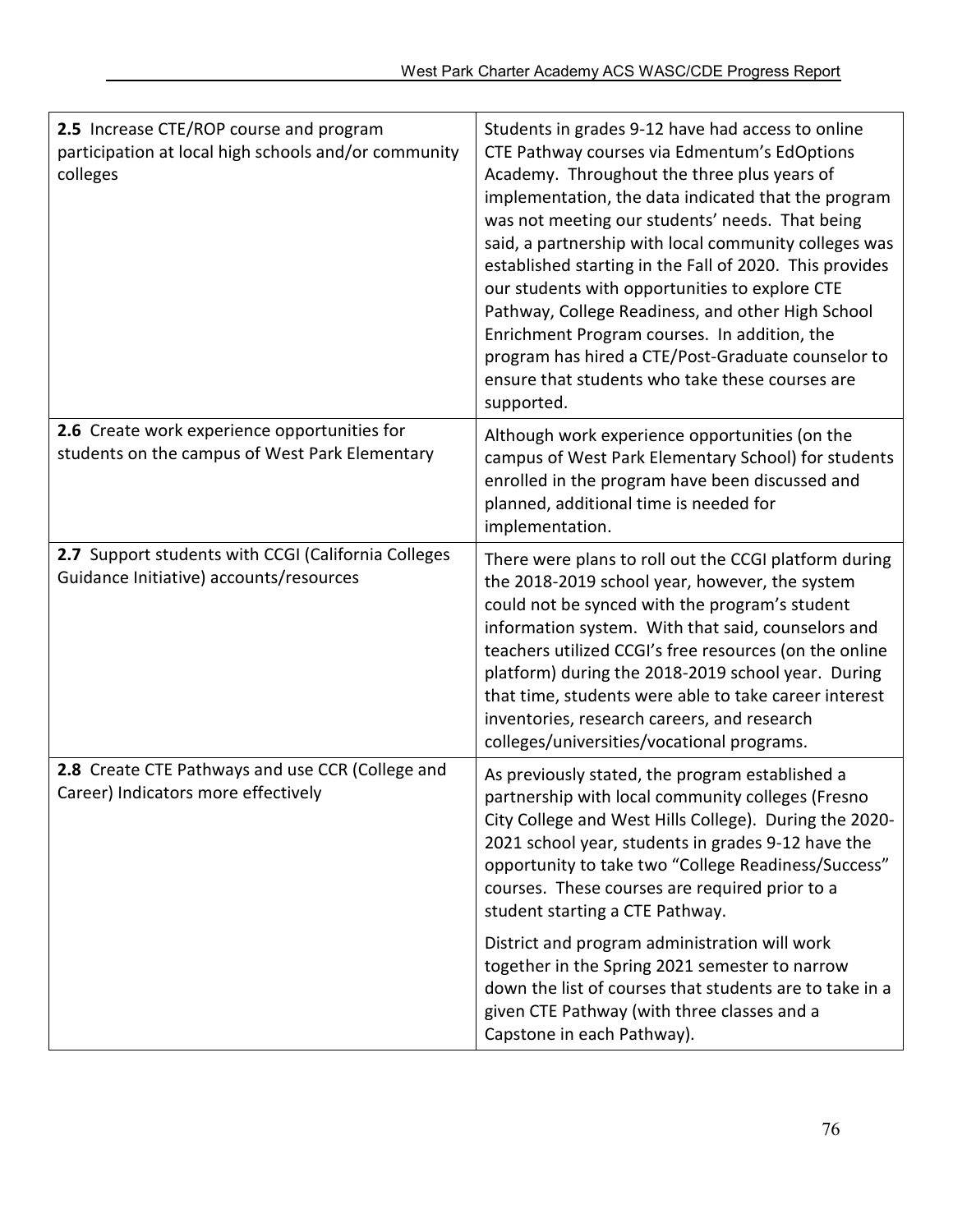West Park Charter Academy understands that there is much to do to fully-achieve this goal, but the program remains committed to preparing its students for post-secondary opportunities. With the exception of the Spring 2020 semester being impacted by the COVID-19 pandemic, the number of students enrolled in a-g courses has remained relatively stable over the past three years. The challenge now is to support students in graduating from the program having fully-completed the a-g coursework—a challenge our counselors, teachers, and administration are up for.

In addition to ongoing progress-monitoring of grades/credits, students will continue being provided opportunities to visit community colleges, universities, and vocational programs. Students will also have the opportunity to participate in the program's:

- CTE Pathways partnership with local community colleges
	- o*Students must take two College Success/Career Research classes prior to starting a CTE Pathway*
- High School Enrichment Program at local community colleges
- Annual Career Days

West Park Charter Academy's counselors, teachers, and administration will ensure that all students have access to these opportunities, tutorial support, as well as ongoing progressmonitoring of their grades and credits. Through these efforts, students will graduate wellprepared for post-secondary opportunities.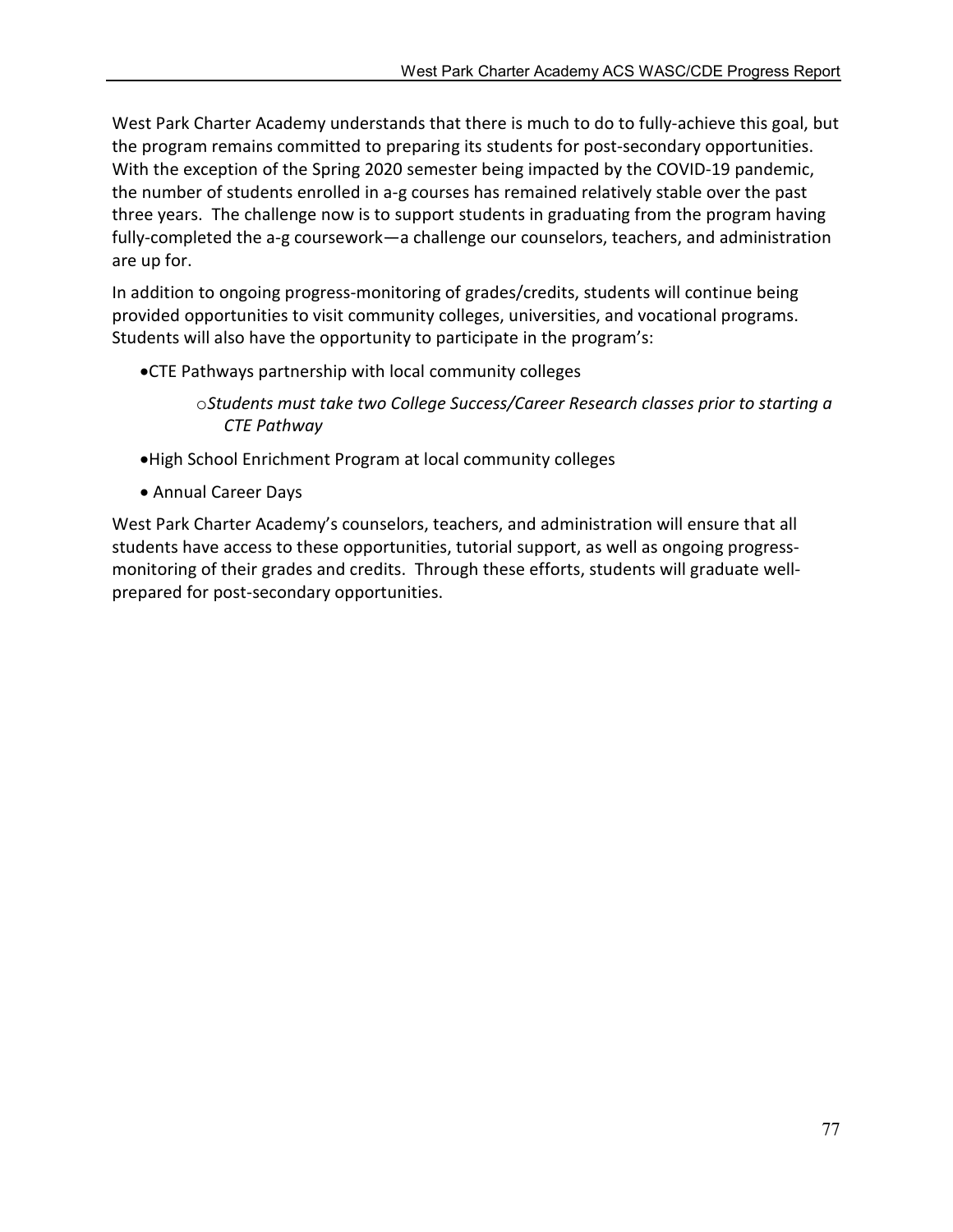# *Schoolwide Action Plan Refinements*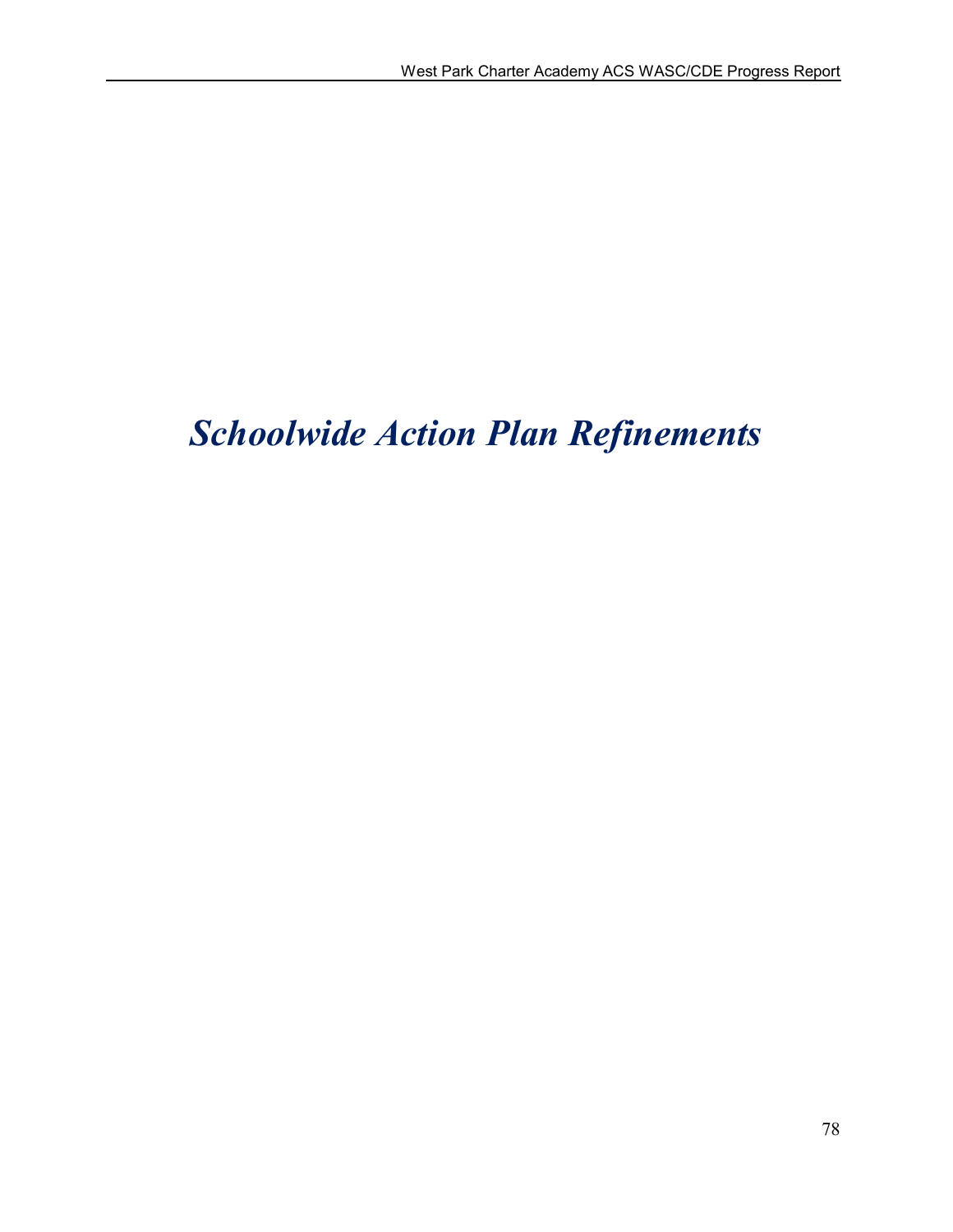# West Park Charter Academy **WASC** SCHOOLWIDE ACTION PLAN

## *Schoolwide Critical Areas for Follow-up:*

- *1.There is a need for SLOs which are measurable, attainable, and support students in their academic growth.*
- *2.There is a need to increase students' reading and math test scores.*
- *3.There is a need for regular Benchmark assessments in core subject areas which measure student mastery of state instructional standards.*
- *4.There is a need to establish consistent grading practices by the teaching staff.*
- *5.There is a need to establish systems for disaggregating and analyzing student data, as well as modifying instructional practice based on data.*
- *6.There is a need to increase the amount of time the school provides for student-teacher interaction, instruction, and tutoring.*
- *7.There is a need to include any necessary staff development and technology plans in the Schoolwide Action Plan, as well as a timeline for reporting progress, for example, monthly, annually, etc.*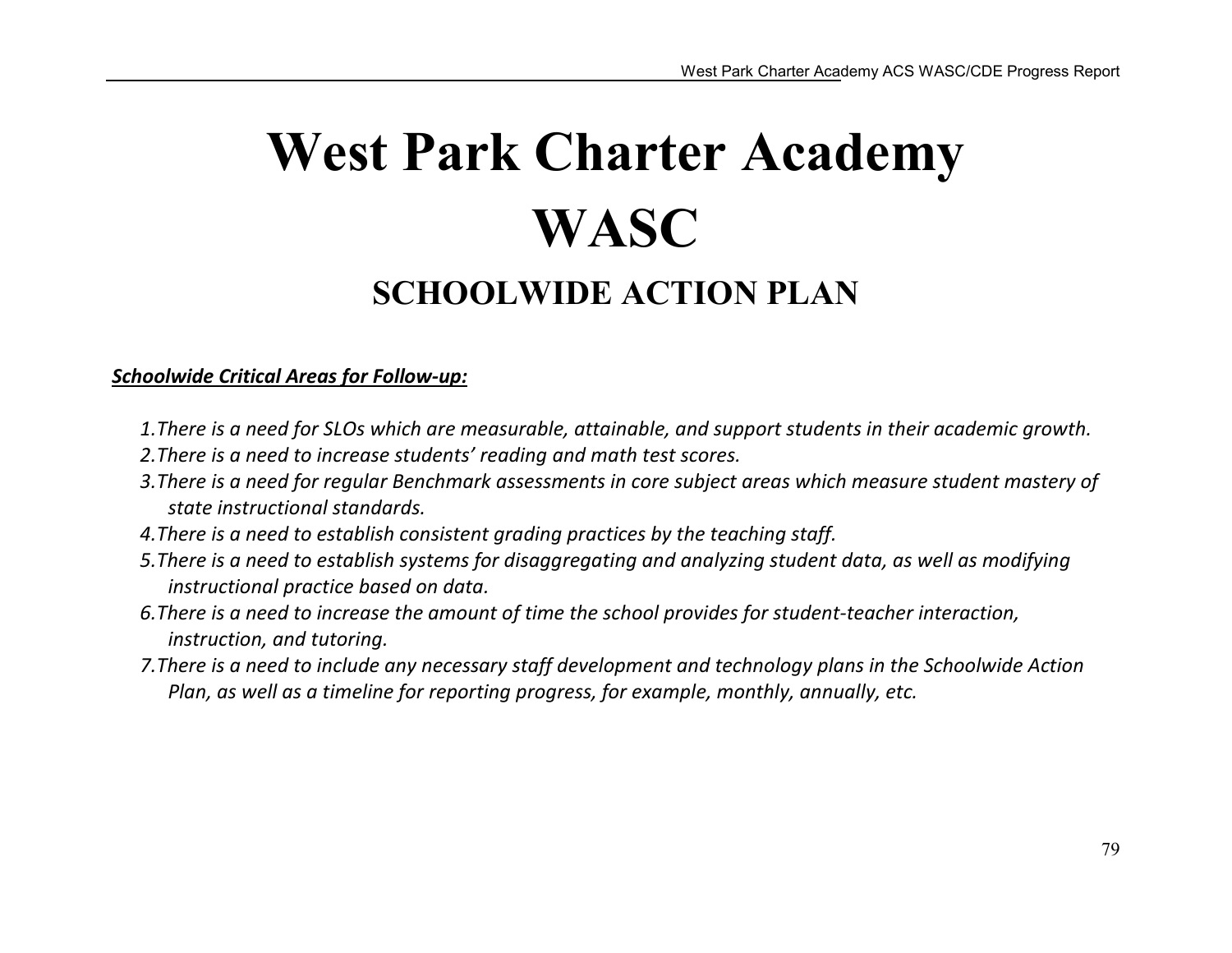*Growth - Develop SLOs which are measurable, attainable, and support students in their academic growth.*

*Rationale* – By having the SLOs measurable, attainable and support students in their academic growth, teachers and students will become more cognizant of the purpose of the SLOs and as it relates to the students' future endeavors.

| <b>Specific Action</b>                                                    | <b>Means to Assess</b>                                           | <b>Reporting Method</b>        |
|---------------------------------------------------------------------------|------------------------------------------------------------------|--------------------------------|
| Articulation and emphasis on the Mission to all                           | <b>Staff Survey</b>                                              | <b>Staff Meetings</b>          |
| stakeholders                                                              |                                                                  | <b>Board Meetings</b>          |
|                                                                           | <b>Student Survey</b>                                            | <b>ELAC Meetings</b>           |
| Updated School's Mission and Vision Statements                            |                                                                  | Website                        |
|                                                                           | Parent Survey                                                    | Parent Survey                  |
|                                                                           |                                                                  | <b>Student Survey</b>          |
|                                                                           | <b>Observation at Learning Centers</b>                           | Parent/Student Handbook        |
|                                                                           |                                                                  | <b>School Newsletters</b>      |
|                                                                           | <b>PLC Feedback</b>                                              | <b>Learning Center Posters</b> |
|                                                                           |                                                                  | New Student Orientations       |
| Curriculum, budget, and professional                                      | Alignment to school's LCAP, Mission, SLOs,                       | <b>Board Meetings</b>          |
| development decisions will be aligned to the<br>school's Mission and SLOs | and WASC recommendations<br><b>District Coordination Meeting</b> | <b>Staff Meetings</b>          |
|                                                                           |                                                                  | <b>ELAC Meetings</b>           |
|                                                                           |                                                                  | Parent Survey                  |
|                                                                           |                                                                  | <b>Student Survey</b>          |
|                                                                           |                                                                  | <b>School Newsletters</b>      |
|                                                                           |                                                                  | Parent Square                  |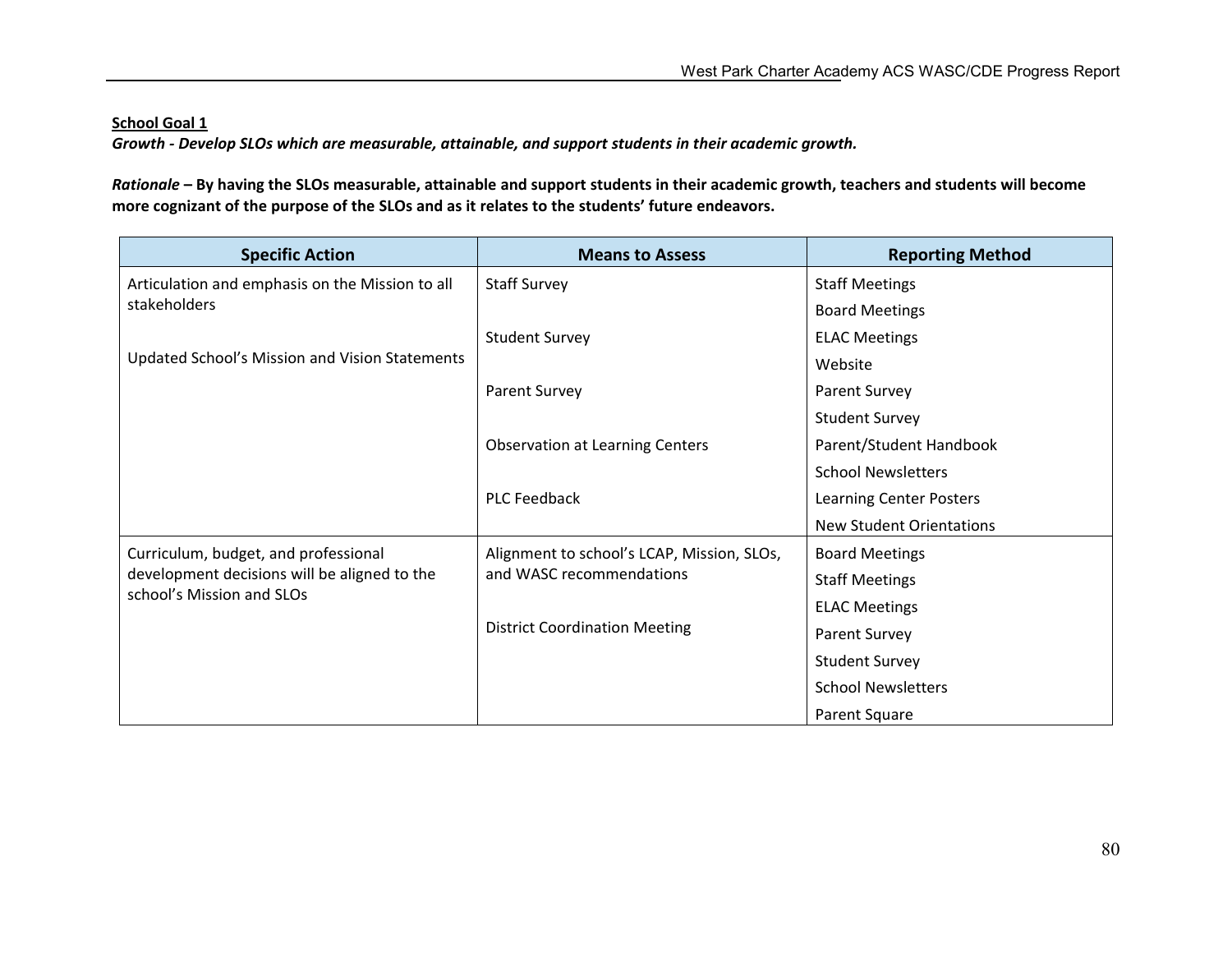| Staff will ensure that all students follow the                                                                                                                                                                                                                                                    | Increase consistency as indicated by parent, | Parent Survey                                                                                                                                     |
|---------------------------------------------------------------------------------------------------------------------------------------------------------------------------------------------------------------------------------------------------------------------------------------------------|----------------------------------------------|---------------------------------------------------------------------------------------------------------------------------------------------------|
| discipline policies as outlined in the                                                                                                                                                                                                                                                            | staff and student feedback                   | <b>Student Survey</b>                                                                                                                             |
| Parent/Student and Teacher Handbooks (i.e.                                                                                                                                                                                                                                                        | <b>RMAs (Report of Missing</b>               | <b>Teacher Survey</b>                                                                                                                             |
| dress code, behavior, language, etc.)                                                                                                                                                                                                                                                             | Assignment(s)/Appointment(s)                 | Discipline Reports (Pathways)                                                                                                                     |
| Develop a list of appropriate assessments that<br>can measure student achievement of the SLOs<br>*Benchmarks: ICAs & FIABs (Pre-Pandemic); will<br>use Illuminate's Grade-Level Tests in 2020-2021<br>*Renaissance: STAR Reading/Math<br>*Reading Plus, Lexia Core5, Lexia PowerUp<br>assessments | Review at Curriculum Committee Meetings      | Agendas/Minutes from Staff Meetings<br><b>ELAC Meetings</b><br><b>Curriculum Committee Meetings</b><br><b>School Newsletters</b><br>Parent Square |

#### *Growth -- Increase students' reading and math test scores.*

#### *Rationale – WASC self-study indicates there is not a common, consistent practice for assessing students' content knowledge.*

| <b>Specific Action</b>                       | <b>Means to Assess</b>            | <b>Reporting Method</b>           |
|----------------------------------------------|-----------------------------------|-----------------------------------|
| Algebra 1A/1B Labs                           | Student Attendance/Sign-In Sheets | <b>Staff Meetings</b>             |
| *On-site Algebra & Geometry classes for      |                                   | Test Scores (curriculum embedded) |
| high school students (virtual classes during |                                   | <b>SBAC Math Test Scores</b>      |
| pandemic/school closure)                     |                                   | <b>ELA and Math Benchmarks</b>    |
| Proper placement of students and             | <b>Course Rosters</b>             | Course Grades                     |
| communicate recommendation to                |                                   | <b>SBAC Results</b>               |
| counselor and parents                        | Semester Grades                   | Parent/Teacher/Counselor/         |
|                                              |                                   | <b>Student Conferences</b>        |
|                                              | Transcripts                       | Orientations                      |
|                                              |                                   |                                   |
|                                              | <b>SBAC Results</b>               |                                   |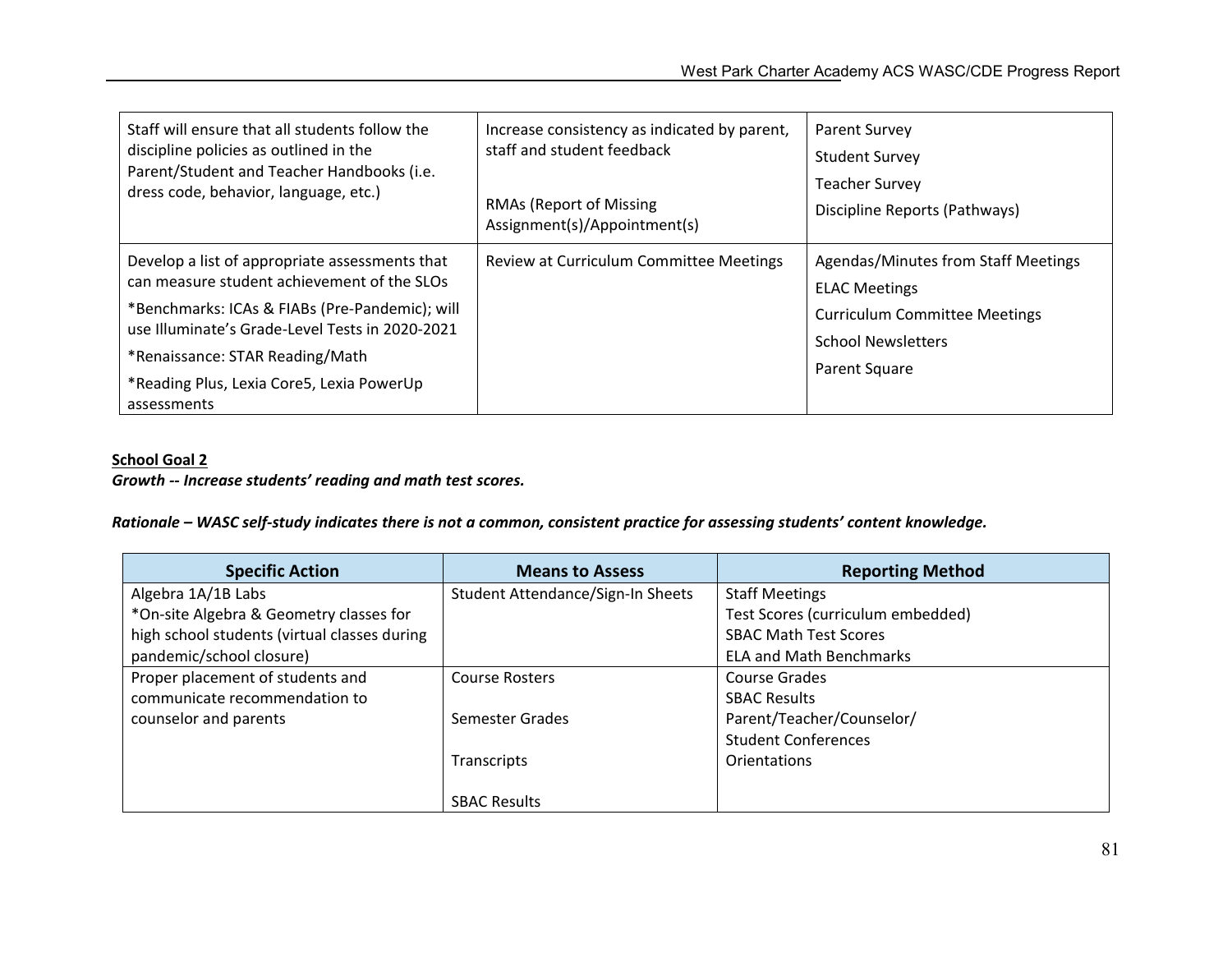| Reevaluate English/Math Curriculum            | <b>Course Rosters</b>              | <b>Curriculum Committee Meetings</b> |
|-----------------------------------------------|------------------------------------|--------------------------------------|
| *Currently in Year 5 of Math adoption         |                                    | <b>Staff Meetings</b>                |
| *Currently in Year 4 of English adoption      | Semester Grades                    | Surveys                              |
|                                               |                                    |                                      |
|                                               | <b>SBAC Results</b>                |                                      |
| Utilize Assessments/Programs to determine     | <b>STAR Reading and STAR Math</b>  | <b>PLCs</b>                          |
| reading and math levels/analyze growth        | Results                            | Parent/Teacher/Counselor             |
|                                               |                                    | /Student Conferences                 |
|                                               | <b>Student/Teacher Utilization</b> | <b>Wolf Chats</b>                    |
|                                               |                                    | <b>Curriculum Committee</b>          |
|                                               | Reading and Math Levels            | Program Reports                      |
|                                               |                                    | <b>Staff Meetings</b>                |
|                                               | Lexia                              |                                      |
|                                               | <b>Reading Plus</b>                |                                      |
|                                               |                                    |                                      |
|                                               | <b>IXL</b>                         |                                      |
|                                               |                                    |                                      |
|                                               | Semester Grades                    |                                      |
| Purchase a program that will allow teachers   | <b>Course Rosters</b>              | <b>Staff Meetings</b>                |
| to disaggregate student assessment data       |                                    | <b>PLCs</b>                          |
| and drive instruction                         | Semester Grades                    |                                      |
| *Partnering with Illuminate                   |                                    |                                      |
| (Pilot during Spring '20; full implementation | <b>SBAC Results</b>                |                                      |
| in Fall '20) - This process has been slowed,  |                                    |                                      |
| due to the COVID-19 School Closure            | <b>Professional Development</b>    |                                      |
| Provide students with the necessary           | <b>Student Usage</b>               | <b>Staff Meetings</b>                |
| technology to access supplemental online      |                                    | <b>Curriculum Committee</b>          |
| programs, conduct research, complete          | Technology-Dependent               | <b>PLCs</b>                          |
| assignments, etc.                             |                                    | Parent/Teacher/Counselor/            |
| *Chromebooks (carts at sites & 3 per          | Assignments/Projects               | <b>Student Conferences</b>           |
| teacher)                                      |                                    |                                      |
| *For 2020-2021, all students will have        |                                    |                                      |
| access to a Chromebook to use at home to      |                                    |                                      |
| complete homework & school related            |                                    |                                      |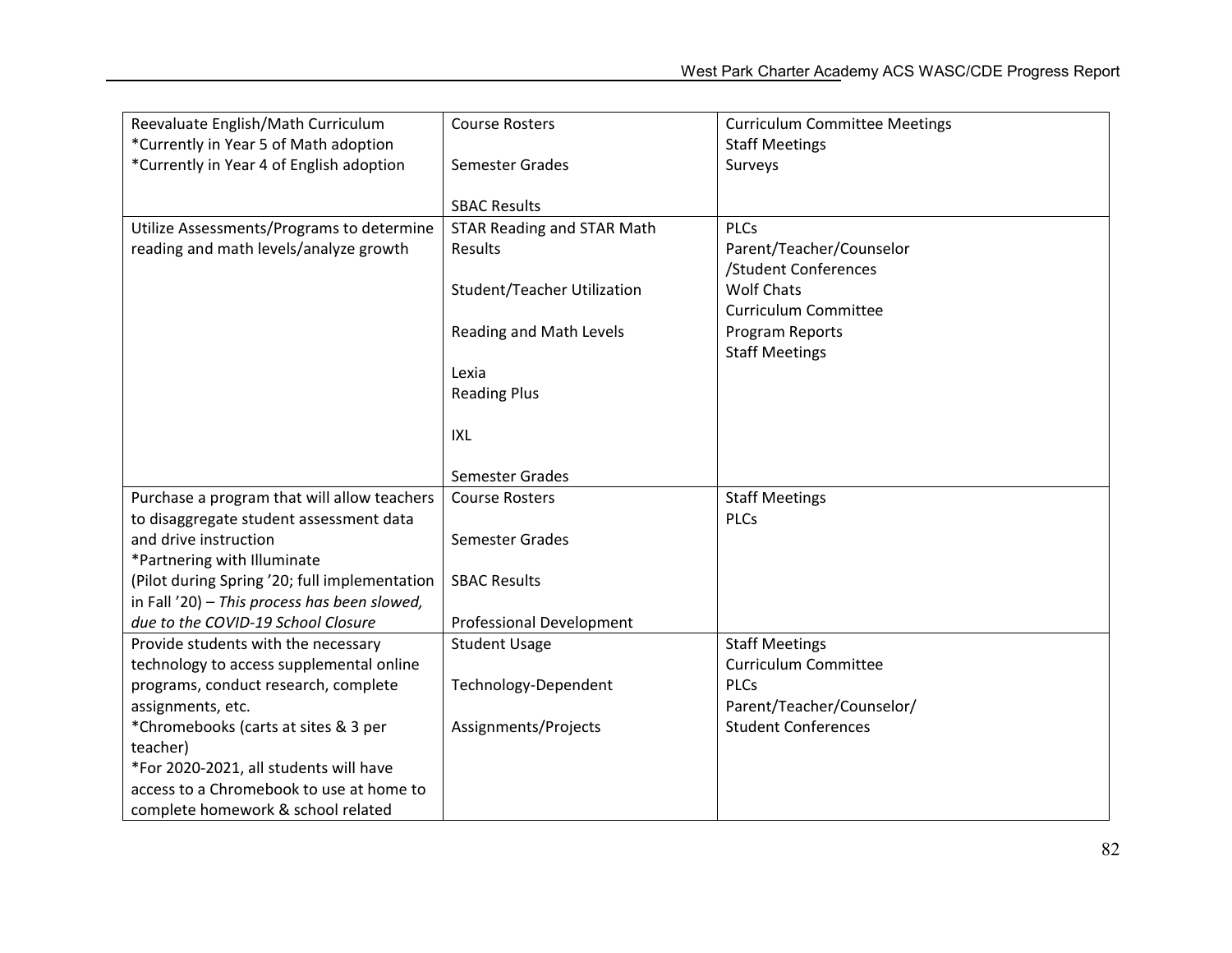| projects. Students will also have access to a<br>WiFi hotspot, if needed.                                                                                |                                                                                          |                                                                                                                                |
|----------------------------------------------------------------------------------------------------------------------------------------------------------|------------------------------------------------------------------------------------------|--------------------------------------------------------------------------------------------------------------------------------|
| Use formative and summative assessment<br>data to support student achievement<br>*Benchmark Review<br><i>*FCSS PLs/Coaching (ideas &amp; strategies)</i> | <b>Professional Development</b><br>Assignments/Projects<br>Semester Grades               | <b>Staff Meetings</b><br><b>Curriculum Committee</b><br><b>PLCs</b><br>Parent/Teacher/Counselor/<br><b>Student Conferences</b> |
| Utilize Mondays for staff meetings,<br>professional development, and other<br>trainings                                                                  | Teacher/Staff Sign-In Sheets<br><b>Teacher Surveys</b><br><b>Student Assessment Data</b> | Curriculum Committee<br><b>Staff Meetings</b><br><b>PLCs</b>                                                                   |

*Growth -- Regular Benchmark assessments in core subject areas which measure student mastery of State instructional standards.*

*Rationale – There is a need for common measureable assessments to evaluate student achievement in all content areas and specific content standards.*

| <b>Specific Action</b>                  | <b>Means to Assess</b>    | <b>Reporting Method</b>    |
|-----------------------------------------|---------------------------|----------------------------|
| Purchase, train, implement, and analyze | <b>EADMS Reports/Data</b> | <b>Staff Meetings</b>      |
| benchmark assessments for ELA and Math  |                           | <b>PLCs</b>                |
| *FCSS ELA & Math coaches                |                           | Curriculum Committee       |
| *ICAs & FIABs                           |                           | Parent/Teacher/Counselor/  |
|                                         |                           | <b>Student Conferences</b> |
|                                         |                           | Surveys                    |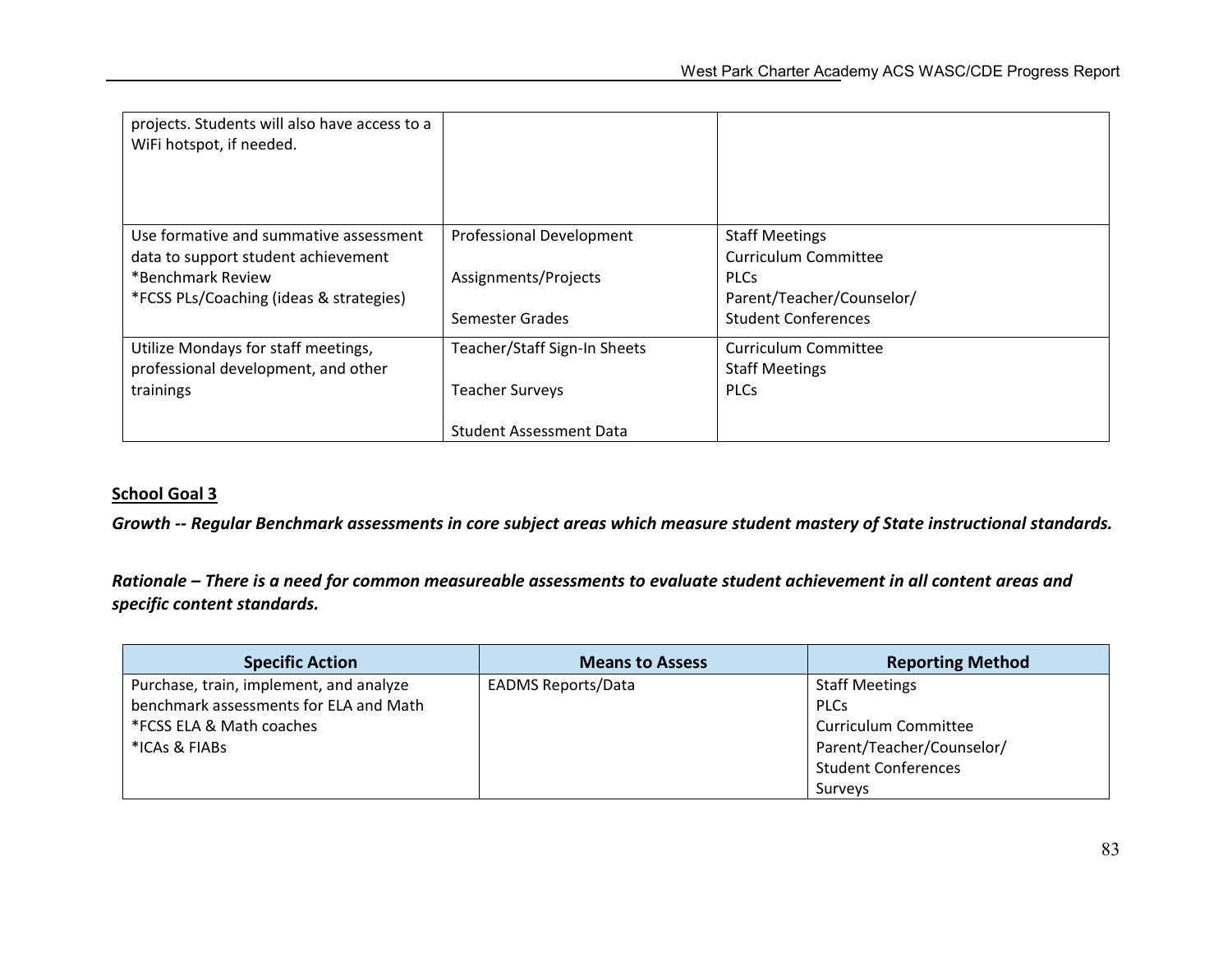| Standardization of formative assessments in all | Administrative Observation and Evaluation | <b>Staff Meetings</b>                |
|-------------------------------------------------|-------------------------------------------|--------------------------------------|
| content areas to improve daily instruction via  |                                           | <b>PLCs</b>                          |
| instructor knowledge of student mastery         | <b>Student Assessment Data</b>            | <b>Curriculum Committee</b>          |
| *FCSS ELA & Math coaches                        |                                           | <b>Board Meetings</b>                |
| *Core Teacher project/assignment ideas          | Semester Grades                           | <b>Staff Surveys</b>                 |
|                                                 |                                           |                                      |
|                                                 | Assignments/Projects                      |                                      |
| Standardization of summative assessments in all | <b>ELA and Math Benchmarks</b>            | <b>Staff Meetings</b>                |
| content areas to assess student mastery of the  |                                           | <b>PLCs</b>                          |
| <b>CCSS</b>                                     |                                           | Curriculum Committee                 |
| *Benchmarks (ELA & Math)                        |                                           | <b>Staff Surveys</b>                 |
| *CAASPP/SBAC (ELA & Math)/CAST/ELPAC-           |                                           | <b>Report Cards/Progress Reports</b> |
| Waived in Spring '20 due to COVID-19 school     |                                           | <b>Board Meetings</b>                |
| closure                                         |                                           | Parent/Teacher/Counselor/            |
|                                                 |                                           | <b>Student Conferences</b>           |

*Growth -- Establish consistent grading practices by the teaching staff.*

*Rationale – All stakeholders believe that students could too easily avoid a challenging curriculum which lead to the academic need in general and prompted this component. WPCA does not have a standard grading policy which further exacerbates the student and parent perception that one can simply switch to another teacher who does not grade as stringently.*

| <b>Specific Action</b>                  | <b>Means to Assess</b>                  | <b>Reporting Method</b>          |
|-----------------------------------------|-----------------------------------------|----------------------------------|
| Consensus on how assignments are        | <b>Ongoing Feedback and Discussions</b> | <b>Staff Meetings</b>            |
| weighted (i.e. points and percentages)  | <b>Amongst Staff Members</b>            | <b>Board Meetings</b>            |
| *Weights implemented in program's       |                                         | <b>Student/Parent Portal</b>     |
| SIS (School Pathways) in the Spring '19 |                                         | Handouts to Students and Parents |
| semester (55% tests, 35%                |                                         |                                  |
| assignments, 10% other)                 |                                         |                                  |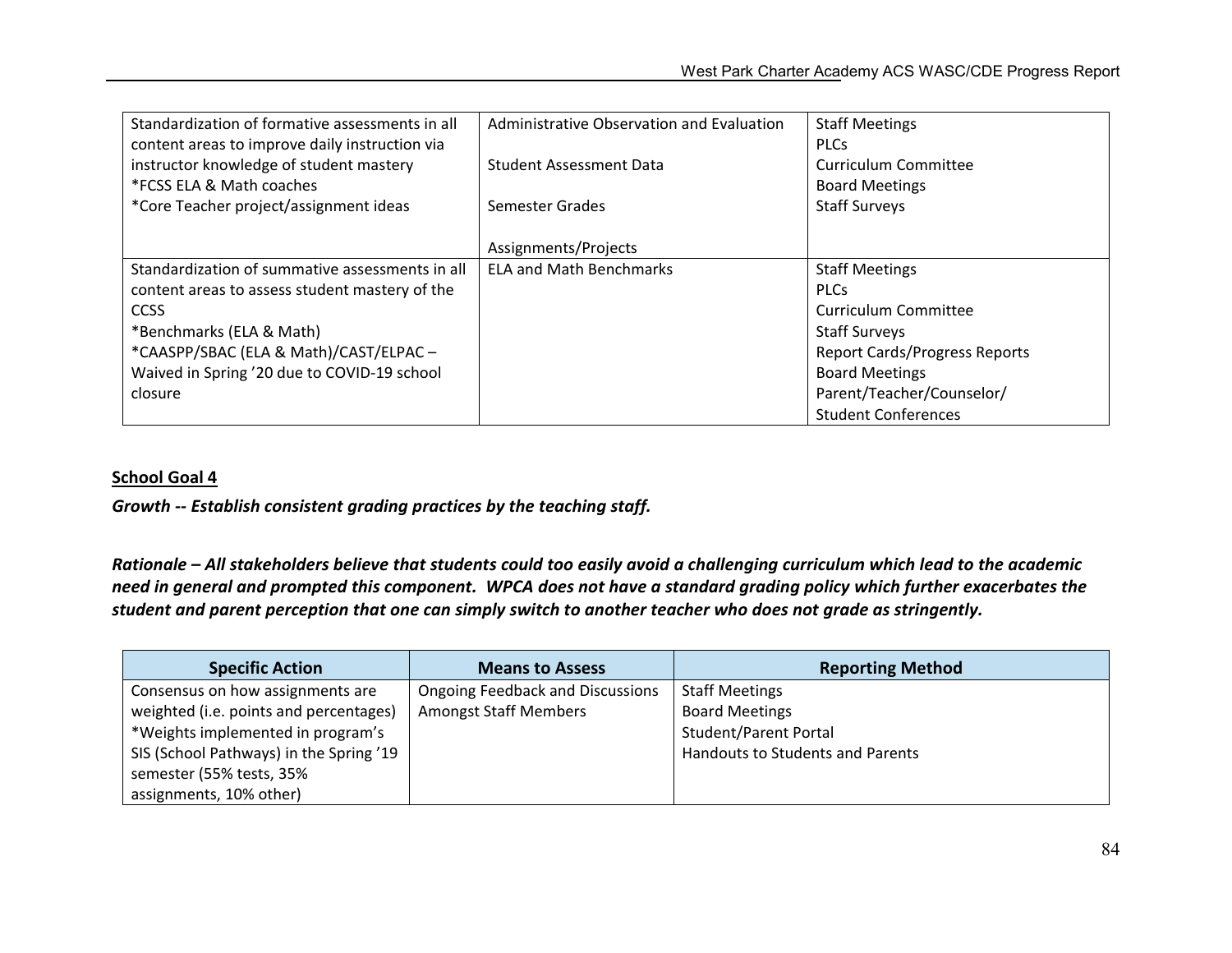| Report card grades will be based on       | Monitoring of Class/Course Grades       | <b>Staff Meetings</b>                |
|-------------------------------------------|-----------------------------------------|--------------------------------------|
| meaningful assessment of the              | by Teachers and Administration at       | <b>PLCs</b>                          |
| achievement of those articulated          | Least Every Four Weeks to Assess        | <b>Report Cards/Progress Reports</b> |
| standards/learning goals                  | Program Effectiveness                   | <b>Student/Parent Portal</b>         |
| *Students take curricular tests, district |                                         | Parent/Teacher/Counselor/            |
| & state assessments on-site               | <b>Curriculum-Embedded Test Results</b> | <b>Student Conferences</b>           |
|                                           |                                         |                                      |
| *Due to the COVID-19 pandemic (and        |                                         |                                      |
| students learning & completing work       |                                         |                                      |
| at home), students have been              |                                         |                                      |
| completing tests at home. Teachers        |                                         |                                      |
| have been proctoring their students       |                                         |                                      |
| (virtually) while testing.                |                                         |                                      |
| All teachers will be trained in           | Professional Development                | <b>Staff Meetings</b>                |
| modifying assessment tools,               |                                         | <b>PLCs</b>                          |
| curriculum, and methodology based         | <b>Curriculum-Embedded Tests</b>        | <b>Parent Survey</b>                 |
| on assessment data, and when it is        |                                         | <b>Student Survey</b>                |
| appropriate to re-teach and/or re-test    | Benchmark Assessments (ELA and          | <b>Teacher Survey</b>                |
| before moving to the next curricular      | Math)                                   |                                      |
| unit                                      |                                         |                                      |
| *FCSS ELA & Math coaches                  | <b>Teacher Observation</b>              |                                      |
| *WPESD Data Analyst trainings             |                                         |                                      |
| *School Pathways Conferences              | Illuminate and Pathways Training        |                                      |
| *Illuminate trainings - The               |                                         |                                      |
| implementation process has been           |                                         |                                      |
| slowed, due to the COVID-19 School        |                                         |                                      |
| Closure                                   |                                         |                                      |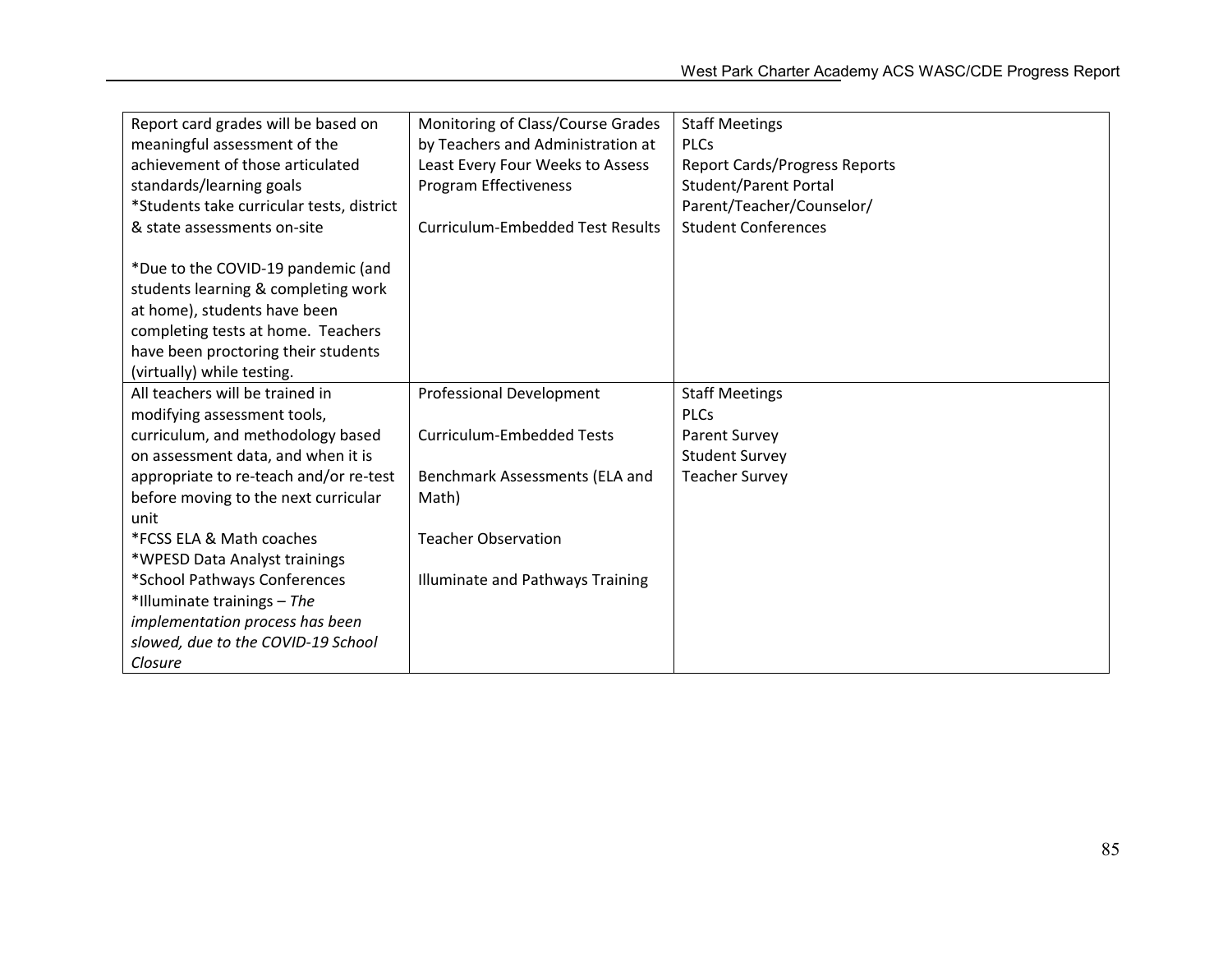*Growth -- Establish systems for disaggregating and analyzing student data, as well as modifying instructional practice based on data.*

*Rationale -- There is a need for common measureable assessments to evaluate student achievement in ELA and Math and specific content standards. There is a general need to interpret and use data rather than just gather it.*

| <b>Specific Action</b>                                                                     | <b>Means to Assess</b>                       | <b>Reporting Method</b>                |
|--------------------------------------------------------------------------------------------|----------------------------------------------|----------------------------------------|
| Standardization of formative assessments in                                                | <b>Staff Surveys and Feedback</b>            | <b>Staff Meetings</b>                  |
| ELA and Math to improve daily instruction via<br>instructor knowledge of student standards | Depth of Knowledge Chart                     | <b>Board Meetings</b>                  |
| mastery                                                                                    |                                              | <b>PLCs</b>                            |
| *FCSS ELA & Math coaches (ideas, strategies,<br>best practices, etc.)                      | <b>Common Core State Standards</b>           | Standard-Aligned Benchmark Assessments |
|                                                                                            | <b>Student Scores</b>                        |                                        |
|                                                                                            |                                              |                                        |
|                                                                                            | Administrative Observation and<br>Evaluation |                                        |
|                                                                                            |                                              |                                        |
|                                                                                            | Peer Observation                             |                                        |
| Develop, train, implement, and analyze                                                     | Renaissance Testing (STAR Reading &          | <b>Staff Meetings</b>                  |
| benchmarks for ELA/Math<br>*FCSS ELA & Math coaches                                        | Math)                                        | <b>PLCs</b>                            |
| *WPESD Data Analyst trainings                                                              |                                              | <b>Board Meetings</b>                  |
|                                                                                            | <b>Benchmark Results</b>                     |                                        |
|                                                                                            | <b>SBAC Results</b>                          |                                        |
|                                                                                            |                                              |                                        |
|                                                                                            | Professional Development                     |                                        |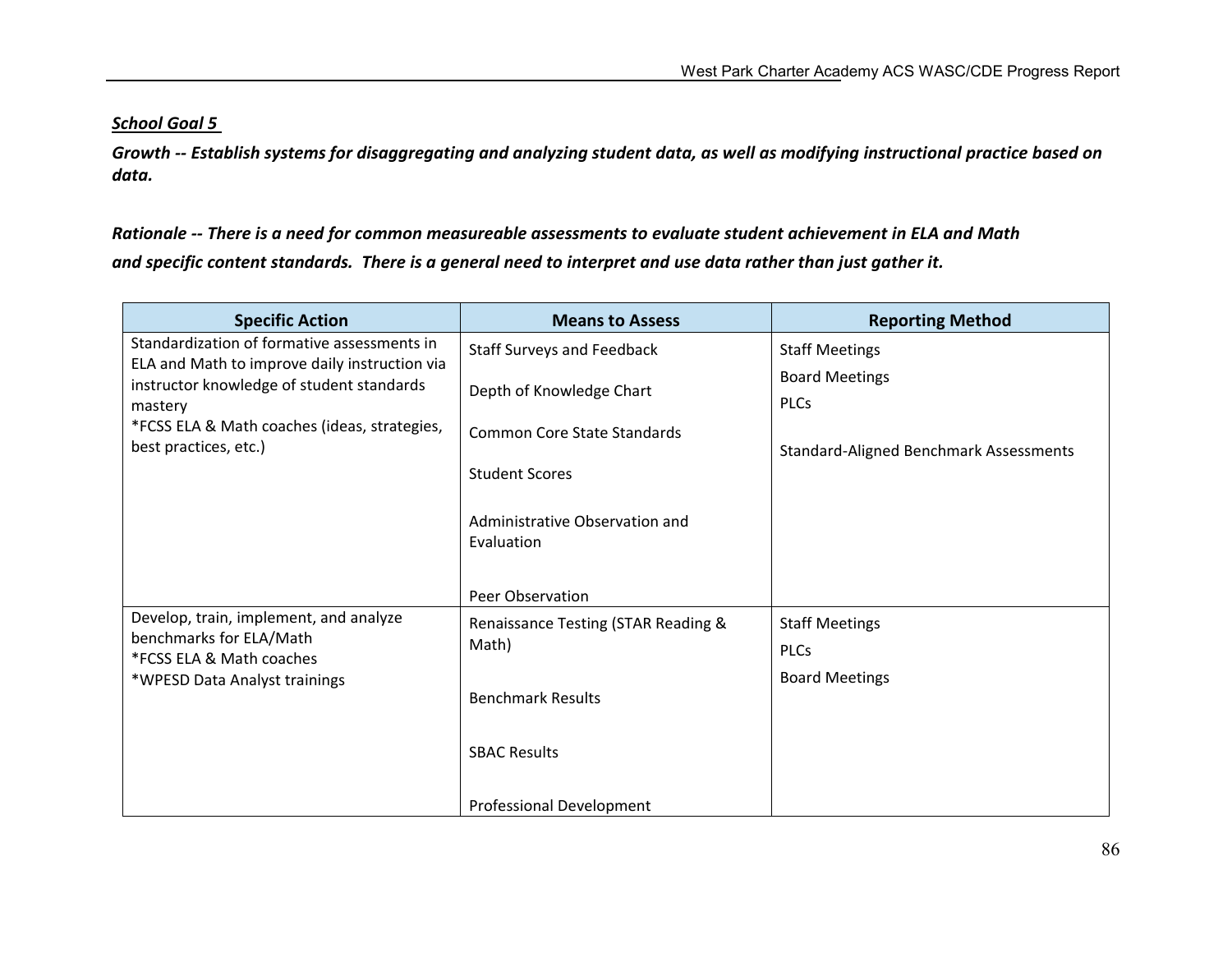| Professional growth in data disaggregating                            | Illuminate                          | <b>Staff Meetings</b>                        |
|-----------------------------------------------------------------------|-------------------------------------|----------------------------------------------|
| software to utilize test scores in a meaningful<br>way                |                                     | <b>PLCs</b>                                  |
| *Illuminate trainings - The implementation                            | Administrative Observation and      | <b>Student Progress Reports/Report Cards</b> |
| process has been slowed, due to the COVID-19<br><b>School Closure</b> | Evaluation                          |                                              |
|                                                                       |                                     | <b>Teacher Reports</b>                       |
|                                                                       | Peer Observation                    |                                              |
|                                                                       | Professional Development Attendance |                                              |
|                                                                       | <b>Staff Surveys and Feedback</b>   |                                              |
|                                                                       | <b>Student Scores</b>               |                                              |

*Growth -- Increase the amount of time the school provides for students'-teacher interaction, instruction and tutoring.*

*Rationale -- Breakdown of time spent with each student shows that approximately 30 minutes of the hour is spent in actual instructional time*

| <b>Specific Action</b>                 | <b>Means to Assess</b>       | <b>Reporting Method</b>       |
|----------------------------------------|------------------------------|-------------------------------|
| Develop a plan to address the          | Amount of RMA's Per Learning | <b>Curriculum Committee</b>   |
| tardiness of students                  | Period, Semester, and Year   | <b>Staff Meetings</b>         |
| *Phone calls, meetings, home visits    |                              | Progress Reports/Report Cards |
| *Possibly hire an attendance liaison - | <b>Track Missing</b>         | Parent/Student Portal         |
| This may have to wait, as the budget   | Appointments/Assignments     |                               |
| has been impacted due to the COVID-    | (Pathways)                   | Parent/Teacher/Counselor/     |
| 19 Pandemic                            |                              | <b>Student Conferences</b>    |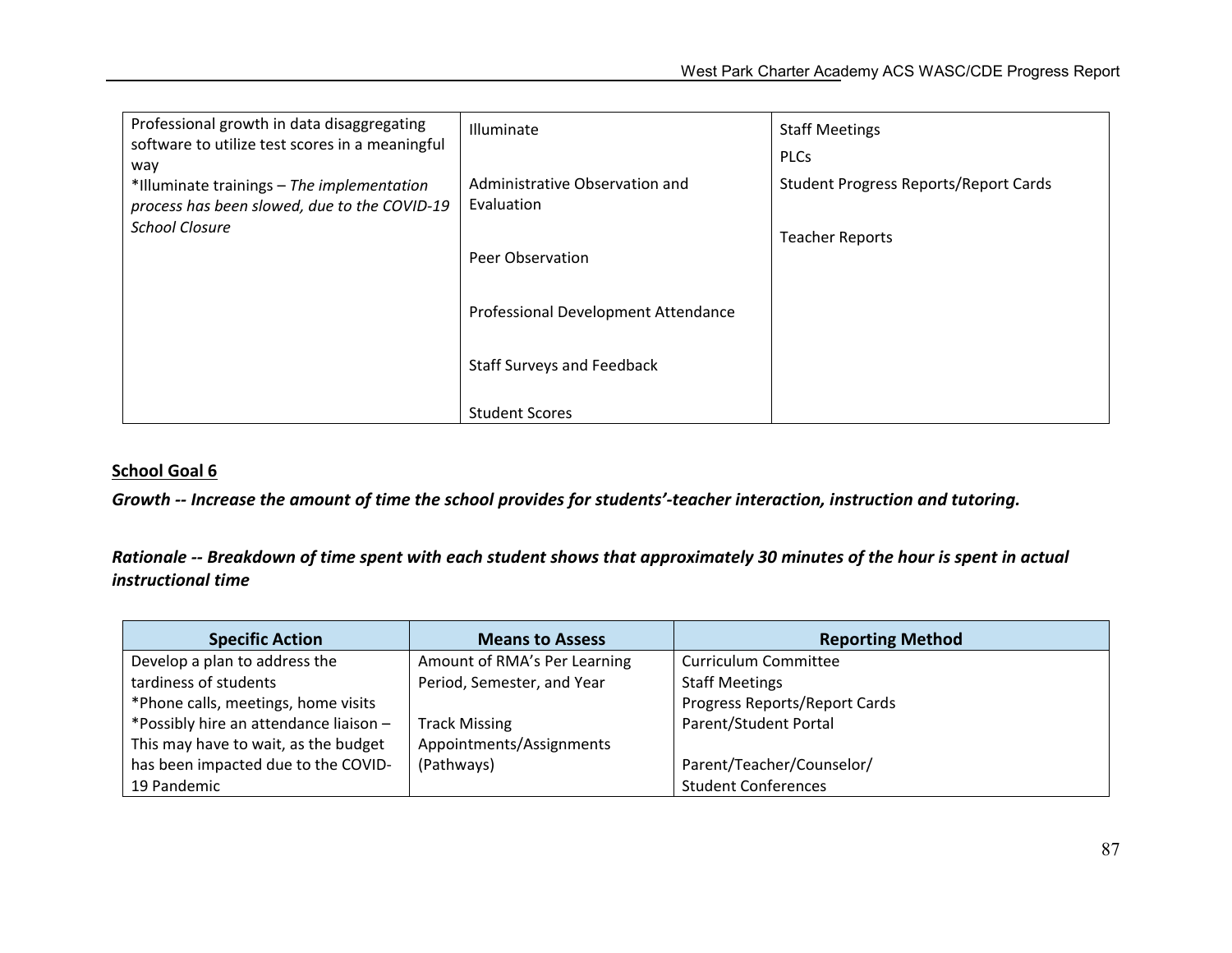| Maximize appointment time with           | Teachers' Appointment outlines    | <b>Staff Meetings</b>         |
|------------------------------------------|-----------------------------------|-------------------------------|
| students                                 |                                   | <b>Wolf Chats</b>             |
| Teachers Submit an Appointment           |                                   |                               |
| outline (breakdown of time               |                                   |                               |
| spent/lessons/activities with students)  |                                   |                               |
| Students performing below grade-level    | <b>Target Meetings</b>            | <b>Target Meeting Forms</b>   |
| must attend school for an additional 1/2 |                                   | <b>Staff Meetings</b>         |
| hour                                     | Use of Digital Intervention       | <b>Wolf Chats</b>             |
| *Mandatory tutoring for students         | Programs                          |                               |
| earning Ds & Fs                          |                                   |                               |
| Hire paraprofessionals/tutors to         | <b>Human Resources</b>            | <b>Curriculum Committee</b>   |
| provide additional                       |                                   | <b>Staff Meetings</b>         |
| support/instructional time               | Paraprofessional/Tutor Schedules  | Progress Reports/Report Cards |
| *Learning centers impacted by the        |                                   |                               |
| COVID-19 pandemic (staff on FMLA         |                                   | Parent/Teacher/Counselor/     |
| during Fall '20 semester)                |                                   | <b>Student Conferences</b>    |
| Develop core subject classroom labs      | Administrative Observation and    | <b>Curriculum Committee</b>   |
| for additional instruction.              | Evaluation                        | <b>Staff Meetings</b>         |
| *Implemented on-site Algebra &           |                                   | Progress Reports/Report Cards |
| Geometry classes in the Fall '19         | Peer Observation                  |                               |
| semester                                 |                                   | Parent/Teacher/Counselor/     |
|                                          | <b>Staff Surveys and Feedback</b> | <b>Student Conferences</b>    |
|                                          |                                   |                               |
|                                          | <b>Student Scores</b>             |                               |
|                                          |                                   |                               |
|                                          | Classroom Lab Attendance          |                               |
| Research possible online interactive     | Administrative Observation and    | <b>Curriculum Committee</b>   |
| tutorials which would provide            | Evaluation                        | <b>Staff Meetings</b>         |
| additional instruction                   |                                   | <b>PLCs</b>                   |
| *Teachers have been using the            | Peer Observation                  |                               |
| following Research-Based                 |                                   |                               |
| Assessment/Intervention/Support          | <b>Student Scores</b>             |                               |
| Programs:                                |                                   |                               |
| •STAR Reading and Math                   | Research-Based                    |                               |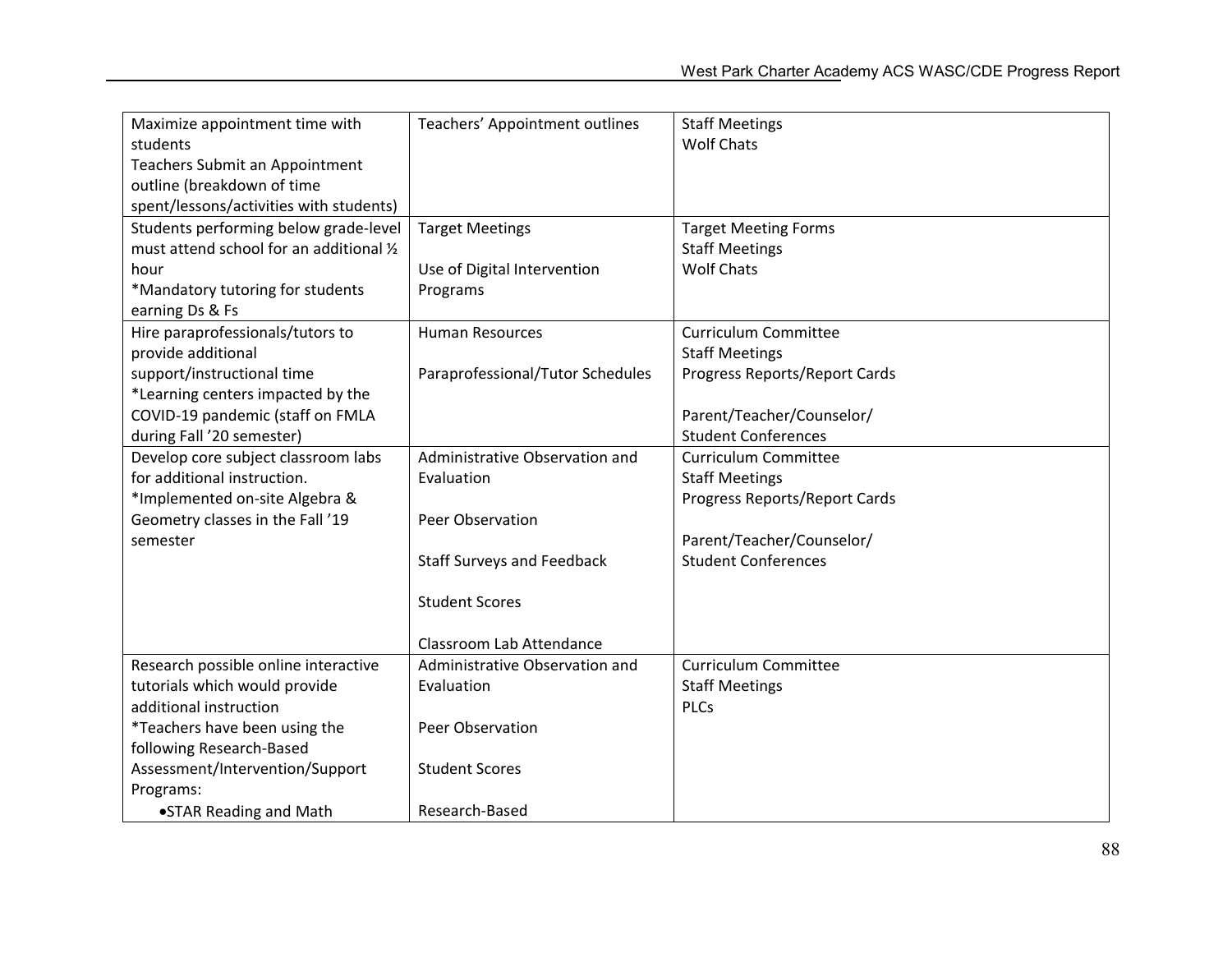| •Lexia Core5             | Assessment/Intervention Program |  |  |  |  |
|--------------------------|---------------------------------|--|--|--|--|
| •Lexia PowerUp           | Reports/Data:                   |  |  |  |  |
| •Reading Plus            | •STAR Reading and Math          |  |  |  |  |
| $\bullet$ $\mathsf{IXL}$ | •Lexia Core5                    |  |  |  |  |
| •Standards-Plus          | •Lexia PowerUp                  |  |  |  |  |
| •Khan Academy            | •Reading Plus                   |  |  |  |  |
| •Virtual Nerd            | $\bullet$ $\mathsf{XXL}$        |  |  |  |  |
|                          | •Standards-Plus                 |  |  |  |  |
|                          | •Khan Academy                   |  |  |  |  |

*Growth – There is a need to include any necessary staff development and technology plans in the Schoolwide Action Plan, as well as a timeline for reporting progress, for example, monthly, annually, etc.* 

*Rationale – Reporting staff development and technology plans on a consistent basis will help ensure that continual program improvement is taking place*

| <b>Means to Assess</b>                                                                                                                      | <b>Reporting Method</b>                                                               |
|---------------------------------------------------------------------------------------------------------------------------------------------|---------------------------------------------------------------------------------------|
| Teacher/Staff Sign-In Sheets<br><b>Teacher Surveys</b><br>Student Assessment Data<br><b>ELA and Math Benchmarks</b><br>Formative Assessment | <b>Staff Meetings</b><br><b>PLCs</b><br><b>Board Meetings</b><br>Curriculum Committee |
|                                                                                                                                             | Professional Development                                                              |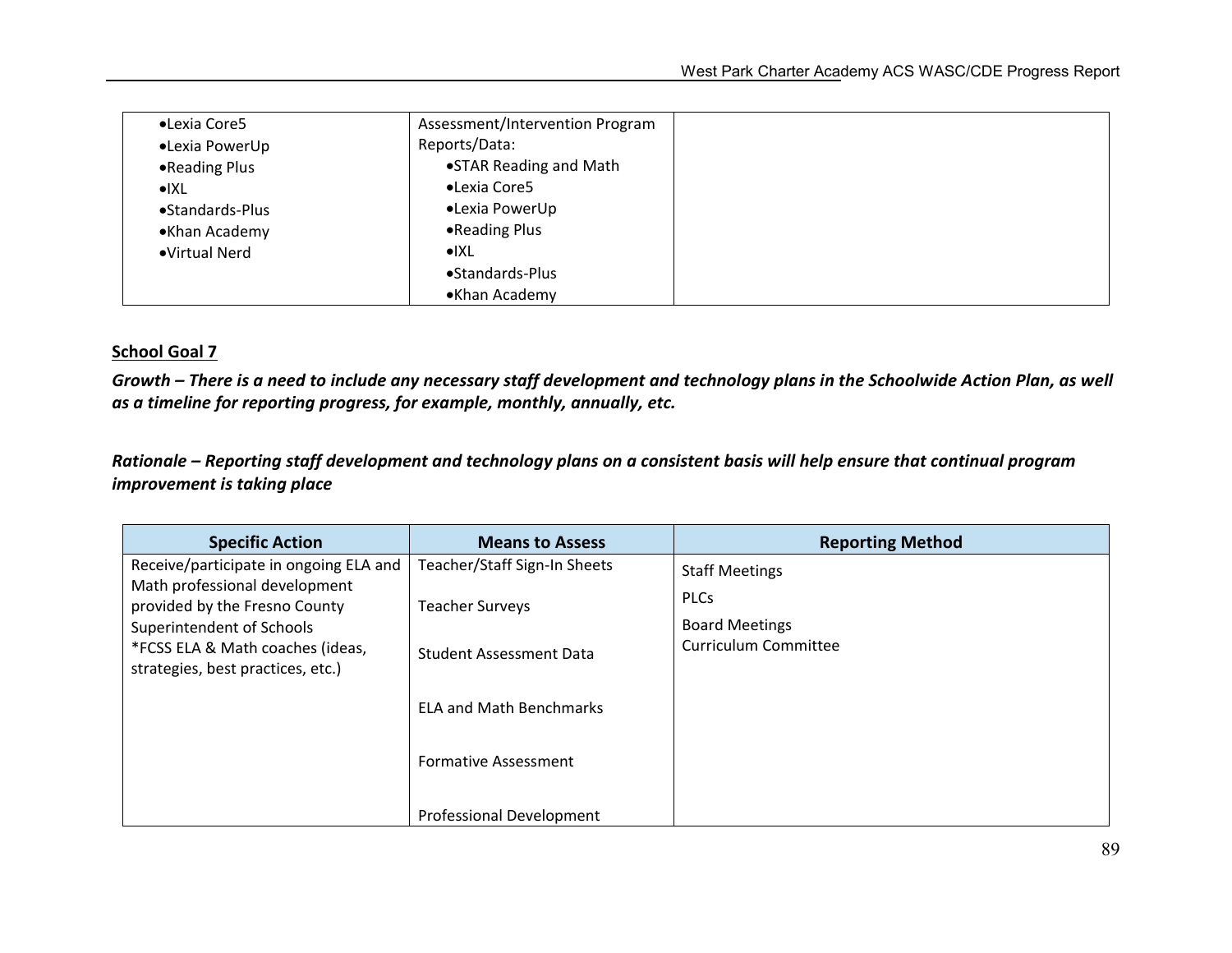|                                                                                                                                                                                                                                                                                                                                                                                                                                                                                                                                                                                                                          | Administrative Observation and<br>Evaluation                                                                                                                                                |                                                                                                                                                                 |
|--------------------------------------------------------------------------------------------------------------------------------------------------------------------------------------------------------------------------------------------------------------------------------------------------------------------------------------------------------------------------------------------------------------------------------------------------------------------------------------------------------------------------------------------------------------------------------------------------------------------------|---------------------------------------------------------------------------------------------------------------------------------------------------------------------------------------------|-----------------------------------------------------------------------------------------------------------------------------------------------------------------|
| Receive/participate in ongoing<br>curriculum and/or digital program<br>training (i.e. Reading Plus, Illuminate,<br>SAVVAS, Holt Literature, etc.)<br>*Reading Plus/Lexia & Pearson<br>training in Fall '19 & Spring '20<br>semesters - the Spring '20 trainings<br>did not take place due to the COVID-19<br>school closure                                                                                                                                                                                                                                                                                              | Teacher/Staff Sign-In Sheets<br><b>Teacher Surveys</b><br><b>Student Assessment Data</b><br>Administrative Observation and<br><b>Fyaluation</b>                                             | <b>Staff Meetings</b><br><b>PLCs</b><br><b>Board Meetings</b><br><b>Curriculum Committee</b>                                                                    |
| Ensure that staff and students have<br>the necessary hardware, software, and<br>training needed to address the<br>technology standards<br>*Google Apps training w/WPESD IT<br>Director<br>*Chromebooks were checked-out to<br>students who had access to WiFi<br>during the COVID-19 school closure<br>*All students (WiFi or not) will the<br>opportunity to check-out a<br>Chromebook during the 2020-2021<br>school year; students without WiFi will<br>have their assignments put on a flash<br>drive, and they can complete work on<br>their Chromebook<br>*FCSS support/coaching for the 2020-<br>2021 school year | Teacher/Staff Sign-In Sheets<br><b>Teacher Surveys</b><br><b>Student Surveys</b><br><b>Parent Surveys</b><br><b>Student Assessment Data</b><br>Administrative Observation and<br>Evaluation | <b>Staff Meetings</b><br><b>PLCs</b><br><b>Curriculum Committee</b><br><b>Board Meetings</b><br>Parent Survey<br><b>Student Survey</b><br><b>Teacher Survey</b> |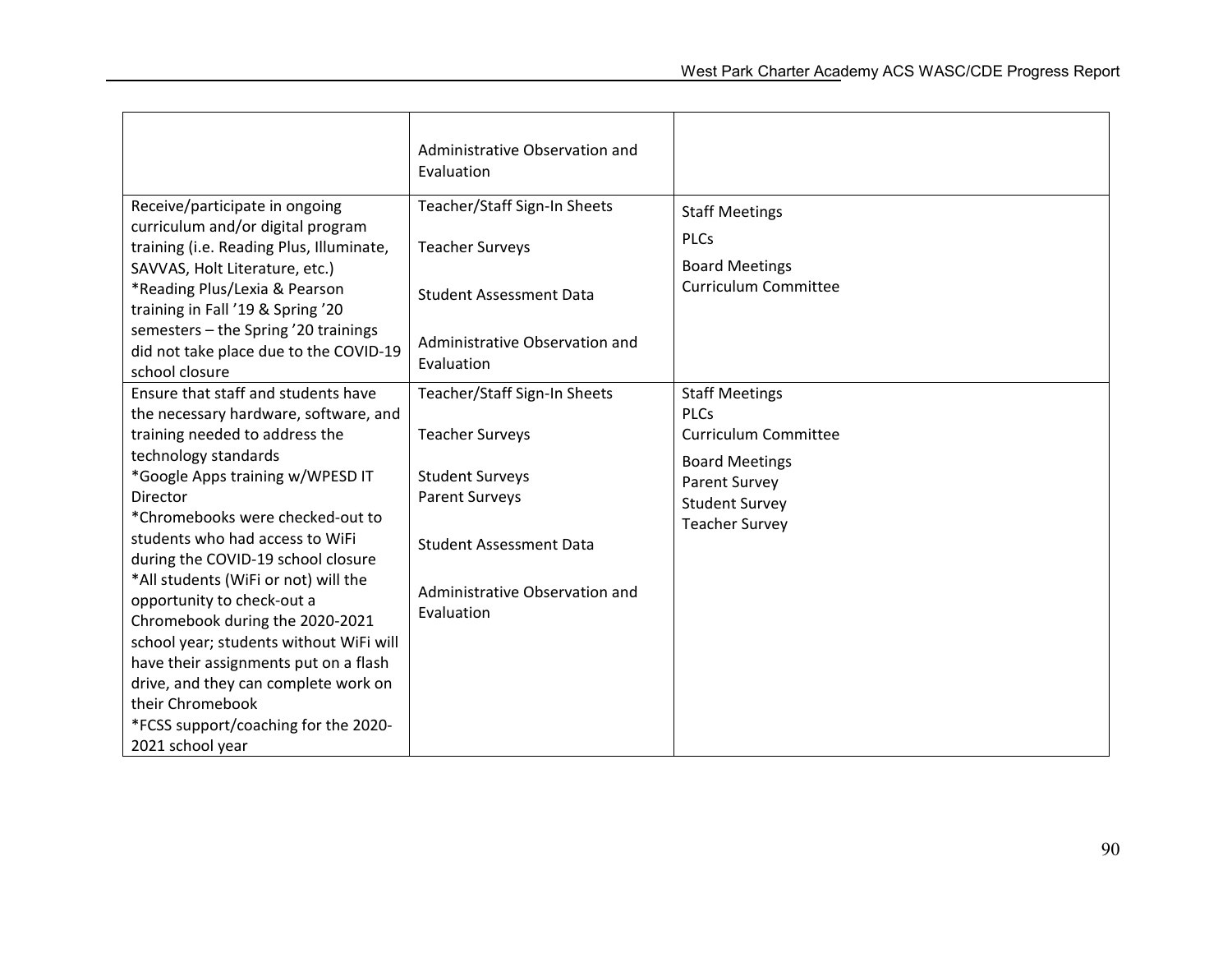Based on West Park Charter Academy's findings of the current progress report, the program has worked to address many of the items listed on the Schoolwide Action Plan (from the November 2017 Self-Study report). With that said, the subsequent Action Plan includes tasks/implementations that West Park Charter Academy has already implemented, will be implementing, or has discontinued. Specifically, the items:

- Highlighted in green include Action Plan tasks that the program has implemented.
- Highlighted in yellow include Action Plan tasks that are either planned or have not been fully-implemented.
- Highlighted in red indicates an Action Plan task that was implemented, but discontinued (due to the implementation not able to sync with the program's student information system).

Through these efforts and revisions, all students enrolled at West Park Charter Academy will be supported academically (and demonstrate their content standard mastery on local and state assessments), thus being well-prepared for post-secondary opportunities.

| <b>Tasks</b>                       | <b>Responsible Person(s)</b> | Professional                         | <b>Means to Assess</b>   | <b>Timeline</b>  | <b>Reporting</b>      |
|------------------------------------|------------------------------|--------------------------------------|--------------------------|------------------|-----------------------|
|                                    | <b>Involved</b>              | Development/Resources/Funding        | Improvement              |                  |                       |
| 1.1 Implementation of Common       | •Director                    | Initial and follow-up trainings will | ·Improved proficiency on | 2016-17; ongoing | • Staff Meetings      |
| Core-Aligned ELA and Math          | •Teachers                    | be provided by Houghton-Mifflin      | <b>ELA and Math SBAC</b> |                  | •Curriculum Committee |
| <b>textbooks</b>                   |                              | (ELA) and Pearson (Math).            | •Improved proficiency on |                  | <b>Meetings</b>       |
|                                    |                              |                                      | local assessments        |                  | •Board Meetings       |
|                                    |                              | Resources: Textbooks (including      | . Improved performance   |                  | $\bullet$ LCAP        |
|                                    |                              | Teacher's Editions)                  | in ELA and Math          |                  | •Course Catalog       |
|                                    |                              |                                      | <b>courses</b>           |                  |                       |
|                                    |                              | Fund:                                |                          |                  |                       |
|                                    |                              | Concentration/Supplemental,          |                          |                  |                       |
|                                    |                              | Base, and EPA                        |                          |                  |                       |
|                                    |                              |                                      |                          |                  |                       |
| 1.2 Implementation of On-Site High | •Director                    | High school Math teacher will        | • Student Attendance     | 2019-20; ongoing | • Staff Meetings      |
| School Math Classes (Algebra 1,    | • Math Teacher               | work with a Math content             | . Improved performance   |                  | •Board Meetings       |

### GOAL 1: Increase student proficiency on local and state ELA and Math assessments.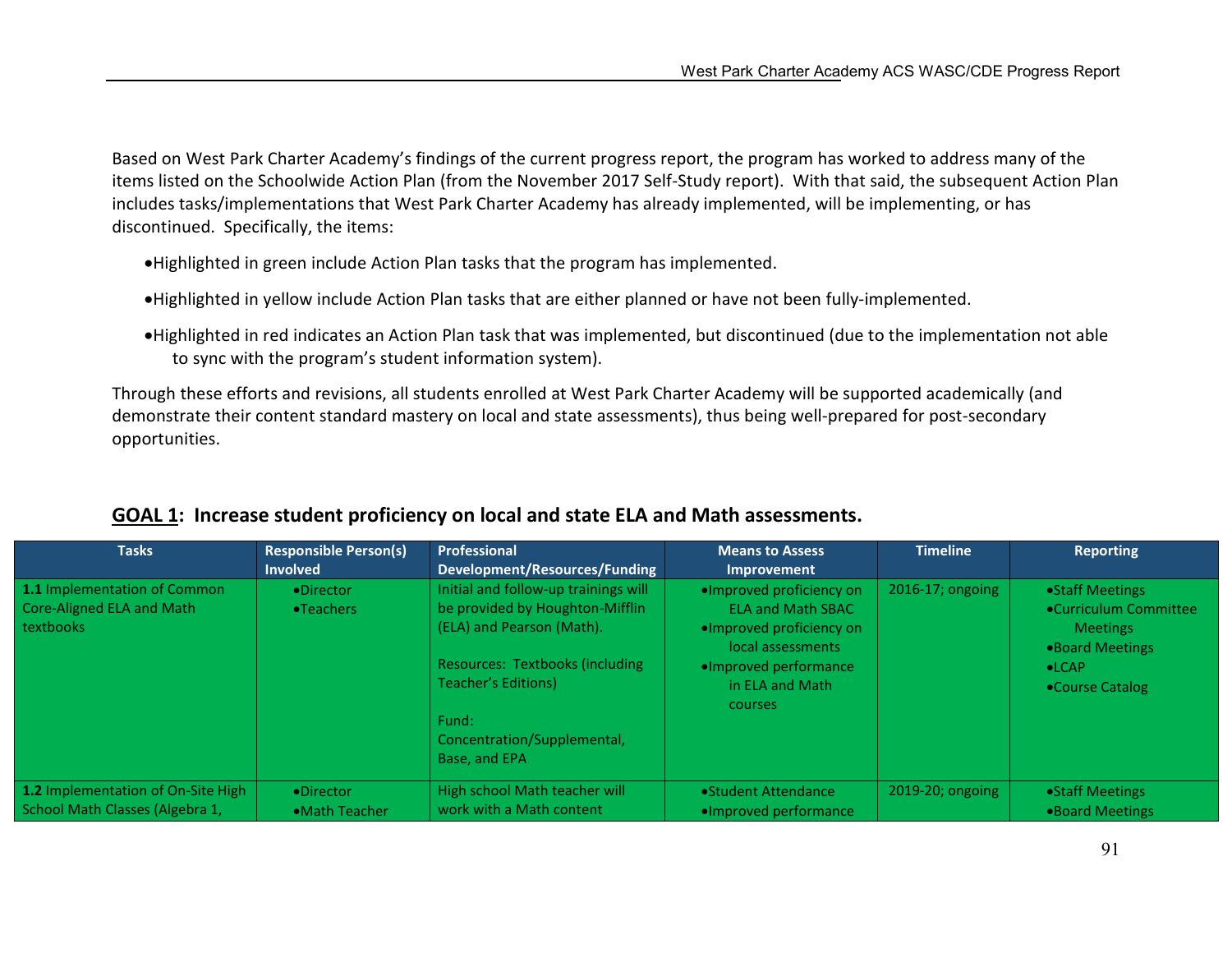| Geometry, & Algebra II)                                                                    |                                                 | specialist from FCSS.<br>Resources: Math textbooks,<br><b>SAVVAS Realize (online)</b><br>Fund:<br>Concentration/Supplemental,<br>Base, and EPA                                          | in Math<br>courses/assessments<br>·Improved proficiency on<br><b>Math SBAC</b>                                                                  |                  | • Parent Conferences<br>•Newsletters<br>•Parent Square                                              |
|--------------------------------------------------------------------------------------------|-------------------------------------------------|-----------------------------------------------------------------------------------------------------------------------------------------------------------------------------------------|-------------------------------------------------------------------------------------------------------------------------------------------------|------------------|-----------------------------------------------------------------------------------------------------|
| 1.3 Implementation of Writing Labs                                                         | •Director<br>•One lab teacher at<br>each center | Lab teachers will work with an ELA<br>trainer from FCSS.<br><b>Resources: Supplemental writing</b><br>materials<br>Fund:<br>Concentration/Supplemental,<br>Base, and EPA                | • Student Attendance<br>·Improved performance<br>in ELA courses<br>/assessments<br>·Improved proficiency on<br><b>ELA SBAC</b>                  | 2021-22; ongoing | •Staff Meetings<br><b>.Board Meetings</b><br>• Parent Conferences<br>•Newsletters<br>•Parent Square |
| 1.4 Utilize assessments/programs<br>to determine Reading and Math<br>levels/analyze growth | ·Director<br>•Teachers                          | Teachers will continue to use<br>online programs<br>Resources: Renaissance (ELA and<br>Math), IXL, Reading Plus, and<br>Lexia<br>Fund:<br>Concentration/Supplemental and<br><b>Base</b> | •Renaissance and other<br>program<br>reports/results<br>·Improved performance<br>in ELA and Math<br>courses                                     | Ongoing          | •Staff Meetings<br>$\bullet$ PLC's<br>• Parent Conferences<br>•Curriculum Committee                 |
| 1.5 Purchase and utilize a data<br>disaggregating and benchmark<br>program                 | •Director<br>•Teachers<br>•Data Analyst         | <b>Illuminate Education has been</b><br>purchased. Teachers will receive<br>an initial training during the Fall of<br>2020.<br><b>Resources: Illuminate Education</b><br>Funding:       | •Student Assessment<br>Reports/Data<br>·Improved performance<br>in ELA and Math<br>courses<br>·Professional<br>Development<br>Opportunities for | 2020-21; ongoing | •Staff Meetings<br>$\bullet$ PLC's<br>•Curriculum Committee<br><b>Meetings</b><br>.Board Meetings   |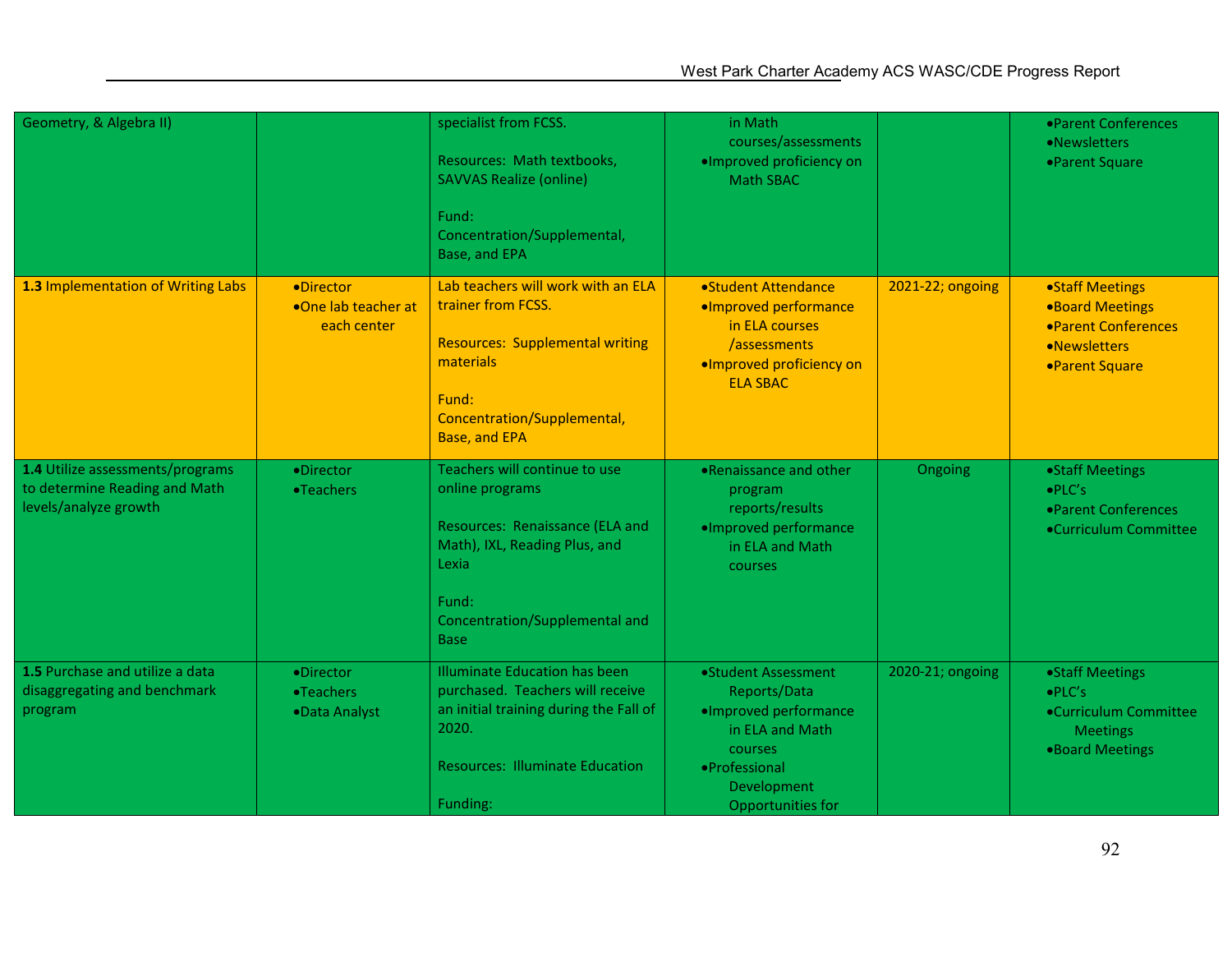|                                                                                                                                                   |                                                                | Concentration/Supplemental and<br><b>Base</b>                                                                                                                                                                           | teachers                                                                                                                                                                  |         |                                                                                                   |
|---------------------------------------------------------------------------------------------------------------------------------------------------|----------------------------------------------------------------|-------------------------------------------------------------------------------------------------------------------------------------------------------------------------------------------------------------------------|---------------------------------------------------------------------------------------------------------------------------------------------------------------------------|---------|---------------------------------------------------------------------------------------------------|
| <b>1.6</b> Provide students with the<br>necessary technology to access<br>supplemental online programs,<br>complete assignments/projects,<br>etc. | • T Director<br>•Director<br>•Teachers                         | Resources: Laptops/Chromebooks<br>Funding:<br>Concentration/Supplemental,<br><b>Base, and Technology</b>                                                                                                                | •Student usage<br>•Technology-dependent<br>assignments/projects                                                                                                           | Ongoing | • Staff Meetings<br>•Board Meetings<br>•Management Meetings<br>•Curriculum Meetings               |
| 1.7 Standardize and use formative<br>and summative assessments/data                                                                               | ·Director<br>·Data Analyst<br>•Teachers                        | Teachers will receive training from<br>the district, FCSS and outside<br>trainers.<br><b>Resources: Student assessment</b><br>reports/data<br>Funding:<br>Concentration/Supplemental and<br><b>Base</b>                 | ·Professional<br>Development<br>Attendance<br>·Improved performance<br>in ELA and Math<br><b>courses</b>                                                                  | Ongoing | •Staff Meetings<br>$\bullet$ PLC's<br>• Parent Conferences                                        |
| 1.8 Professional development<br>opportunities to continue the<br>implementation of the CCSS                                                       | ·Director<br>•Teachers                                         | Teachers will continue to receive<br>professional development in ELA<br>and Math from the FCSS.<br>Resources: CCSS-aligned<br>curriculum/digital resources<br>Funding:<br>Concentration/Supplemental and<br><b>Base</b> | • Professional<br>Development<br>Attendance<br>·Improved performance<br>in ELA and Math<br><b>courses</b><br>·Improved proficiency on<br><b>ELA and Math SBAC</b>         | Ongoing | •Staff Meetings<br>.Board Meetings<br>$\bullet$ PLC's<br>•Curriculum Committee<br><b>Meetings</b> |
| 1.9 Hire paraprofessionals/tutors<br>to provide additional support to<br>students                                                                 | ·Director<br>•Human Resources<br>Manager<br>·Paraprofessionals | Funding:<br>Concentration/Supplemental,<br>Base, and EPA                                                                                                                                                                | •Students signing-up and<br>attending tutorial<br>sessions<br>·Improved performance<br>in ELA and Math<br>courses<br>·Improved proficiency on<br><b>ELA and Math SBAC</b> | Ongoing | •Staff Meetings<br>.Board Meetings<br>•Curriculum Committee<br><b>Meetings</b>                    |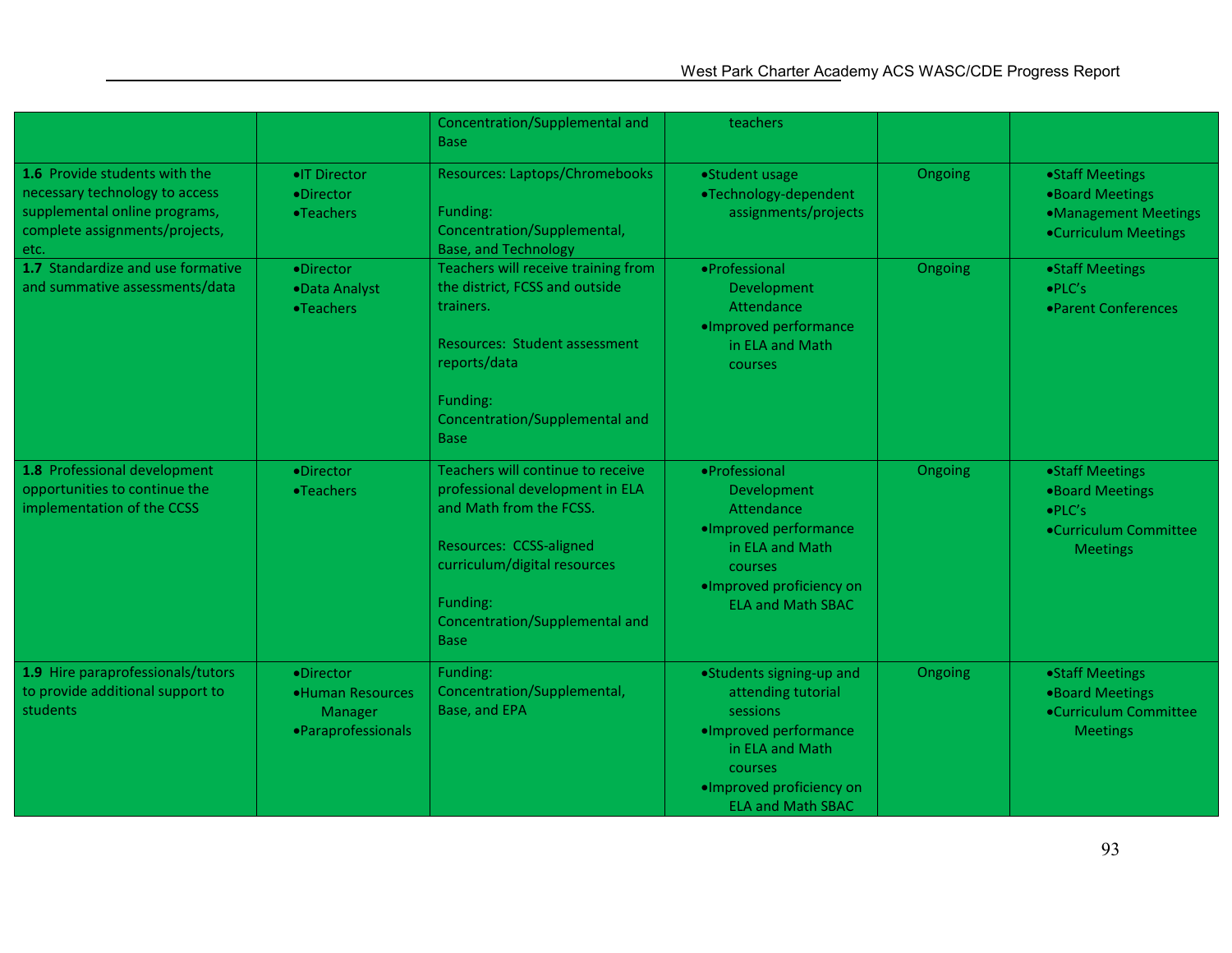| 1.10 Targeted meeting time for<br>students who are two or more<br>grade levels behind in ELA and/or<br>Math | •Director<br>•Teachers                                                   | Students who are two or more<br>grade levels behind in ELA and/or<br>Math will attend school for an<br>additional 1/2 hour per week.<br>Resources: CCSS-aligned<br>curriculum, online programs,<br><b>Target Meeting forms</b><br>Funding:<br>Concentration/Supplemental,<br>Base, and EPA | ·Improved performance<br>in ELA and Math<br>courses<br>·Improved proficiency on<br><b>ELA and Math SBAC</b> | 2017-2018;<br>ongoing | • Staff Meetings<br>$\bullet$ PLC's<br>•Curriculum Committee<br><b>Meetings</b>                                |
|-------------------------------------------------------------------------------------------------------------|--------------------------------------------------------------------------|--------------------------------------------------------------------------------------------------------------------------------------------------------------------------------------------------------------------------------------------------------------------------------------------|-------------------------------------------------------------------------------------------------------------|-----------------------|----------------------------------------------------------------------------------------------------------------|
| 1.11 Hire 1-2 temporary Reading<br>Specialists to support literacy in<br>students in grades K-12            | •Director<br>•Human Resources<br><b>Manager</b><br>• Reading Specialists | <b>Local and State-wide Literacy</b><br>trainings<br><b>Resources: FCSS ELA Content</b><br>Specialists; other trainers<br><b>Funding: Comprehensive</b><br><b>Supports and Improvement Funds</b><br>(CSI)                                                                                  | ·Improved<br>Reading/Literacy in K-<br><b>12 Students</b><br>•Improved proficiency in<br><b>ELA SBAC</b>    | 2021-2022;<br>ongoing | • Staff Meetings<br>•Board Meetings<br>$\bullet$ LCAP<br>$\bullet$ SARC<br>• School Website<br>• ELAC Meetings |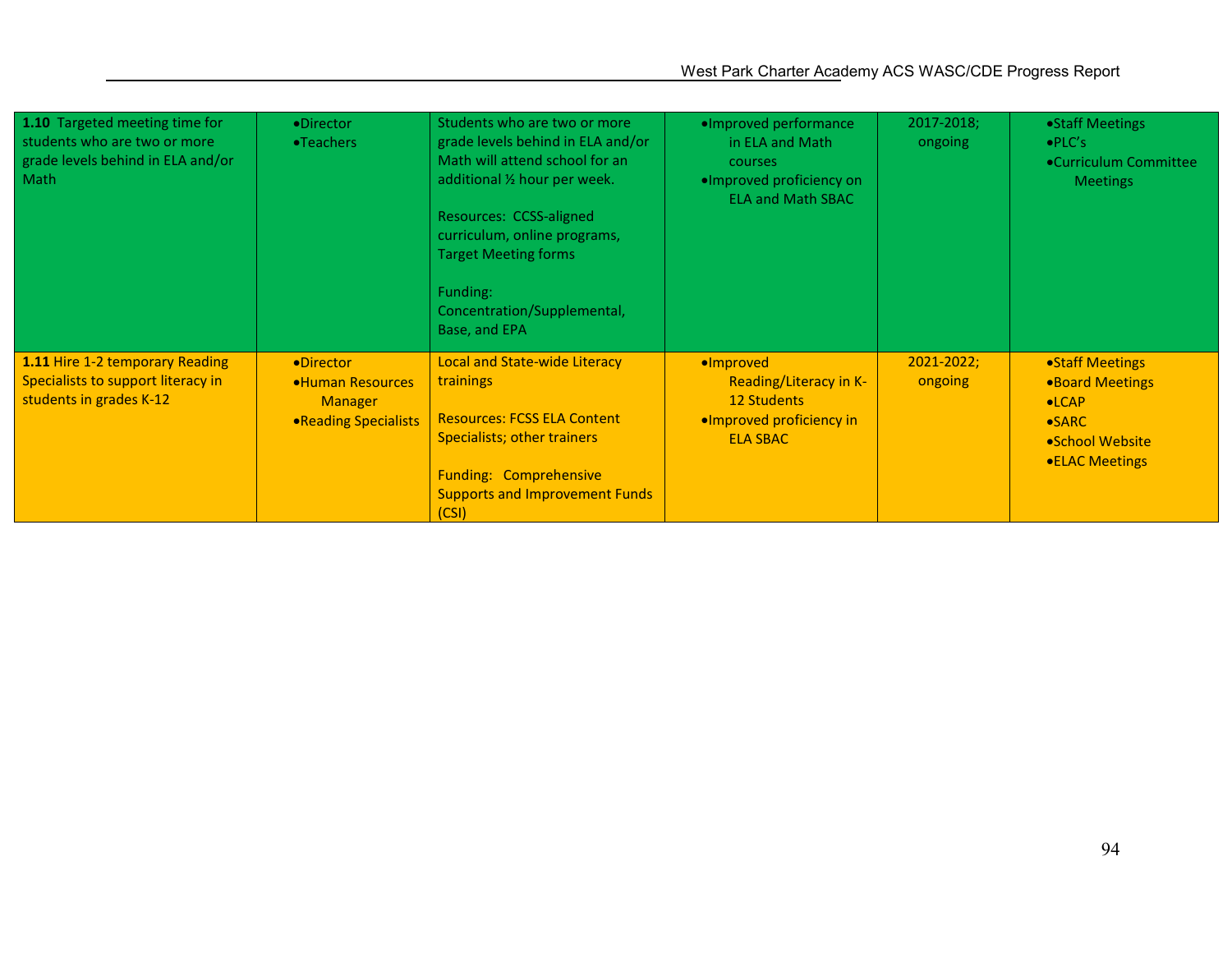| <b>Tasks</b>                                                                                    | <b>Responsible Person(s) Involved</b>                        | <b>Professional</b><br><b>Development/Resources/Funding</b>                                                                                                                                                                     | <b>Means to Assess</b><br>Improvement                                                                                                | <b>Timeline</b>       | <b>Reporting</b>                                                                                            |
|-------------------------------------------------------------------------------------------------|--------------------------------------------------------------|---------------------------------------------------------------------------------------------------------------------------------------------------------------------------------------------------------------------------------|--------------------------------------------------------------------------------------------------------------------------------------|-----------------------|-------------------------------------------------------------------------------------------------------------|
| 2.1 Update Earth Science<br>course and submit for a-g<br>approval                               | ·Director<br>•Counselors<br>•Science Teacher                 | Attend trainings/workshops that<br>provide the most current<br>information for UC Doorways.<br>Resources: Textbooks, Course<br><b>Outlines, UC Doorways website</b><br>Funding:<br>Concentration/Supplemental,<br>Base, and EPA | ·Improvement in a-g<br>completion<br>. Increased number of<br>students enrolling<br>in post-secondary<br>education/training          | 2017-2018:<br>ongoing | ·Staff Meetings<br>.Board Meetings<br>$\bullet$ LCAP<br>$\bullet$ SARC<br>•School Website<br>•ELAC Meetings |
| 2.2 Update a-g ELA and Math<br>courses to CCSS                                                  | ·Director<br>•Counselors<br>•Teachers                        | Attend trainings/workshops that<br>provide the most current<br>information for UC Doorways.<br>Resources: Textbooks, Course<br><b>Outlines, UC Doorways website</b><br>Funding:<br>Concentration/Supplemental,<br>Base, and EPA | $\bullet$ Improvement in a-g<br>completion<br>. Increased number of<br>students enrolling<br>in post-secondary<br>education/training | 2018-2019:<br>ongoing | •Staff Meetings<br>•Board Meetings<br>$\bullet$ LCAP<br>$\bullet$ SARC<br>•School Website<br>•ELAC Meetings |
| 2.3 Expand opportunities for<br>students to visit colleges and<br>universities around the state | ·Director<br>•Counselors<br>•Teachers<br>• Paraprofessionals | No professional development<br>needed.<br>Resources: School calendar,<br>map/information of schools<br>Funding: Base                                                                                                            | ·Improvement in a-g<br>completion<br>·Increased number<br>of students<br>enrolling in post-<br>secondary<br>education/training       | Ongoing               | •Staff Meetings<br>•Board Meetings<br>$\bullet$ LCAP<br>$\bullet$ SARC<br>•School Website<br>•ELAC Meetings |

## GOAL 2: Enhance, develop, and organize programs that better prepare students for college and career.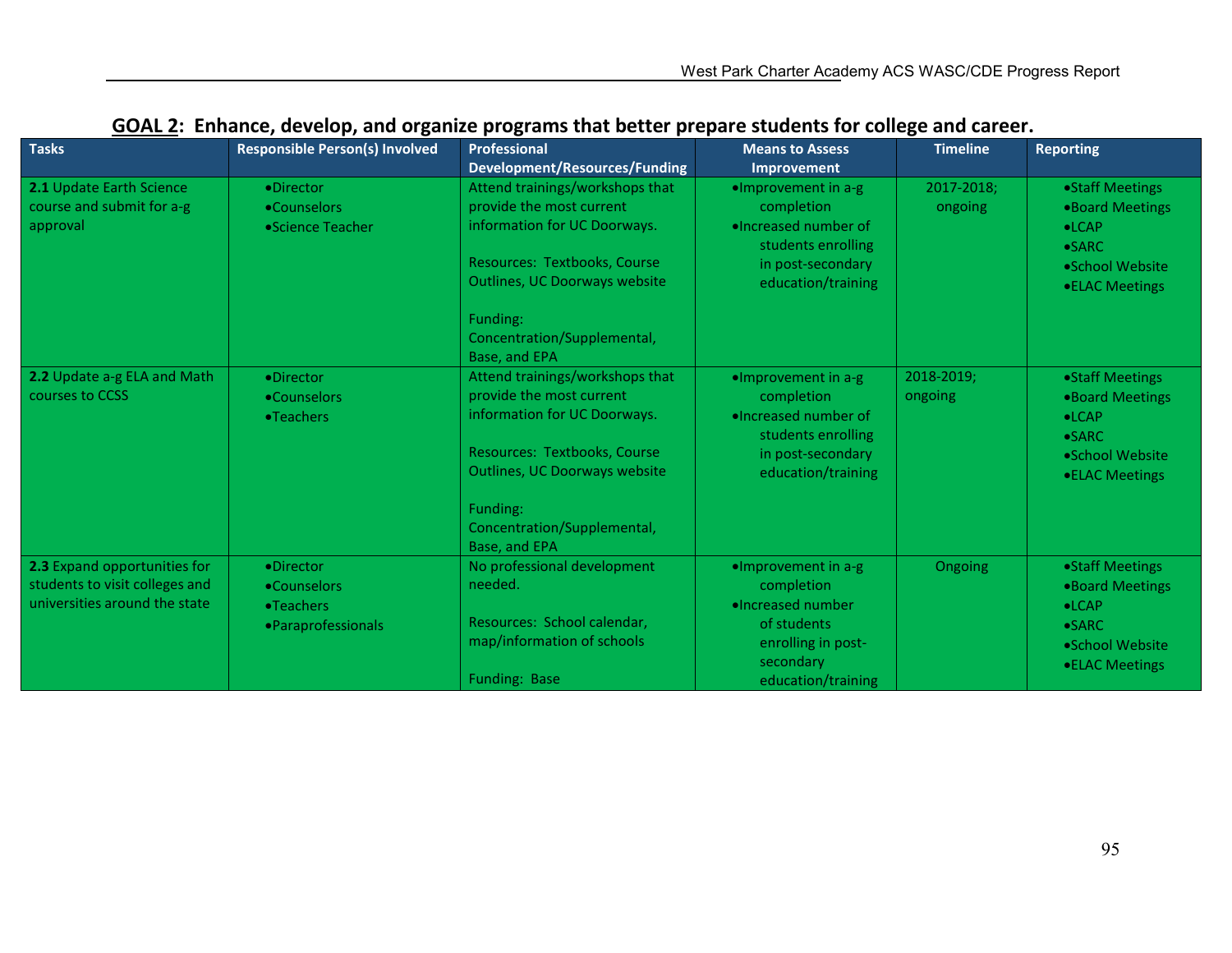| 2.4 Provide students and<br>parents with informational<br>workshops, Career Days, etc.<br>to help prepare them for<br>post-secondary<br>education/training                                                                                                                                                         | ·Director<br>•Counselors<br><b>•Teachers</b><br>•College Counselors<br>•Guest Speakers | No professional development<br>needed.<br><b>Resources: Community contact</b><br>list, school calendar<br><b>Funding: Base</b>                                                                          | ·Improvement in a-g<br>completion<br>·Increased number of<br>students enrolling<br>in post-secondary<br>education/training                                 | Ongoing                                            | •Staff Meetings<br>.Board Meetings<br>$\bullet$ LCAP<br>$\bullet$ SARC<br>•School Website<br>•ELAC Meetings             |
|--------------------------------------------------------------------------------------------------------------------------------------------------------------------------------------------------------------------------------------------------------------------------------------------------------------------|----------------------------------------------------------------------------------------|---------------------------------------------------------------------------------------------------------------------------------------------------------------------------------------------------------|------------------------------------------------------------------------------------------------------------------------------------------------------------|----------------------------------------------------|-------------------------------------------------------------------------------------------------------------------------|
| 2.5 Increase CTE Pathway &<br><b>High School Enrichment</b><br>Program course and program<br>participation at local high<br>schools and/or community<br>colleges                                                                                                                                                   | •Director<br>•Counselors (Academic/CTE)<br>•Teachers<br>•CTE/HSEP Coordinators         | <b>CTE &amp; HSEP informational</b><br>workshops/trainings<br><b>Resources: Community contact list</b><br>Funding:<br>Concentration/Supplemental,<br>Base, and EPA                                      | ·Increased number of<br>students enrolling<br>in post-secondary<br>education/training                                                                      | 2018-2019;<br>ongoing                              | •Staff Meetings<br>•Board Meetings<br>$\bullet$ LCAP<br>$\bullet$ SARC<br>•School Website<br>•ELAC Meetings             |
| 2.6 Create work experience<br>opportunities for students on<br>the campus of West Park<br>Elementary                                                                                                                                                                                                               | ·District Office/Management<br><b>Team</b><br>•Director<br>•Counselors<br>•Teachers    | Training/orientation for students<br>and on-site supervisors<br>Resources: Course catalog,<br><b>Parent/Student Handbook</b><br>Funding:<br>Concentration/Supplemental,<br><b>Base, and EPA</b>         | <b>•Participation</b><br>·Increased number of<br>students enrolling<br>in post-secondary<br>education/training                                             | Pilot in 2021-22;<br>ongoing                       | <b>•Staff Meetings</b><br><b>.Board Meetings</b><br>$\bullet$ LCAP<br>•SARC<br>•School Website<br><b>.ELAC Meetings</b> |
| 2.7 Support students with<br><b>CCGI (California Colleges)</b><br><b>Guidance Initiative)</b><br>accounts/resources<br>** Due to the incompatibility<br>of CCGI's full platform with<br><b>West Park Charter Academy's</b><br><b>Student Information System,</b><br>a continued partnership could<br>not continue. | <b>•Director</b><br><b>•Counselors</b><br><b>•Teachers</b>                             | <b>Continued training on CCGI's</b><br>interface/website/<br><b>Accounts</b><br>Resources: CCGI accounts, school<br>calendar<br><b>Funding:</b><br><b>Concentration/Supplemental and</b><br><b>Base</b> | <b>•Participation</b><br>.Improvement in a-g<br>completion<br><b>.Increased number of</b><br>students enrolling<br>in post-secondary<br>education/training | <b>Attempted</b><br>implementation<br>in 2018-2019 | <b>.Staff Meetings</b><br>.Board Meetings<br>$\bullet$ LCAP<br><b>•SARC</b><br>·School Website<br><b>.ELAC Meetings</b> |
| 2.8 Create CTE Pathways and<br>use CCR (College and Career)<br>Indicators more effectively                                                                                                                                                                                                                         | ·District Office/Management<br>Team<br>·Director<br>•Counselors (Academic/CTE)         | <b>CTE Pathway and CCR training</b><br>provided locally.<br>Resources: School calendar;                                                                                                                 | . Increased number of<br>students enrolling<br>in post-secondary<br>education/training                                                                     | 2020-2021;<br>ongoing                              | •Staff Meetings<br>•Board Meetings<br>$\bullet$ LCAP<br>$\bullet$ SARC                                                  |